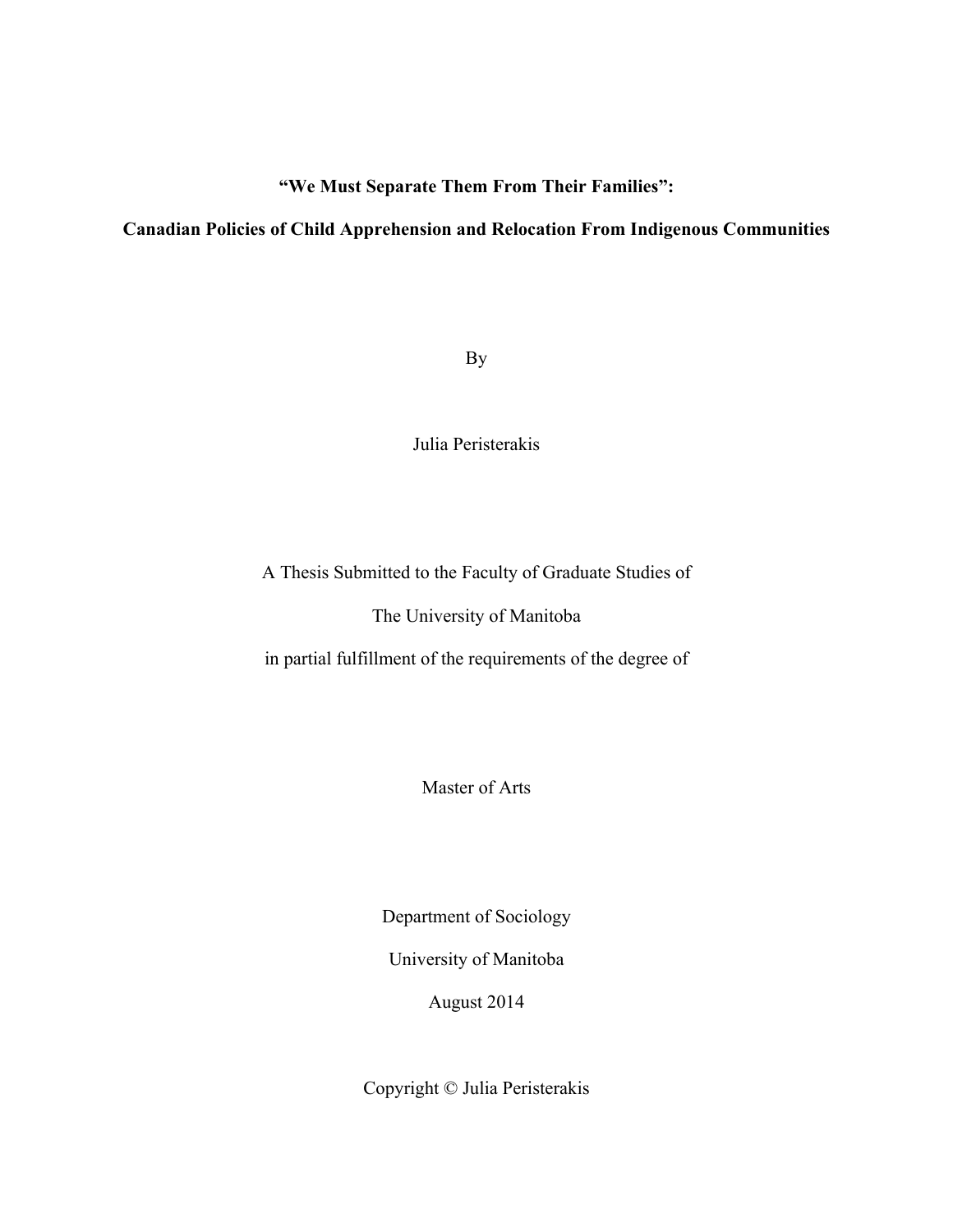#### **Abstract**

Debate has been reignited about whether genocide occurred in Canada. The residential school system has garnered attention as a system of attempted genocide, involving the forcible removal of Indigenous children from their families and communities with the goal of assimilating those children into Anglo-European culture. The residential school system began to wind down in the 1960s, but the introduction of provincial child welfare services on reserves and the migration of many Indigenous families to urban centres led to increased apprehension of children from their families by the state. Most of these children were placed with non-Indigenous foster and adoptive families, often out-of-province and sometimes out-of-country. This period of apprehension and relocation of Indigenous children came to be known as the Sixties Scoop. In this paper, I examine the continuities between the residential school system and the Sixties Scoop era of the child welfare system using a relational genocide framework to analyze attempted group destruction. The main finding of this thesis is that the forcible removal of Indigenous children from one group to another threatened the survival of Indigenous communities and the ability of groups to reproduce themselves according to their own cultural codes.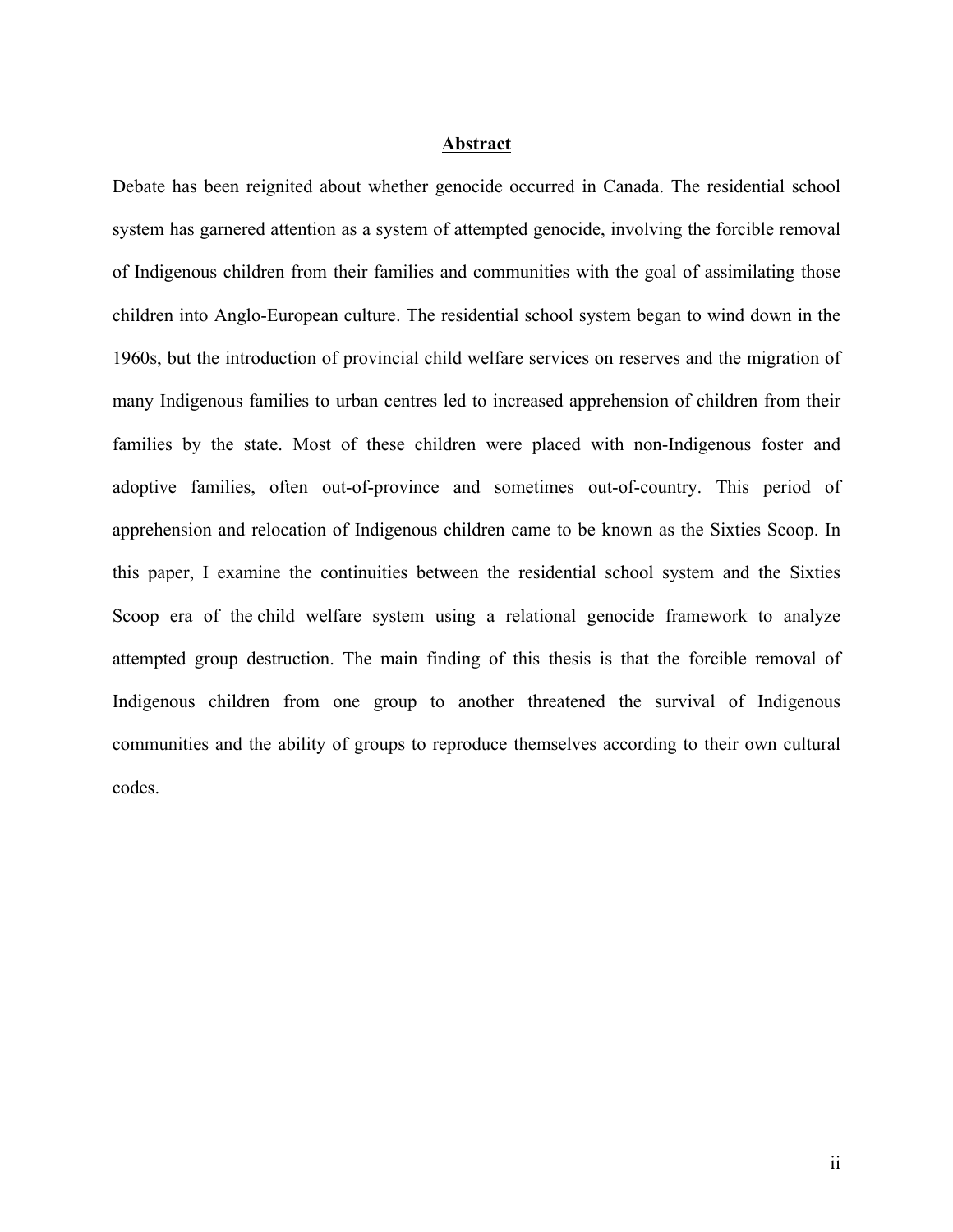#### **Acknowledgements**

I would like to sincerely thank my thesis advisor, Dr. Christopher Powell, for his excellent guidance and support at every stage of the planning, research and writing process. I am grateful for his knowledge, patience and insightful feedback, which kept me focused and motivated throughout this project. I would also like to thank the rest of my thesis committee, Dr. Andrew Woolford and Dr. Kiera Ladner for their valuable feedback and encouragement. I am also grateful to the staff and faculty of the Department of Sociology, University of Manitoba for their ongoing support and advice. I wish to extend my deepest gratitude to my family and friends who have encouraged me throughout this project.

Finally, I wish to acknowledge that this research was supported by the Barbara Payne Memorial Award, the Social Sciences and Humanities Research Council Award and Department of Sociology and Faculty of Graduate Studies' Tri-Council Award Holders Top Up.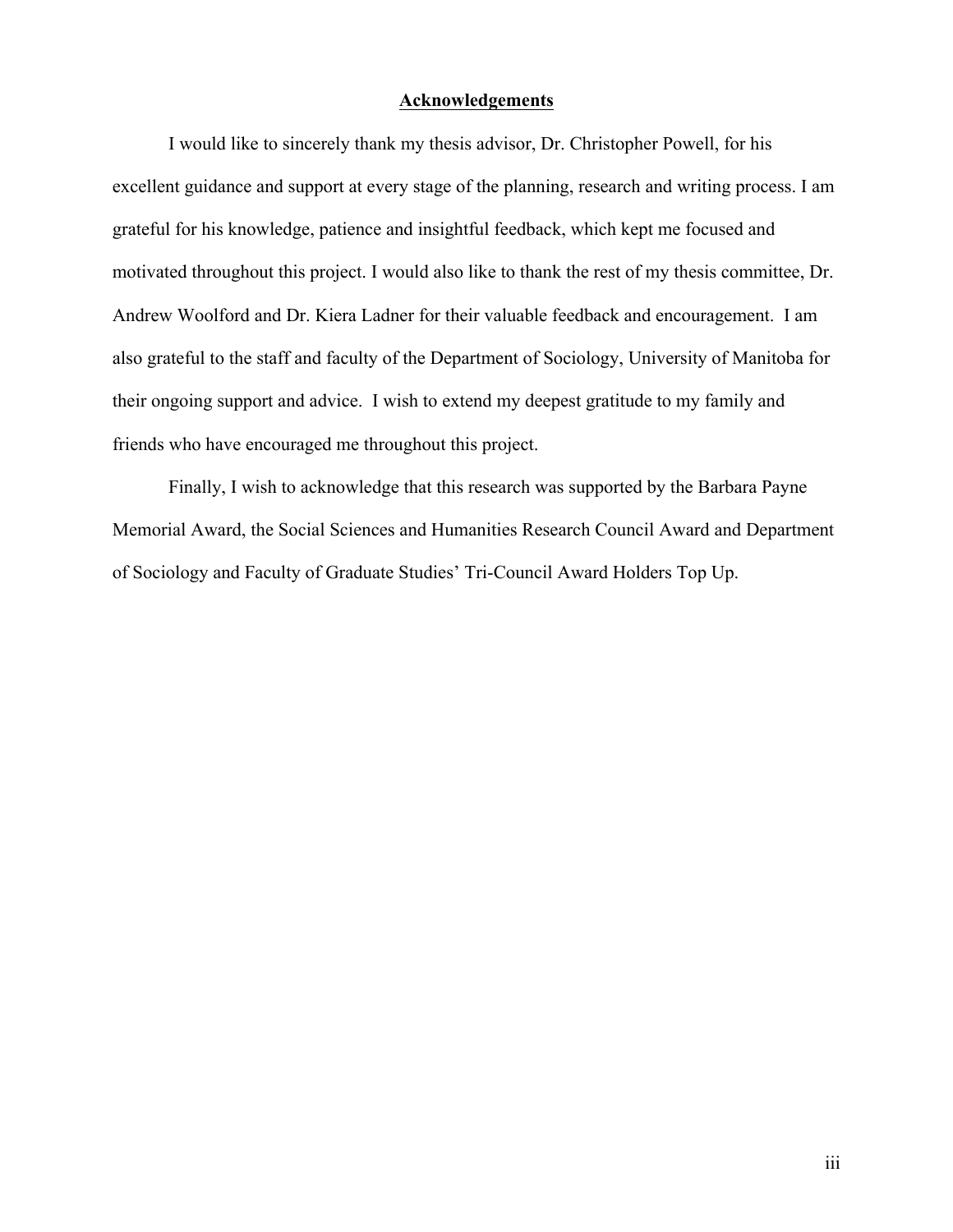# **Table of Contents**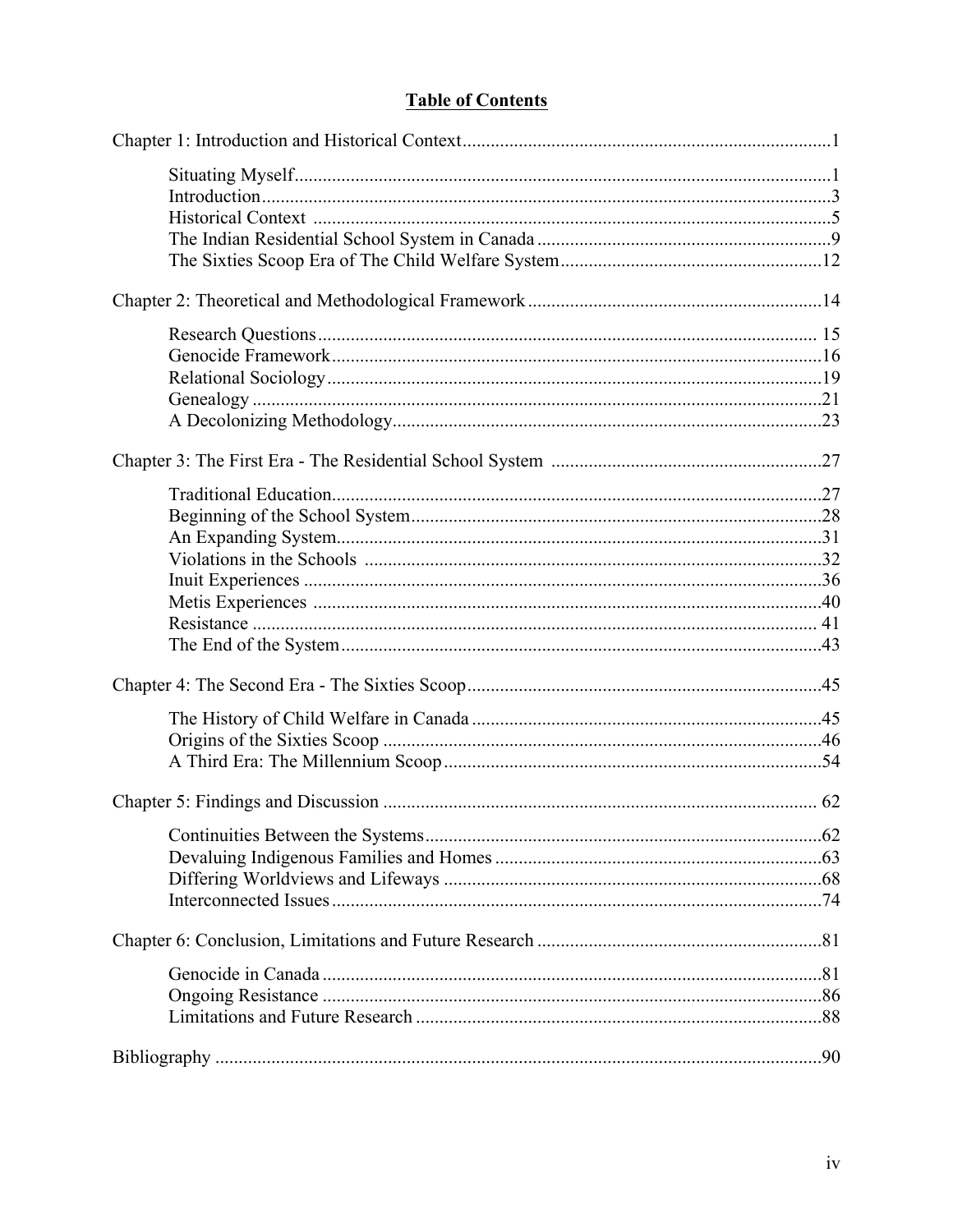## **CHAPTER 1: INTRODUCTION AND HISTORICAL CONTEXT**

## **Situating Myself**

My position writing this thesis is that of a non-Indigenous Canadian woman. My mother is a fifth generation Catholic Canadian of European and British descent while my father is Greek immigrant, currently living in rural Manitoba. Growing up in Winnipeg, I have always been fairly cognizant of the systemic discrimination and racial oppression facing the Indigenous peoples in Manitoba. But it was not until my first years of university that I was able to apply those terms to what was such an obvious occurrence in this country. My first real understanding came from reading Beatrice Culleton's *In Search of April Raintree* and Yvonne Johnson's *Stolen Life: The Journey of a Cree Woman*. The latter is a personal account of poverty, addiction, abuse and sexual violence, in which Yvonne eventually finds herself on the streets of downtown Winnipeg. Reading about her life experiences enabled me to begin to acknowledge my own class and race privilege within Canadian settler society.

As a descendant of European settlers to Canada, I am not removed from the issues facing Indigenous Peoples in Canada. I am, in fact, quite directly implicated in them and specifically in the history of the residential school system in Canada. My mother's oldest sister was a teacher in the Assiniboia Residential School in Winnipeg, Manitoba. I first learned about residential schools at 9 years old while riding my bike with my mother past the former residential school. We stopped and she carefully explained to me that my aunt had worked in that residential school, which was one of many institutions to which Indigenous children were brought, away from their homes and families. She further explained that while terrible abuses had happened to many of the children in the school system, that my aunt was a kind and dedicated teacher.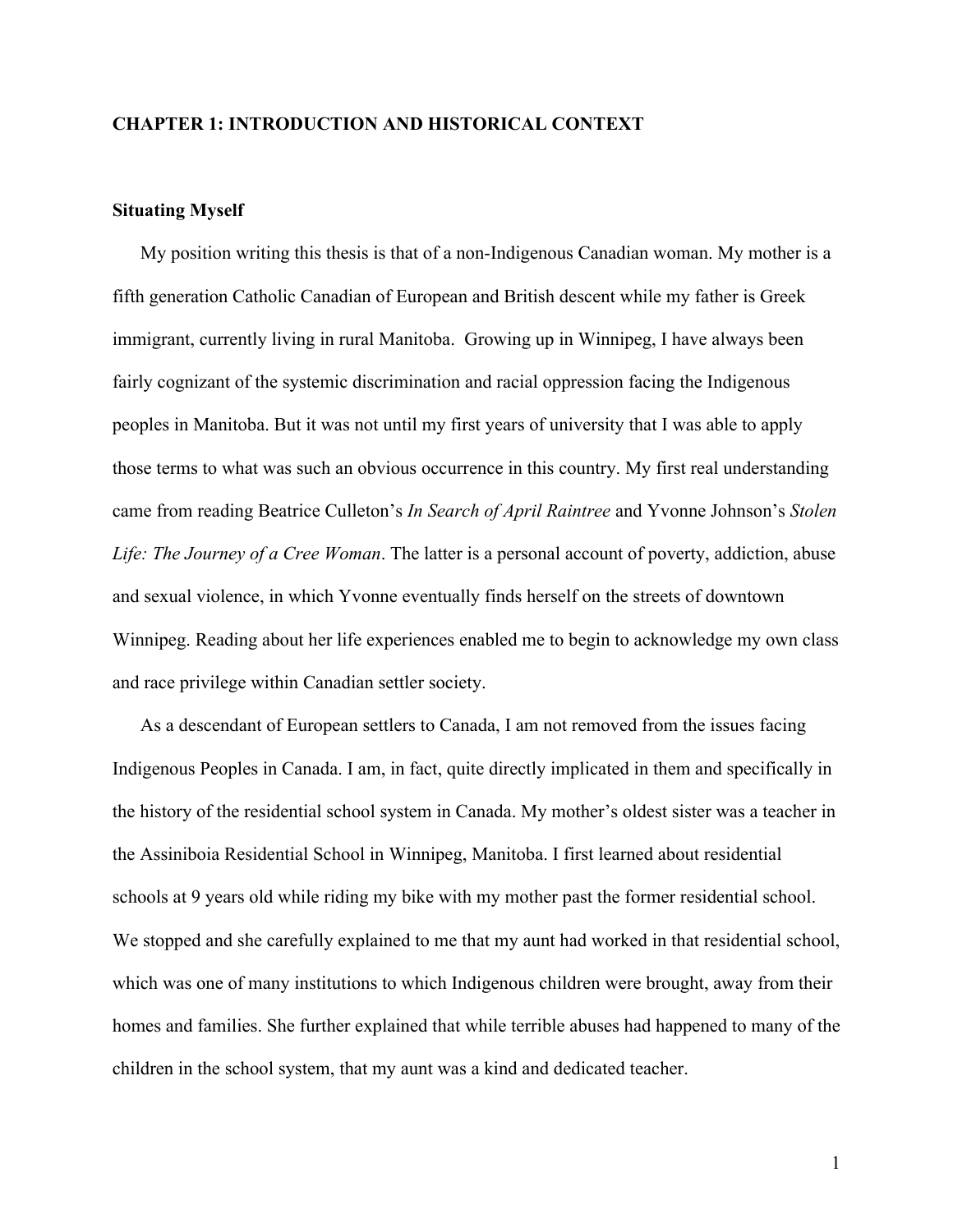Since this was in the 1990s, I imagine now that my Mother was learning, perhaps for the first time, about the horrors and multiple abuses that many students had faced in residential schools. During this time, media coverage was increasing and Survivors were sharing their stories, in the thousands. The horrors of their experiences were shocking Canadians across the country and more truths were still to be exposed. I remember that day with surprising clarity and still feel uneasy when I pass by that old school building.

Years later, while working at the Prairie Women's Health Centre of Excellence as a research assistant to the Indigenous head researcher, I was able to participate in several projects regarding Indigenous women's health. Once again, experiences of discrimination, intergenerational trauma of residential schools and the child welfare system were constant themes in the lives of many Indigenous women interviewed for research projects, something I could only begin to understand. While I was aware at this point that the trauma of residential schools was still reverberating through Indigenous communities, I was surprised to discover that the trauma of child welfare was a major topic that emerged in a project on Indigenous women and mental health.

I strongly believe that Indigenous scholars should be at the forefront of Indigenous issues. Many Indigenous activists and scholars have led the awareness and resistance campaigns against the residential school system and child welfare practices in Canada. I wish to walk with them and support the criticism of problematic European structures that have caused, and continue to cause, so much trauma for Indigenous families in Canada. For this project, I wish to situate myself not as an expert but as learner (Regan 2010). As a non-Indigenous researcher, I understand that I will never fully understand the Indigenous experience, nor will I attempt to. But I will embrace the "uncomfortable epistemological tension" (Regan 2010: 26) that is a part of my colonizer-ally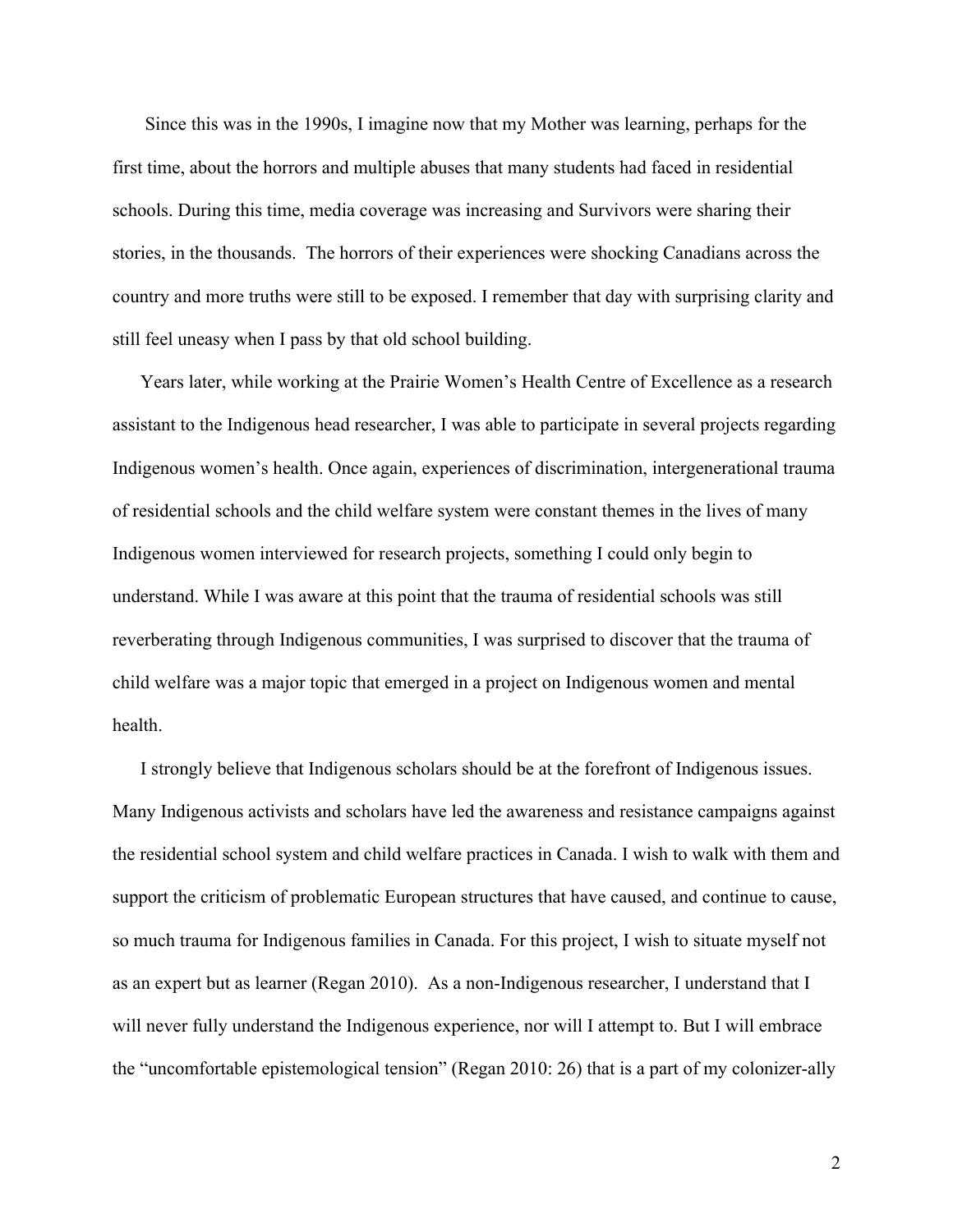position to the material. During my thesis proposal presentation, committee member Dr. Kiera Ladner supportively reminded me that I "not only have a right, but a responsibility" to study this subject matter. Those words continue to guide my work. Thank you.

## **Introduction**

For this thesis, I will explore different eras of Canadian policies and practices of child apprehension and relocation from Indigenous<sup>1</sup> communities in Canada. In the last few decades, the residential school system in Canada has commonly been acknowledged as a system of violent forced assimilation through the mass apprehension of First Nations, Metis and Inuit children from their families and communities of origin. The residential school system engaged in the forced transfer of Indigenous children under the stated intention of education but with the goal of assimilation and conversion. The child welfare system has been argued to have merely supplanted as well as aided the residential school system in the apprehension and relocation of tens of thousands of Indigenous children. Upon gaining jurisdiction over reserves in the 1950s and 60s, provincial social workers in Canada continued to apprehend Indigenous children en masse from their homes and placed them not only in residential schools but also in predominately non-Indigenous families.

Currently, a record number of Indigenous children are living in out-of-home care. This project examines the roots and effects of the ongoing removal of thousands of Indigenous children from their families and communities. For this examination, I focus on the period in the

 $<sup>1</sup>$  The terms Aboriginal and Indigenous can be used interchangeably in Canada. I will use the</sup> term Indigenous peoples for the purposes of this thesis. Indigenous Peoples will refer to the descendants of the First Peoples of what is now North America, including Inuit, Metis, Status and non-Status First Nations. Wherever possible, I will distinguish between the experiences of Metis, Inuit and First Nations peoples, who comprise diverse groups with diverse experiences across Canada. While 'Metis' is often spelled with an accent (Métis) outside of Manitoba, I will use the term without the accent, in keeping with the Manitoba Metis Federation.

<sup>3</sup> <sup>2</sup> The United States and Australia both have similar histories to Canada's of the removal and relocation of Indigenous children from their homes and families. The Native American boarding school system in the United States was a primary inspiration for the Canadian residential school system. It was similar in both the forced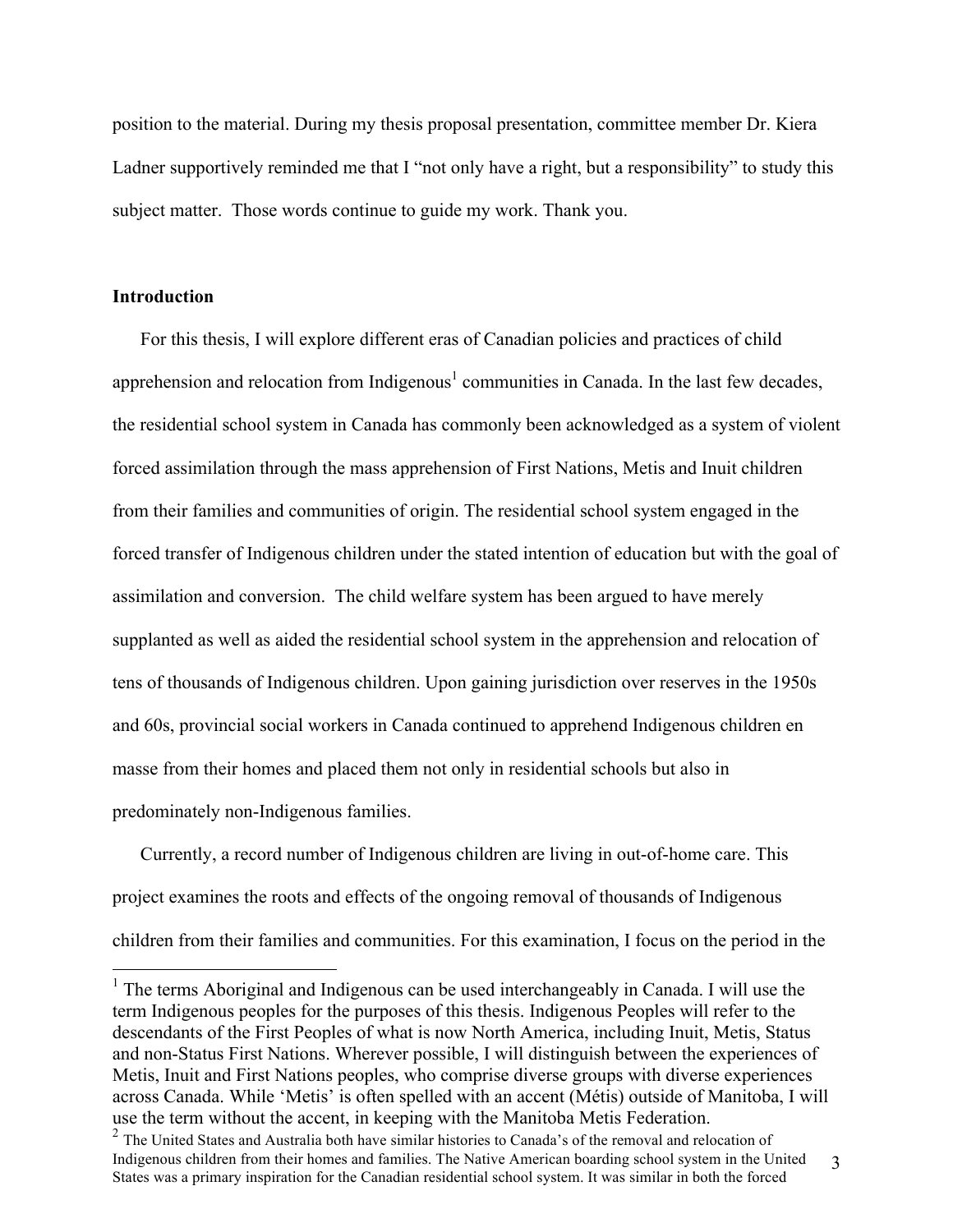Canadian child welfare system between the early 1960s and the mid-1980s that has come to be known has the Sixties Scoop and compare this system of child apprehension and relocation by the state to the residential school system. Further, I assess the degree to which these policies threatened the survival of Indigenous communities and to assess the impact of these governmental policies on the ability of groups to reproduce themselves according to their own cultural codes.

Definitions and understandings of genocide vary greatly. I explore policies and practice of the relocation of Indigenous children by the state using a relational concept of genocide along with Powell's (2007) concept of figurations as a way to conceive of the complexity and destruction of group life. I incorporate elements both of Foucault's genealogy and of decolonizing methodology to critically examine the historical record of these two periods. To aid in this analysis, I offer an extensive outline of the residential school system and the Sixties Scoop era of child welfare policies and practices to present the continuities and discontinuities between the eras. I further present the current state of child welfare legislation and issues for Indigenous children and families. My findings are that the main continuities between the eras are the devaluing of Indigenous parents and families coupled with the creation of new family-like attachments, a misunderstanding of and ignorance about different worldviews and lifeways, and the interconnection of many current issues with those of previous eras.

Specifically, I conclude that the residential school was a form of genocide and that due to important continuities between the school system and past and current child welfare policies and practices, the child welfare system should similarly be entered into the debate about genocide in Canada. The forcible apprehension of children from their families and communities and their placement in residential schools and non-Indigenous families results in the inability to transmit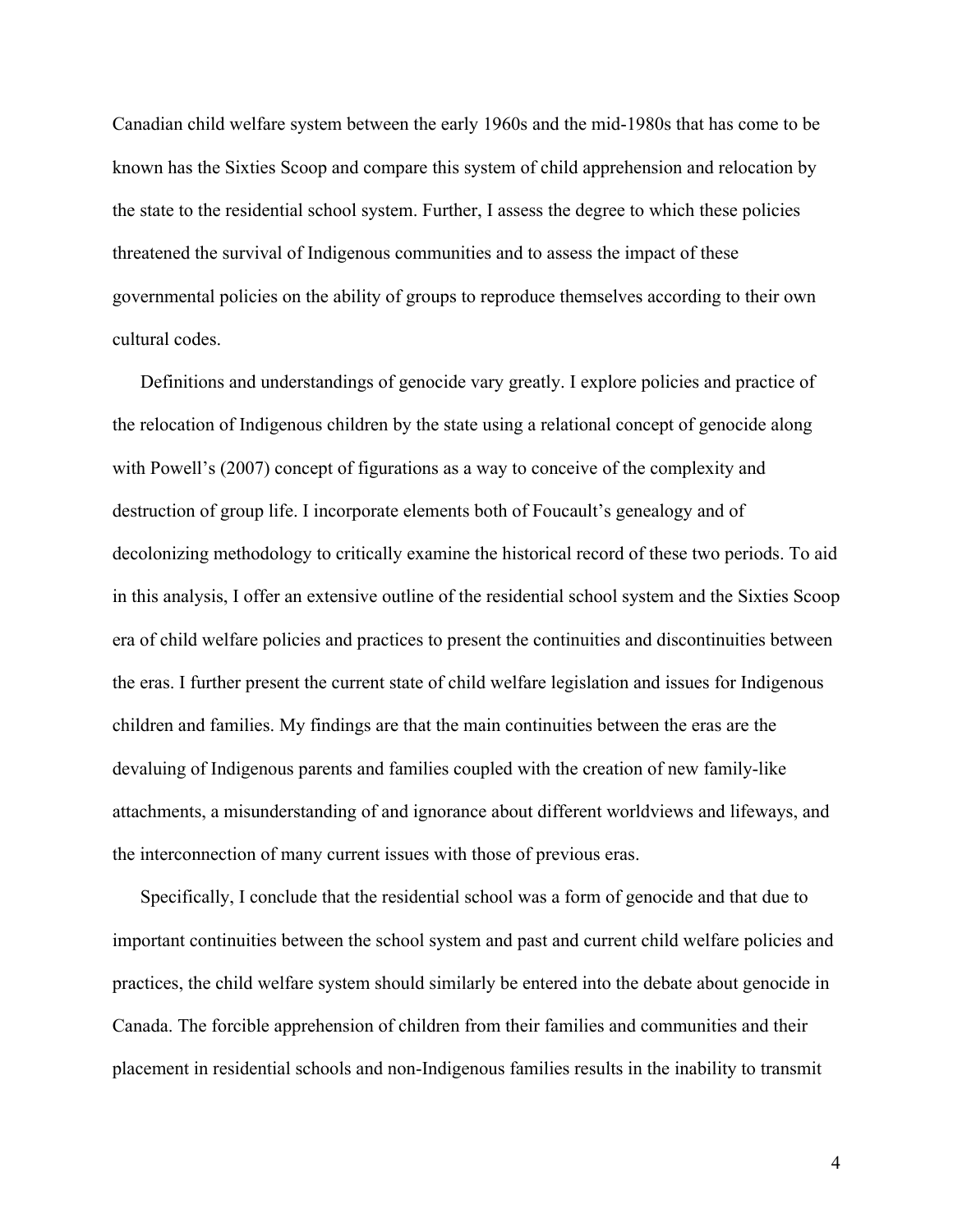cultural knowledge and practices. The ability of a group to survive depends on the acculturation of the next generation of children and this is not possible when they are relocated and raised by members outside of their group.

## **Historical Context**

Indigenous peoples have lived in what is now North America since time immemorial. As the original inhabitants of the land, Indigenous peoples had their own social structures, legal traditions, systems of governance and economies. Around 500 years ago, explorers came to North America, built relationships with the Indigenous peoples and began establishing trading posts and settlements.

## *Treaties*

The residential school and child welfare systems must be understood in the context of a long history of oppressive policies devised by the Canadian state against the Indigenous populations of Canada. Prior to confederation, the British Crown implemented several key pieces of legislation to guide relations with Indigenous peoples. Many agreements were made willingly between the groups. On the East Coast, Peace and Friendship Treaties were made between 1723 and 1779. The treaties were an agreement between the First Nations and the British, designed to create a formal alliance. The Numbered Treaties were negotiated across Canada between 1871 and 1921. These treaties negotiated the sharing of land and set out provisions for education and annual payments and other resources for the First Nations signatories from the Crown. Many Indigenous leaders and scholars continue to argue that the Crown has not lived up to its obligations set forth in the treaties. In an open letter to Prime Minister Stephen Harper and Governer General David Johnston, the Assembly of First Nations made clear that,

Canada has not upheld the Honour of the Crown in its dealings with First Nations, as evidenced in its inadequate and inequitable funding relationships with our Nations and its ongoing actions in bringing forward legislative and policy changes that will directly impact on the Inherent and Treaty Rights of First Nations (Assembly of First Nations 2012).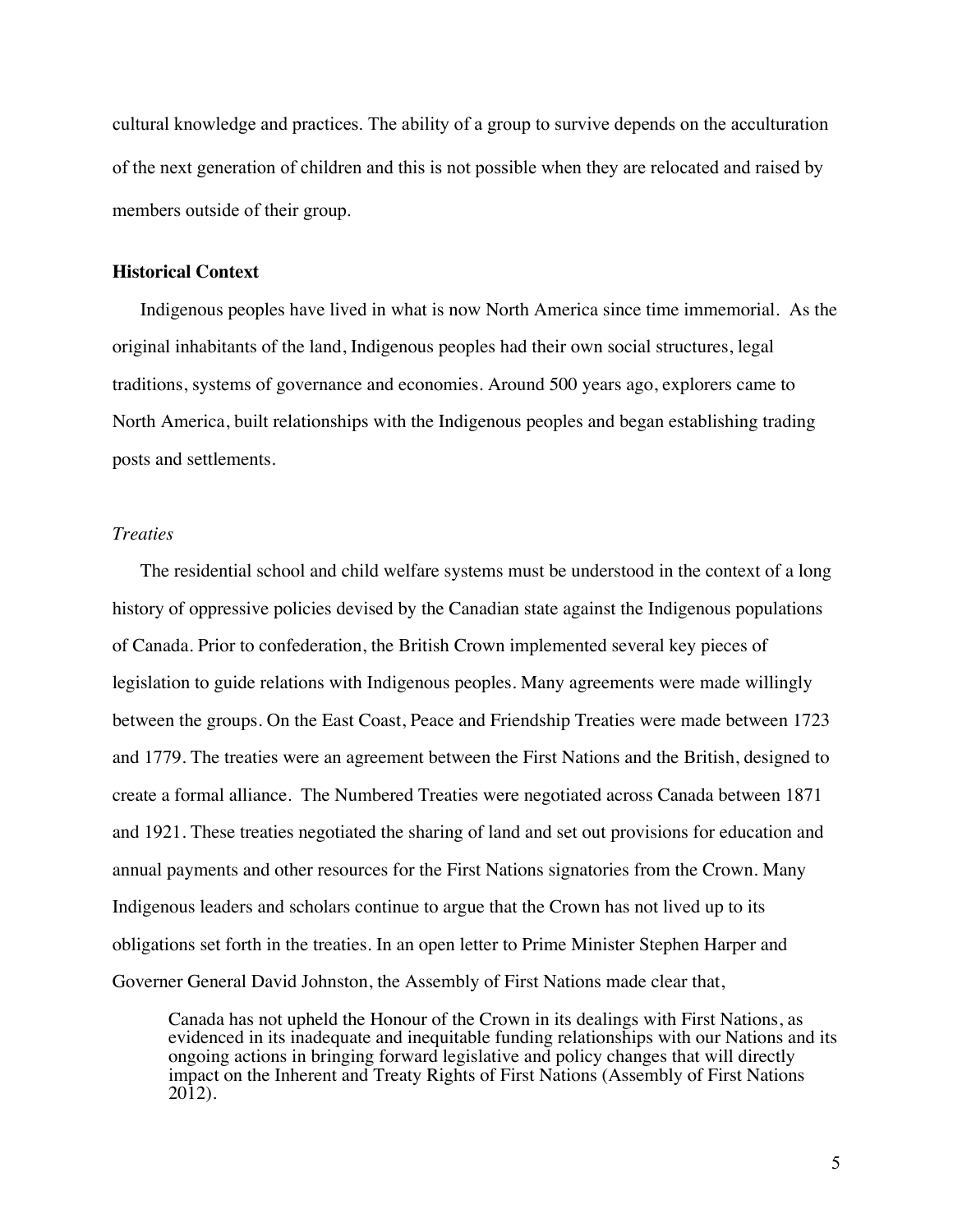## *Legislation*

The *Gradual Civilization Act*, passed in 1857, established a process of enfranchisement for Indigenous peoples (RCAP 1996: 249). Enfranchisement was framed as a privilege and those who met the criteria were rewarded with 50 acres of land. The 1869 *Act for the Gradual Enfranchisement of Indians* further outlined the state provisions for enfranchisement and assimilation and enabled the state to interfere with Indigenous self-government (RCAP 1996: 253). This Act also laid the groundwork for gender discrimination by disallowing First Nations women from voting in band elections. Indian status women who married non-status men would also lose their status and band membership, along with status for their children. This was detrimental to many Indigenous women over a century who by had their status revoked, and thereby were forced to leave their homes and communities, if they married outside of their band. Aside from the loss of financial resources, women who had their status taken away also experience personal and cultural impacts (Lawrence 2004: 54-5).

In 1876, these two Acts were consolidated into the Indian Act. The Indian Act framed Indigenous peoples as wards of the state and included provisions for state interventions initiated to 'manage' Indigenous peoples (de Leeuw, Greenwood & Cameron 2010: 87). The justification for state intervention and management was achieved by framing Indigeneity in terms of deficiencies and deviance and therefore as a group requiring such guardianship (de Leeuw *et al*., 2010: 87). In this way, the state produced dependent subjects, 'Indians', as a means to control them (Lawrence 2004: 25). Assuming the role of monitoring and 'improving' Indigenous peoples, the Canadian state fostered a dependency by treating them as homogenous wards rather than diverse and capable peoples (de Leeuw *et al*., 288; Miller 1996; 189). The Indian Act is still an important piece of legislation, since it defines the rights that are included with Indian status in Canada.

The Trudeau government proposed legislation in 1969, a policy referred to as the White Paper, which sought to dismantle the Indian Act in favour of 'equal' rights for all Canadian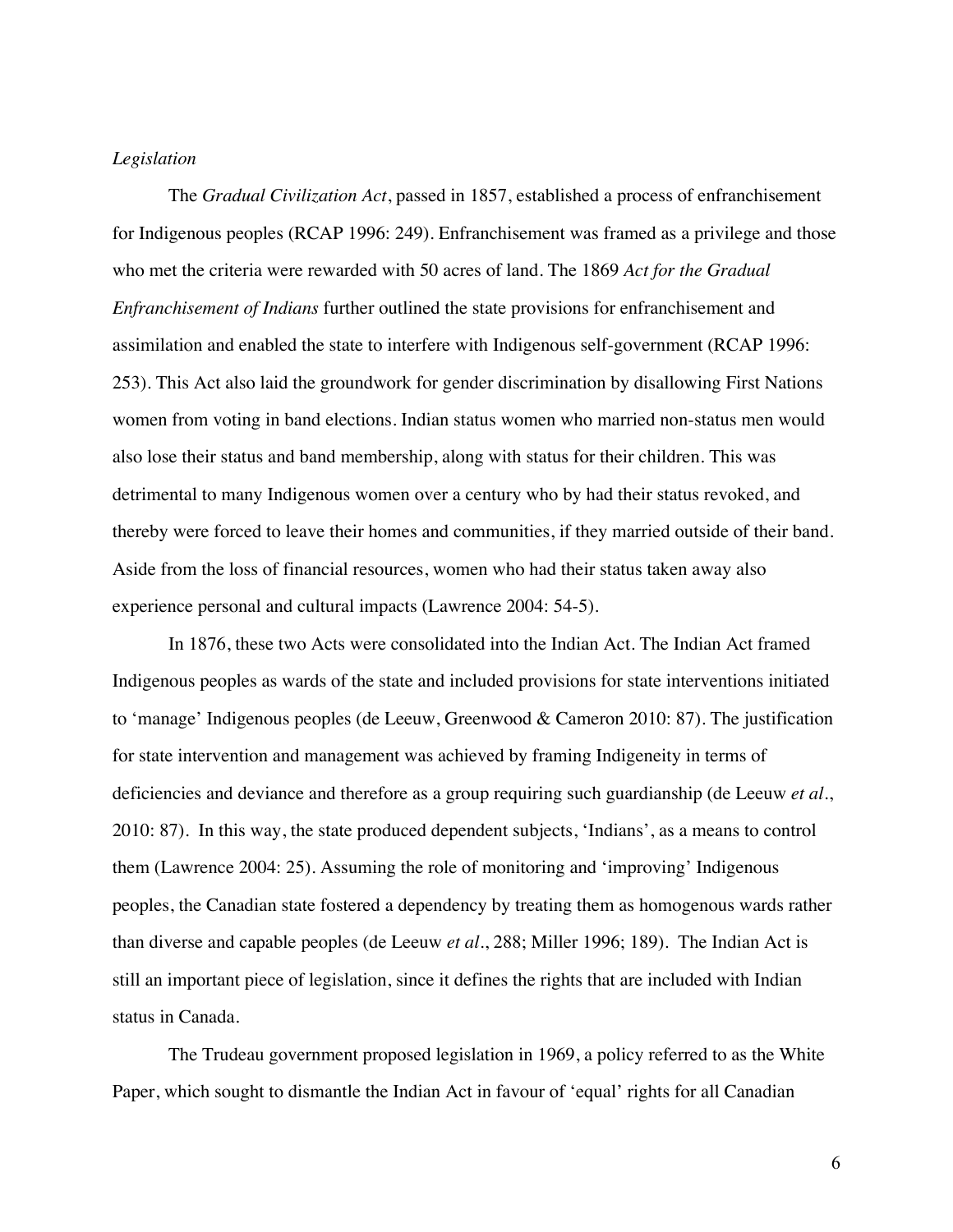citizens (Turner 2006: 12). Many Aboriginal groups fought against the 1969 White Paper, which was eventually abolished. Rather, specific constitutional rights for Aboriginal peoples, including the Inuit and Metis, were implemented in 1982. The 1982 Canadian Constitution, section 35, recognized and affirmed existing Aboriginal and treaty rights of the Aboriginal peoples of Canada. Aboriginal peoples were defined as including three groups: Indian (First Nations), Metis and Inuit peoples.

 After several challenges to the Supreme Court of Canada and the United Nations Human Rights Commission, the inherent gender discrimination in the Indian Act was repealed in 1985 and many Indigenous peoples were able regain their status (Lawrence 2004: 64). Although the Indian Act has had a problematic history, it remains the only means by which Indigenous peoples have rights as a distinct group, including rights to the land. However, the colonial legacy of state guardianship over Indigenous subjects persists today through state management and interventions into the lives of Indigenous peoples.

#### *Policies*

A history of forced farming policies, the pass and permit system, the banning of traditional ceremonies, and the denial of the right to vote or even hire a lawyer are all oppressive policies that have been placed on First Nations and Metis peoples in Canada (Miller 1989). While policies were developed by the Canadian Government to encourage First Nations and Metis to engage in agricultural production, these policies were often coercive and oppressive. The pass and permit system, which was implemented in several provinces after the 1885 North West Resistance, restricted movement from reserves and controlled the ability to sell goods and produce without the approval of an Indian Agent (Carter 1990). Although the pass system was not a legal system, it persisted unofficially for decades. Important traditional ceremonies were also banned through the Indian Act, including the Potlatch, Sun Dance and the Thirst Dance (Miller 1996).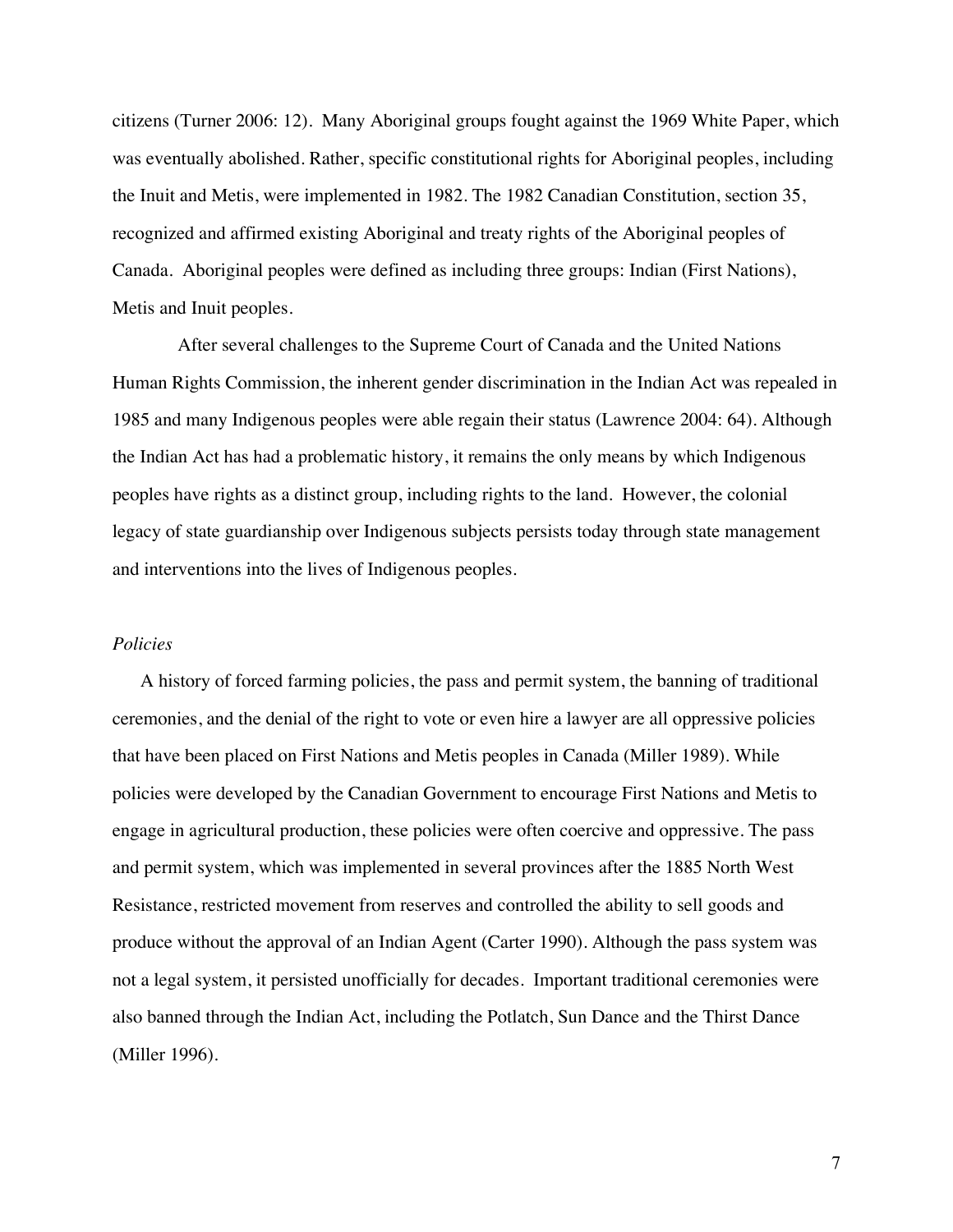The Metis historically suffered through repeated land dispossession and policies that denied their heritage, education and rights to land as promised in the Manitoba Act. Following the Resistances of 1869-70 and 1885, Metis were pushed off of their homeland into parklands and road allowance communities (Sprague 1988; Campbell 2012). Often living in poverty with no land base, Metis were subject to dislocation and discrimination as 'traitors' and 'rebels'. Some Metis simply denied their heritage and Indigenous rights to avoid discrimination. In road allowance communities, built on unused Crown lands, Metis families rebuilt their communities only to be pushed off the land once again when the Crown land was opened for development (Campbell 2012). Inuit in the Northern areas of Canada experienced forced settlement and relocations, through various periods. The mass killing of Inuit sled dogs and the resulting inability to continue traditional life ways continues to impact many Inuit communities (RCAP, Vol 1; Qikiqtani Truth Commission 2010).

Currently, resources extraction and other developments on Indigenous lands and waterways continue to impact communities while many communities continue to resist these actions and assert their Treaty rights. Many First Nations communities are currently living without clean or running water and proper sanitation services, a large number of those residing in Manitoba (Fallding, 2010). Furthermore, many reserve communities are lacking safe and adequate schools or culturally relevant education.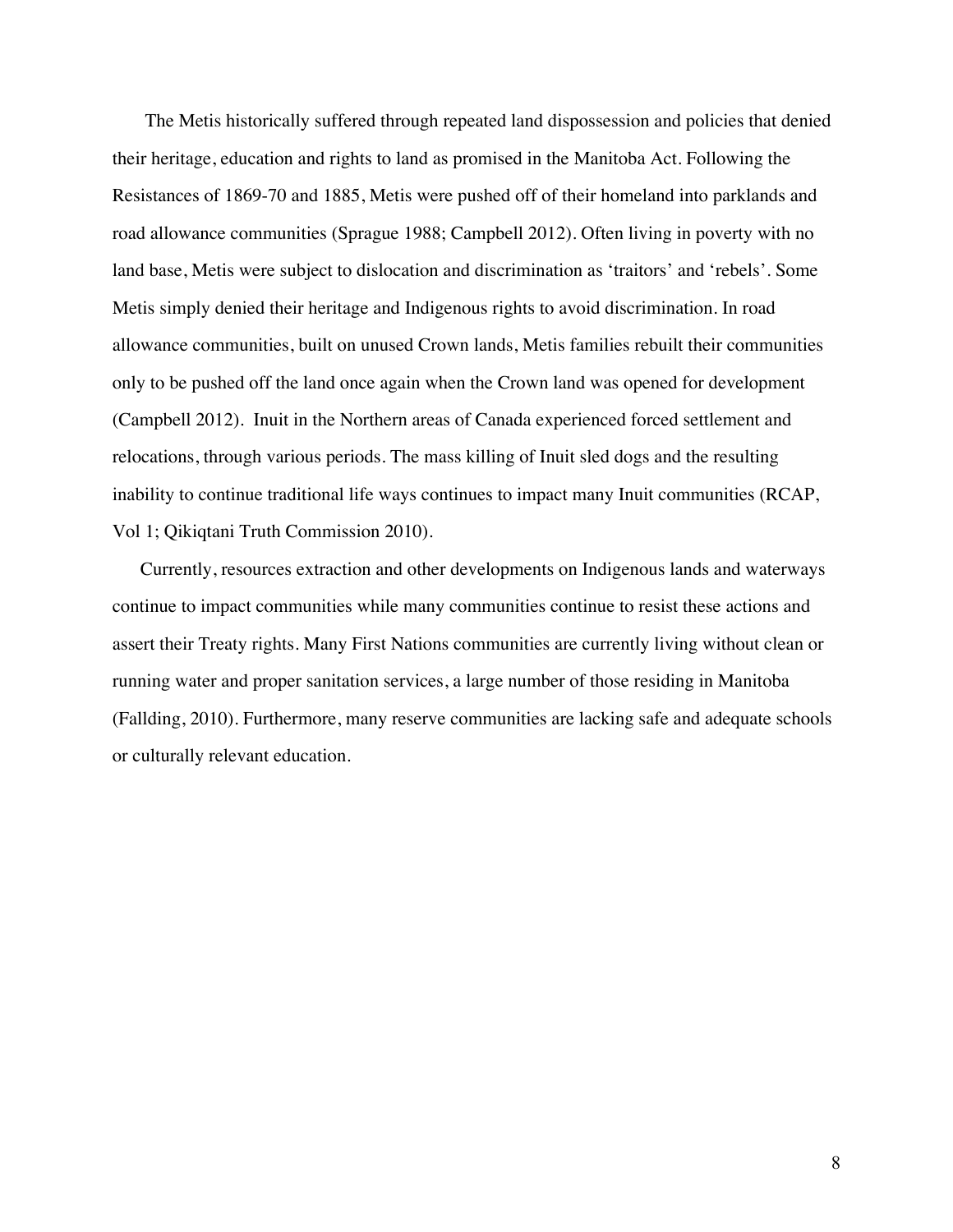## **The Indian Residential School System in Canada<sup>2</sup>**

The formal Indian residential school system (IRS) began in 1883 in Canada and ended in the late  $20<sup>th</sup>$  century with approximately 150,000 First Nations, Metis and Inuit students attending at least 150 schools during that time (Milloy 1999; Truth and Reconciliation Commission of Canada 2012). There were, however, various missionary-led schools for First Nations children in Canada as early as 1620 (TRC 2012: 5; Miller 1996: 39). This nation-wide school system was developed in an attempt to forcefully assimilate Indigenous children, and through them, Indigenous communities into the dominant European society, however not necessarily as equals (Milloy 1999). Although the residential school system was one of the most concerted efforts at eradicating Indigenous nations, it was certainly not the only method perpetrated by the colonial powers. Numerous campaigns and legislation were intended at the time to "control and reshape Aboriginal political behaviour" (Miller 1996: 186). They included multiple restrictions and targeted attacks on Indigenous traditions, beliefs and freedoms, lands and lifestyles (Powell and Peristerakis 2014).

The schools were funded by the federal government and run by Roman Catholic, Anglican, Methodist, Congregationalist and Presbyterian religious institutions (Miller 1996: 186). The Roman Catholic Church ran more than half of the schools. The system even failed in its stated educational mandate; students rarely graduated and residential school students consistently progressed more slowly through grades than non-residential school students in

<sup>&</sup>lt;sup>2</sup> The United States and Australia both have similar histories to Canada's of the removal and relocation of Indigenous children from their homes and families. The Native American boarding school system in the United States was a primary inspiration for the Canadian residential school system. It was similar in both the forced removal of Indigenous children and their appalling treatment along with a poor quality of education (Grant 1998:53). A comparable boarding school project was also developed in the Soviet Union in 1920, whereby Indigenous Siberian children were removed from their homes to attend the schools (Mundorff 2009). In Australia, generations of Indigenous children were taken from their families and placed in non-Aboriginal families or institutions, beginning in the late 19th century. Policies of child apprehension from Indigenous families, especially if the child had one non-Indigenous parent, were developed to 'merge' the children into non-Indigenous society. Among the reasons a child could be forcefully removed from their family and community were 'risk of immorality' and 'to get her away from surroundings of an Aboriginal station/Removal from idle Reserve life' (Human Rights and Equal Opportunity Commission 1997: 35). The goal was to disconnect the child from their community and traditions in order to civilize them into Anglo society. Depending on the region, between 1910 and 1970, anywhere from one in three to one in ten Aboriginal children were removed from their families (ibid:31).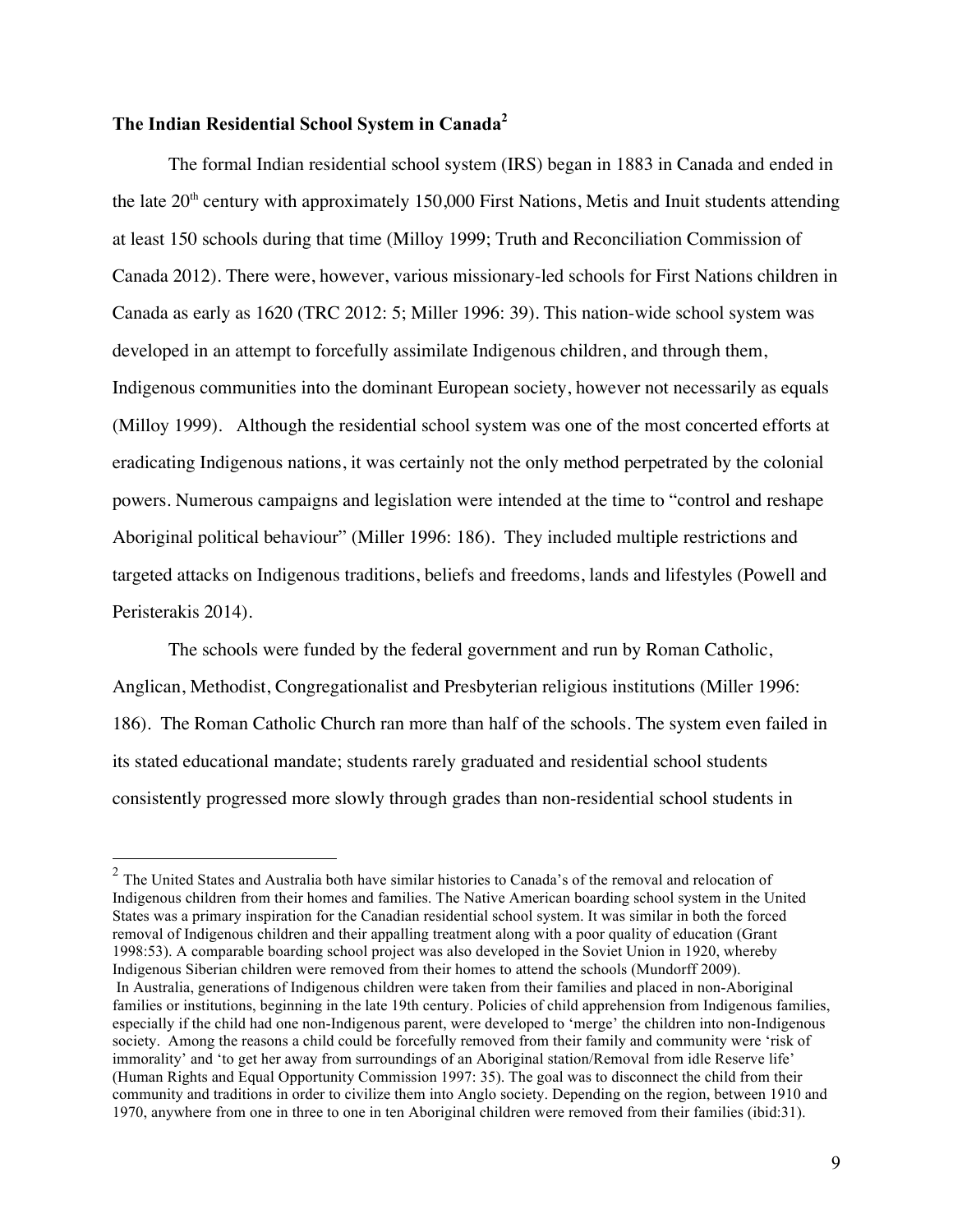Canada. The focus was generally on religious instruction and very basic education. Forceful conversion was a main goal for the missionaries charged with running the schools; for example, one Methodist missionary wrote that they must "Christianize first and then civilize" (TRC 2012: 15) On the other hand, the stated goals of the government were to ensure that Indigenous children learned to work and then pray (Ibid). Most schools operated on a half-day system where children spent the mornings in classrooms and the afternoons performing labour to maintain the estate and create profits for the schools. This often included farming duties and other trade-based training and constituted serious labour for the children. Young children performed duties without proper training or safeguards, sometimes resulting in serious injury (Knockwood, 2001).

The schools were severely underfunded for almost the entirety of their existence. The chronic underfunding led to "widespread institutional neglect" which in turn resulted in death and disease for many of the young students (Kelm 1998: 71; Milloy 1999: 51). The government and church justified the forced removals of Indigenous children by claiming that Indigenous homes were unhealthy and retrograde and that the state should therefore be charged with the care of Indigenous children (Kelm 1998: 80). However, the schools themselves presented unhealthy and unhygienic environments, due to neglect and a lack of adequate resources (Milloy 1999; Miller 1996).

Originally, the schools were divided into boarding schools and industrial schools, but in 1923 the two parts of the school system consolidated. In 1920, attendance had become mandatory for all First Nations children over the age of seven and children were required to remain at the schools for the entire school year (Miller 1996: 141, 148). Still, students younger than seven were also encouraged to attend. Many accounts describe the coercive or forced nature of student attendance for the schools (Churchill 2004a: 88-9; Fournier and Crey 1997; Dieter 1999; Grant 1996). Officials were authorized to withhold food rations and Chiefs were threatened that they would lose their positions if they did not secure students for the schools (Churchill 2004a: 89; Titley 1998: 78). The RCMP was sometimes even sent to transport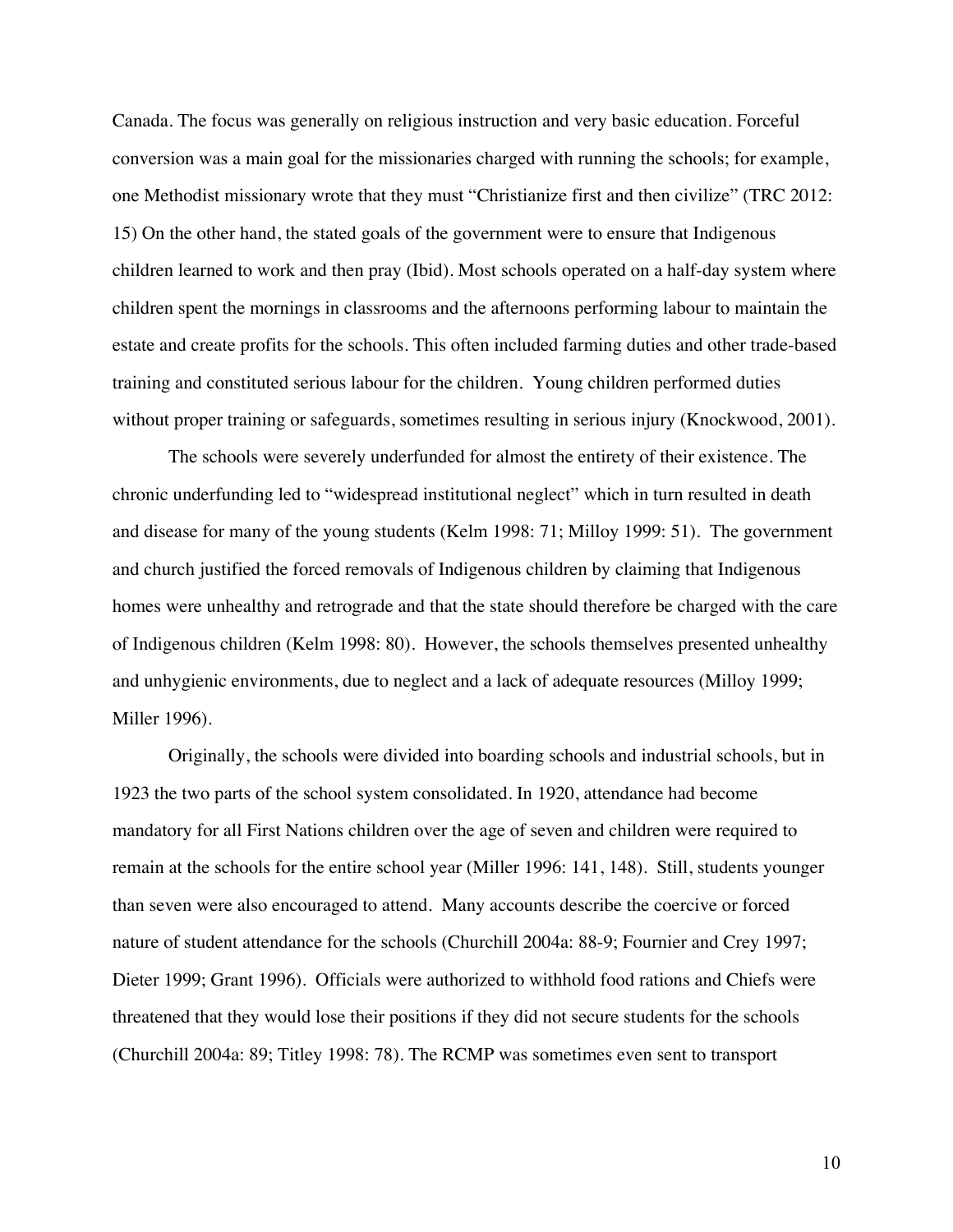children to the schools as an added coercive measure **(**Knockwood 2001; Miller 1996**)**. If parents resisted, they could be arrested.

Although the residential school system was ostensibly designed to educate Indigenous children to enable them to engage in Euro-Canadian society, the schools had overt assimilative and cultural functions (Kelm 1998: 51). The schools denigrated Indigenous cultures, customs, religions and traditional practices. Although some schools allowed students to speak their own languages, the majority of the schools expressly forbade it (Miller 1996: 202-4). This was often experienced as a part of a broader assault on Indigenous identity and the individual Indigenous person's sense of worth (Miller 1996: 204). While some students did have positive experiences while attending the schools, it appears that the majority experienced "poor instruction, cultural oppression, inadequate care, overwork, severe discipline, and, in all too many cases, outright abuse" (Miller 1996: 418).

Miller (1996: 318) attributes the frequent mistreatment of the young students to "insufficient funding, recruitment problems, and lack of inspection". Staff accused of physical abuse and pedophilia were often only dealt with internally or merely transferred to another school (Miller 1996: 320-1; Churchill 2004: 102). As a result, emotional, physical and sexual abuse were rampant in many of the schools, leaving many Survivors struggling to this day with the trauma of their school experience.

The system shifted during the 1960s when the federal government began the process of transferring the responsibility for First Nations education to the provinces. This change led to an end in over-crowding in the schools, the end of the half-day system, and a much more qualified teaching staff. At the same time, the government came to use the schools as welfare facilities for "orphaned" Indigenous children or those deemed to be neglected (TRC 2012:19). By 1953, children apprehended from their homes due to a charge of neglect from the social worker accounted for 40% of residential school students (Ibid). This number rose to 75% by 1966. Many former residential schools became residences for Indigenous students attending integrated urban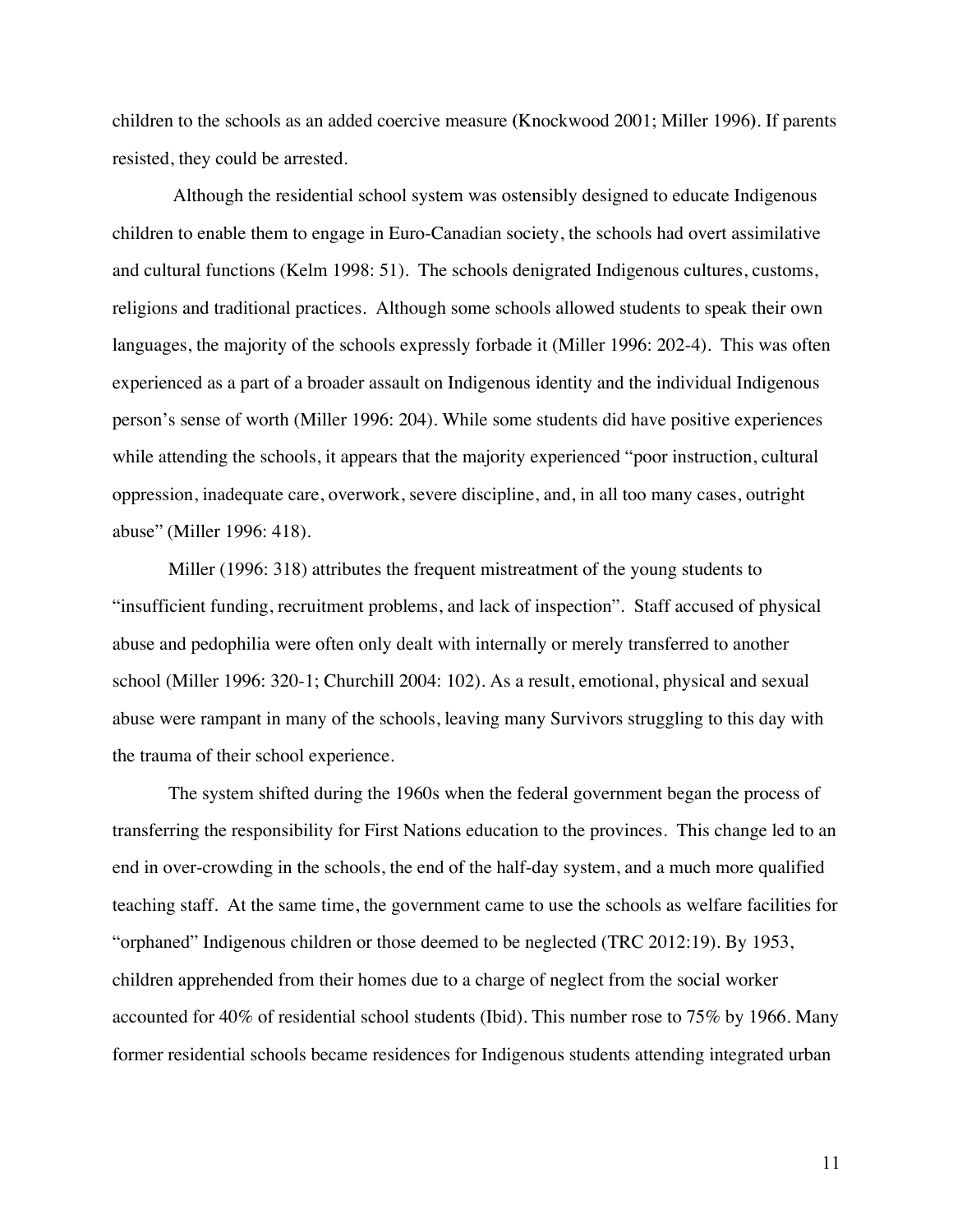public schools. The government went through a process of shutting down the schools over the next few decades although the last school did not close until the mid-1990s.

#### **The Sixties Scoop Era of The Child Welfare System**

Part of this shift in the 1950s and 1960s was due to an amendment to Section 88 of the Indian Act in 1951 to include reserve communities in provincial laws, allowing provincial health and welfare programs to apply to First Nations and land belonging to First Nations. Before this revision, the federal government had exclusive power to legislate First Nations and reserves. This amendment allowed provincial child welfare agencies jurisdiction on reserves, which swiftly led to the mass apprehension of on-reserve and off-reserve children by the child welfare system.

The Sixties Scoop is generally referred to as a period where the child welfare system began removing Indigenous children from their families and communities of origin en masse and placing them in non-Indigenous foster or adoptive families, institutions and, in some cases, residential schools. In fact, social workers on behalf of the child welfare system aided and supported the residential school system during this period by finding students to fill the schools. This era in Canadian child welfare began in the early 1960s and continued well into the 1980s, although some claim that it is still ongoing (Blackstock, 2008; Blackstock 2010). Some scholars argue that the child welfare system simply replaced the residential school system in the removal of Indigenous children from their communities and their cultural assimilation (Bennet, Blackstock & De La Ronde 2005; Richard, 2004).

The term "Sixties Scoop" was coined by Patrick Johnston in a 1983 report *Native Children and the Child Welfare System.* In it, he describes the mass removal of children from reserves beginning in the 1960s. According to one employee, "social workers would, quite literally, scoop children from reserves on the slightest pretext" (Johnston, 1983: 23). Among the entirely non-Indigenous social workers, it was thought that removing Indigenous children from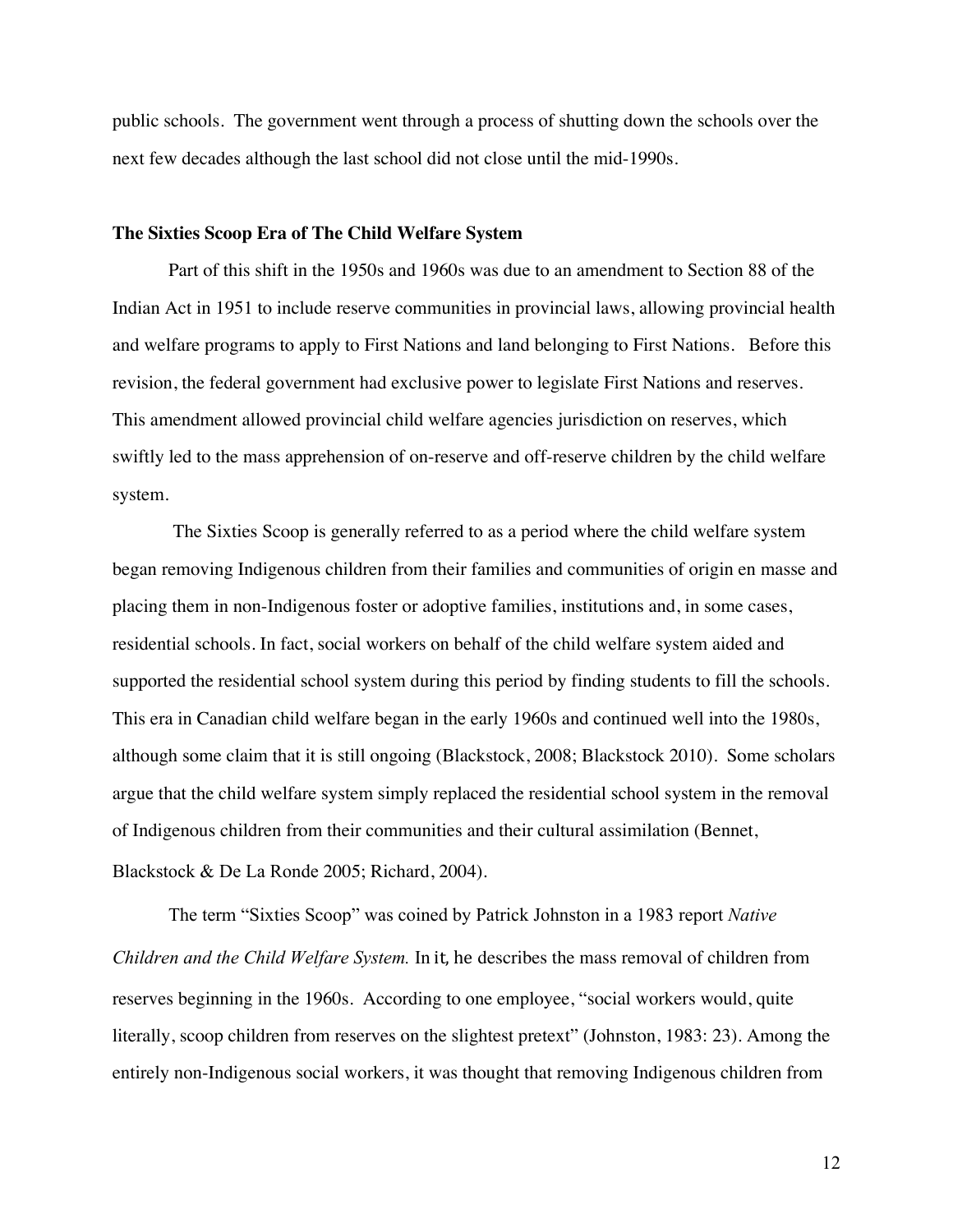their families and communities was in the best interests of the child since poverty, poor nutrition and poor housing were endemic to many reserves. Johnston explains that the long-term negative effects on the child and communities were never considered (1983:23).

Importantly, the majority of Indigenous children were fostered or adopted into non-Indigenous families (Johnston 1983: 42). Furthermore, Indigenous children were more likely to be placed for adoption than their non-Indigenous counterparts (Johnston, 1983: 57). Between 1971 and 1981, 84.9% of adopted Indigenous children were adopted into non-Indigenous homes (Johnston 1983: 59). Furthermore, in 1980, a quarter of all Indigenous children placed for adoption were placed with families in the United States (Johnston, 1983: 4).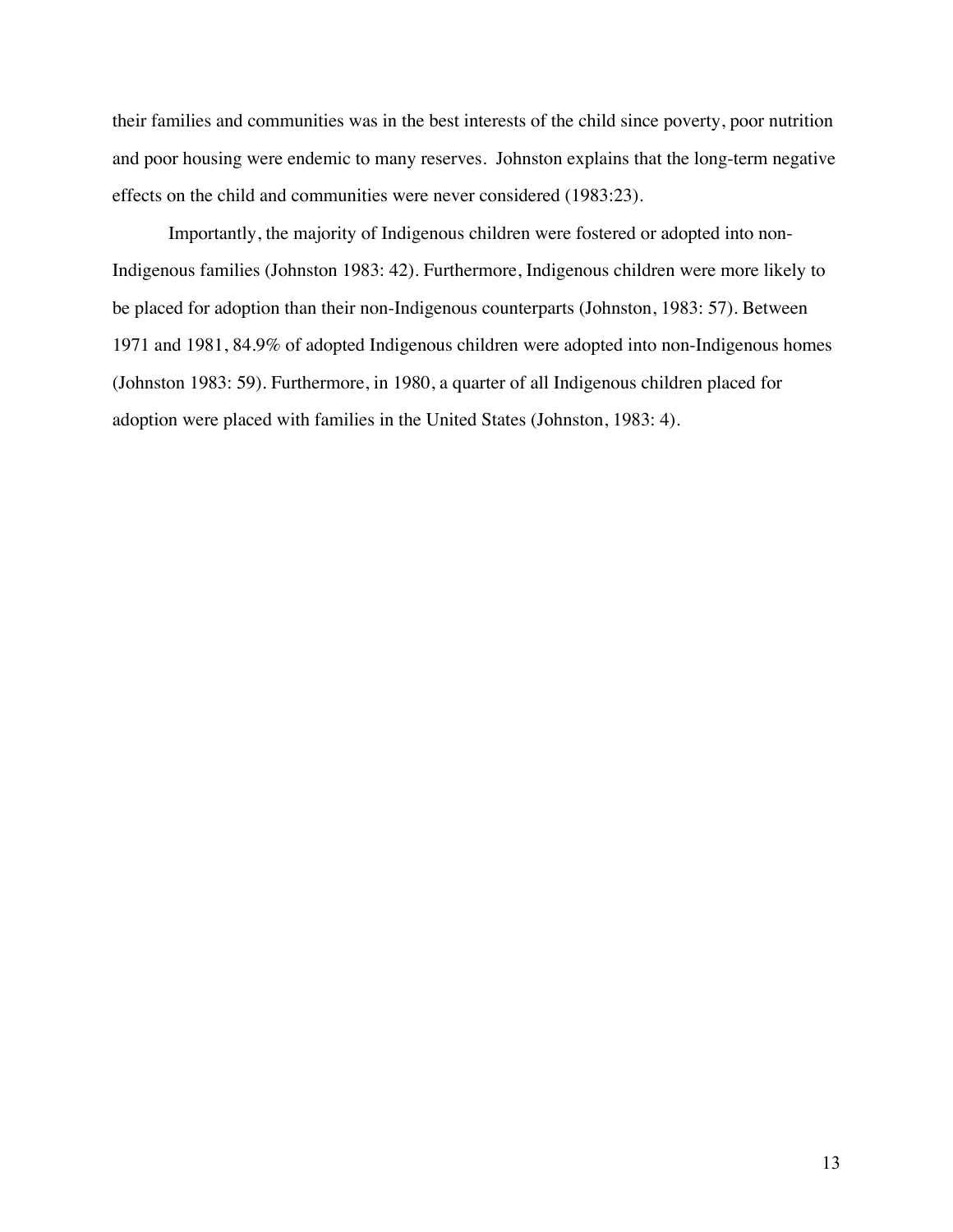#### **CHAPTER 2: THEORETICAL AND METHODOLOGICAL FRAMEWORK**

For this thesis, I explore the residential school system and the Sixties Scoop era of the child welfare system. Firstly, I examine the continuities and discontinuities between the two systems and secondly I determine whether they have constituted genocidal relations.

For years, Indigenous and non-Indigenous peoples have been trying to gain recognition of the century-long system of residential schools across Canada as genocide. Recently this debate has reignited in light of the Truth and Reconciliation Commission of Canada, other public debate forums and the media (see Fontaine, Dan & Farber 2013; Sinclair 2012). Many activists and scholars have referred to the residential school system as genocide (Powell and Peristerakis 2014; Sinclair 2012; Palmater 2011; Woolford 2009; Grant 1998). Examinations of the Sixties Scoop child welfare era have also led several scholars to conclude that cultural genocide was at work (see, McGillivray 1997; Kline 1992; Monture 1989; Kimelman 1985;). I intend to elaborate on the eliminationist and assimilationist qualities of both residential school system and the child welfare system using a relational genocide framework.

There have been many references in the literature regarding Indigenous experiences with the child welfare system in Canada that compares the systematic removal of children from their homes with the residential school system (Blackstock 2007; Blackstock, Bennet and De La Ronde 2005; Armitage 1993). For this thesis, I analyze these claims and elaborate on them. While the comparisons have been made often, this argument has yet to be fully developed and analyzed thoroughly in the literature. Blackstock asks, "residential schools, did they really close or did they just morph into child welfare?" (2007: 71). To answer this question, I use a sociohistorical approach, informed by elements of Foucault's genealogy. I provide an overview of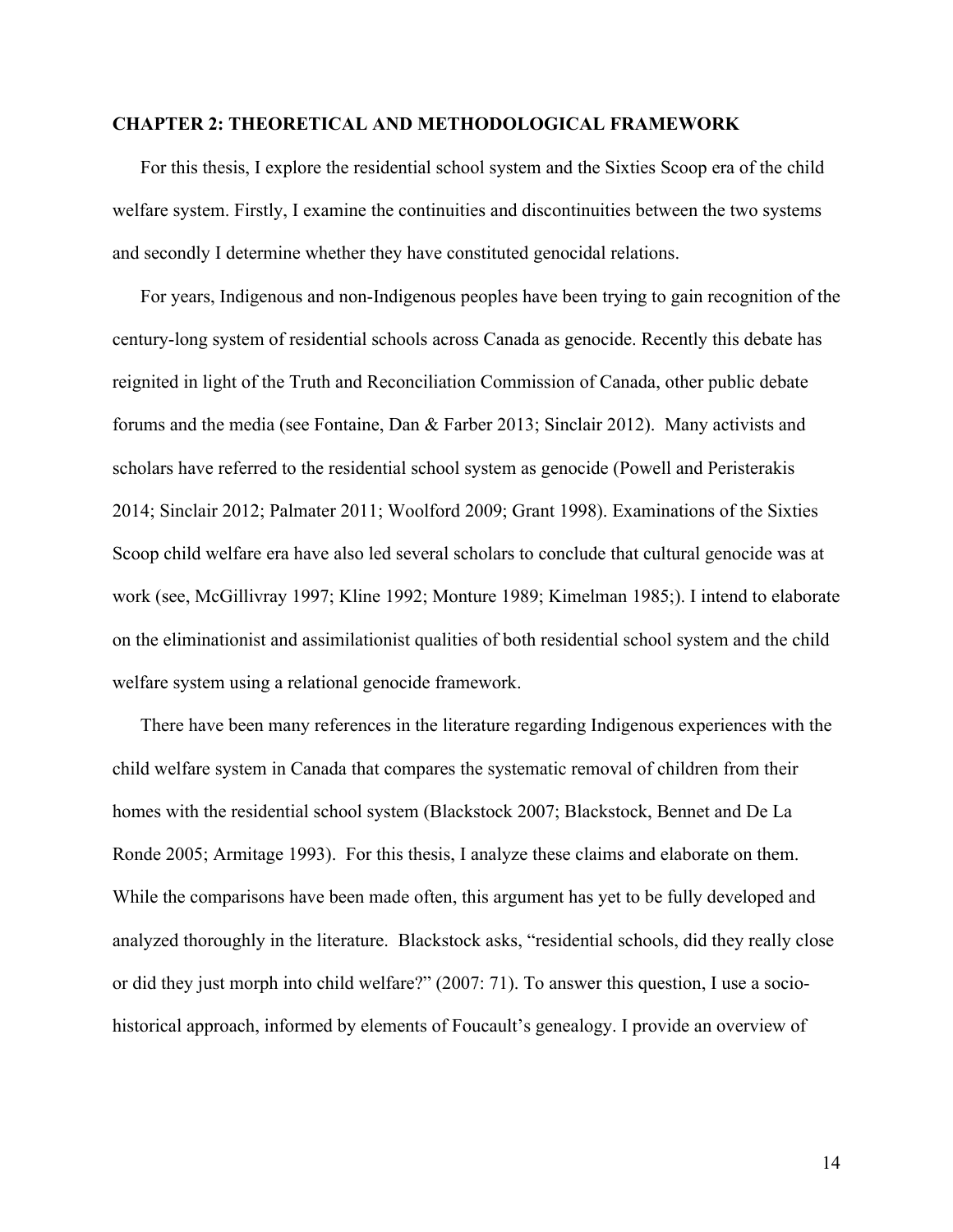aspects of Foucault's genealogy that informed this analysis, the data collection process and the data analysis.

## **Research Questions**

Three research questions guide my thesis. The central question that will be answered in this thesis is, *what are the continuities and discontinuities between the residential school system and the child welfare system for Indigenous children, families and communities?* Through a comparison of the two systems and an analysis of the interconnections, continuities and similarities, I unpack the claim that the child welfare system is the new residential school system and evaluate its accuracy. Secondly, I use a relational genocide framework to examine the residential school system as a type of attempted destruction against a group by answering the question, *was the residential school system a form of genocide?* Lastly, I determine whether a genocide framework is then also equally applicable to the child welfare system by asking *is the child welfare system a form of genocide?* 

I answer these research questions through a thorough analysis of the residential school system and the Sixties Scoop era of Canadian child welfare. I investigate how these systems came to operate and apprehend thousands of Indigenous children from their families and communities. I analyze the similarities between the systems, along with the differences and distinctions. I do not treat the systems as discrete or equal eras, given the overlap between them and the vast difference in time periods, with the residential school system lasting over a century and the Sixties Scoop continuing for two decades. However, within this framework, I evaluate these two systems to determine whether they are more concretely linked than has been previously demonstrated in the literature.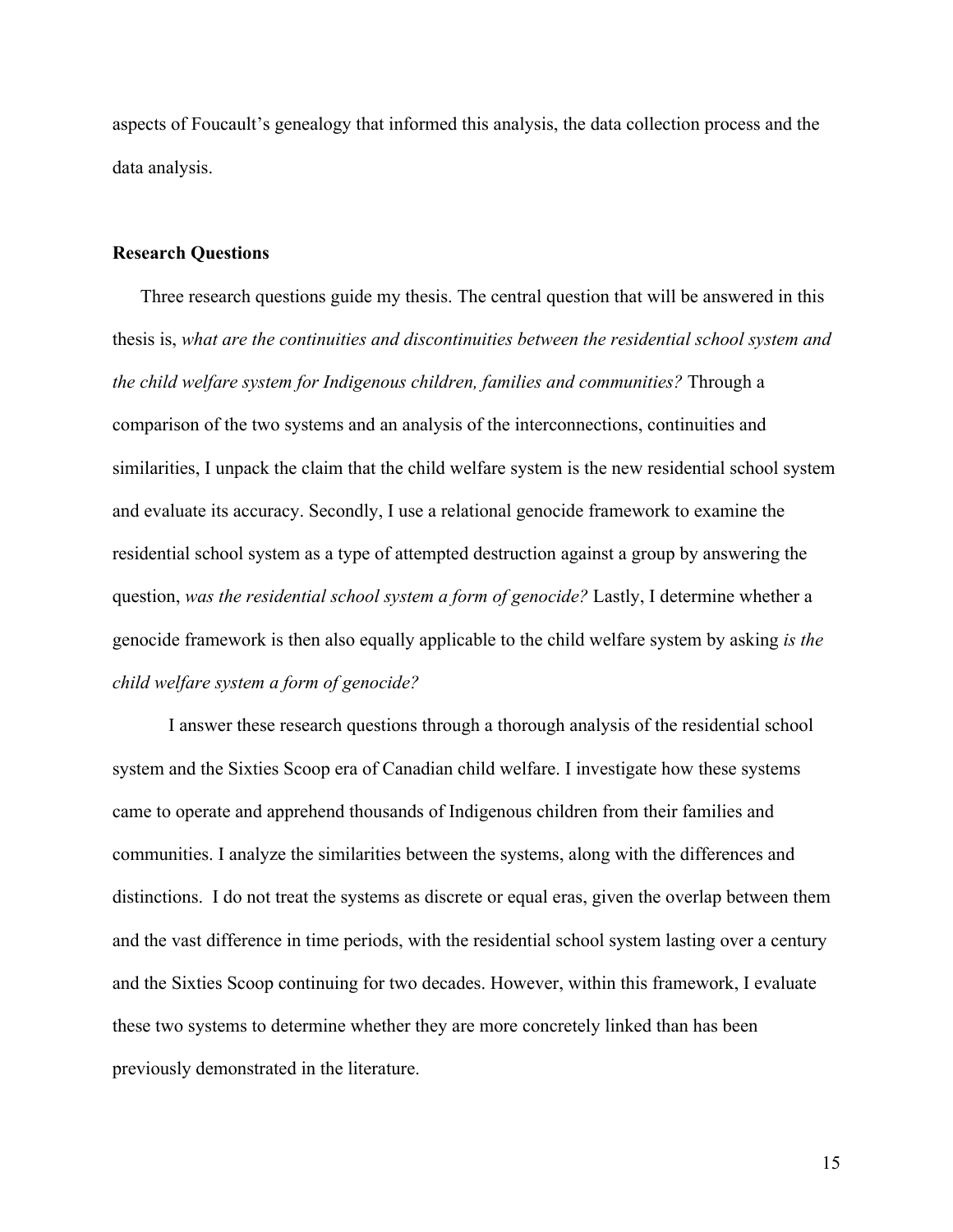## **Genocide Framework**

Raphael Lemkin first developed the term and concept of genocide, and fought for years to have the crime internationally recognized. He explained, "Generally speaking, genocide does not necessarily mean the immediate destruction of a nation, except when accomplished by mass killings of all members of a nation. It is intended rather to signify a coordinated plan of different actions aiming at the destruction of essential foundations of the life of national groups, with the aim of annihilating the groups themselves" (1944: 79). Importantly, genocide, as a type of destruction, is not aimed at individuals but at a targeted group. Lemkin fought for the destruction of nations to be recognized as an international crime because he argued that nations are worth protecting. A variety of nations contribute to the world's collective wealth of cultures, practices and knowledge. He felt that when a nation is destroyed all of the potential future contributions are lost along with it. For Lemkin, groups had a right to exist (Mundorff 2009: 74). Lemkin also outlined seven methods of genocide, including political, social, cultural, economic, biological, physical, religious and moral (1944: 82-90). He later reduced those techniques to physical, cultural and biological (McDonnell & Moses 2005: 504).

The United Nations Convention on the Prevention and Punishment of the Crime of Genocide adopted in 1948, defines the crime of genocide as certain acts committed with the intent to destroy, in whole or in part, a national, ethnical, racial or religious group, as such (United Nations 1948). According to Section II of the UNGC, those acts include

- (a) Killing of members of the group;
- (b) Causing serious bodily or mental harm to members of the group;
- (c) Deliberately inflicting life conditions of life calculated to bring about its physical destruction, in whole or in part;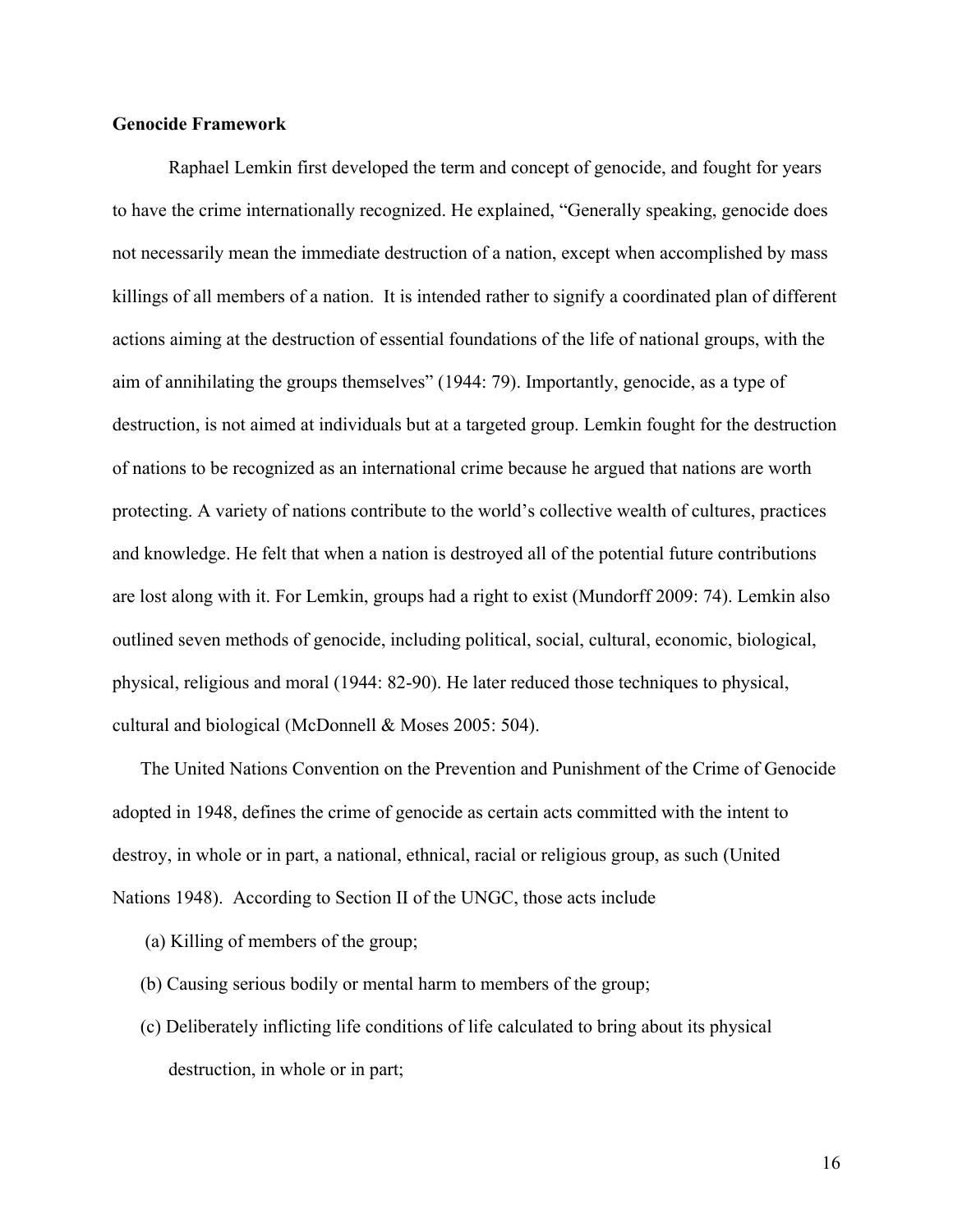- (d) Imposing measures to prevent births within the group;
- (e) Forcibly transferring children of the group to another group.

The residential school system could be argued to fit into aspects Section II of the UNGC. Children were forcibly transferred children from their families to the schools, which were under the authority of church and state officials, Those running the schools, with the permission of the state and officials, inflicted upon the children conditions of life to bring about their physical destruction through disease and starvation. Given the prolonged abuses, along with the circumstances of the forcible assimilation and harms perpetrated in the school system in the effort to eradicate the "Indian in the child", it can be argued that many Indigenous children experienced serious bodily and mental harm while attending the schools. However, the UNGC is a western, legal framework that does not inherently provide the best guide for determining group destruction. The UNCG was developed as a legal concept, designed to allow for the prosecution of criminals. For this reason, the ability to understand the more complex processes that lead to genocide through the UNGC is limited Therefore, I will use a relational and sociological approach to understanding genocide and group destruction, rather than the legal framework of the UNGC. Outlined below, a relational sociology understands group life as a complex network of relations and genocide as the destruction of those relations. Furthermore, genocide is conceptualized as a process with multiple methods and can occur over a long period of time rather than a single event that leads to the immediate destruction of a group.

Although methods of cultural genocide were excluded from the UNGC, Lemkin struggled to include the cultural destruction of groups, arguing that "Cultural Genocide is the most important part of the Convention" (cited in Short 2010: 837). However, he did not receive enough support and cultural genocide was left out of the final version of the UNGC. Lemkin's early manuscripts and unpublished writings on genocide outlined the methods by which genocide can be accomplished. He cites cultural methods, which include the "prohibition of cultural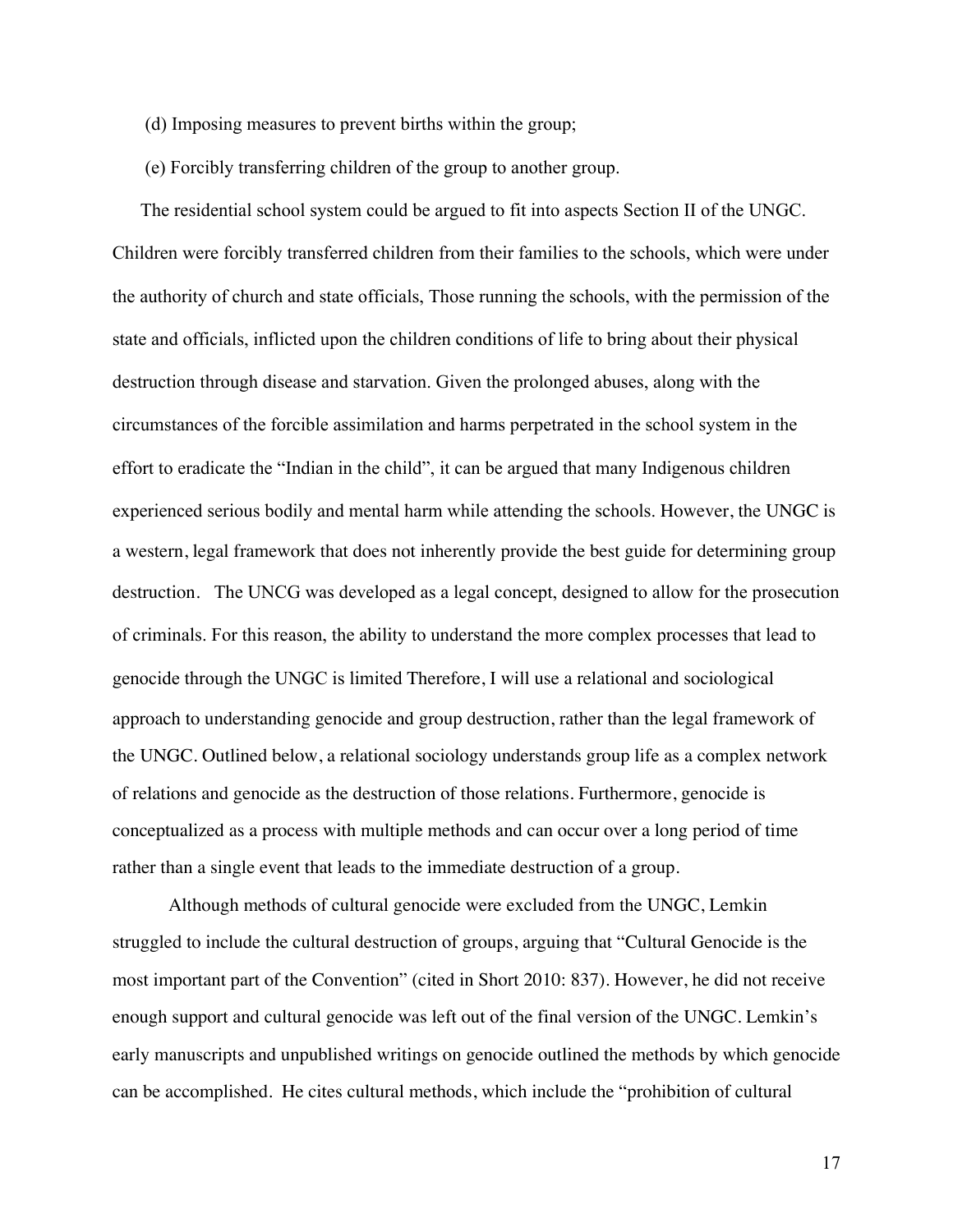activities, or codes of behaviour, forceful conversion [and] demoralization" (McDonnell & Moses 2005: 505).

Woolford argues that our notion of what counts as the destruction of the "essential foundations" of group life should encompass not only physical lives but other factors such as land and governing structures which can also be essential to the group's continued existence. In this way, the use of the term 'cultural genocide' as a qualifier to mitigate the classification of genocidal actions aimed at factors outside of physical destruction is unwarranted (Woolford 2009: 81;87). In his analysis of the destruction of the Aboriginal Tasmanians, Lemkin determined that removal of children, separation from land and the taking of physical lives, among other experiences at the hands of British settlers, were means by which genocide could be accomplished (Curthoys 2005:162). While mass murder is certainly one means of destroying a group, other strategies described in Lemkin's writings include "land seizure, the importation of diseases, the prevention of births and the stealing of children" (Curthoys 2005: 163). Curthoys notes that Lemkin "had a particular interest in the stealing of children as a way of destroying a human group" (2005: 169).

The transfer of children from their group to another was included in the UNGC under of biological methods of genocide, although it was originally intended to be a cultural method (McDonnell & Moses 2005: 507; Mundorff 2009: 82). Importantly, in the convention, the transfer of children is listed co-equally with acts of killing. Mundorff argues that the non-lethal act of the forcible transfer of children is integral to understanding the conceptualization of group protection in the Genocide Convention. He states (2009: 63),

This focus challenges the current doctrine on genocidal destruction by pointing out that the boundaries between cultural, physical, and biological destruction are often indistinct; a culturally mediated form of destruction, like forcible child transfer, may nonetheless cause a group's physical or biological destruction.

At the time the UNGC was being debated, Venezuelan diplomat Perez Perozo explained the importance of Article 2(e), which was adopted

…because the forced transfer of children to a group where they would be given an education different from that of their own group, and would have new customs, a new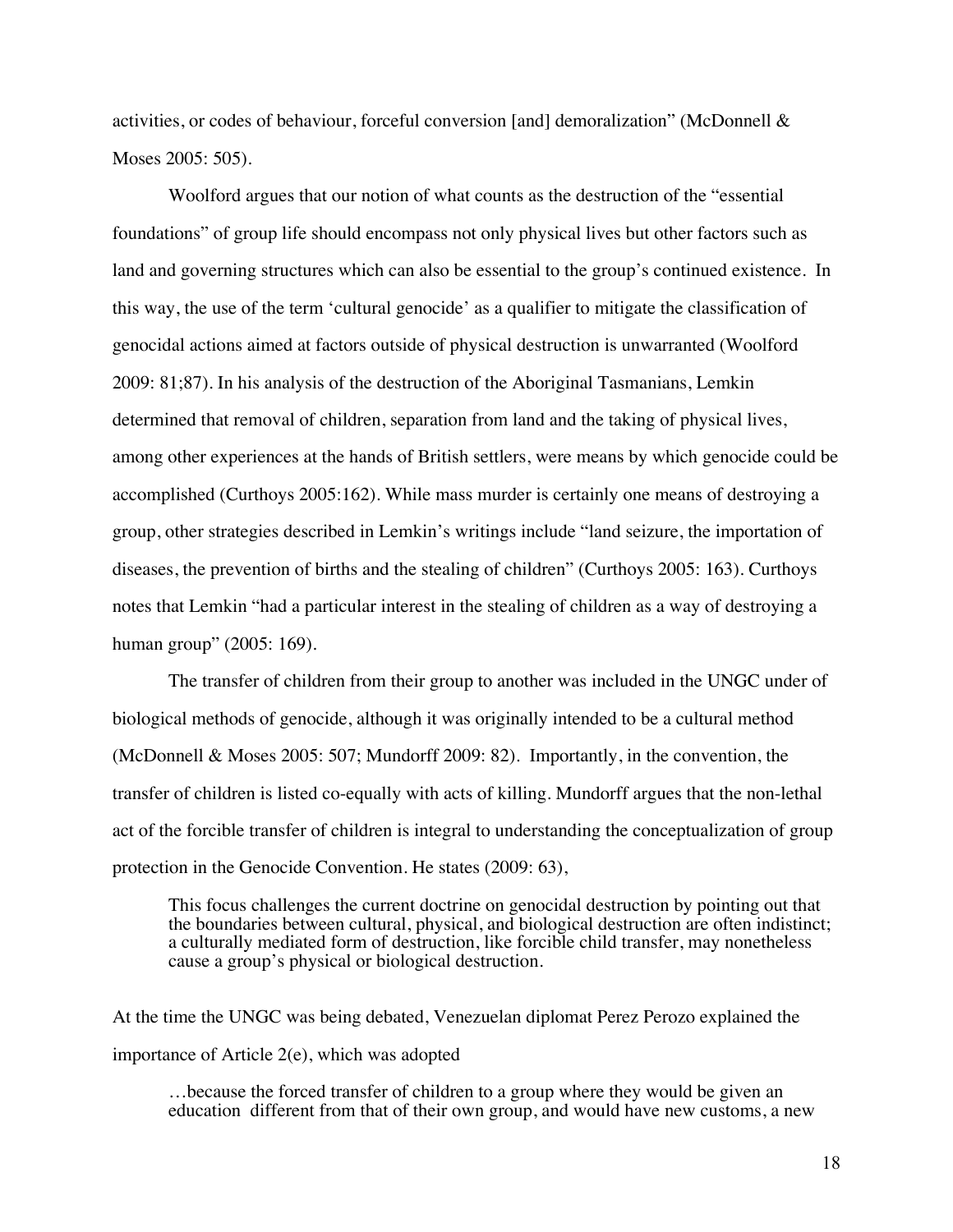religion and probably a new language, was in practice tantamount to the destruction of the group, whose future depended on that generation of children. Such transfer might be made from a group with a low standard of civilization and living conditions both unhealthy and primitive, to a highly civilized group as members of which the children would suffer no harm, and would indeed enjoy an existence which was materially much better; in such a case there would be no question of mass murder, mutilation, torture or malnutrition; yet if the intent of the transfer were the destruction of the group, a crime of genocide would undoubtedly have been committed. (cited in Mundorff 2009: 83).

The experts were in agreement that the forcible transfer of children should be included in the Genocide Convention.

According to the UNGC, genocide can occur without killing a single person. While mass killing is included and the UNGC allows for the punishment of physical destruction, the Genocide Convention was created to first and foremost protect human groups and "forcible child transfers are an effective means of group destruction" (Mundorff 2009: 65). The ability for a group to continue its existence requires the acculturation of the children.

To analyze my research questions, I will employ a relational genocide framework. Lemkin argued that, in parallel with the right an individual has to life, a national group also has a right continued existence (Powell 2007:534). Regarding techniques of genocide, Powell (2007:534) explains, "the physical extermination of members of the nation is not necessary, as long as they are made to be no longer members of one social body". In this way, direct physical killing is not the only method of genocide, since group life is much more complex than the lives of the individuals that make up the group. It is through the "violation of a nation's right to collective existence" that genocide occurs (Powell 2007:534). Although this denial of existence surely can be achieved through mass killings, denial of a collective culture can also realize those ends.

#### **Relational Sociology**

A relational sociology contends that the social is a network of relationships and that those relationships constitute the individual (Powell 2011:9). This is contrary to either a subjectivist approach or objectivist approach to social organization. For subjectivists, the social world is understood through subjectively meaningful actions, while for the objectivists the social world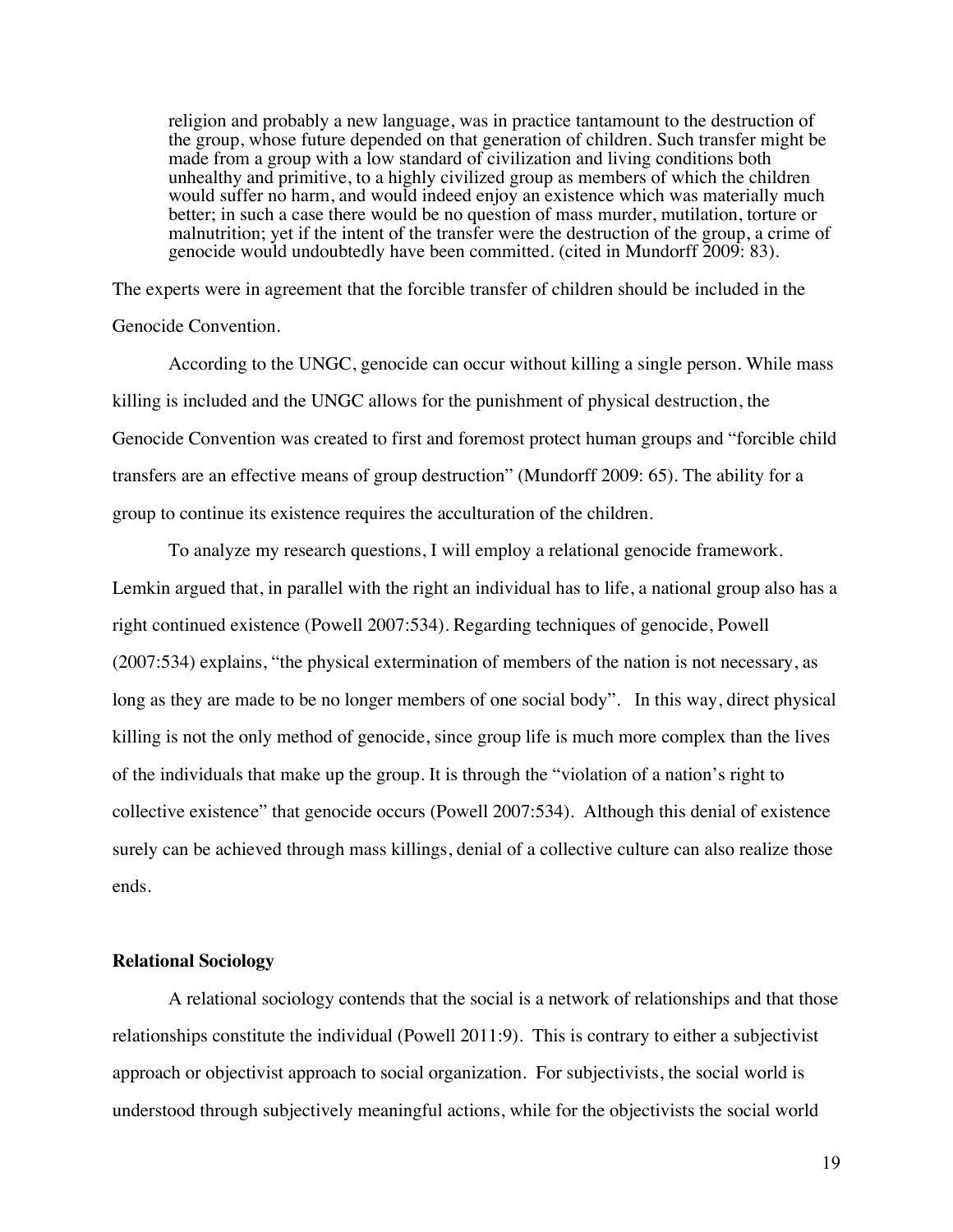exists outside of individual subjectivity (Powell 2011:9). Relational theory breaks down this binary and does not support either view wholly, and furthermore does not even make a distinction between the two. This approach also understands that members are always embedded in context and relations (Emirbayer 2007:287).

Describing a relational conception of genocide, Powell uses Elias' notion of figurations to explain the complexity of group life. The concept of figurations, defined as "a selfreproducing dynamic network of practical social relations" (Powell 2007:542), helps to better capture the dynamic, shifting properties of group life. Therefore, if group life consists of networks of social relations, the destruction of those relations or the suppression of those networks is genocidal in that it will lead to the inability of group life to continue or to reproduce itself (Powell 2007:538-9). Furthermore, social relations exist as a process and so does genocide. Genocide can also be a figuration, occurring as a "set of power relations among social actors" (Powell 2011:41). In fact, Powell argues that genocide is not a unique phenomenon, but rather it should be studied in the same ways that all other social phenomena are studied (Powell 2011:90-1). That is, genocide is not an aberration of normal social relations but is instead rooted in normal social processes (Powell 2011:91). It is problematic to view genocide as a unique social process because it is directly connected to other violent processes and human rights abuses (Powell 2011:93-4). Refusing to analyze it as such overlooks regular conduct that results in genocidal relations.

Moses also argues that it is analytically more productive to view genocide as produced by a dynamic process with genocidal potential that could be released in circumstances of crisis (2004:33). This re-imagining of the much debated concept allows for a more fluid and dynamic explanation and is therefore more suited to understand the Canadian state's history with Indigenous peoples. As a process, genocidal moments can range in intensity and at times constitute genocidal relations. Rather than genocide occurring as one isolated incident it then occurs as a set of relations. The process-based definition allows for a wide range of methods, actions and circumstances rather than one single action or mode of obliteration that leads towards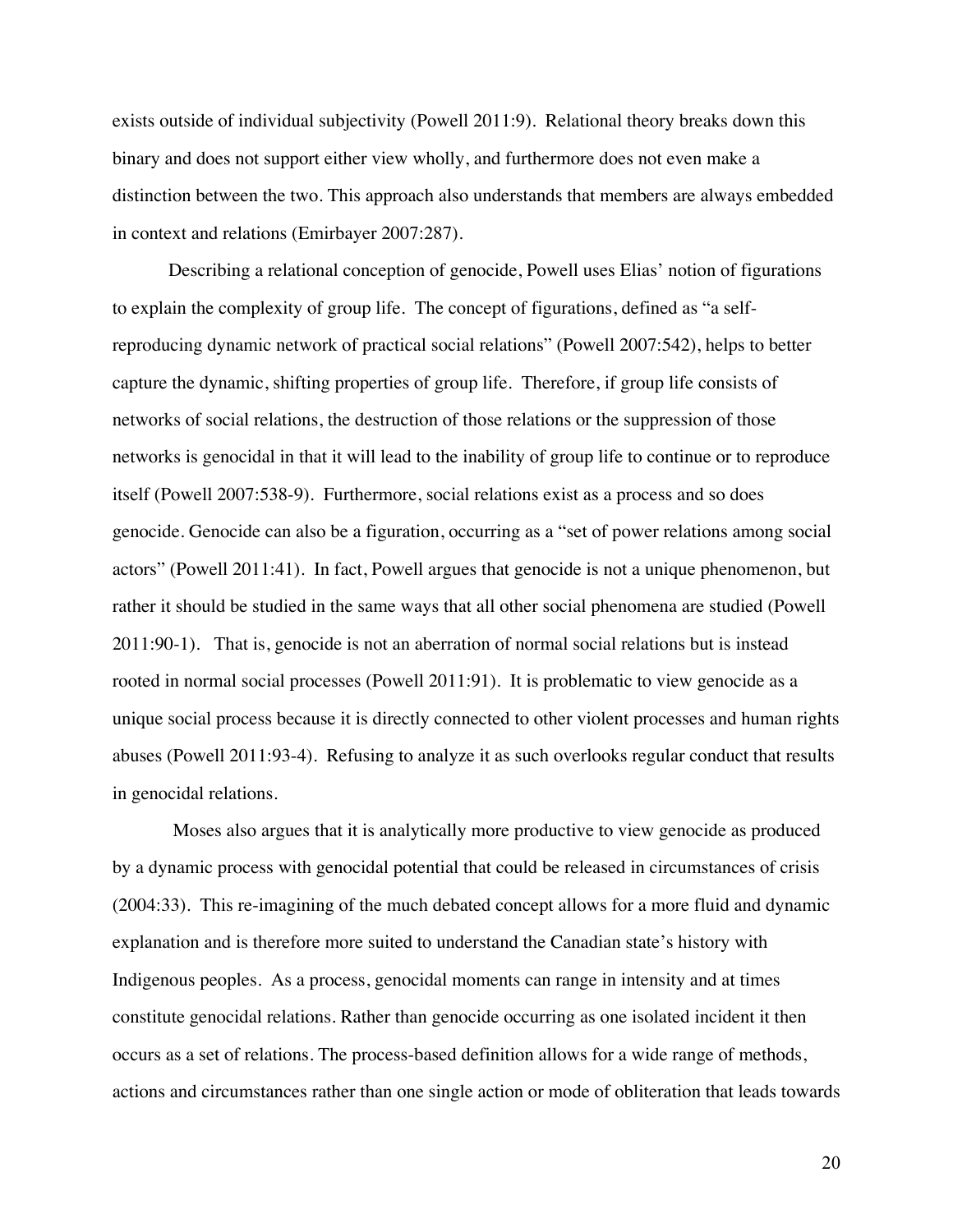the immediate destruction of the essential foundations of a group (Curthoys & Docker 2001:6). By situating genocide in broader historical processes, we can better understand how it can arise out of ordinary social processes.

## **Genealogy**

This analysis will be informed by elements of Foucault's genealogical method. A Foucauldian analysis is a critique of knowledge. His genealogical method is distinct from a traditional historical approach. My endeavour for the present thesis will not be a search for origins nor a progressive historical detailing of the residential school and child welfare systems for the purpose of discovering absolute truths. In fact, this approach rejects the idea of absolute truth. Rather, I will assume that there are many truths, which are socially and politically situated. This investigation will not focus on causes but on processes and discourses that implicate history in the present. A genealogical method does not assume that the current state of affairs is better or worse than the past or that there is logic to the progression of events. This approach analyzes contingencies and discontinuous discourses to examine how the phenomenon in question has been constituted. In this way, a genealogical method looks at historical processes to understand the present.

A major focus of a genealogical inquiry is to disrupt ahistorical, common sense understandings. These taken-for-granted assumptions, rooted in discourse and historical processes, must be problematized. This type of analysis is necessarily critical and analyzes the power relations and techniques involved. Foucault explains that this approach is designed to "analyze the theoretical and practical context with which [the phenomenon] has been associated" (Foucault 1978: 3) to understand how this "experience came to be constituted in modern, western societies" (ibid: 4).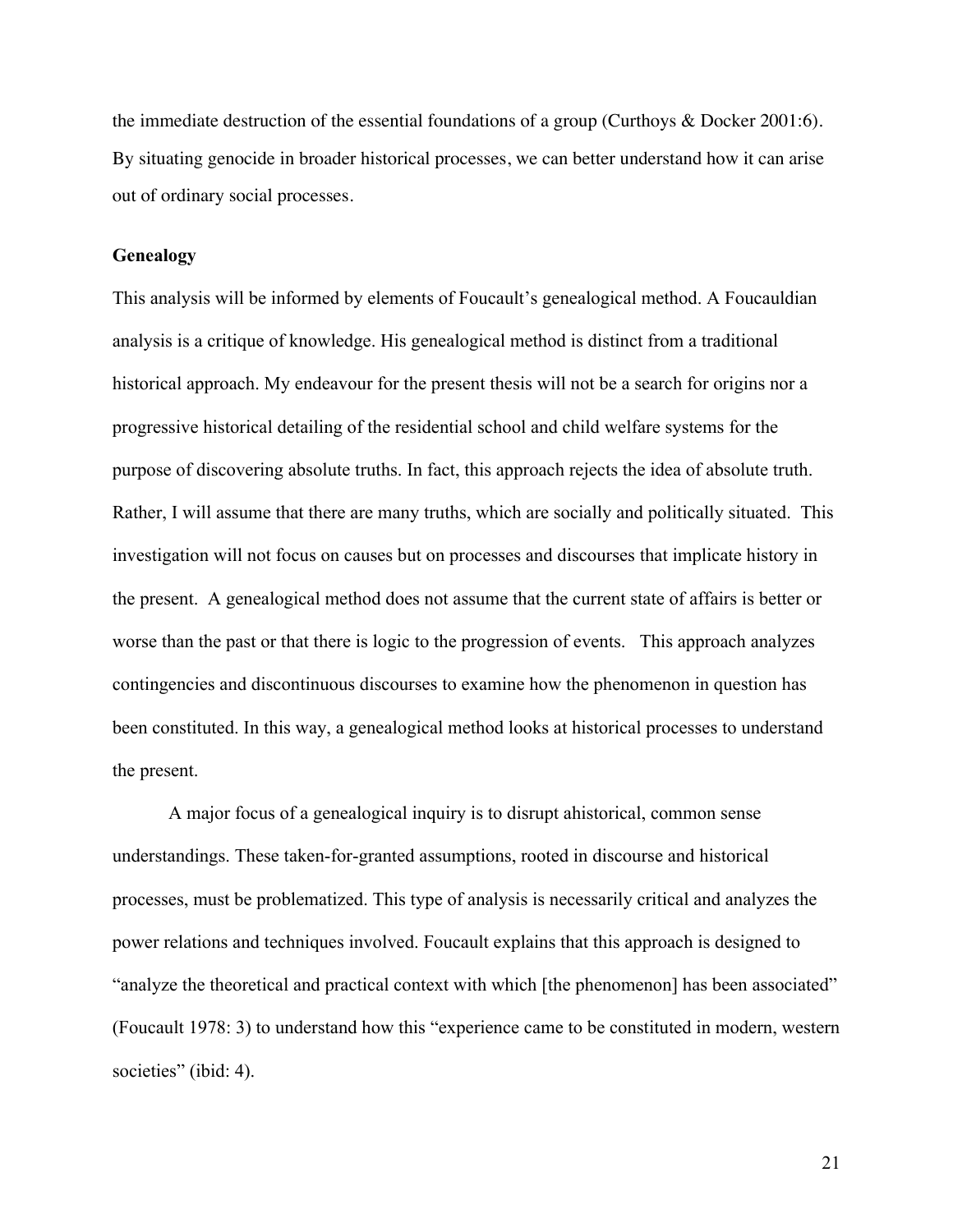The focus of this thesis is on the 'problematization' of Indigenous peoples and the practices based on these problematizations. That is, how have Indigenous peoples and families been problematized by the state and how has Indigenous childhood come to be conceived as a domain for assimilation and eradication. I analyze the various power relations and strategies that have been exercised. This historical analysis does not provide a unified continuity but rather make clear the discontinuities and the many systems and events that resulted in the present circumstances.

I do this by also focusing on subjugated knowledges. Subjugated knowledges are those that have been historically ignored or discounted (Foucault 1980: 82). I do not privilege those in power but rather acknowledge the "formation of knowledge as a power struggle" (Powell 2011). Previously disqualified knowledges of Survivors and those who have been directly affected will be the focus wherever possible, for the residential school system and child welfare system in Canada. Although historical research and statistics are used, equal or greater weight is given to first hand experiences.

Rather than present a linear progression from the origins of child apprehension from Indigenous groups in North America by colonial powers, I focus on how the Canadian state has charged itself with the care of Indigenous children through the different eras. Throughout these different eras, policies and practices have reflected particular viewpoints of the state in its relationship with Indigenous peoples. These eras, including the different systems of child apprehension, but also different eras within the systems, are defined by the ways in which the state has created systems to remove Indigenous children from their families and cultures. Although I highlight the similarities in the justifications and rationalizations for the apprehension and relocation of Indigenous children from their families and communities of origin, I also focus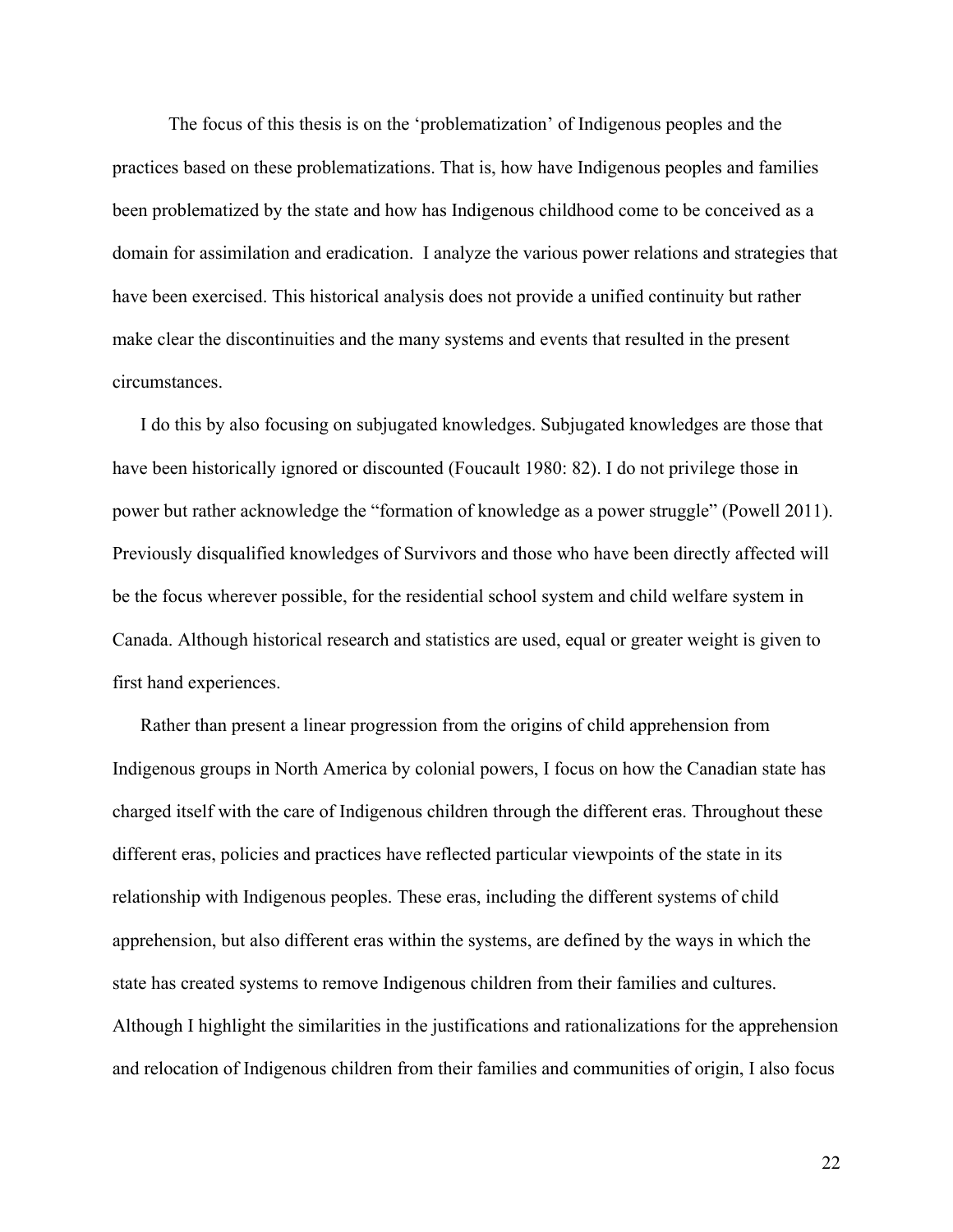on the ruptures between and within the eras that transmit similar practices across different policies and systems.

By using Foucault's genealogical method, this thesis focuses on complex processes of power and forces of domination that have created the discourse on child welfare and apprehension and by doing so, engage in the disruption of those discourses. This thesis is not a search for any universal understandings but instead examines many different subjectivities. Furthermore, I engage in a study of the history of these systems in order to understand the present (Foucault 1984:81). That is, that history does not obviously exist in the present but informs the present in hidden ways.

The purpose of a genealogy is to show how 'truth' is constructed. I trace the history of the power and politics of knowledge in creating past and current systems of domination that enable and justify the mass removal of Indigenous children from their homes and families. Foucault explains, "genealogy seeks to reestablish the various systems of subjugation" and make apparent the unequal struggles and forces of domination that are important events of historical processes (Foucault 1984: 83-86). The goal of this approach is to rediscover these hidden struggles through an investigation of disqualified knowledges.

## **A Decolonizing Methodology**

I also aspire towards a decolonizing methodology. The intersection of Indigenous peoples and research is a complicated space with a problematic history (Smith 2012). I privilege Indigenous perspectives and Indigenous scholars, understanding that Indigenous peoples are active agents with expert knowledge (Smith 2012: x). I engage in this research with the awareness that knowledge is produced in problematic ways that have historically discounted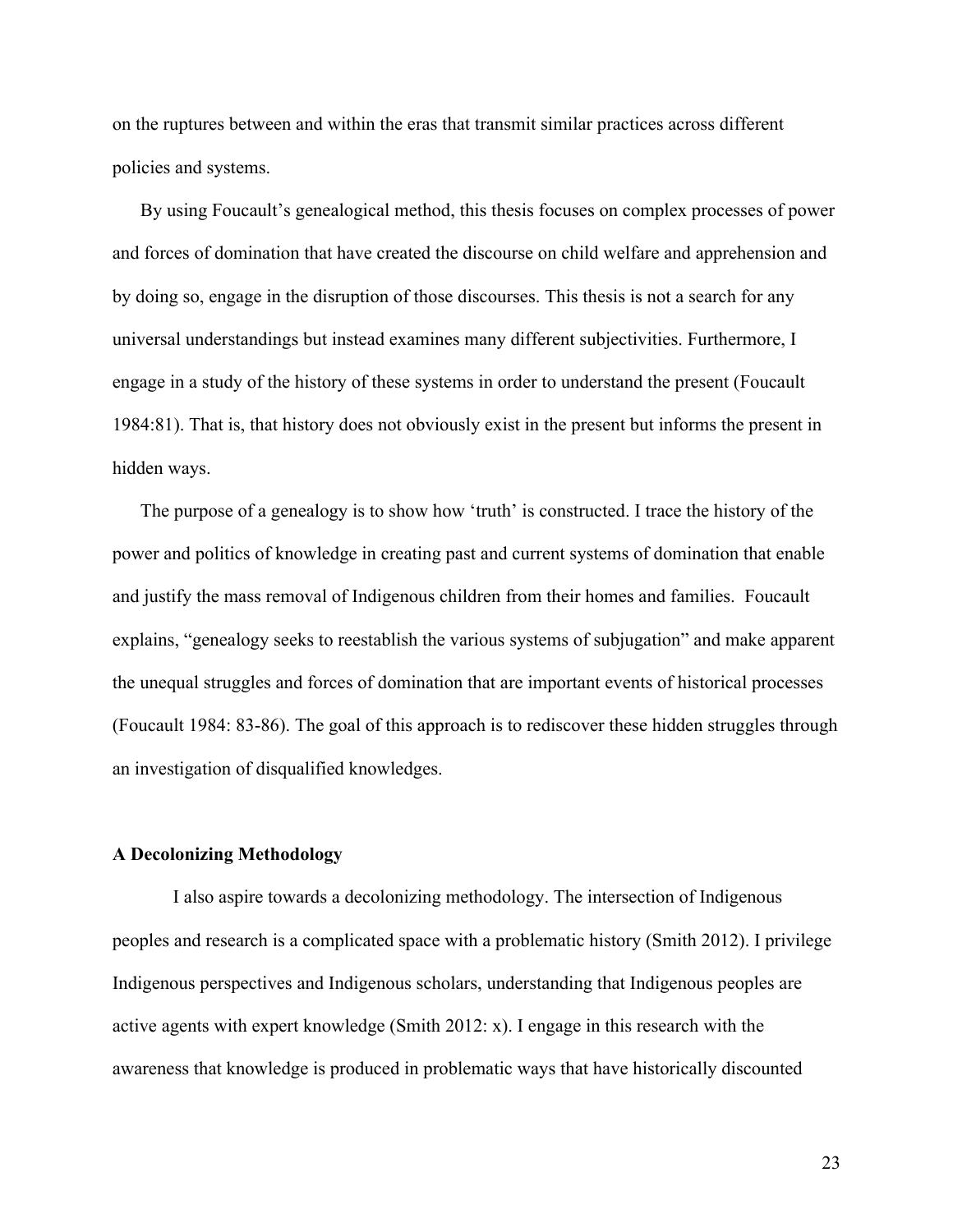certain groups and research in particular has been used as a colonial tool (Smith 2012: 1). I am therefore mindful that western research on Indigenous peoples has had a problematic history and often not included the voices and concerns of Indigenous peoples.

Engaging in a genealogical and decolonizing approach, I acknowledge that history has predominately been about power. Smith explains that history "is the story of the powerful and how they became powerful, and then how they use their power to keep them in positions in which they continue to dominate others" (2012: 35). In this way, Indigenous perspectives have largely been absent from history. It is therefore important to revisit history and create 'alternative histories' as part of the decolonizing project.

However, I was not able to perform important components of decolonizing methodologies that have been previously outlined in the literature. In particular, I did not engage with Indigenous communities to develop or complete in this research. This is an important aspect of decolonizing research methods due to the problematic history between social researchers and Indigenous communities, which includes using research as a tool of colonialism or being disrespectful, misunderstanding or stereotyping Indigenous practices and communities (National Aboriginal Health Organization 2007: 3). Furthermore, social researchers have historically engaged in research for personal motives and use rather than to support and benefit the communities they have researched. For this reason, ownership, control, access, possession and transformative research are other important features of decolonizing research (ibid: 4). By not building relationships with Indigenous communities and developing this research in partnership with Indigenous peoples, I have not fully implemented the ethics of decolonizing research. Nevertheless, my research does present a critique of Canada's colonial practices and in that way I hope that it contributes to decolonization.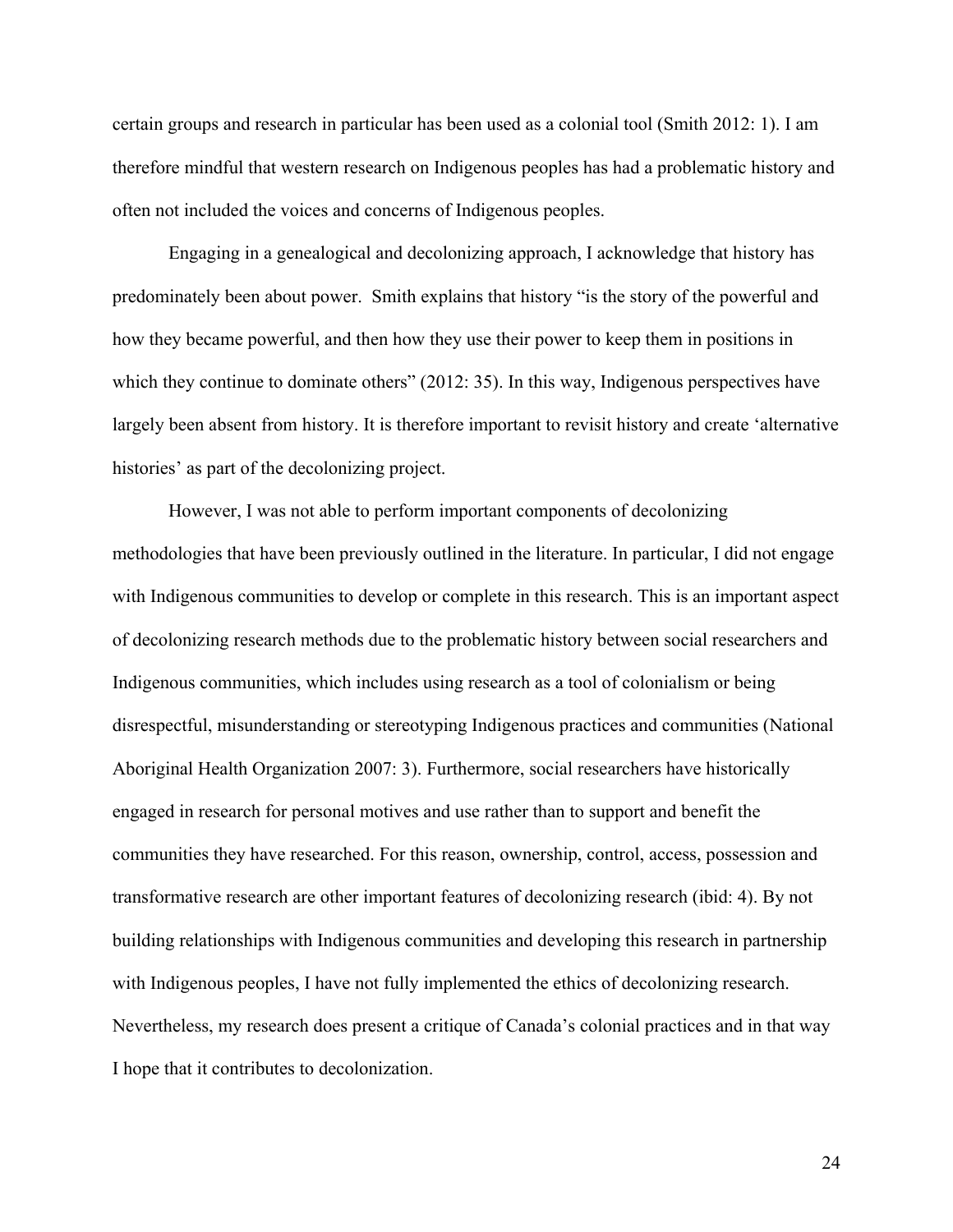I focus on three eras where the Canadian state has engaged in the separation of Indigenous children from their families and communities in different ways and for different stated reasons. I conduct an analysis informed by genealogy of the apprehension and relocation of Indigenous children from their families of origin in three general eras: the residential school era, the sixties scoop era and the contemporary era. These eras are not entirely discrete or unified, but each one is marked by important policy shifts. During each era, policies and practices have reflected particular viewpoints of the State towards Indigenous peoples and the "Indian problem". Each era is not unified, but defined by ruptures in the ways in which Indigenous children have been removed from their families and communities. I conduct a synthesis and analysis of a sizeable amount of literature pertaining to the residential school system and the Sixties Scoop and contemporary eras of the child welfare system in Canada. I outline a history of these eras and analyze the connections, similarities and differences between them. Where possible, I use sources created by Indigenous scholars or Survivors. I analyze primary and secondary documents from the residential schools and Sixties Scoop era to better understand the policies and practices during that period. Primary documents for the residential school era include the Davin Report, The P.H. Bryce Report, *Report on the Indian schools of Manitoba and the North-West Territories* the Report of Royal Commission on Aboriginal Peoples (1996) along with multiple primary and secondary sources published by Survivors and other scholars. The main primary documents to examine the Sixties Scoop will be the Kimelman (1985) report, Ward's (1984) publication and Johnson's (1983) report, along with other secondary source scholarly work done at the time along with more recent work, including Fournier and Crey (1997). I compare the scholarship regarding the two eras in child apprehension to examine the policies, practices and outcomes of the two state systems. I further compare the current state of child welfare for Indigenous children and families, using reports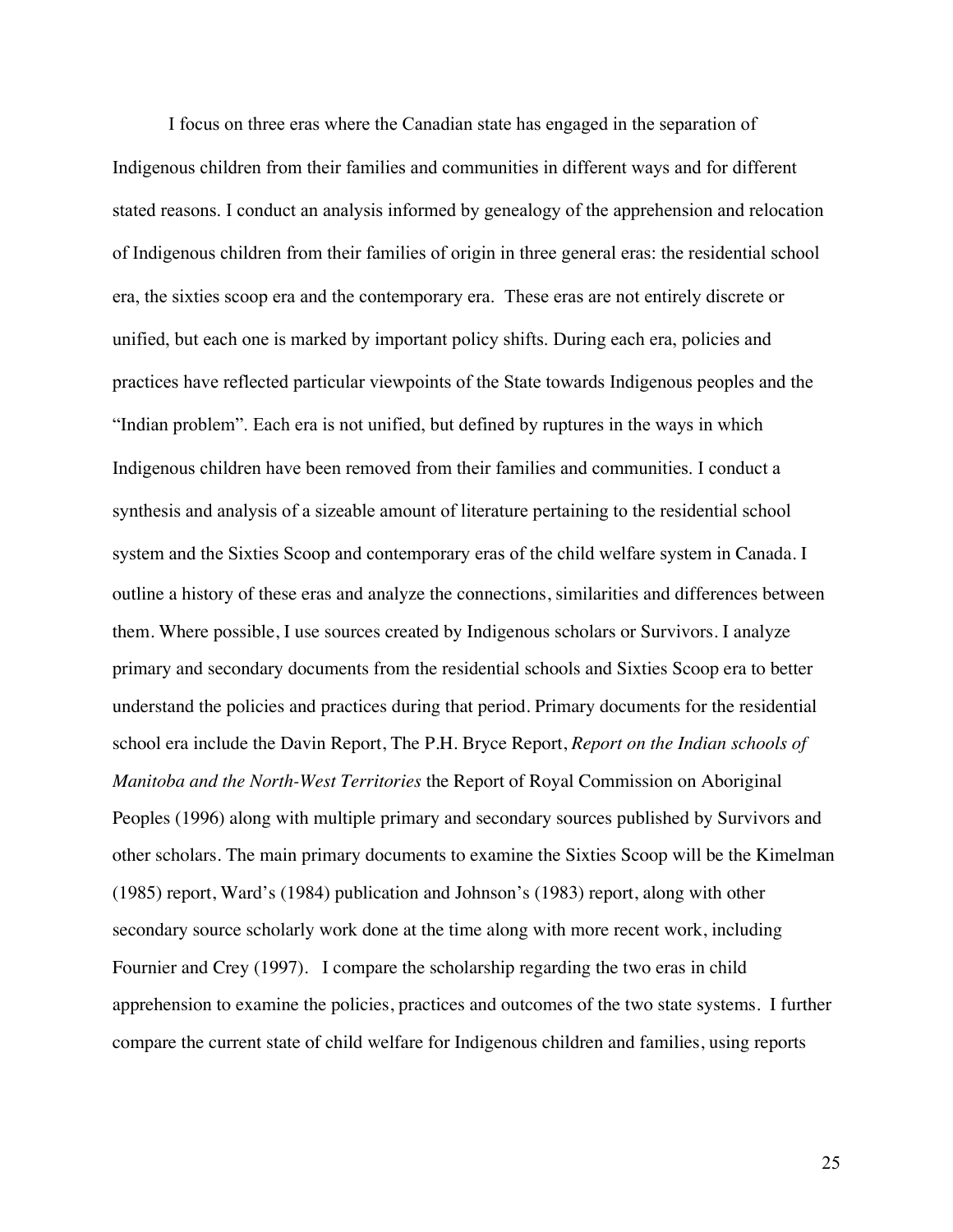compiled by Cindy Blackstock and the First Nations Child and Family Caring Society, along with current government policies and reports.

Using the theoretical and methodological framework outlined above, I determine whether past and present child apprehension and relocation policies have resulted in attempted genocide for Indigenous groups in Canada. Within this framework I determine whether state policies and practices have resulted in the attempted destruction of group life for Indigenous peoples and inhibited the transmission of culture, traditional knowledge and life ways to the next generation. Powell's concept of figurations (2007) will aid in this analysis as a way to conceive of group life as well as group destruction.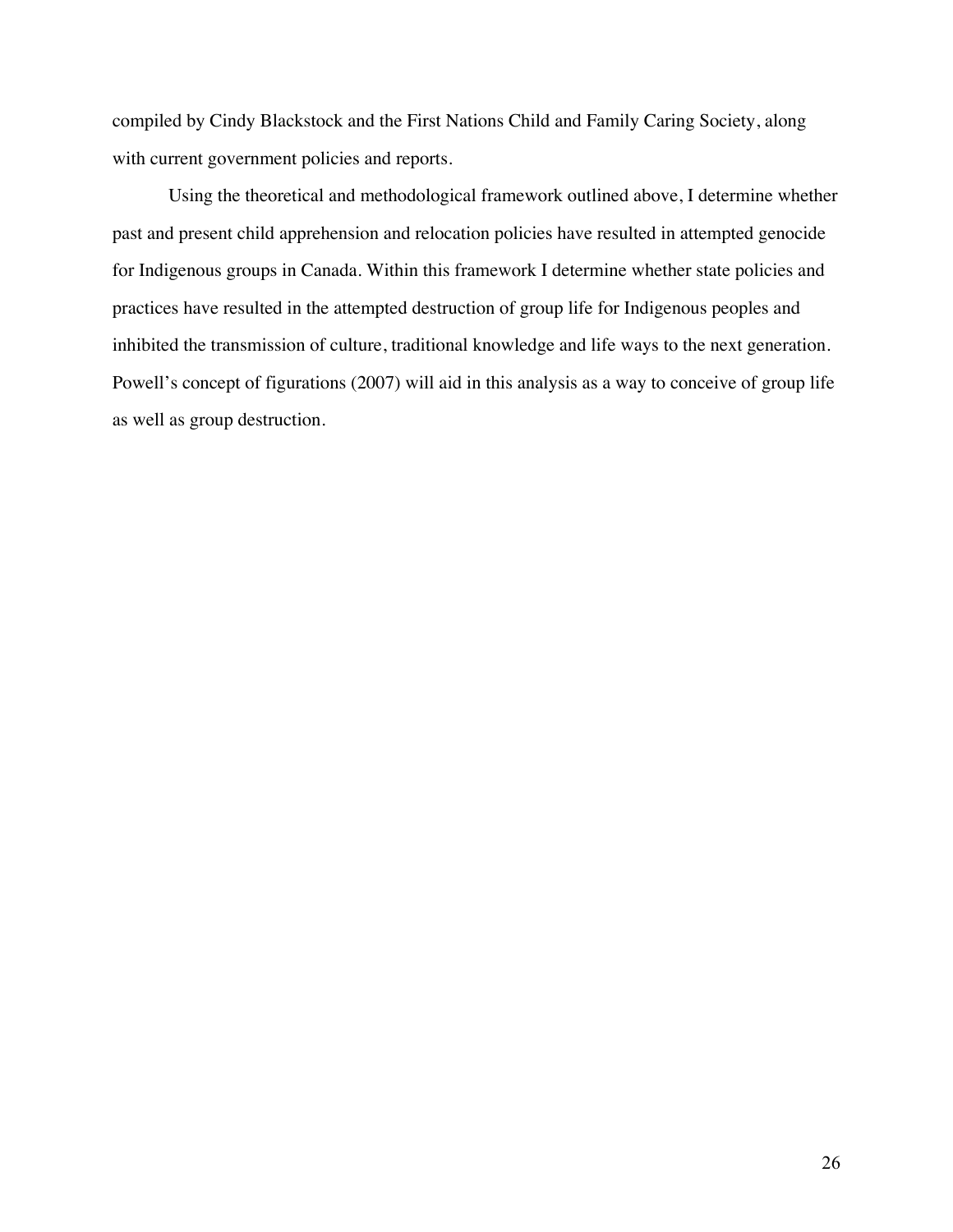#### **CHAPTER 3:(THE(FIRST(ERA:(THE(RESIDENTIAL(SCHOOL(SYSTEM**

*Residential schools disrupted families and communities. They prevented elders from teaching children long-valued cultural and spiritual traditions and practices. They helped kill languages. They were not side effects of a well-intentioned system: the purpose of the residential school system was to separate children from the influences of their parents and their community, so as to destroy their culture. The impact was devastating.* (Truth and Reconciliation Commission of Canada 2012: 1).

#### **Traditional Education**

Before contact with French and European settlers, Indigenous groups across what is now North America had various social structures, including systems of education. One common element of many Indigenous societies is the use of oral tradition, storytelling, songs and ceremony to transmit knowledge, maintain a historical record and sustain their culture and identities. Hulan and Eigenbrod explain, "Oral traditions are distinct ways of knowing and the means by which knowledge is reproduced, preserved, and conveyed from generation to generation" (2008:7). Oral accounts educate and socialize group members and are connected to certain families and locations (RCAP 1996: 38). The histories of oral societies are documented in very sophisticated ways and the oral transmission of knowledge is imperative to those cultures (ibid).

Indigenous peoples in Canada have lived on these lands for thousands of years and the transmission of that vast collective knowledge is reflected in the oral tradition (Hulan and Eigenbrod 2008: 4). The accumulated and shared knowledge contributes to the survival and prosperity of group members (Hulan and Eigenbrod 2008: 3). There are multiple cultural protocols associated with oral tradition, including sacred stories that only certain people can share and some teachings that may only be shared at certain times of the year (Monture and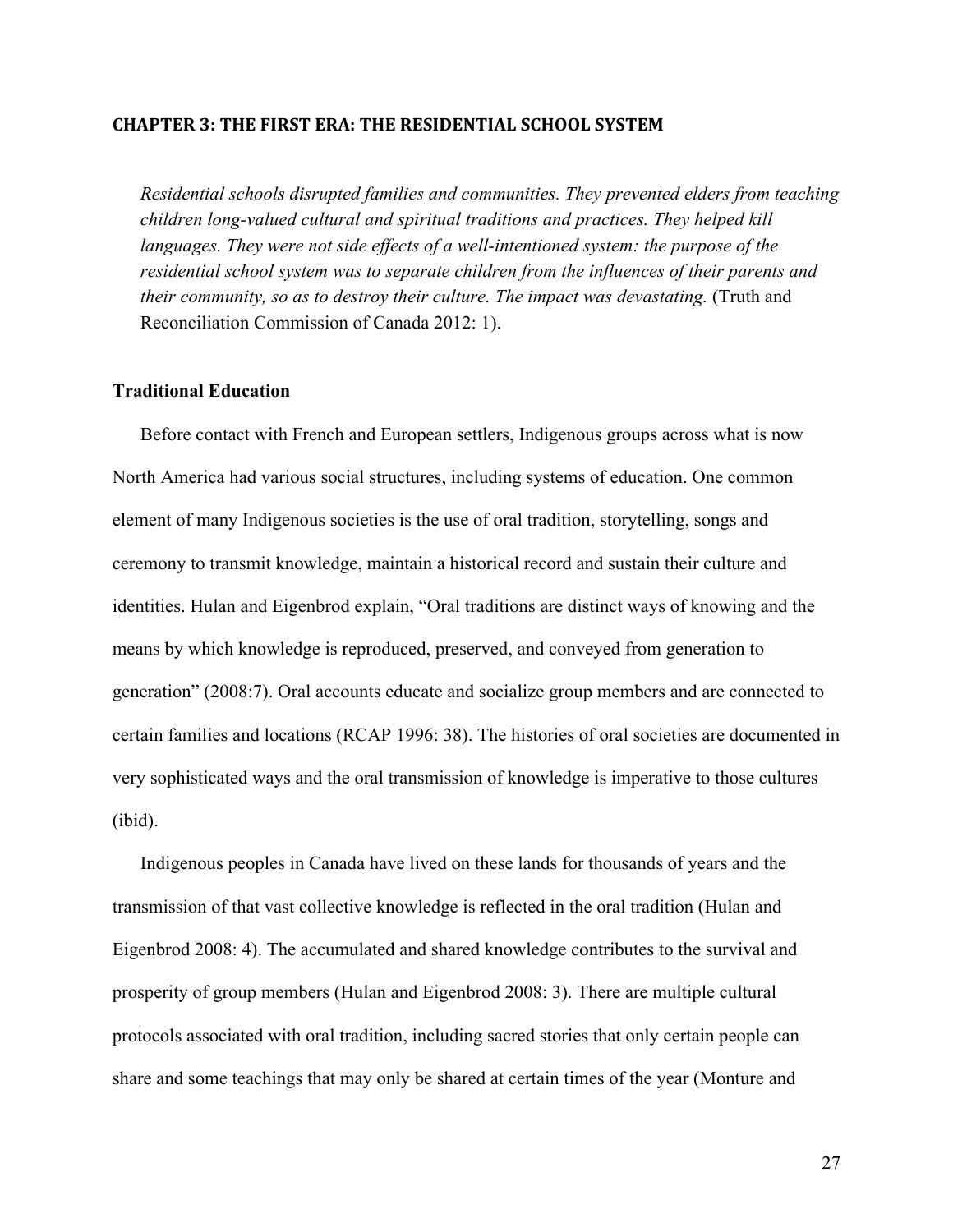McGuire 2009: 2). Young-Ing explains that traditional knowledge also includes a vast range of Indigenous innovations and practices (2008: 61).

Traditional education varied within different nations and social structures, as "each nation's people live differently and thus had different skills to learn and teach" (Longboat 1987: 26). Many communities relied on Elders to teach young children, mainly through indirect methods, such as observation and imitation. Storytelling was often used extensively to aid children to reach their own interpretations and involved both "moral teachings and practical instructions" (Grant 1998: 38). Adults were role models and taught valuable skills and knowledge according to their cultural context, environment and economies (Grant 1998:36). Traditional education was crucial to community survival, as necessary skills related to successful daily living were taught and practiced (Kirkness 1999: 22). An important part of the learning experience was participation in sophisticated ceremonies. Corporal punishment was rarely, if ever, used rather tactics of shaming and ignoring the child were favoured for discipline (Grant 1998:43).

#### **Beginning of the School System**

When the French settlers first arrived in what is now Canada in the early  $17<sup>th</sup>$  century, they endeavored to Christianize and "civilize" Indigenous children. Early attempts to develop boarding schools in the 1620s for First Nations children were unsuccessful and were eventually abandoned. First Nations parents were unwilling to allow their children to be taken away and the children were disinterested in the European type of education (Miller 1996: 39-57).

The first known missionary institution to educate Indigenous youth was established by the Recollect missionaries in Quebec in 1620. The goal was to first assimilate Indigenous children into French culture so that they could then be properly converted to Christianity (White and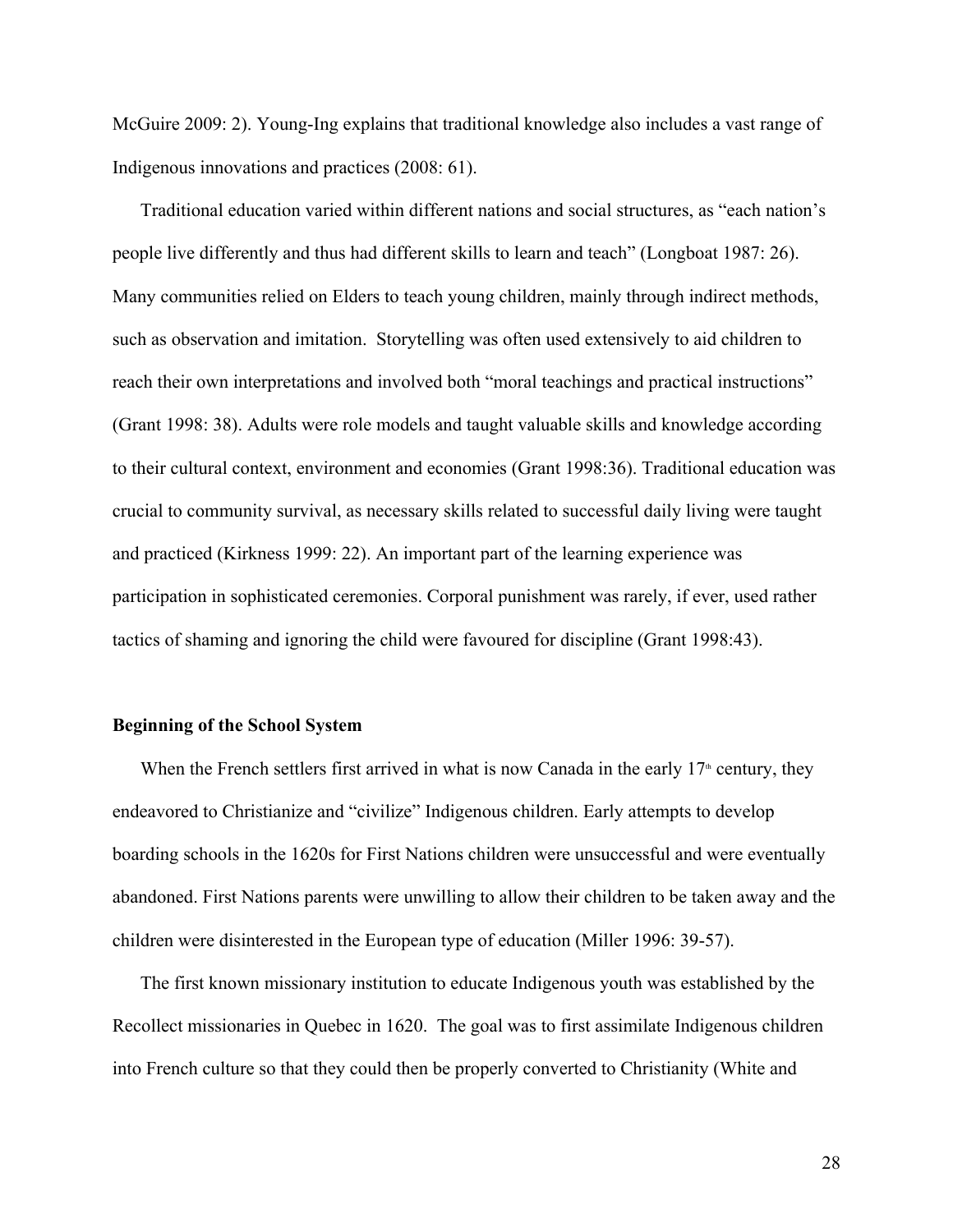Peters 2009: 13). Several young boys were additionally selected to journey to France to learn the language and culture and ideally to return and teach their communities. The project was unsuccessful. Jesuit missionary Le Jeune spent time with the Montaignais in Quebec between 1633 and 1644, concluding that the children had too much freedom and should therefore be removed from their families to be educated properly (McGillivray 1997:152). While Jesuit missionaries preferred to attempt to educate Indigenous children in their communities and using Indigenous languages, their focus was religious instruction (White and Peters: 2009:13). The Jesuits developed boarding schools as well but had abandoned the project by the end of the  $17<sup>th</sup>$ century (ibid).

Over the next few centuries, relationships developed between Indigenous nations and settlers, many of which depended on First Nations for their survival in the harsh, new environment. However, by the end of the fur trade era, the merger of the Hudson's Bay Company and North West Company, and the influx of newcomers, relations began to change between the First Peoples and settlers. In the beginning of the  $19<sup>th</sup>$  century, concerns about educating Indigenous children resurfaced. The British colonial government began to again establish schools for Indigenous children around 1830. Variations of residential schools started to appear at this time, beginning with the Red River Settlement (Miller, 1996: 81). The earliest boarding school of the new era was a Mohawk boarding school opened in Brantford, Ontario in 1831.In 1842, the Bagot commission was established to report on the state of Indigenous education. They recommended farm-based boarding schools, away from the guidance of parents and communities to develop practical schools and assimilate the children (McGillivary 1997:154; White and Peters 2009:16).

Attempts by settlers and missionaries to provide basic education and religious instruction for Indigenous children became more numerous and many Indigenous communities supported these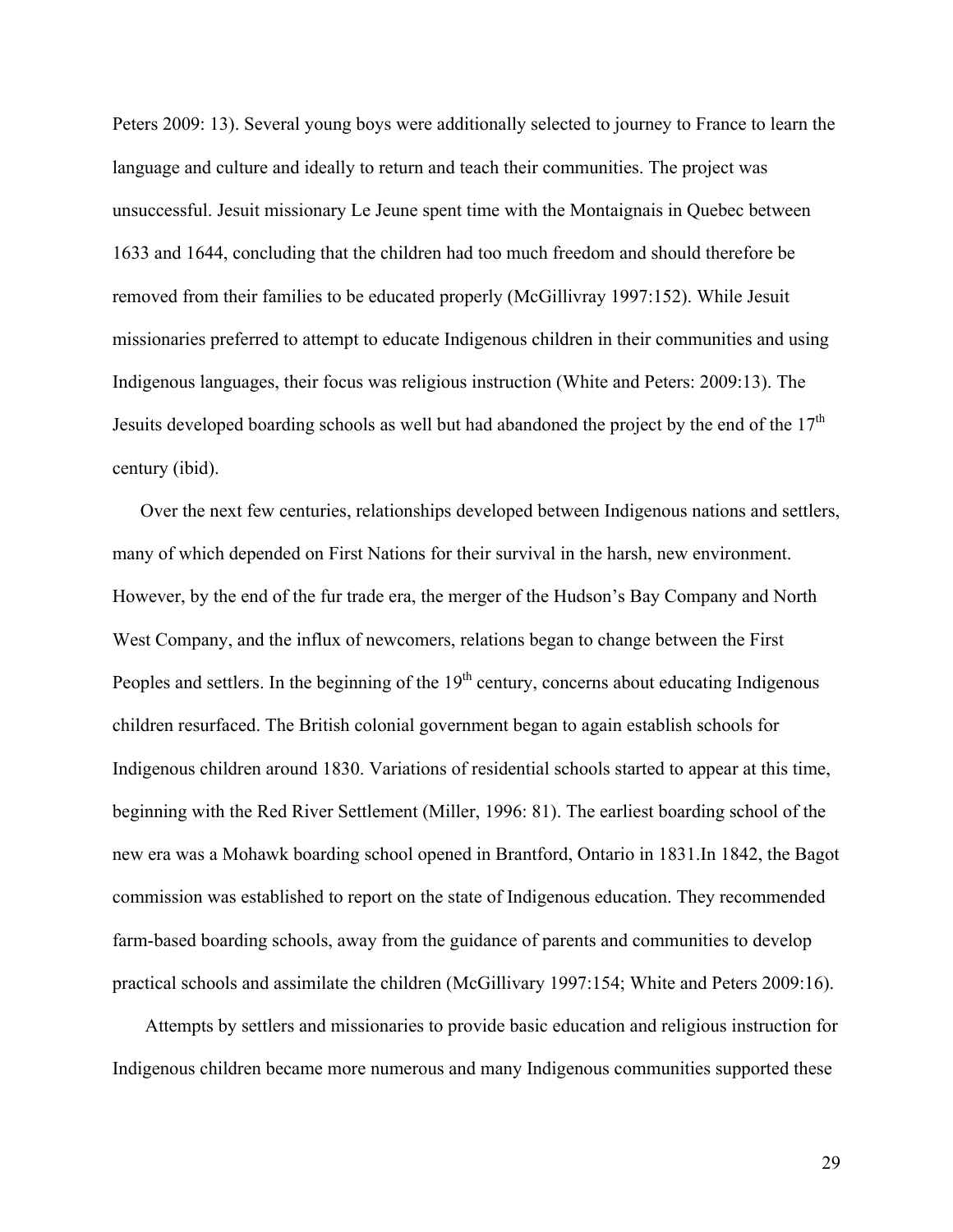efforts. Indigenous parents recognized the changing landscape and wanted to ensure their children could compete in the new emerging society. In 1864, the Upper Canada Chiefs agreed to residential schooling and even agreed to share the costs, however they clearly opposed any assimilation efforts (McGillivray 1998: 155). With confederation in 1867, the education of Indigenous peoples became the responsibility of the federal government (White & Peters 2009:17). Educational provisions were additionally included in the Numbered Treaties, beginning with Treaty 1 in 1871, signed at Lower Fort Garry in Manitoba. This promise was "to maintain a school on each reserve hereby, wherever the Indians of the reserve should desire it" (cited in Miller 1996: 98).

Member of Parliament Nicholas Flood Davin was assigned the job of investigating the boarding school system for Indigenous children in the United States and making recommendations for Canada. In 1879, he submitted "Report on Industrial Schools for Indians and Half-breeds". In the report, he recommended the establishment of industrial boarding schools across Canada. He further advised that the schools be located off-reserve and that children should reside there. In his opinion, day schools were not effective enough since "the influence of the wigwam was stronger than the influence of the school" (Davin 1879).

The decision to favour boarding schools and locate them away from the children's communities and was deliberate. According to the 1889 Indian Affairs Annual Report,

> The boarding school disassociates the Indian child from the deleterious home influences to which he would otherwise be subjected. It reclaims him from the uncivilized state in which he has been brought up. It brings him into contact from day to day with all that tends to effect a change in his views and habits of life. By precept and example he is taught to endeavour to excel in what will be most useful to him"(Cited in McGillivray 1997:155).

In 1889, Hayter Reed, Deputy Superintendant of Indian Affairs argued, "every effort should be directed against anything calculated to keep fresh the memories of children habits and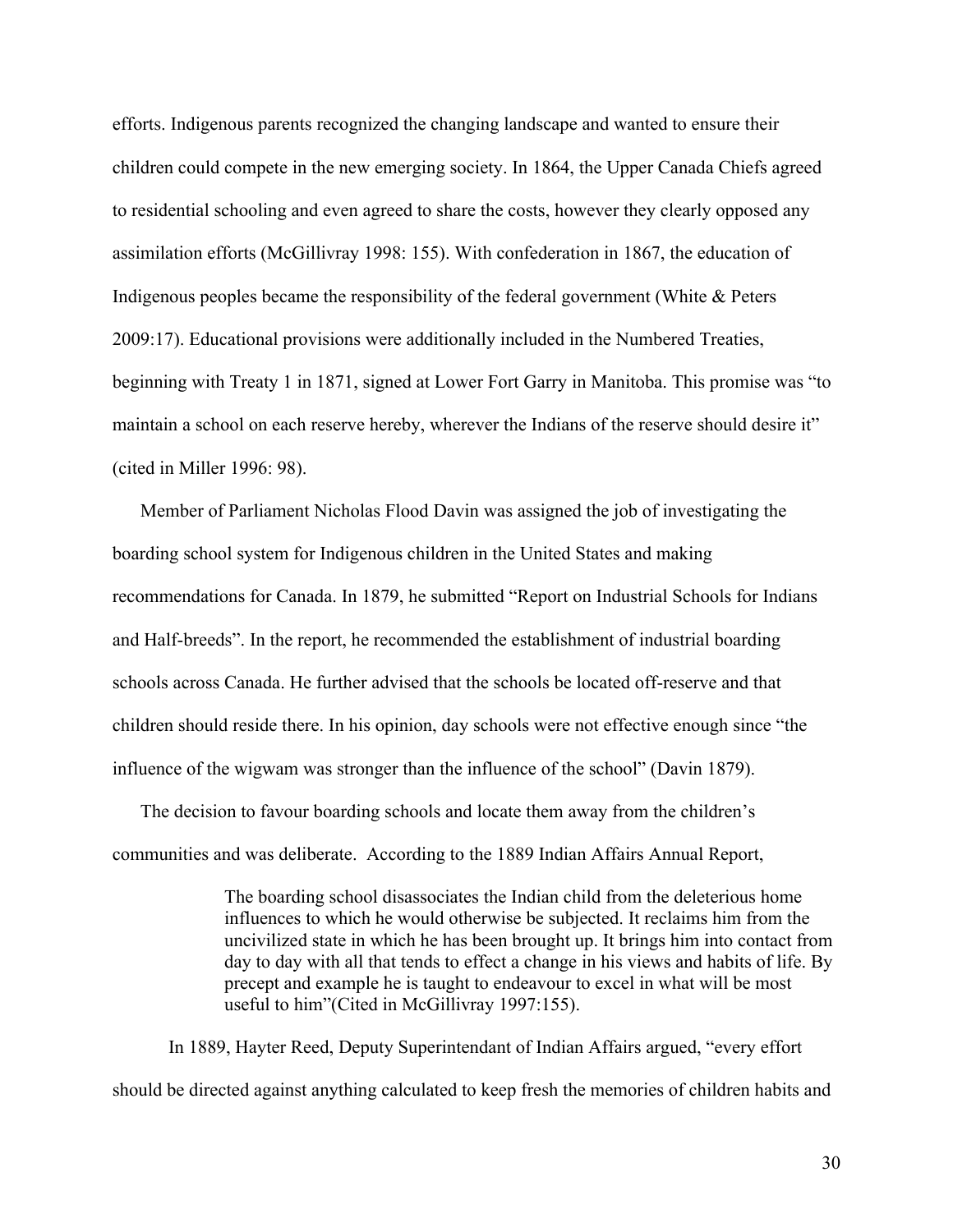associations which it is one of the main objects of industrial institutions to obliterate" (Cited in Titley 1998: 78). However, industrial schools were not successful at either educating or retaining students. Often, the buildings were in very poor shape and many burned down (Titley 1998: 82). Duncan Campbell Scott moved to shift the school system from Industrial to focus on boarding and day schools in 1909 (Ibid:83).

#### **An Expanding System**

By the end of the  $19<sup>th</sup>$  century, there were 54 industrial and boarding schools across Canada. Out of 20,000 school age Indigenous children, there were 3,285 attending either a boarding or industrial school. An additional 6,349 Indigenous children attended over 200 day schools (Barman, Hebert & McCaskill 1986: 7). Enrollment at residential schools varied, during the period of 1901 to 1961; between 12 percent and 37 percent of Status Indian children attended a residential school (McGillvary 1997: 154-55). Enrollment in Quebec was as low as three percent while in Alberta, attendance was as high as 98 percent (ibid). Between 1912 and 1932, the number of Indigenous students registered in a residential school jumped from 3,904 to 8,213. In total, 17,163 Indigenous children were enrolled in residential or day school in 1936 (Titley 1998:91). Between 1886 and 1980, there were 17 residential schools operating in Manitoba (Assembly of First Nations 2010: 3). Approximately 42 percent of Indigenous children in Manitoba were enrolled in a residential school by 1936. There were schools in every province and territory except Prince Edward Island, New Brunswick and Newfoundland.

Many parents and communities agreed to allow their children to attend residential schools or day schools (Miller 1989: 106). Often parents hoped that their children would receive a good education in order to give them opportunities to thrive in the Anglo-European society that was slowly encroaching on Indigenous communities. Furthermore, the imposed poverty and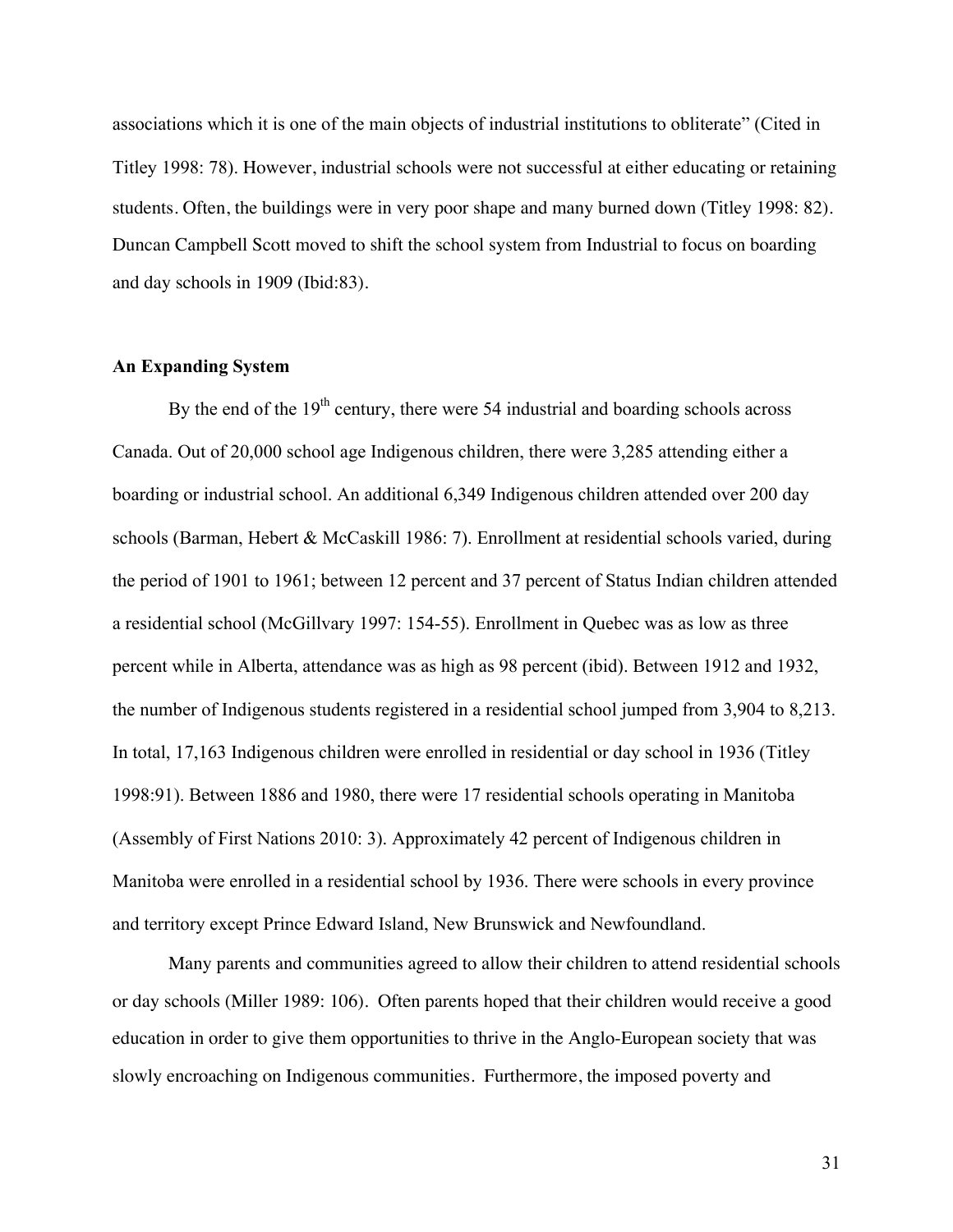starvation facing First Nations and Metis at the time made the schools appear to be a safe choice for the children (Grant 2004: 21).

As time went on, Indigenous communities began to resist the residential schools. Parents obviously did not want their culture denigrated to their children and had not agreed to have their children indoctrinated, which is precisely what happened. In 1899, a report from the Department of Indian Affairs stated "the strong disinclination on the part of the parents to the separation involved in letting [the students] go to industrial schools… remains more or less widespread" (cited in Furniss 1992). In the face of this resistance the Canadian state continued to expand the school system and in 1920, changes to the Indian Act made attendance mandatory for all First Nations children in Canada over seven years old (Miller 1996: 169). At this time students were required to live in the schools for the year in an effort to remove them from the influence of their parents and communities. In this way, resistance from Indigenous communities was often met with more coercive policies from officials (Miller 1989: 115).

#### **Violations in the Schools**

Various churches worked along with the Government and encouraged the development of residential schools. The churches ran and staffed the schools; however, their main concerns were not in educating children but rather in converting the souls of the children away from their traditional spiritualities (Murdock 2001: 15). Praying, confession and other forms of religious indoctrination were the predominant lessons taught in the schools (Murdock 2001: 6; Knockwood 2001).

From the very outset the government underfunded the schools. Officials were well aware of the problems inherent in the school system and the underfunding, neglect and deaths that were occurring at astounding rates. The poor living conditions were largely due to government underfunding. Funding comparisons for non-Aboriginal schools at the time indicate a major disparity. In 1938, two non-Aboriginal schools funded by the government, the Manitoba School for the Deaf and the School for Boys received \$550 and \$642 per student, respectively. At this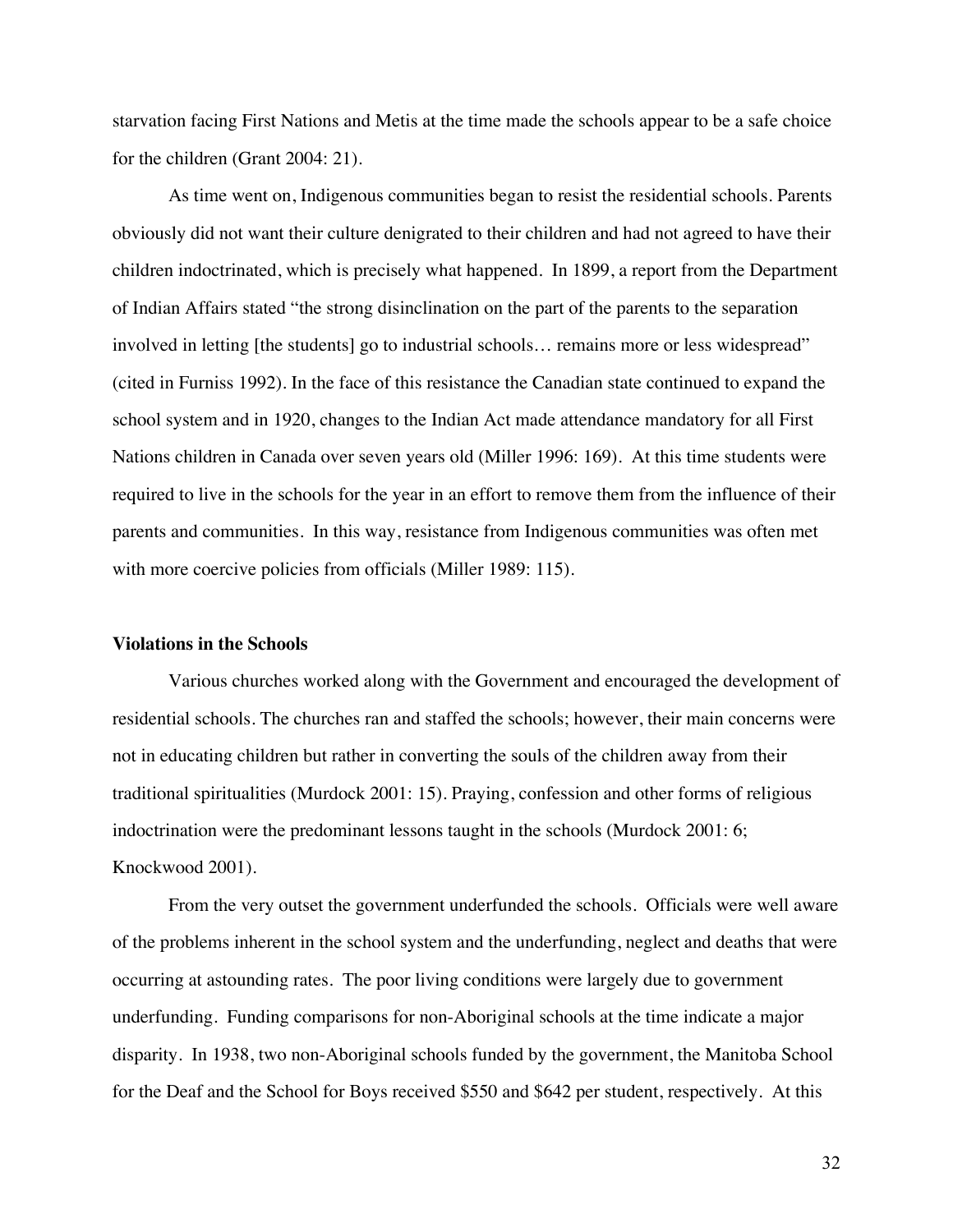time, residential schools received \$180 per Indigenous student (Milloy 1999: 103). Residential schools were underfunded and this underfunding was based on race. One agent from a residential school in Kamloops even stated "if the children are to be kept they ought to be reasonably clothed and fed, and this is utterly impossible to do from the present per capita grant" (Milloy 1999: 105).

Most schools operated on a half day system, which required that students participated in classroom education for only half of the day while the other half was spent learning practical trades, such as farming, carpentry and domestic skills (Furniss 1992: 30). In effect, students performed free labour for the schools to supplement the underfunding. The working conditions in the schools were very harsh. Students as young as grade four were expected to complete extensive farming and domestic tasks, often with little to no supervision (Grant 2004: 23; Knockwood 2001). The duties were also gendered; while boys would work on the farm and learn trades such as carpentry or mechanics, the girls were taught domestic skills and often worked in the kitchen or laundry (Grant 2004: 23; Miller, 1996 Milloy 1999).

The consequences of the lack of funding and resources were dire. The working conditions in the schools were very harsh and Churchill (2004: 82) refers to 'slow death measures' implemented by the schools including starvation, torture and abuse, child labour, lack of proper housing, medical care and poor hygiene that all resulted in debilitation and death of students. Officials were well aware of the problems inherent in the school system and the underfunding, neglect and death that were occurring at astounding rates. The poor living conditions were largely due to government underfunding.

Tuberculosis was widespread in the schools, and was the direct cause of the majority of student deaths, which numbered in the thousands. Students were admitted to the schools, even while suffering from an infective disease. Often, the windows of the large buildings were sealed for the winter months and schools were generally in deplorable conditions, which created an environment for disease to flourish (Milloy 1999: 75; Titley 1998: 84). The government underfunded the very same schools that they forced Indigenous children to attend leading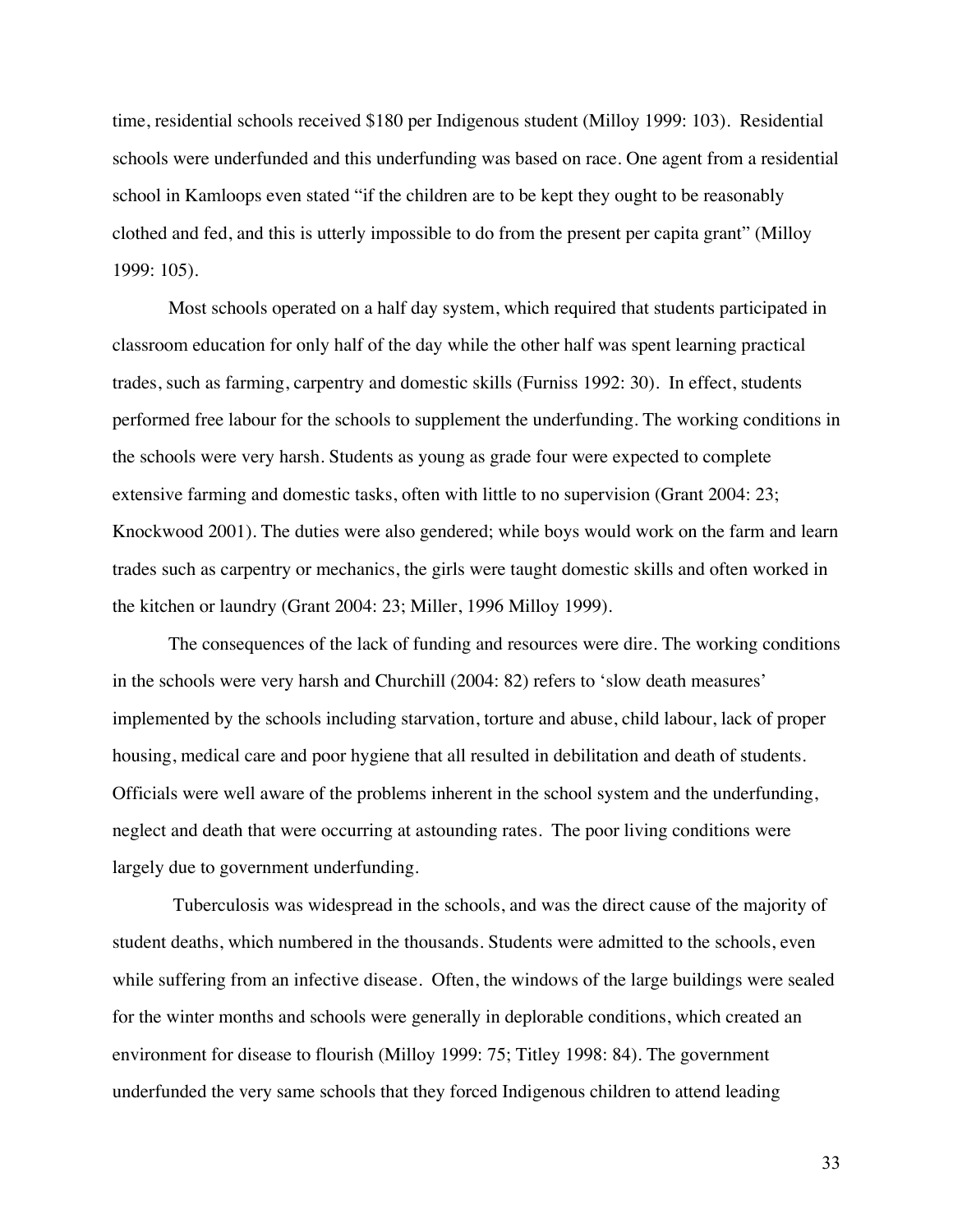directly to many deaths. Poor diet and inadequate food due to underfunding and neglect led to many students being malnourished and ill (Grant 2004: 10).

In 1907, the Chief Medical Officer of the Indian Department, P.H. Bryce compiled a report on 1,537 students who had attended 15 different residential schools since they had first opened. The report found that 24 percent of the students were reported dead, while another seven percent were in poor health (Bryce 1907: 18). At one of the schools, sixty nine percent of the students had died. Almost all of the student deaths were caused by tuberculosis. Bryce determined that the poor ventilation and old school buildings were primarily to blame. He also found that many children who were discharged had died soon after returning home (ibid). Indicating that he was well aware of these statistics, in his writings about Indian Affairs in 1913, the superintendent of the RSS, Duncan Campbell Scott concluded, "fifty percent of the children who passed through these schools did not live to benefit from the education which they had received therein" (quoted in Milloy 1999: 51). Although the Bryce report was made available to many officials in charge at the time, they not only refused to act on it but they also fired and eliminated the position of medical examiner. Bryce responded in 1922 with a self-published pamphlet, *The Story of a National Crime,* outlining federal government's lack of response to the health crisis in residential schools. The Indian Affairs Department claimed changes would be too expensive (Furniss 1992: 29). However, the numbers of children in the schools continued to increase.

While some students did have positive experiences while attending the schools, it appears that the majority experienced "poor instruction, cultural oppression, inadequate care, overwork, severe discipline, and, in all too many cases, outright abuse" (Miller 1996: 418). Many horrific stories of physical and sexual abuse have surfaced from Survivors, indicating that it was commonplace in many schools (Milloy 1999; Miller 1996). The children were often punished in the schools so severely that Churchill (2004) categorizes the numerous abuses as torture. Miller (1996: 318) attributes the frequent mistreatment of the young students to "insufficient funding, recruitment problems, and lack of inspection". Staff members accused of physical abuse and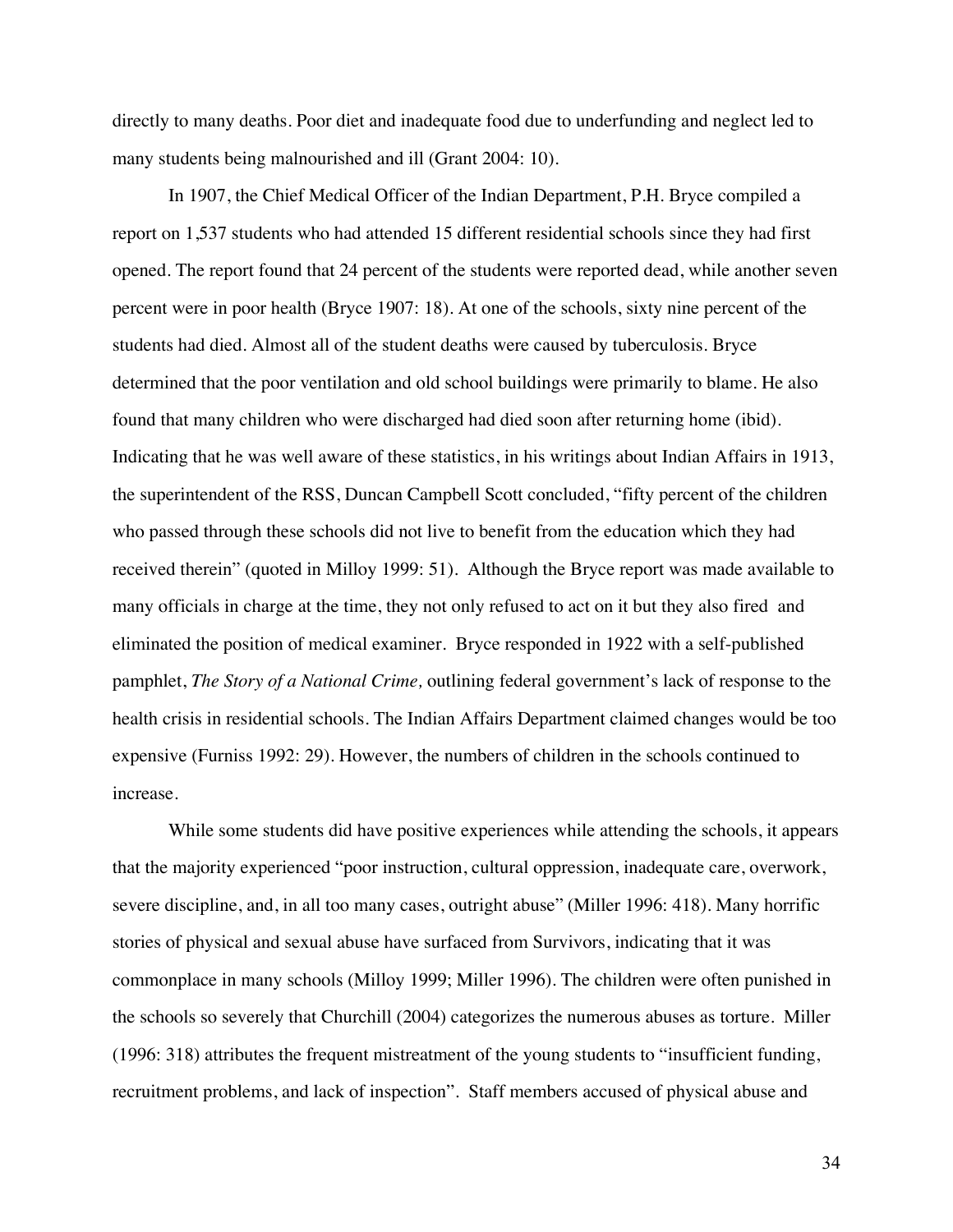pedophilia were often only dealt with internally or merely transferred to another school (Miller 1996: 320-1). This indicates major structural failures on the part of the school system, rather than a few bad apples.

Eleanor Brass, a Survivor of the File Hills residential school, recalls wetting herself after the matron locked in a closet all day as punishment. When the matron discovered this,

She then took me up to the dormitory where the rest of the girls were in bed. She told me to get into my nightgown and lie across the bed on my stomach. Then she got a strap and strapped me on my back. Finally I got so numb that I couldn't cry anymore. But she kept on strapping me and telling the other girls that she was making an example out of me, and that they would get the same treatment if they got caught doing what I did…. All my life I have suffered from a sore and tender back which I attribute to the strappings I received in the school (Cited in Deiter 1999: 28-29).

Reports of abuse are severe. Survivors recall seeing other students beaten to death (Grant 1996: 134). Another common recollection from former students is being forced to eat their own vomit and punished for normal bodily functions like wetting the bed or menstruating. Corporal punishment was common, from strapping to hitting and choking (Grant 1996: 226). Survivors of the St. Anne's Residential School in Fort Albany Ontario allege that an electric chair was used to punish the young students (CBC News: 2013b). One supervisor at the Port Alberni school was found guilt of sexually assaulting fifteen boys over a period of twenty years (Grant 1996: 229). There have been multiple reports of nuns and priests sexually abusing students as well (Grant 1996; Knockwood 2001).

Although most schools only allowed English or French to be spoken, in 1909 this became official government policy (Grant 1996: 75). Not only were the students in a frightening and unfamiliar environment, they were not even allowed to express themselves in their own languages. The suppression of their languages, often associated with physical punishment, had psychological effects as well as delaying the children's development and ability to adjust and learn. Moreover, many children lost their ability to speak their languages, creating barriers to communicating with their parents and grandparents upon returning home (Grant 1996: 192-193.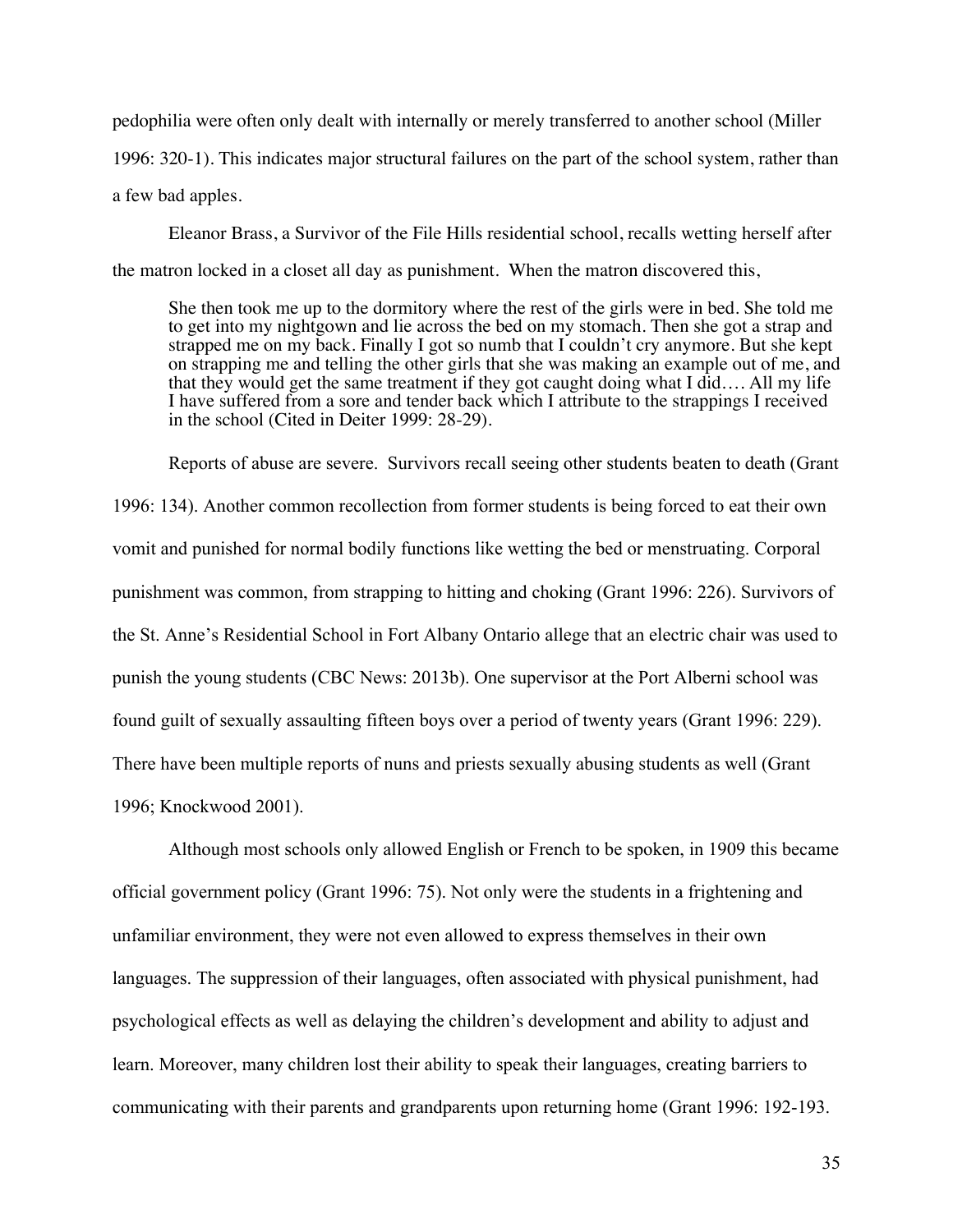Evidence was recently brought to light of nutritional experiments performed on students in residential schools. These experiments were fully supported by the Canadian government (Mosby 2013). Without the consent of the students or their parents, these nutritional experiments were conducted in six residential schools between 1948 and 1952. Precisely because students in the schools were malnourished, they were ideal experimental subjects for the nutritional study. Without their knowledge, 1,000 Indigenous students across Canada were subjected to various vitamin and dairy diet interventions. That also meant that some of the students were used as a 'control' group. While they were determined to be malnourished and deficient in certain vitamins and minerals, the students were denied adequate nutrition and even dental care as part of the experiment (Mosby 2013).

There is also evidence of a local nurse and doctor performing medical ear experiments unbeknownst to the children of the Cecilia Jeffery Residential School in Kenora or their families (CBC News 2013a). They tried 14 different drugs on the students and documented their results. Several students mostly or entirely lost their hearing.

## **Inuit Experiences**

Residential schools also impacted Inuit in Arctic and Subarctic Canada, although the schools took many different forms in the North. Inuit experiences of forced assimilation involved a variety of techniques, including forced settlement and relocations, hostels and tent camps (Legacy of Hope 2010: 8). The schools were not prevalent in the North until the 1950s when Inuit welfare became the responsibility of the Canadian government (Ibid 18). At this time, Inuit culture was relatively intact and untouched by European encroachment, although European disease had spread (Legacy of Hope 2010: 22). Several mission schools in the Arctic existed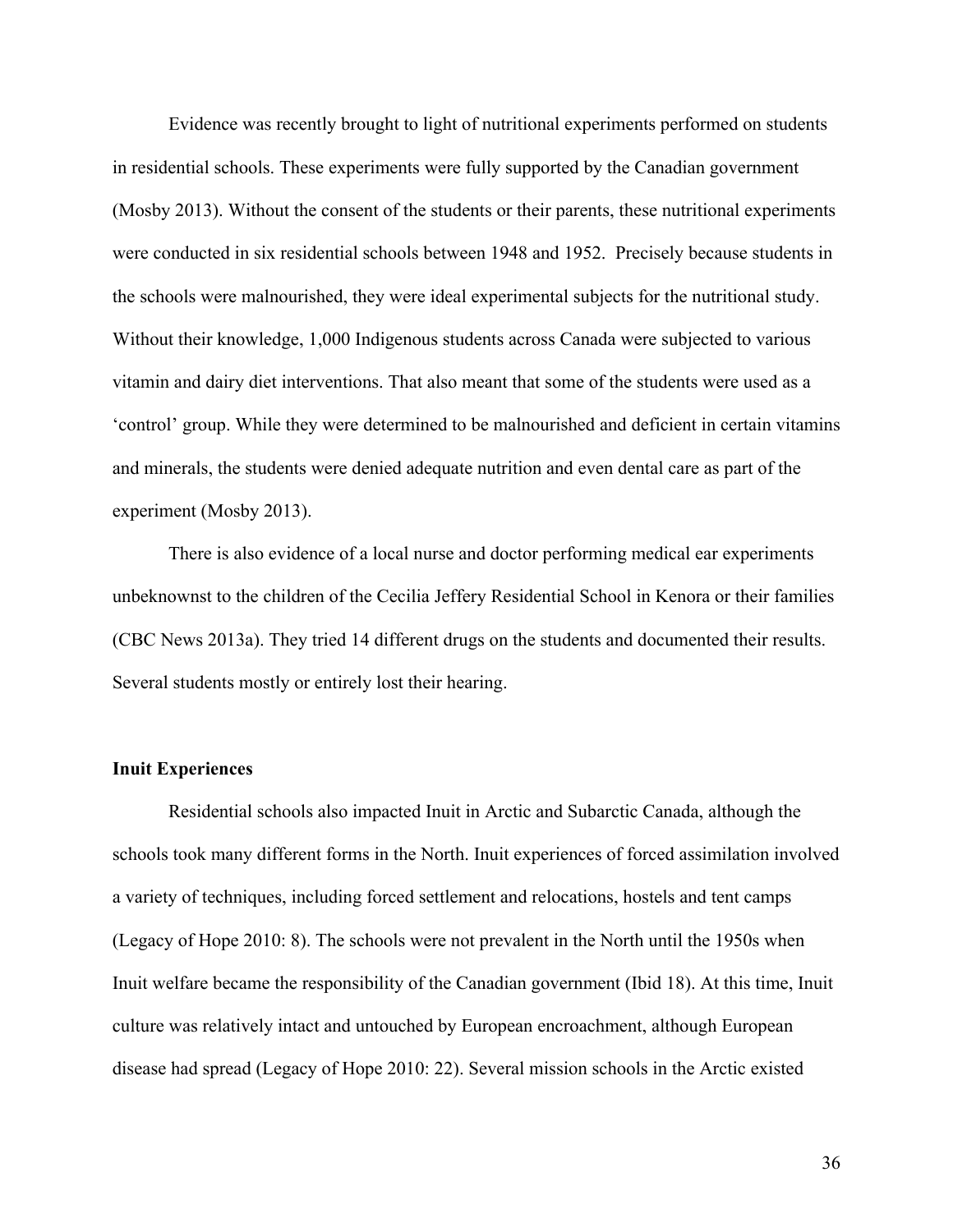prior to federal-run schools, beginning in Aklavik in 1919. These Roman Catholic and Anglican missionary facilities, which mainly taught Christian religion, were set up near main trading posts in the North West Territories. The facilities had no government involvement and, in fact, at this time, the government had little interest in educating Inuit (King 1998: 29). Students enrolled in these schools were generally either orphans or their parents were unable take care of them.

Federal-run residential and day schools in the North were initiated by The Subcommittee on Eskimo Education of the Department of Northern Affairs and Natural Resources1954 report, which stated that residential schools would benefit the Inuit and be "perhaps the most effective way of giving children from primitive environments, experience in education along the lines of civilization leading to vocational training to fit them for occupations in the white man's economy" (King 1998: 55). The expectation was to prepare Inuit to participate in development in the 'new' north (King 1998: 46). Some consultation had been done in Inuit communities and Inuit had overwhelmingly supported formal education but not residential schools. The government determined that most Inuit communities were not large enough to justify the construction of day schools. Another concern was that parents would have to take their children with them when they went out on the land for many months of the year and would have to remove their children from school to do so.

The eventual compromise was day schools, run by the federal government, with attached hostels, which would be run by the churches. King makes a distinction between schools that had small hostels and those that had large hostels, and the latter he considered to be residential schools, similar to those in the south. Tent camps or small hostels by day schools usually held the families of the students or other Inuit adults, which provided cultural continuity for the students. Schools with large hostels were run by the Churches, and they were usually very far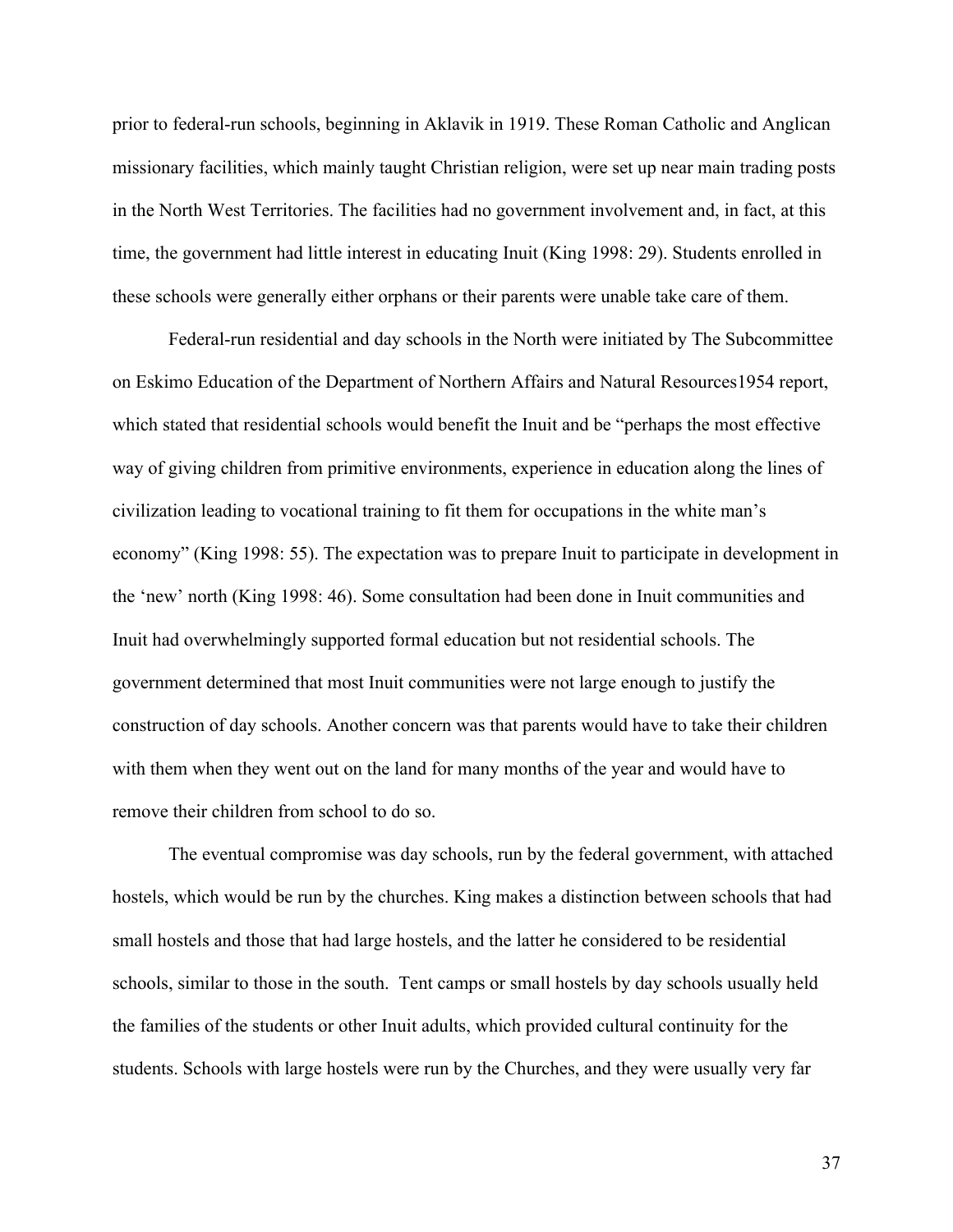from the students' home communities so students were completely removed from their family and any cultural influences (King 1998: 68). According to this distinction, there were four residential schools in the Arctic, opening between 1955 and 1964 (King 1998: 45-46). By 1964, Over 75 percent of school-age Inuit children were attending school compared to 15 percent in 1955 (King 1998: 77-78).

The schools had no comprehensive education strategy and instead borrowed from southern provincial curricula (King, 1998: 65). The southern Canadian curriculum taught to the Inuit students was often completely irrelevant to Northern lifeways and instead enforced southern Canadian lifestyles, ideals and values (King 1998: 119). Although the majority of Inuit at the time spoke only Inuktitut, the students were taught only in English (King 2006: 10; Legacy of Hope 2010: 27). Many students were forbidden to speak Inuktitut; as one Survivor, Salamiva Weetaltuk, explains, "we were allowed to wear our clothes, but we were not allowed to speak our language… everybody who spoke Inuktitut, an eraser or chalk would be thrown at you" (Legacy of Hope 2010). Traditional Inuit diets were also changed when Indian Affairs banned traditional foods in the schools in 1961 and students were instead taught to make southern foods (King 1998: 16,182). The students also became accustomed to southern styles of dress, both of which altered, "the very reciprocal relationship Inuit held with the animals that they depended on for food and clothing" (King 1998: 160).

Some Inuit students experienced physical, sexual and emotional abuse in the schools (King 2006: 15; Legacy of Hope 2010; Amaujaq Kusugak 2012: 121). Peter Irniq, another residential school Survivor relates what a grey nun explained, after hitting him with a yardstick for speaking Inuktitut, "you're here to learn to speak and write English and arithmetic. Forget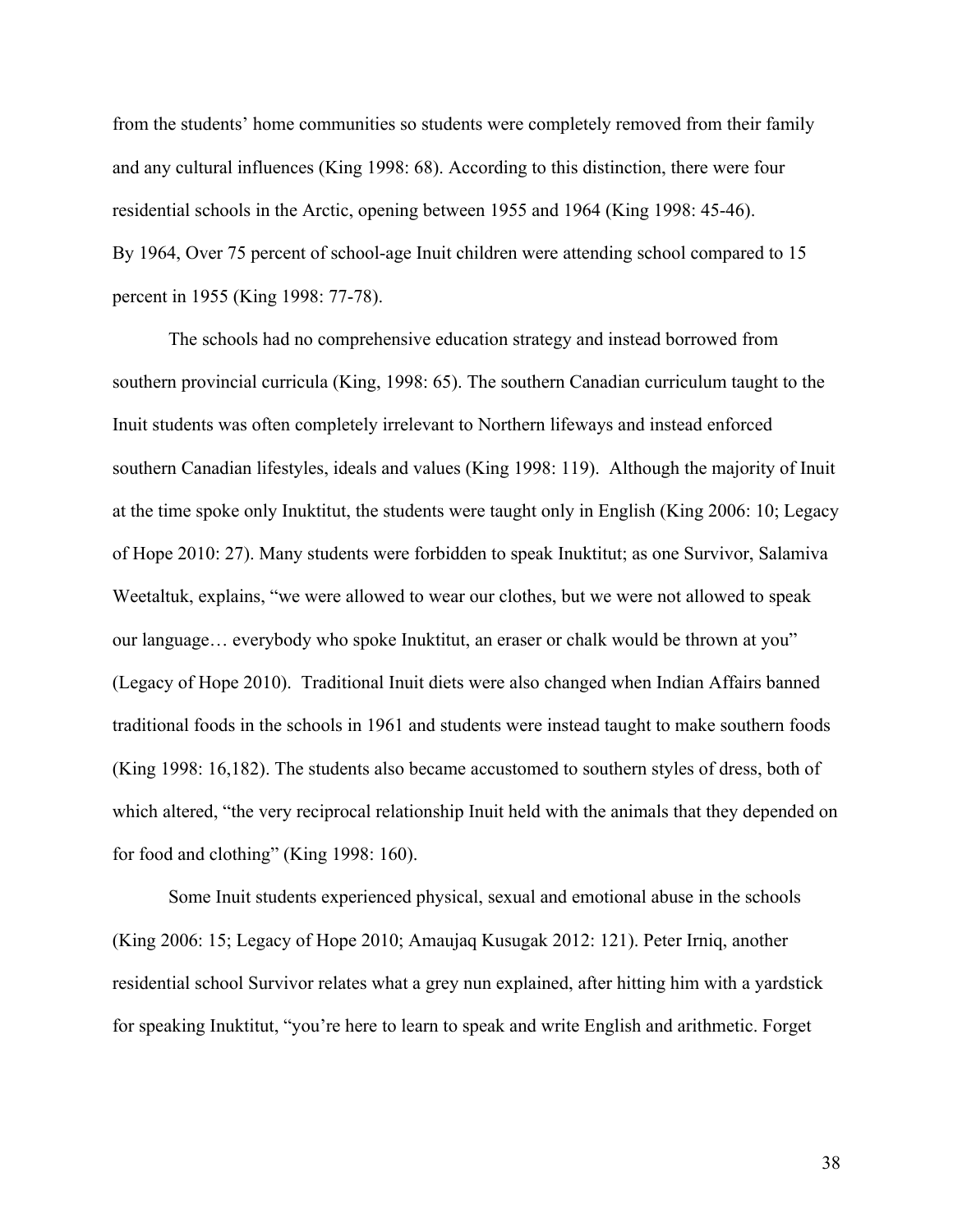about your culture, forget about your language, and forget about your Inuit spirituality" (Legacy of Hope 2010).

It is estimated that between 40 and 50 percent of Indigenous adults over the age of 45 in northern communities attended a residential school (TRC 2012: 64). Often coming from remote communities, students would have to travel long distances to attend the schools. It was particularly hard for Inuit students to communicate with their parents while attending the schools (Legacy of Hope 2010: 24). This resulted in many years passing before children could see or speak to their parents. At Choutla School in Yukon, some students went ten years before returning to their families and communities (TRC 2012: 57).

Traditional knowledge and crucial survival skills necessary in the North are handed down from older generations to young children through oral tradition and observation (Pauktuutit Inuit Women of Canada 2006: 19). Inuit Elders were not allowed to share traditional teachings in the educational systems (King 2006: 13). These crucial teachings were lost to generations of Inuit residential school students.

Inuit students recall being taught to be ashamed of their traditional way of life, a feeling that lasted after returning to their communities. Marjorie Flowers recalls,

another thing that I noticed my first day going home, when I actually went home, was the smell was different. There was seal skin, we used to have seal skins in our porch, and I was really ashamed of that once I came home from school. I thought that was the wrong thing for my parents to have done and their way of life, our way we used to live, was, I thought that was the wrong way. I thought that I was a little bit better than what they were (Legacy of Hope 2010).

David King concludes,

While many Inuit today have benefited from the education they received in the residential school system, it was not without a human cost to Inuit as a people. The loss of culture and family bonding, self-esteem as a result of government and staff paternalism and prejudice, sexual and physical abuse at the hand of a minority of staff who caused a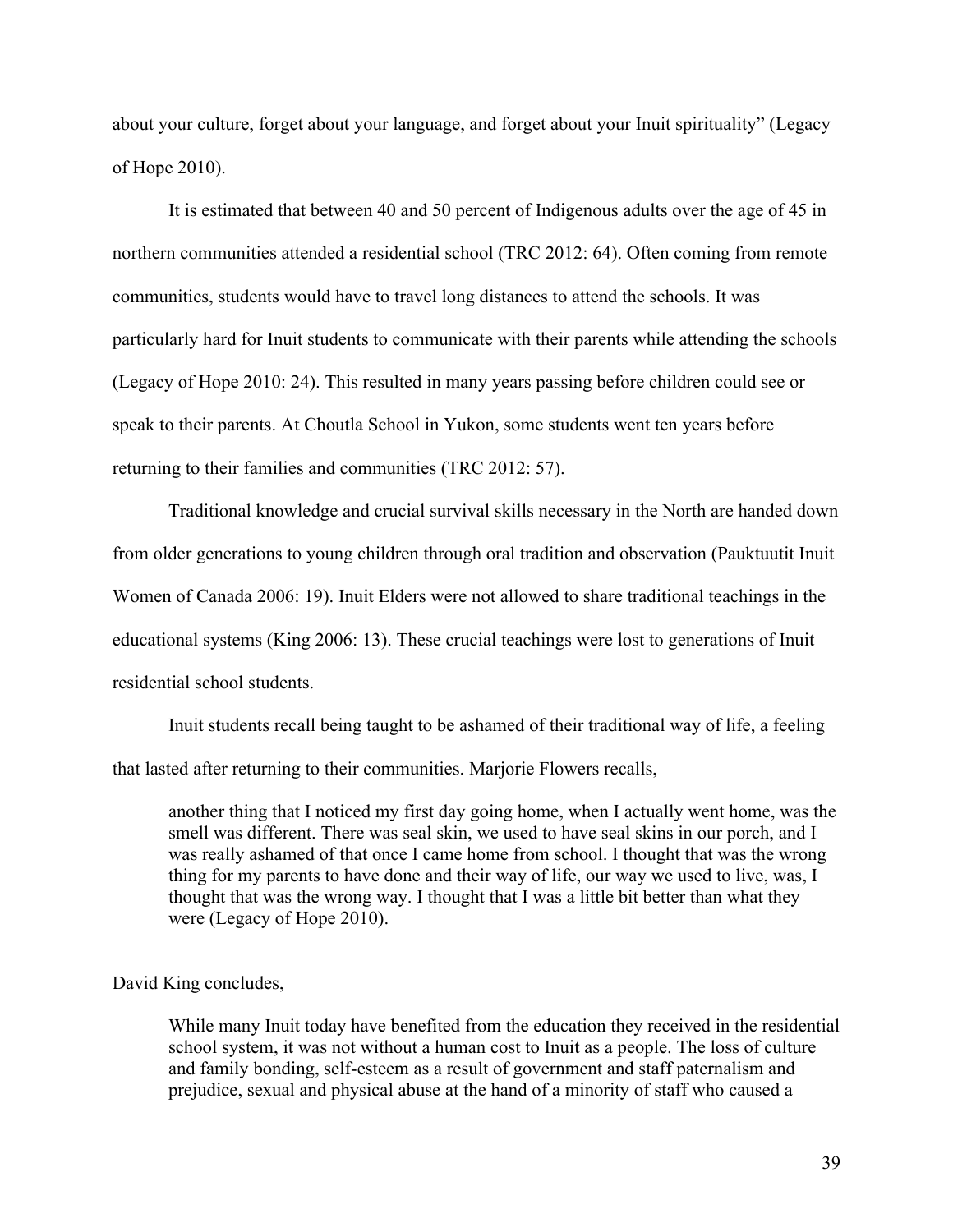negative impact on the lives of many former residential school students, are all a part of the legacy left behind. Often referred to as the lost generation, Inuit who went through the residential school system survived rapid cultural change that was unprecedented in their history (2006: 17).

In 1970, control over the schools was handed over to the North West Territories government. To this day, schools in the North have low educational attainment and communities are still struggling to include Inuit cultural and language programs.

## **Metis Experiences**

Thousands of Metis children attended residential and day schools and report diverse experiences (Metis National Council, 2013). Some Metis communities welcomed in the Catholic Church and often the church established a school. In the late  $19<sup>th</sup>$  century, the Metis were largely dispossessed of their land, facing violence and discrimination after the Red River and Northwest Resistances. Many fled their homeland and lived on the peripheries of reserves and urban areas. Other communities were built and rebuilt on unused crown lands. Considered squatters and therefore not paying taxes, Metis children were often denied access to education, by both public schools and residential schools. Some Metis students were denied admission into residential schools or even kicked out in the middle of the school year, since spots were reserved for First Nations children who were deemed the priority (Ledoux 2001: 61).

Often living in poverty, many of the Metis communities could not afford to build their own schools or pay the required tuition. Although the federal government eventually refused to fund Metis students due to the 'extinguishment' of their Indigenous rights, some churches did admit Metis children and there were several residential schools with predominantly Metis students (Chartrand 2006: 9, 18). Due to their invisibility and poor record keeping, it is nearly impossible to determine the number of Metis students that attended residential schools (Logan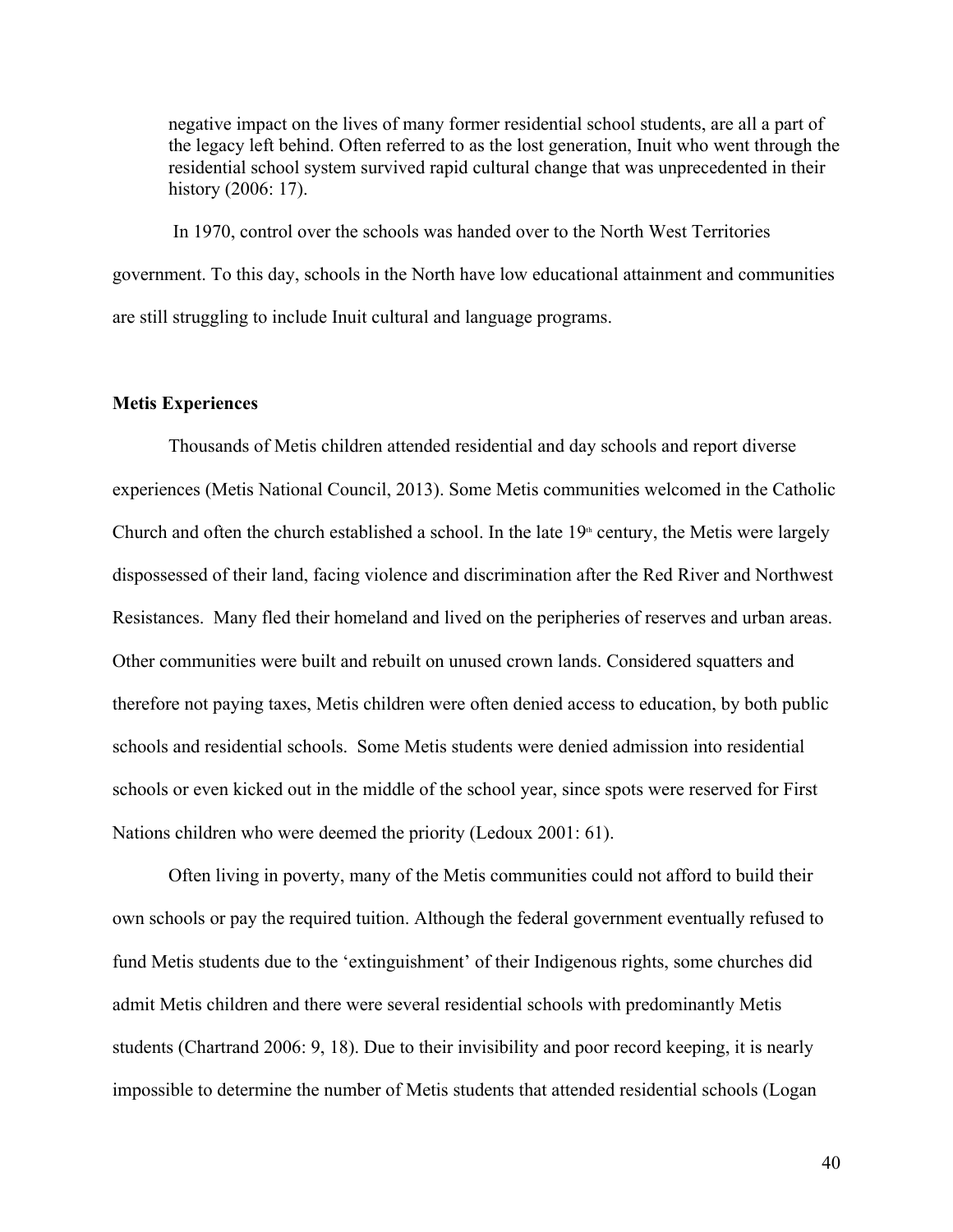2001: 63). However, at one time, as many as nine percent of residential school students were Metis (Chartrand 2006: 9).

Although Metis students certainly had unique experiences in residential schools, it does not appear that they experienced better or worse circumstances than First Nations students, although they were often treated as outsiders (Logan 2001: 62). Due to a variety of factors, including economic status and community of origin, Metis students had very different experiences. Those who were identified as more Indigenous, either culturally or racially, were often admitted over those students who appeared more "European" (Chartrand 2006: 18). Regrettably, Metis Survivors report similar physical, sexual emotional abuse and cultural violations as other First Nations and Inuit residential school Survivors (Chartrand 2006:21; Flamand 2012; 129-130). The students were usually not allowed to speak their Michif language (Flamand 2012: 135; Chartrand 2006: 15, 21).

Metis Survivors, along with non-status First Nations Survivors have further struggled to access counseling and health services provided to status First Nations and Inuit Survivors (Chartrand 2006: 22-23). However, they report experiencing similar impacts to other Survivors, including, "the loss of parenting skills, the inability to express feelings, as well as the effects of the loss of language, culture and self-esteem" (Logan 2001: 83).

## **Resistance**

Communities, parents and children resisted the school system. Although parents consistently saw value in aspects of a European education, such as reading and writing, they rejected the assimilation, the way their children were treated and the long-term removal of children from their homes and communities.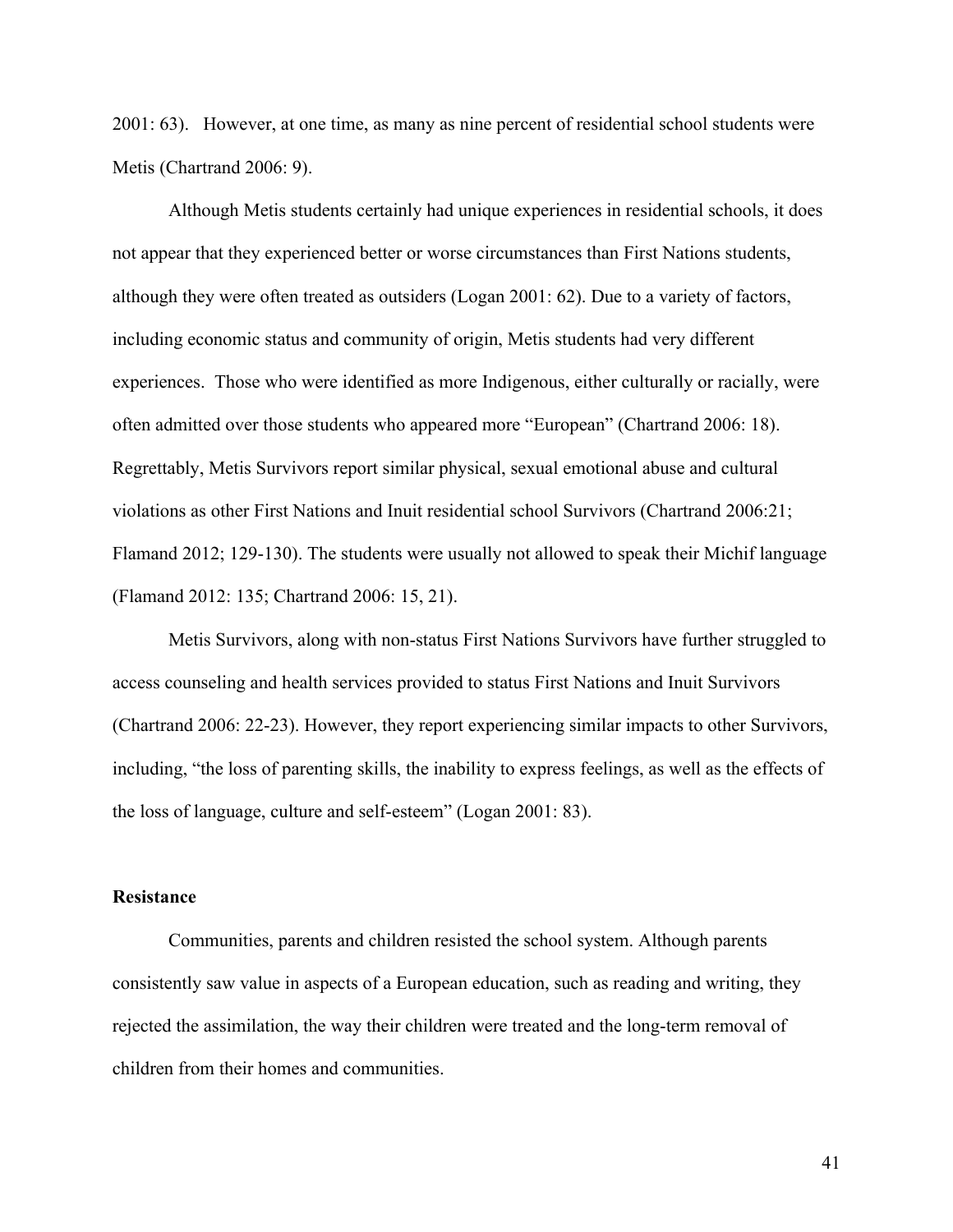Resistance sometimes took the form of boycotts and letter-writing. Parents hid their children, did not send them back to the schools on time, or refused to send them at all (Grant 1998:209; Gresko 1986:98). In the early  $20<sup>th</sup>$  century, a Cree Chief wrote to the Governor General asking for schools that did not result in children being "torn from their mother's arms or homes" (Barman, Hebert & McCaskill 1986: 11). During the 1930's many parents demanded better teachers and more academic lessons for their children. There was also a lot of political organizing, although that was especially challenging during periods of the pass system and with other strict regulations in place before the 1951 amendments to the Indian Act (Grant 1998:213).

When they were allowed, and even at times when they were not, parents and community members visited the schools for informal inspections and to see their children. Some parents directly confronted staff of the schools if they discovered their children had been mistreated (Grant 1998:213; Deiter 1999: 30-31). Eleanor Brass recalls a time when her father came to visit the school and found her cousin beaten and chained after an attempt at running away. She describes his reaction,

when he saw my cousin, his face went white, he was so mad. He took the stairs in a few leaps right up to the principal's office, grabbed him by the scruff of the neck and dragged him downstairs to my poor cousin. "Take those chains off that child!" he said, then he gave the principal a good shaking. "You're lucky this is all you're getting. These are children, not criminals and I don't even want to see cruelty like this again" (Deiter 1999:30-31).

Student resistance took the form of running away, stealing food, either defying authority or even physically fighting back against abuse (Grant 1998: 216). Some students resisted by speaking their languages, which was usually forbidden.

At the Edmonton residential school in 1962, students organized a riot in protest of the harsh punishments and conditions they were facing (Deiter 1999:75). In 1970, a sit-in was organized at the Blue Quills Residential School near St. Paul, Alberta in response to the school's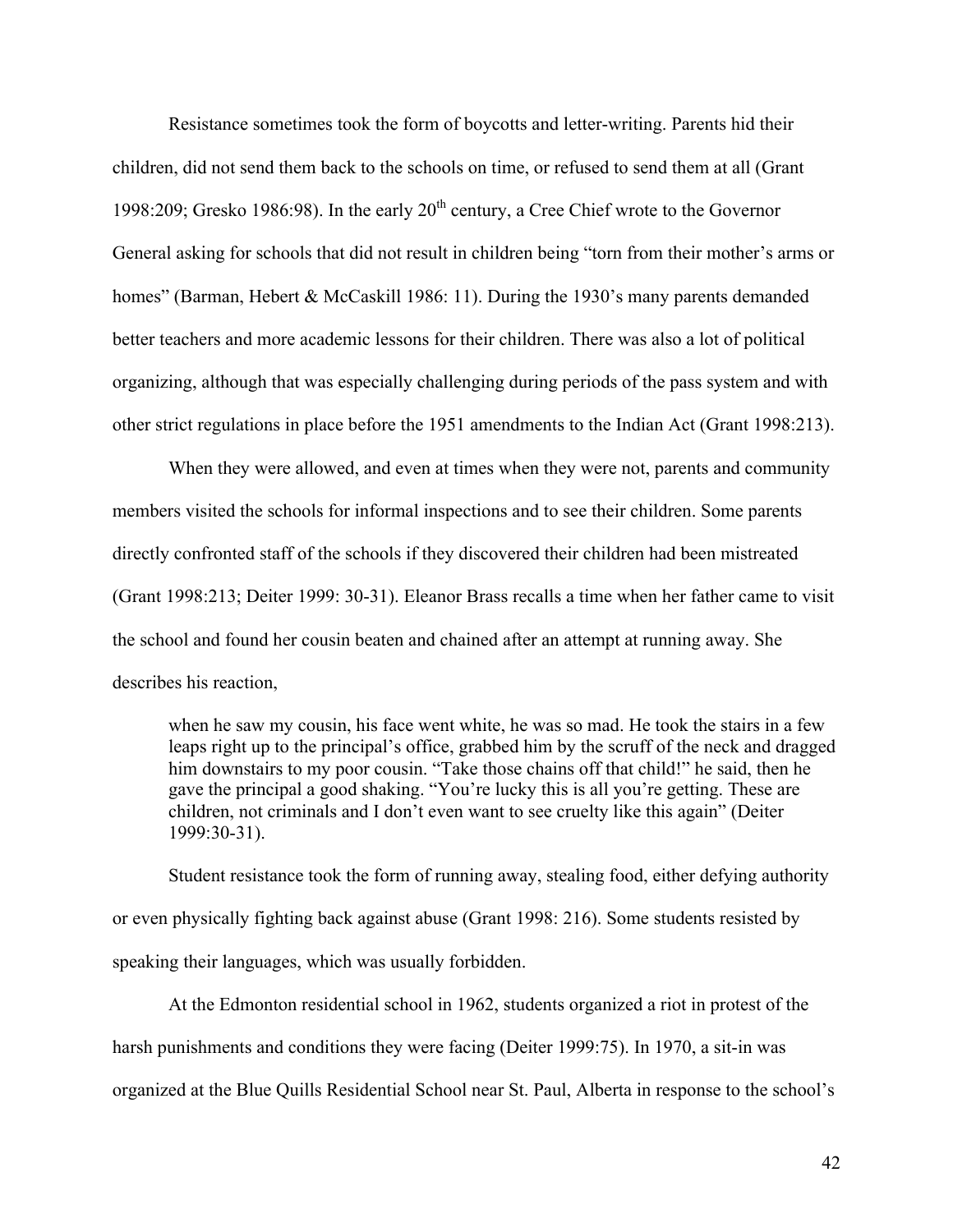impending closure. Throughout the previous ten years, Church control over the school had diminished while the state was moving towards a new policy of integrating of First Nations students into public schools. At the same time, there were also increasing demands for First Nations involvement in First Nations education. When officials announced their intention to close the school and fully integrate the students into provincial schools, the community rallied and instead requested control over its operations. With 300 Indigenous and non-Indigenous supporters from across Canada, the peaceful protest was successful and Blue Quills became the first school under First Nations control in Canada (Persson 1986: 50).

The National Indian Brotherhood, now the Assembly of First Nations, delivered the policy paper, "Indian Control of Indian Education" in 1972. In it, they made the case for "education to provide the setting in which our children can develop the fundamental attitudes and values which have an honoured place in Indian tradition and culture" and for the transfer of the responsibility of First Nations education from the federal government to First Nations Bands. (Indian National Brotherhood 1972:2). The federal government accepted this policy, resulting in the devolution of control of schools in First Nations and Inuit communities (White & Peters 2009:23). However, there are still disagreements about the implementation and level of control and required funding between Indigenous communities and the federal government.

## **The End of the System**

During the 1960s and 70s, the residential school system began the long process of winding down. Firstly, the federal government took over control of the schools from the churches. Additionally, many First Nations fought for and won control over the schools. Other students were integrated into provincial public schools. By 1979, there were only 12 residential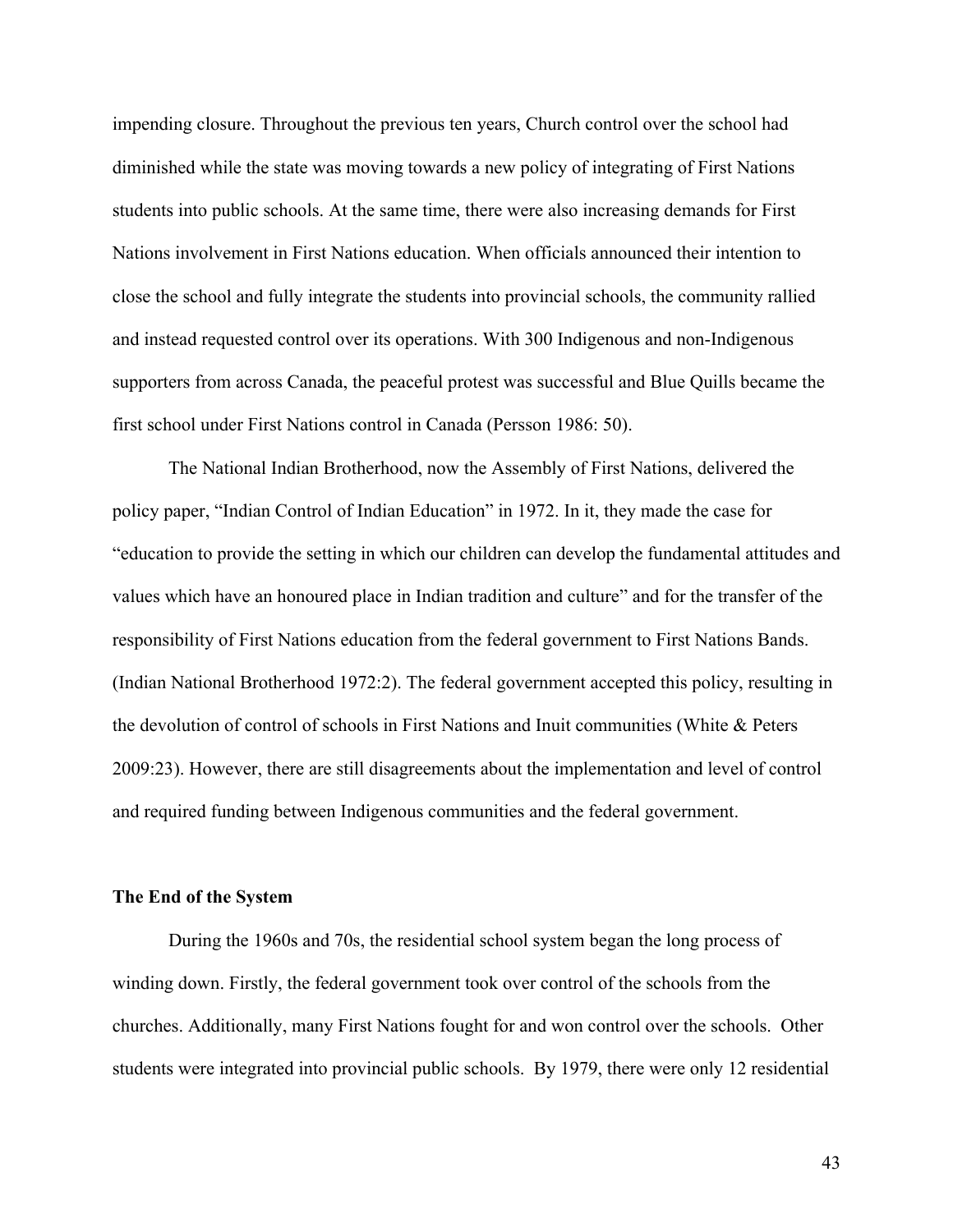schools operating in Canada and most Indigenous children were in provincial schools (RCAP 1996: 325). The last residential school closed in the mid-1990s.

Students returning home from residential schools faced many challenges. Due to the abuses suffered, some students carried trauma and shame from their experiences. Some turned to drugs and alcohol as a way to soothe those feelings and forget about what had occurred. Some students feared or no longer believed in their parents' traditional practices (Grant 1998: 249). The children had not received the knowledge from their parents and grandparents that they required to thrive in their home communities. Due to the English-only policies in the schools, some children had completely forgotten their language. This made communication with Elders and family members a struggle. They had lost connections to their families and communities and had missed out on crucial teachings from their Elders. Furthermore, in the schools they had had no positive role models and had not learned appropriate parenting skills (Grant 1996:249). The schools also did a poor job educating the students and preparing them to successfully compete in the mainstream economy.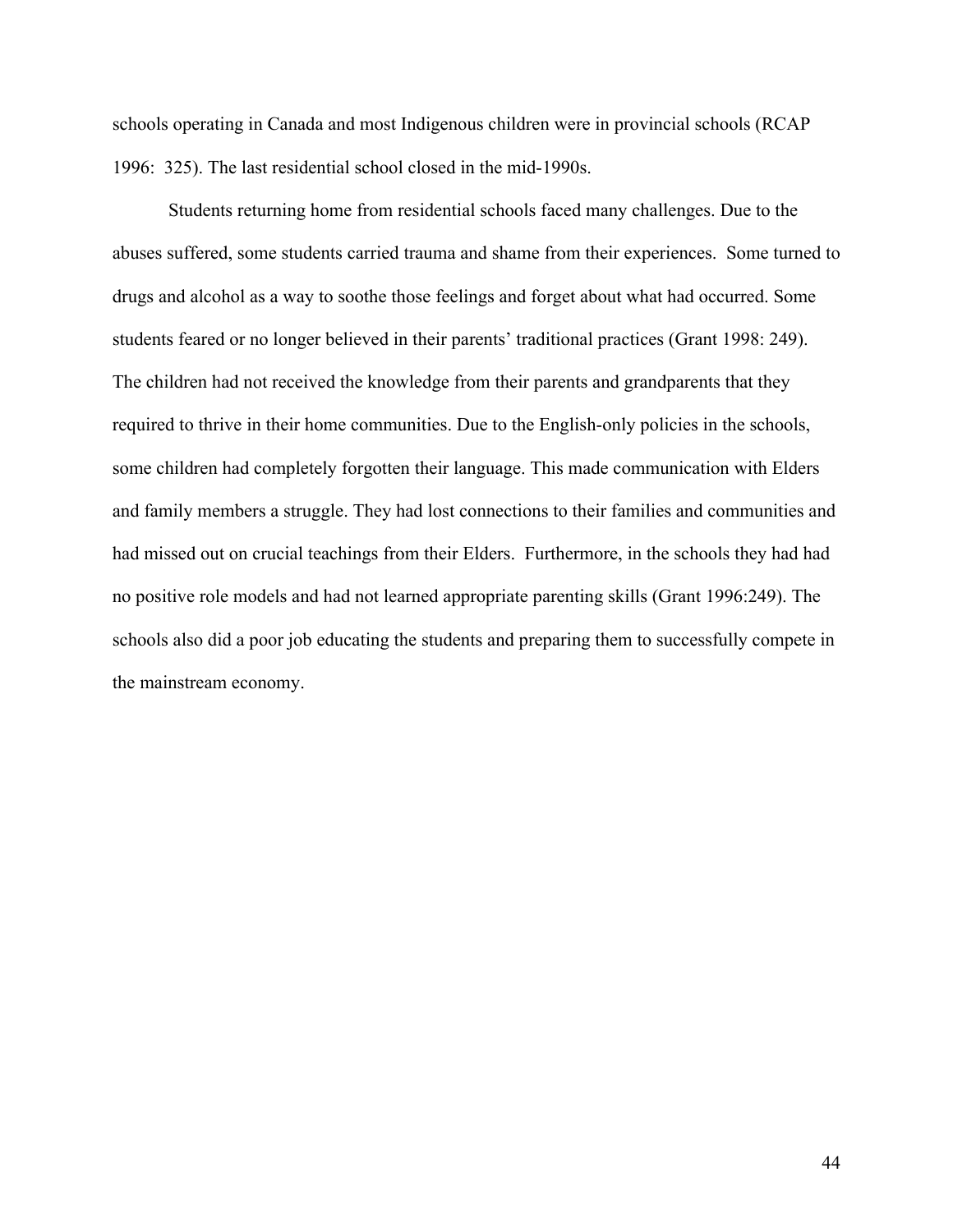#### **CHAPTER 4: THE SECOND ERA: THE SIXTIES SCOOP**

Child welfare can be defined as a "group of services designed to promote the well-being of children ensuring their safety, and to support families in successfully caring for their children" (Auditor General of Canada 2008: 7). A child or youth "in care" means that a child is under the care of a child welfare agency. They can either be placed in a foster home, an adoptive home or an institutional setting (RCAP 1996: 2). A child can come into care for a variety of reasons, including abuse and neglect, either by the parents or other family members or family friends. The death of a parent, physical or mental health issues, addiction, behaviour problems with the child or special needs that the parent cannot provide for, are all reasons that children come into care (McEwan-Morris 2006: 15). When an Indigenous child is placed in care, that child is removed not only from her or his parents, but also from their extended family, community and from their distinct culture. Therefore the effects on that child are three-fold (RCAP 1996: 23-4).

### **The History of Child welfare in Canada**

Describing the historical context of social work, Vedan (2009: 15) explains,

Based upon a Judeo-Christian worldview and tradition, social work theories and practices were developed to address the issues arising from the European industrial revolution and urbanization. The consequent policies and practices derived from a modern western liberal philosophy have for many generations been of major consequence for the social policies imposed upon First Nations.

In the late 19<sup>th</sup> century, several children's aid societies were established across Canada. The main purpose was to help orphaned and abandoned children (Bala 2011: 2; McGillivray 1997: 146). In Ontario, these agencies were given the legal authority to remove children from their homes in 1893. Other provinces followed suit. By the 1960s, delinquent children, children born to single or children from abused or impoverished families were taken into care (Bala 2011:2). Parents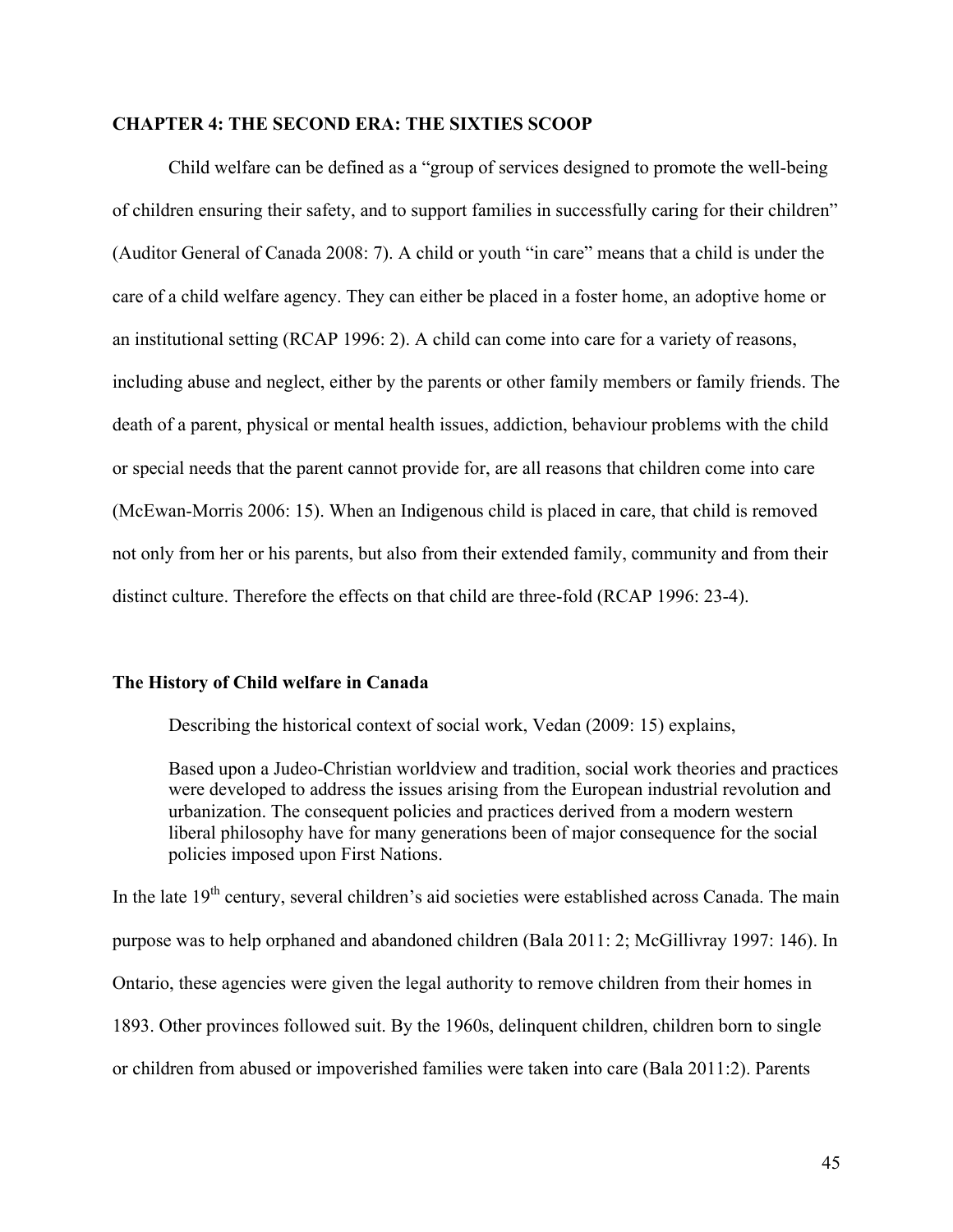were often unable to challenge the agencies as they lacked resources. By the second half of the 20<sup>th</sup> century, the system had grown substantially. In 1979, the Canadian Child Welfare Council recognized that marginalized and economically disadvantaged families were often able to access the child welfare system as the only resources, while wealthy families had access to a "broad and superior range of supportive resources" (cited in Bala 2011:17).

The history of colonialism has led to social and economic inequality for Indigenous peoples in Canada. Moreover, due to colonial policies, "Indigenous families are more likely to be subject to government intervention and surveillance" (Tilbury, Clare and Thoburn 2011: 293). Multiple disadvantages and marginalization coupled with increased government intervention has resulted in an overrepresentation of Indigenous children coming into care.

Importantly, the large-scale removal of Indigenous children from their families and communities has been common in four colonial nations: Canada, the United States, Australia and New Zealand (Jacobs 2012: 4). In all four of those nations, the promotion of fostering and adopting Indigenous children into non-Indigenous families was prevalent by the 1960s. Jacobs explains, "The widespread practice of Indigenous fostering and adoption appears to be one more facet of an ongoing settler colonial policy bent on eliminating Indigeneity and any other vestiges of sovereignty and gaining full claim to and control over the territory and resources of each settler nation" (2012:5). While early practices, like the residential school system, required substantial effort and rationale, more recent child welfare practice has become much more accepted and common place (Jacobs 2012: 8).

### **Origins of the Sixties Scoop**

The Sixties Scoop was an era in Canadian child welfare between the early 1960s and the early 1980s, in which the child welfare system removed Indigenous children from their families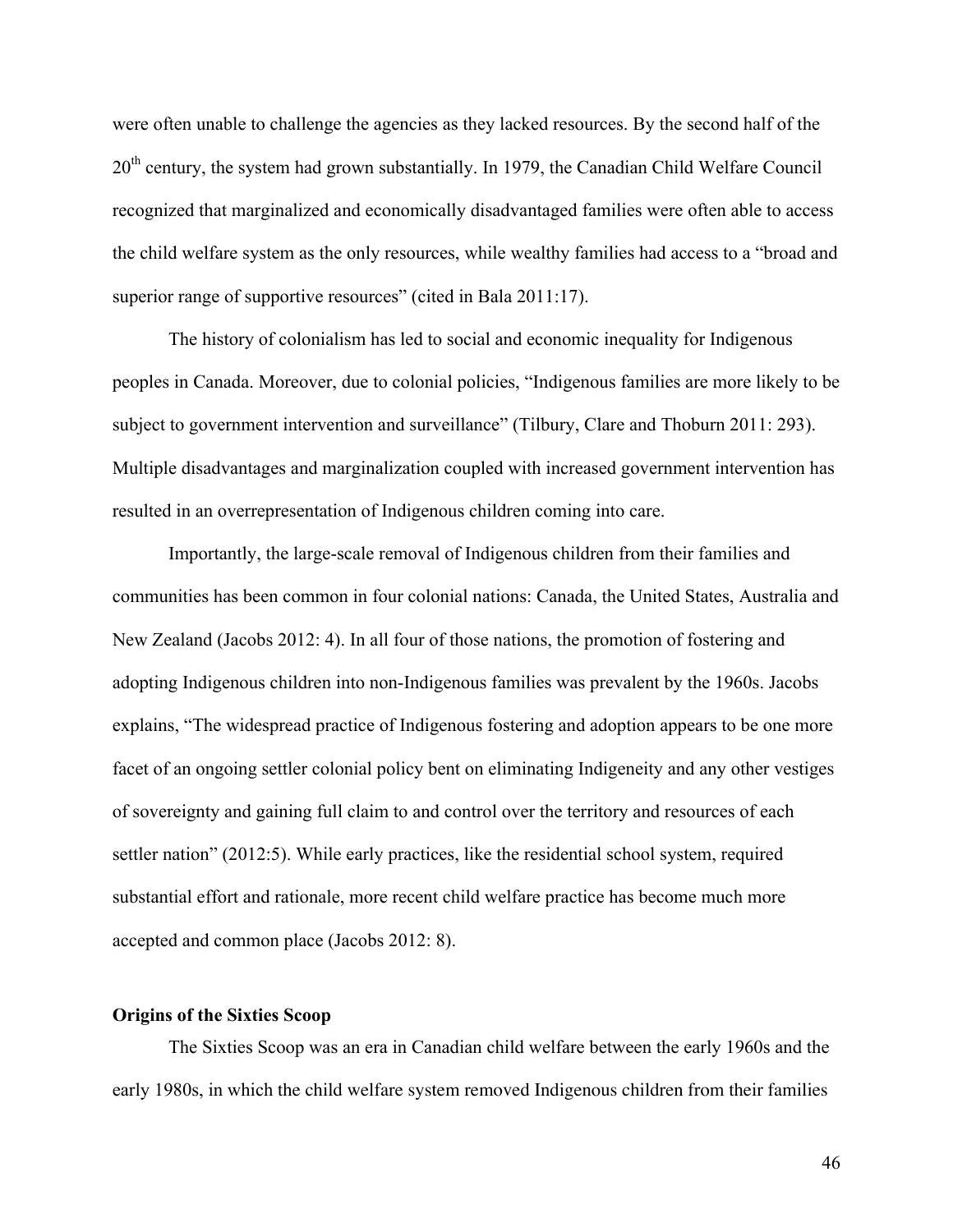and communities of origin en masse and placed them in non-Indigenous foster or adoptive families, institutions and, in some cases, residential schools. During the Sixties Scoop, tens of thousands of First Nations, Metis and Inuit children in Canada were removed from their families and communities by social workers and either placed in institutional care, fostered or adopted to non-Indigenous families outside of their home province and sometimes outside of Canada (Fournier & Crey 1997; Johnson 1983). Over 11 thousand children with Indian status were adopted during this time, as reported by the department of Indian Affairs (Sinclair, 2009: 91). However, due to poor record keeping and the common failure to disclose the child's origin, those numbers are likely much higher. At least 70 percent of those Indigenous children removed from their homes were placed in non-Indigenous homes (Sinclair 2009: 91).

Placement was often done without reason or without seeking proper alternatives to outof-home care. The child welfare system also worked alongside the residential school system at this time, as social workers would often remove children from 'unfit' families and place them in the schools, well into the 1960s (Blackstock 2009: 30). In fact, in regions where residential schools had been the most prominent, the child welfare system was the most active (Armitage 1993: 147). Prior to that, residential schools were used as a placement for "orphaned" or "neglected" Indigenous children. However, during the 1950s and 60s, social workers began to recognize that institutions were not the best environment for children to be raised in (Palmer and Cooke 1996: 712). A study in 1967 by the Canadian Child Welfare Council found that as many as 80 percent of the children in Saskatchewan residential schools had reportedly been admitted because of children welfare issues (Grant: 1996: 80). This was likely true for other provinces. The children would then spend the summers in a foster home but would technically be under the guardianship of the school principal.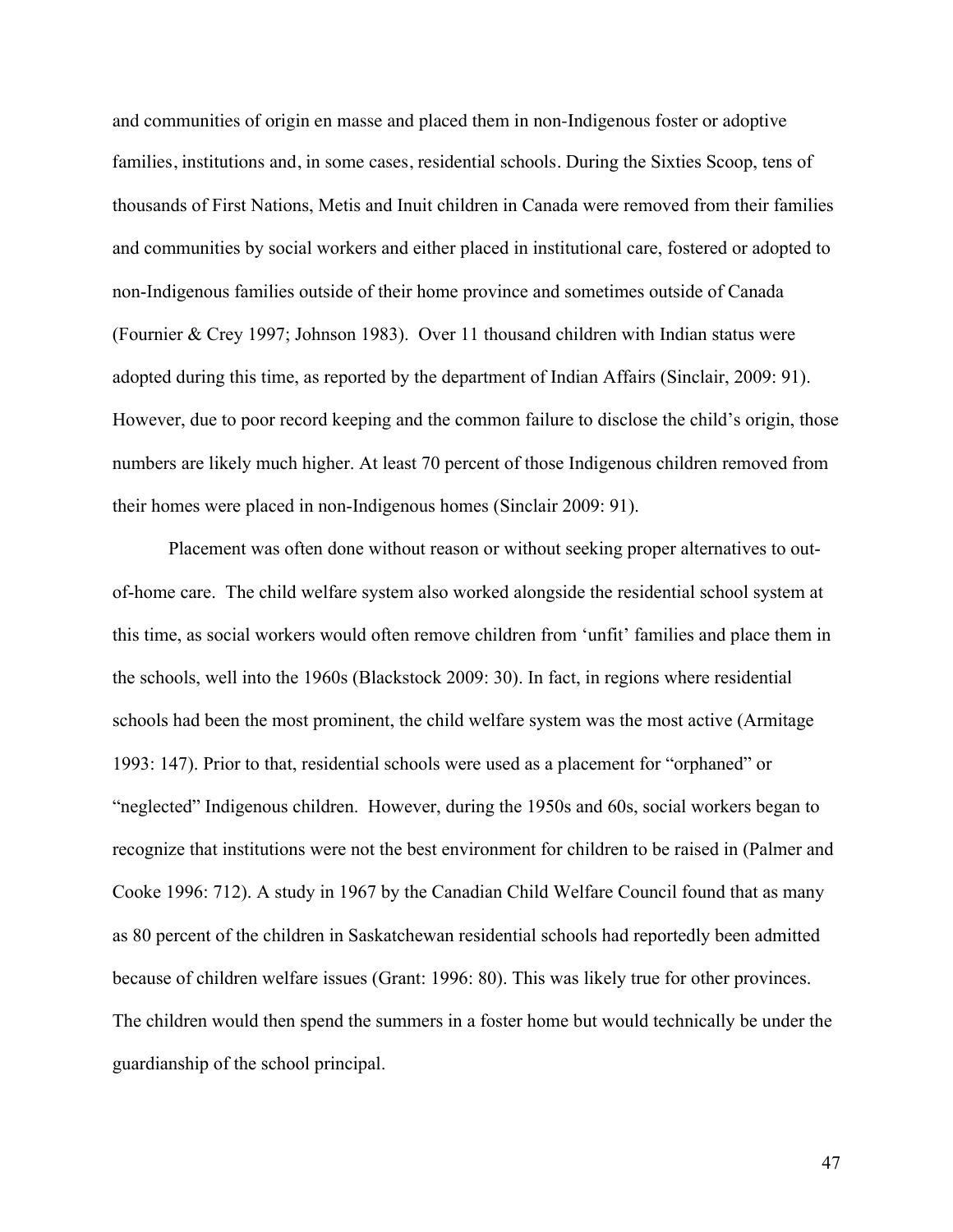The Sixties Scoop was precipitated by the introduction of child welfare services on reserves. The changes resulted from social workers arguing that Indigenous children were not offered equal services on-reserve that non-Indigenous children were offered through provincial social services (Johnston, 1983:2-3). The Canadian Child Welfare Council and Canadian Association of Social Workers presented a brief to the Subcommittee created to make amendments to the Indian Act in 1947 (Mcgillivray 1997: 159). In 1951, the government made changes to Section 88 of the Indian Act, so that all provincial laws were also applicable on reserves. Consequently, reserves were included in provincial government welfare social services programs, including health, education and child welfare, although the federal government still provided the funding for all Status Indians (Armitage, 1993: 137, 144). During the negotiations that followed, the federal government made different deals privately with each province, which has led to varied funding agreements across Canada (Fournier & Crey 1997: 82). It is important to note that while First Nations were under federal jurisdiction, Metis children were under provincial responsibility. Thus for a time, many more Metis than First Nations children were brought into care (Ward, 1984: 5).

While the federal government amended the Indian Act in 1951 to allow provincial jurisdiction over reserve communities, it did not provide adequate funding to provincial governments that would increase resources in relation to the additional responsibilities. It was not until the mid1960s that the federal government agreed to share the costs of on-reserve child welfare. The provincial and territorial governments then began to offer increased services, although the individuals in the child welfare organizations as well as the attendant social workers were entirely non-Indigenous. The introduction of child welfare services on reserves led directly to increased child apprehension from on-reserve communities. The agreement to increase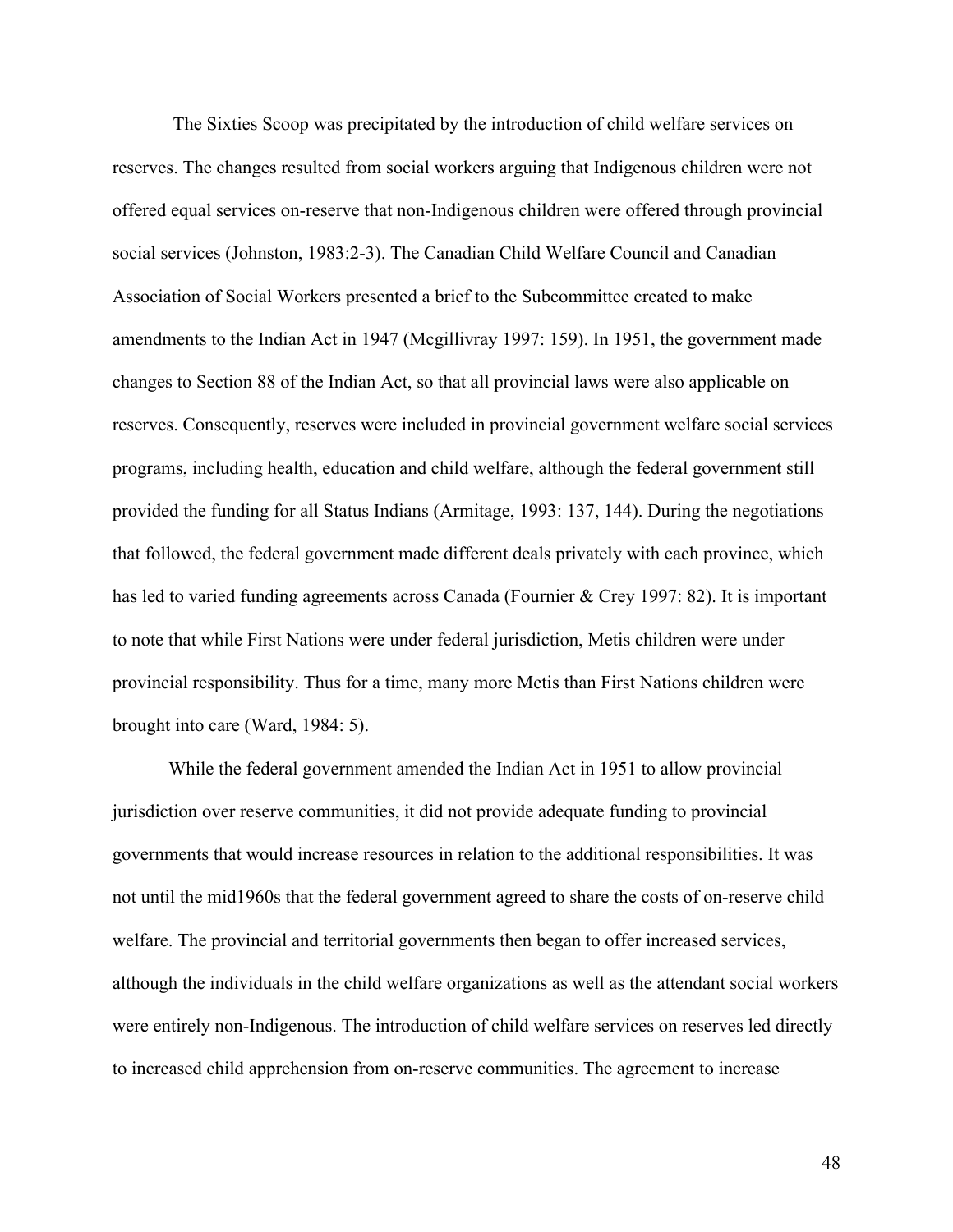funding was related to the release of the 1966 Hawthorne Report, which highlighted the poor living conditions on reserves (McGillivray 1997: 159). There was absolutely no consultation with First Nations peoples about the proposed changes.

At the same time, and Indian Adoption program was instituted in the United States, a joint project between the Child Welfare League of America and the Bureau of Indian Affairs (Ward 1984: 5). The promotion of interracial adoption in the US was also increasing and many non-Indigenous homes became available to permanently adopt Indigenous children, previously considered hard to place (Ward, 1984 3, 5). Concurrently, the availability of non-Indigenous, European children for adoption in Canada began to decline.

During the Sixties Scoop, many children were sent out-of-province or out-of-country for adoption and often were not told about their true heritage (McGillivray 1997: 161). Standard procedure was not to offer culturally meaningful support or to find alternatives to out-of-home care but rather to apprehend the children. Social workers and agents from Indian Affairs would go into some small communities and take away their children by the busload (Bennet *et al*. 2005:20; Fournier & Crey 1997: 87). Entire generations of children were lost from their communities this way. Children were scooped from reserves "on the slightest pretext" because provincial social workers believed they would fare better away from the widespread poverty and substandard housing that was a reality on many reserves (Johnson 1983:23).

Importantly, the beginning of the Sixties Scoop coincided with Indigenous families "dealing with the fall-out of the residential school project and were experiencing severe upheaval as the result of social, economic and cultural changes" (Sinclair 2009). Generations of First Nations, Metis and Inuit children had gone through the residential school system at this point, leaving them with no normal experience of family life to draw from and thus a lack of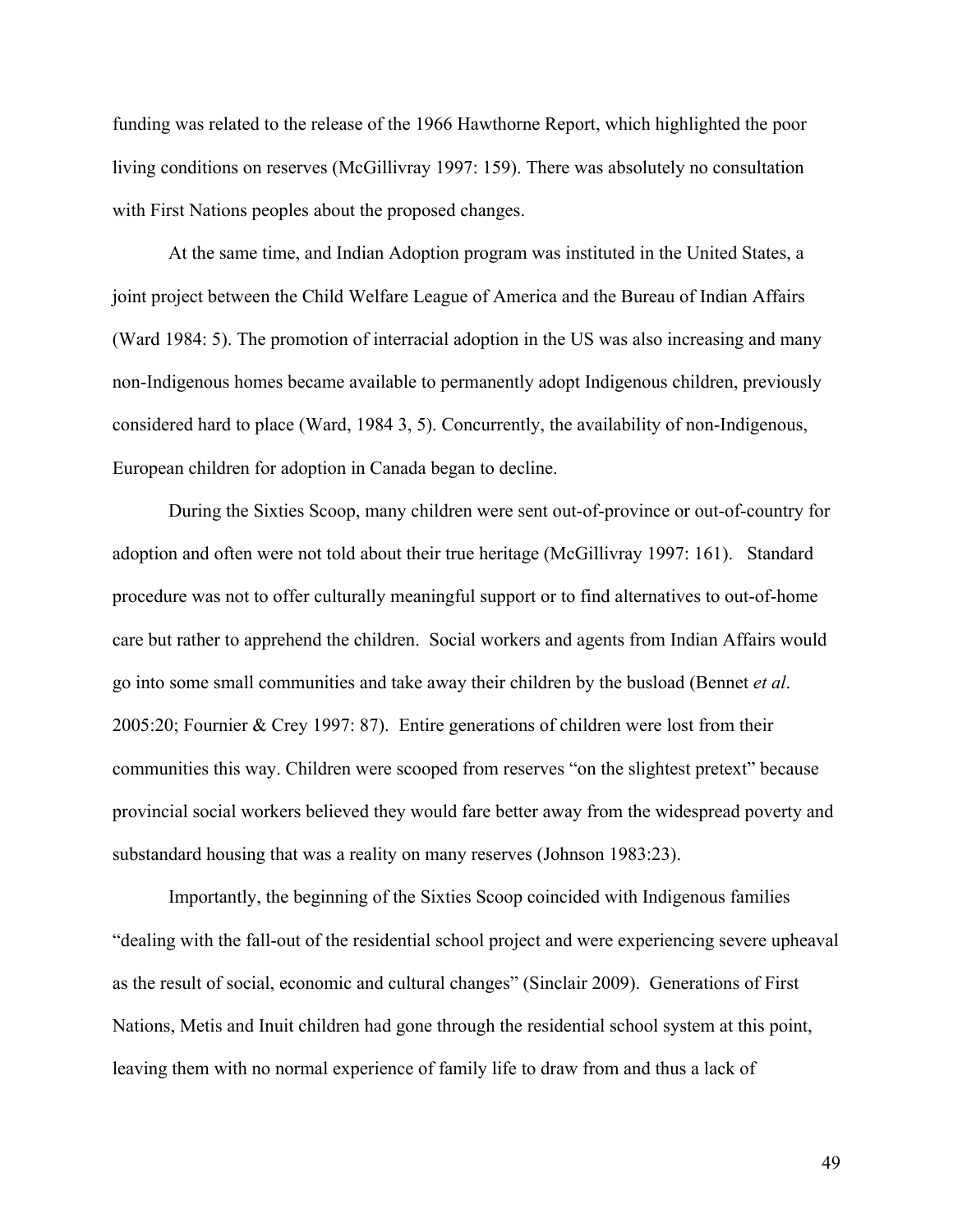knowledge of parenting skills (Palmer and Cooke 1996: 712). Years of trauma in the schools also resulted in high levels of social problems in many Indigenous communities, including alcohol and substance misuse. Regardless, there was no mandate for social workers to engage in preventative measures, rather "intervention was limited to assessing neglect, usually based on parental absence, placing children in care, and seeking a court order for agency custody" (Palmer and Cooke 1996: 713).

The process following the apprehension generally did not include the parents at all. Court proceedings and important decisions were made in the parents' absence. Furthermore, the homes in which the children were placed were almost always those of non-Indigenous families who lived outside of the child's community. (Palmer and Cooke 1996: 714). It was additionally challenging to place children in Indigenous foster homes, given the strict regulations, including economic and employment requirements that were a challenge to many Indigenous parents at this time (Palmer and Cooke 1996: 716).

There was a massive influx of Indigenous children placed into care during the first decade of the Sixties Scoop. Indigenous children represented only 1% of children in care in 1959; by 1969 they made up 30-40% of children in state care. At this time, Indigenous children represented only 4% of the national population (Fournier & Crey 1997:83). The large majority of these children were sent to foster families or permanently adopted into non-Indigenous homes, and no attempt was made to ensure their cultural heritage was preserved. In the Spallumcheen community in British Columbia, 150 children were removed during the period of 1951-1977. The community was only made up of 300 people at this time (McKenzie & Hudson 1985: 125). In 1973, a reserve of less than 500 in Kenora had 97 children removed by a Children's Aid Society (Ward, 1984: 4).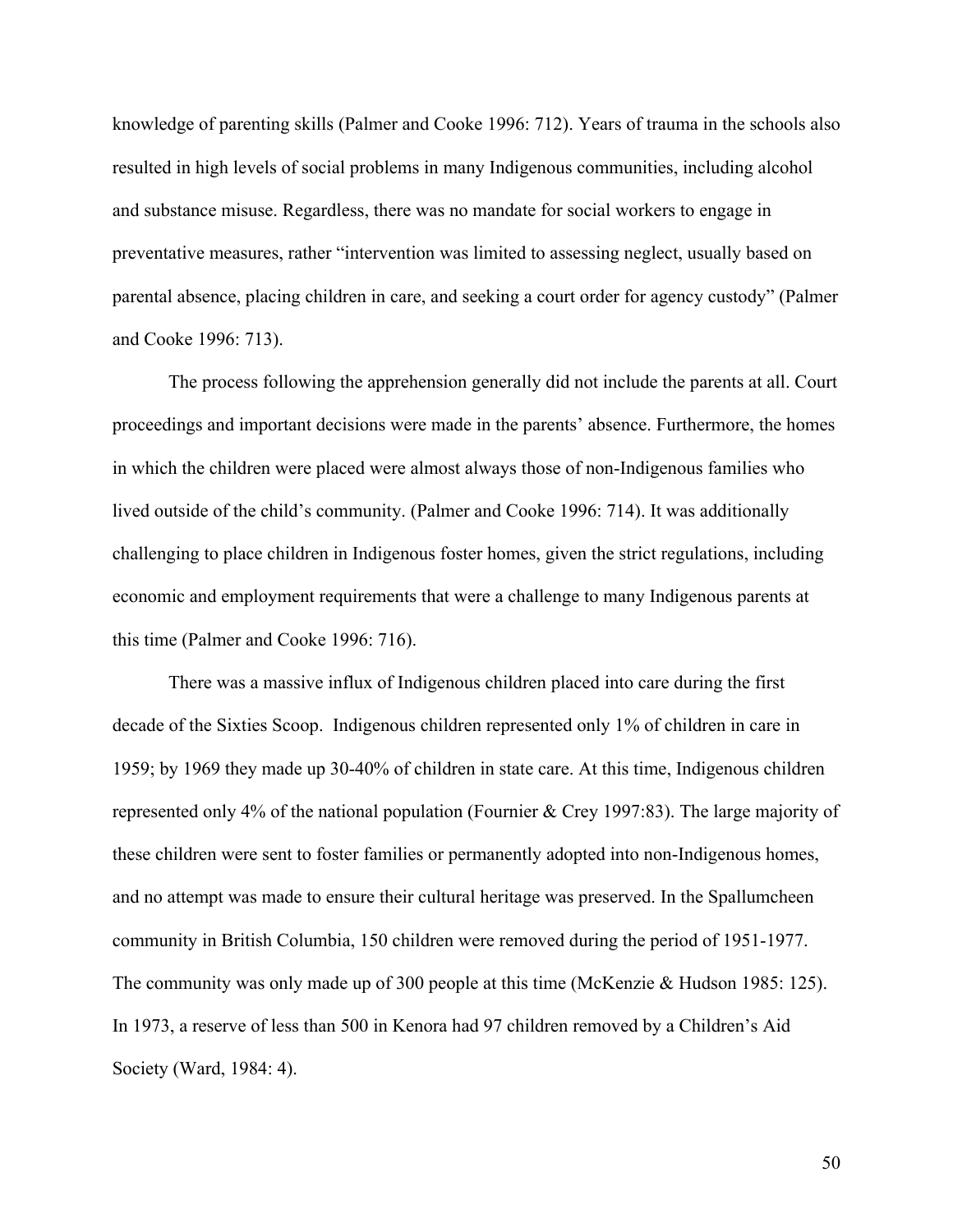In Manitoba, of 108 children placed outside of the province for adoption in 1981, 56 were First Nations and 37 were Metis. Fifty-seven of those children were placed in the US. By the 1970s, Indigenous children were greatly over represented in care, especially among the Prairie Provinces. In Alberta, 44 percent of the children in care were First Nations or Metis, while in Saskatchewan it was 51 percent. Manitoba had the highest percentage: 60 percent of children in care were First Nations or Metis. (Sinclair 2009: 93).

The Adoption Resource Exchange North America (ARENA) program was initiated in the United Stated in 1948 (Swan 1968: 86). The goal of the program was to bring together adoption agencies from all over Canada and the US to coordinate adoptions of children that were harder to place. These included Indigenous and other minority children and children with special needs. ARENA placed mostly Indigenous children in adoptive homes during the 1950s and 1960s, likely because they integrated the Indian Adoption Project into their mandate (Swan 1968: 86- 87). Adoptions across state and national lines were encouraged through this program and one of the goals was to reduce barriers to this type of family placement.

Saskatchewan had a similar program beginning in 1967, called Adopt Indian Metis (AIM). The program targeting middle class Anglo-European families to adopt Metis and First Nations children and was a successful program in terms of finding placements (Ward 1984: 7-8). Over 500 First Nations and Metis children were adopted within a few years of the program, with only a very small minority of adoptive parents identifying as First Nations or Metis (Ward 1984: 9). Although all of those children were adopted within Saskatchewan, inter-provincial adoption and the placement of Indigenous children in the United States began to increase at this time. For example, in 1968 no children were adopted from Canada to the United States. In 1970, 339 Canadian children were placed in American homes, the vast majority of which were Indigenous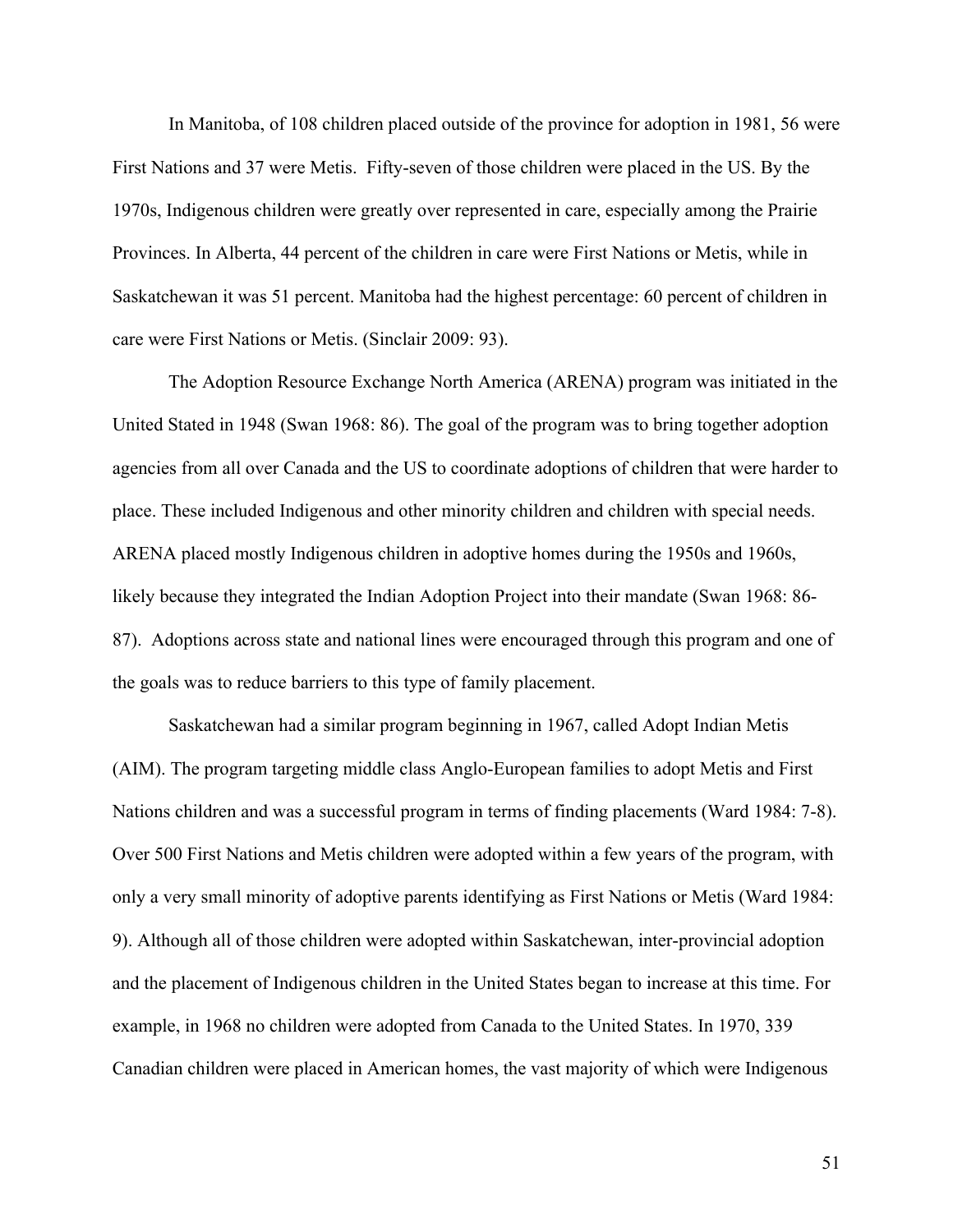(Ward 1984: 10). Reportedly, the AIM program was "coercive, covert and illegal" and there are accusations that parents were unaware or did not agree to have their children adopted but they were permanently adopted anyway (Sinclair 2009: 91-92).

An inadequate amount of time was spent on screening those adoptive and foster homes. Subsequently, many adopted and fostered children of the Sixties Scoop have reported experiences of physical and sexual abuse, racism, neglect and many other identity and familial struggles that resulted from the substandard practices, their forced removal from their families and placement into new, non-Indigenous homes. In some provinces, by the end of the 1970s, one out of every two Indigenous children, including Metis and non-status, were separated from their family for all or part of their childhood (Fournier & Crey 1997:88).

Experiences of Indigenous children in care varied. Many experienced discrimination and racism. One woman recalls being called a "dirty Indian" by foster siblings while another woman had boiling water poured on her face by her foster family in order to "civilize" her (Palmer and Cooke 1996:710). Experiences with racism, either from families, peers or members of the wider community, are quite commonplace (Sinclair 2009: 108). These experiences are often compounded by the fact that the non-Indigenous family is unable to fully understand the impact of racism, having never experienced it.

In the early 1970s many groups increasingly resisted the placement of Indigenous children in non-Indigenous homes. The Task Force on Native Peoples' Mental Health (1977) and The Report of the British Columbia Royal Commission on Family and Children's Law (1975) recommended that Indigenous children be kept in Indigenous homes, preferably those of their relatives or in the same community (Ward 1984: 11). The report surmised that the Adoption Act was destroying Indigenous cultures by "taking away the right of the Indian bands to take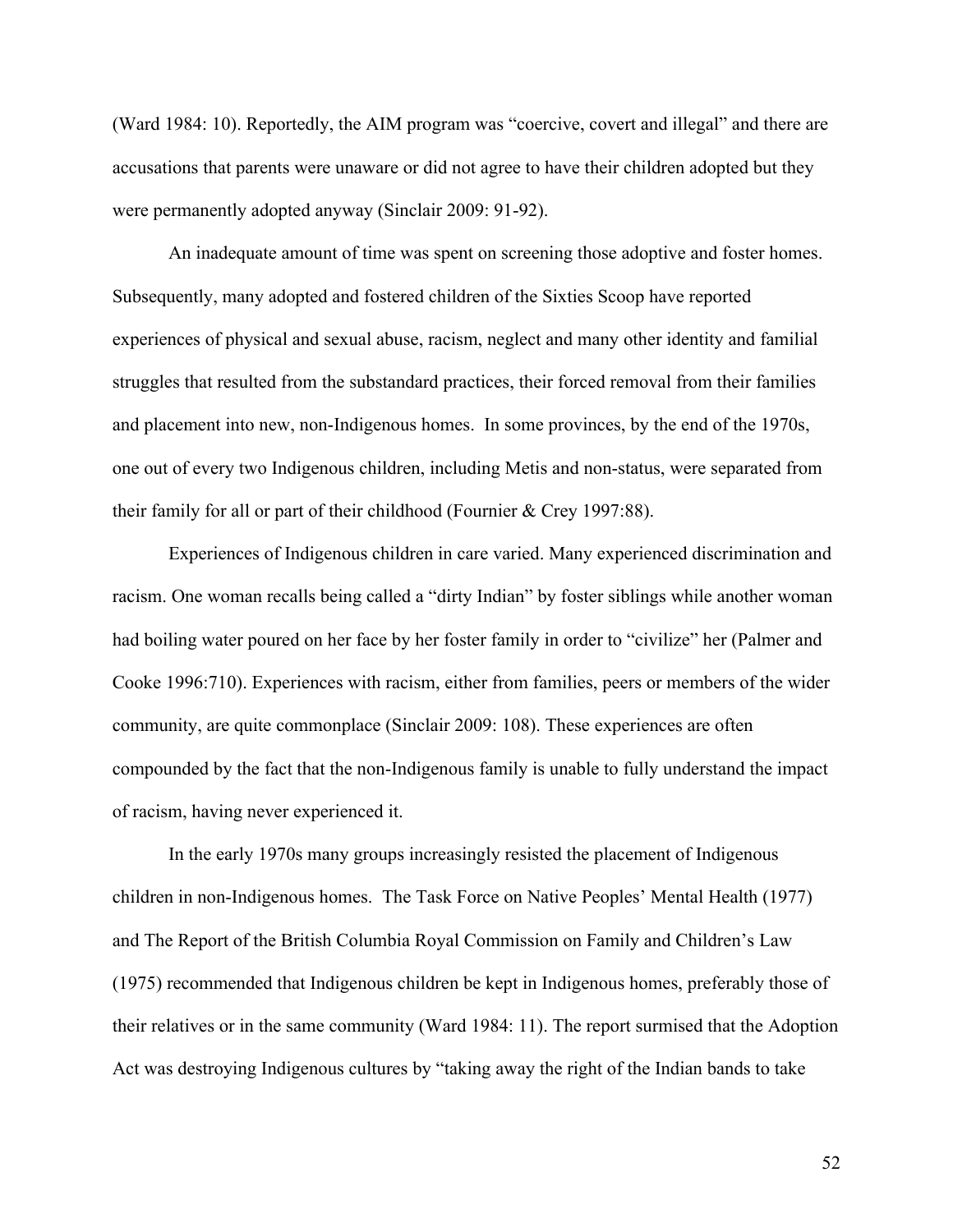care of their own children and as a means of placing Indian children in white homes where they would lose contact with their own race" (Cited in McGillivray 1997: 161). However, the emphasis was not on the well-being of Indigenous communities and the ability of group life to continue, but rather on individual health development. The main focus was on the experiences of individual children rather than finding fault in the larger system. By the end of the 1970s policies across Canada favoured Indigenous homes for Indigenous children and the adoption of Indigenous children by Indigenous parents had increased. In the Northwest Territories, custom adoption, which had been occurring between families for many generations, was legally recognized for the first time (Ward 1984: 19). Regardless, during this period, "for many (Indigenous) children, the choice was between growing up in a white foster home or homes, and being adopted by white parents" (Ward 1984: 22-23).

By 1982, a moratorium was enacted on placing First Nations and Metis children from Manitoba in homes outside of the province (Ward 1984: 37). Judge Kimelman released a report in 1985 as the head of a committee investigating First Nations child welfare placements in Manitoba. In the report, he recognized that the widespread adoptions were a symptom of a much larger issue in the child welfare system (Kimelman 1985: 2). He further acknowledged that cultural child-rearing patterns must be taken into account and that alongside the rights of the child, the rights of the parents and the community must be considered (Kimelman 1985: 37). Importantly, he emphasized that the rights of the child include the right not to be removed from their families without substantial cause and where no harm is likely to occur. The Kimelman Inquiry resulted in a report with 109 recommendations, concluding unequivocally, "cultural genocide has been taking place in a systematic, routine manner" (Kimelman 1985:328-9). He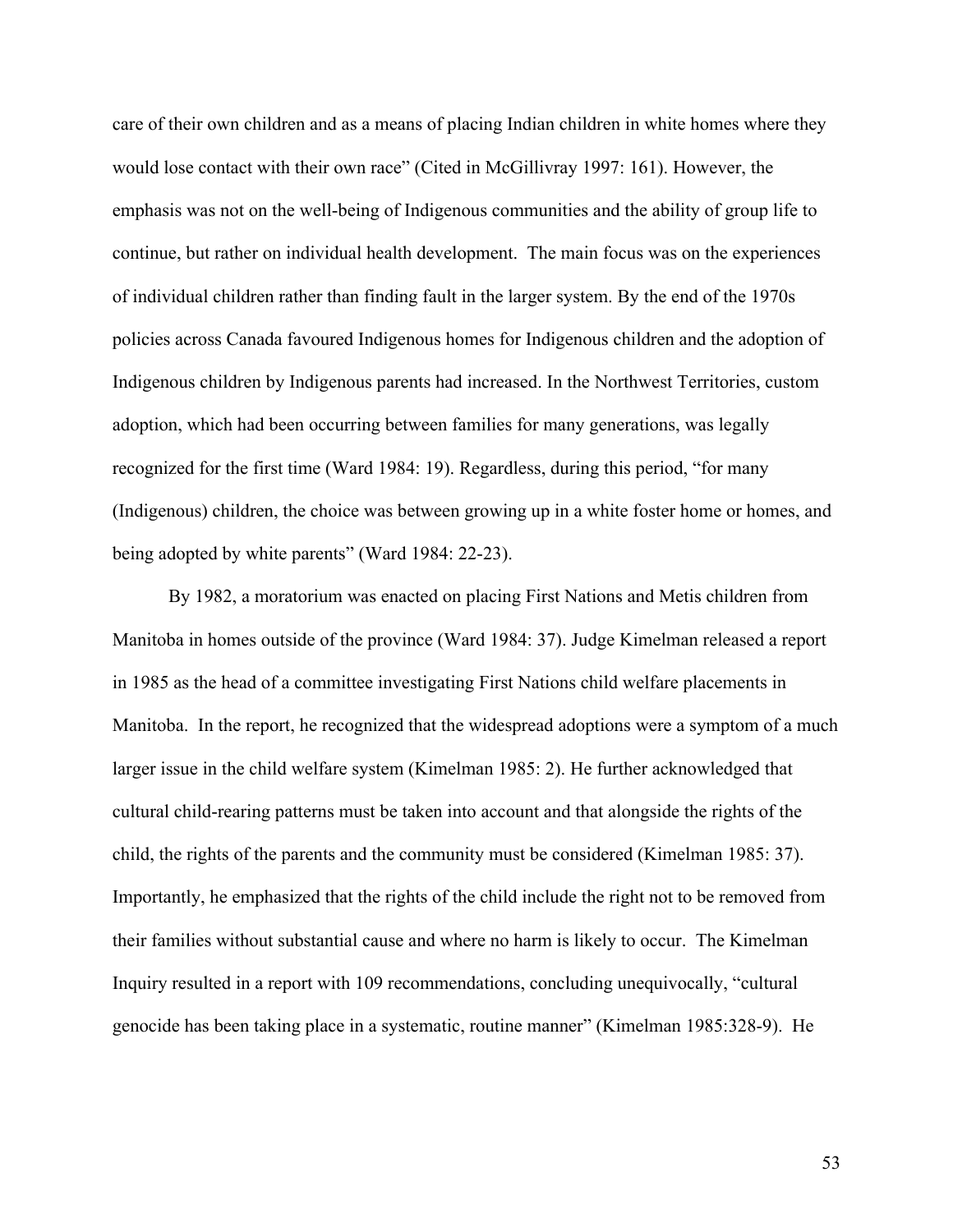added that the best interests of the child certainly included retaining their cultural and linguistic heritage.

One important finding of the inquiry was that "it was evident that the child welfare system lacked accountability at every level of operation" (Kimelman 1985: 72). Parents often were never told of their children's whereabouts when the apprehension was supposed to be temporary and many children were placed without their siblings and even recorded as being single children when they were not (Kimelman 1985: 73). Unlicensed homes that had not passed program standards were being used for foster care, while references for potential adoptive parents were not checked. Some children were even placed in adult drug treatment facilities (Ibid).

McKenzie and Hudson argue that although the overrepresentation of Indigenous children in care in non-Indigenous families Canada is a huge problem, is it not by any means a simple problem. First Nations, Metis and Inuit children have very different experiences than non-Indigenous children in care. They are more likely to experience negative outcomes and identity crises. Indigenous children are also less likely to return home (McKenzie & Hudson 1985: 127). Additionally, families and communities are greatly impacted by the removal of their children (McKenzie & Hudson 1985:126).

# **A Third Era: The Millennium Scoop**

The intergenerational trauma from generations of parents and grandparents who were forced to attend residential school and then had their children taken away from them during the Sixties Scoop has created a legacy where the placement of Indigenous children in non-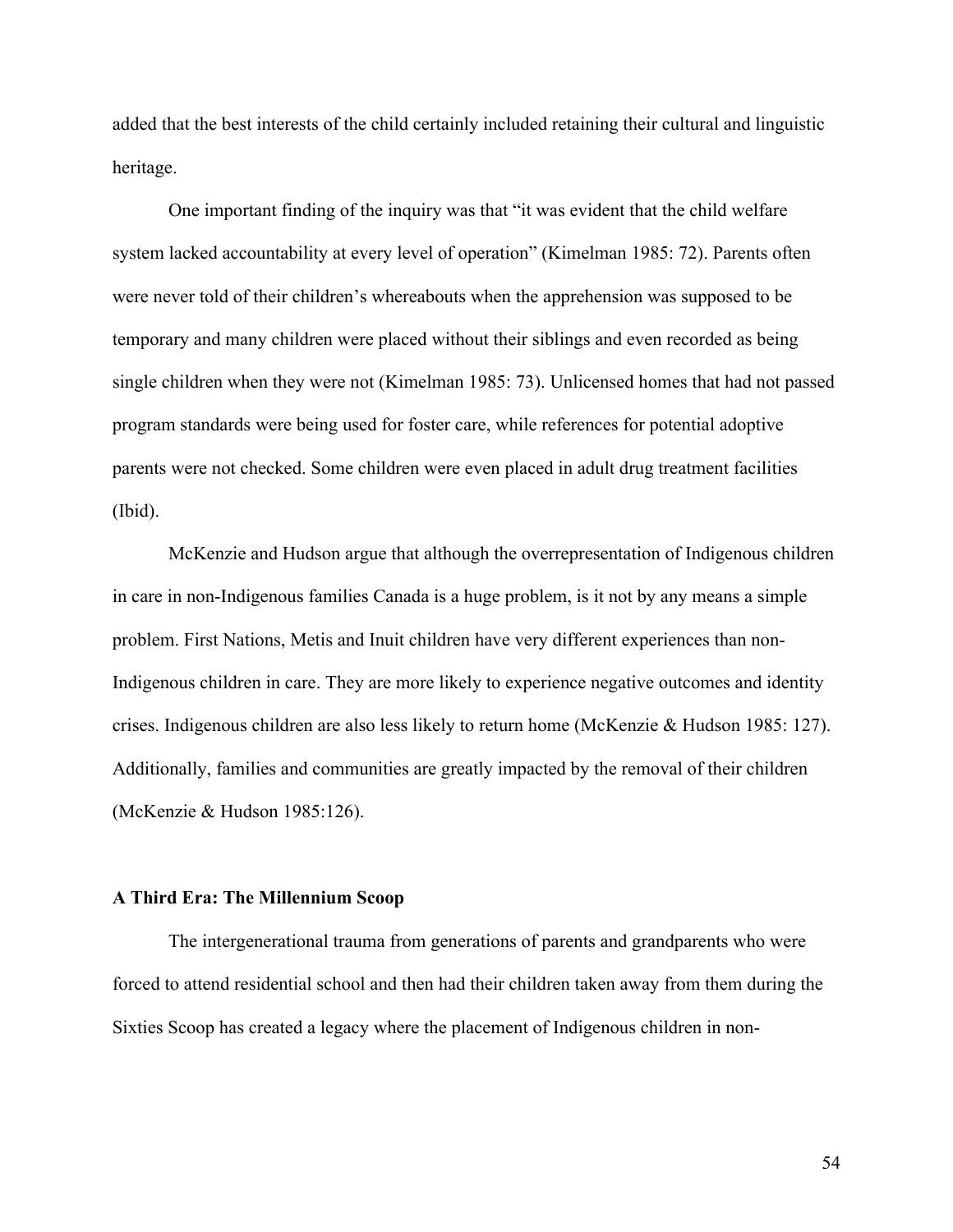Indigenous homes has been normalized. Kenn Richards, the Executive Director of the Native Child and Family Services in Toronto explains,

Most of our clients-probably 90% of them- are, in fact, victims themselves of the child welfare system. Most of our clients are young, sole mothers who very often were removed as children themselves. So we are dealing with perhaps the end product of the child welfare system that was apparent in the sixties scoop. Actually the sixties scoop lasted well into the 70s and we are seeing the reality of that on our case loads… We take the approach in our agency that it is time to break that cycle. The other interesting note is that while the mother may have been in foster care the grandmother - I think we all know where she was. She was in residential school. So we are into a third generation (Cited in RCAP fam 1994: 31).

The beginning of the contemporary era in child welfare can be defined by the shift from Sixties Scoop policies of child removal, which included a disregard for adopting Indigenous children out of their cultural group, adopting and fostering them into a different cultural group, different province and sometimes different country. Around 1982, a shift in policies marked an end to an era with no accountability and ignorance of the large scale cultural damage inflicted on Indigenous children and families. Higher awareness of the problematic policies and a distinct change in outlining practices led to this contemporary era.

In the United States, this shift was prompted by the Indian Child Welfare Act of 1978, which also influenced Canadian policy (Palmer and Cooke 1996: 716). The Act recognized that the families and communities had to be involved in any adoption or foster placement of Indigenous children. At this time, First Nations, Metis and Inuit communities in Canada were demanding greater control over welfare services.

The main policy changes included, in 1982, an end to out of province and out of country adoptions and, in 1990, a First Nations Child Welfare policy that required the development of culturally appropriate services that would be controlled by First Nations (Kimelman, 1985; AGC: 7). Importantly, in 1982, the "best interests of the child" were redefined to include the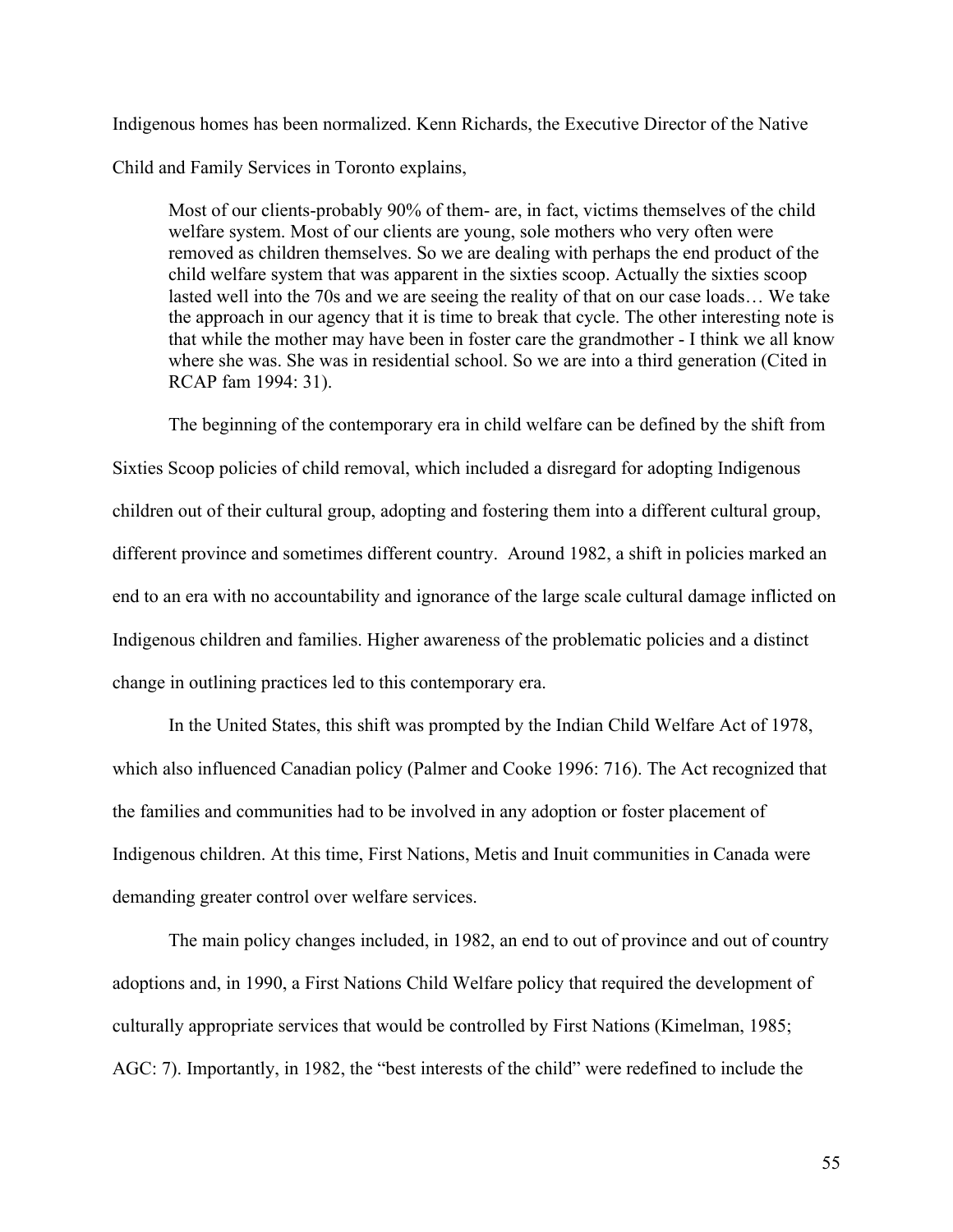child maintaining "the child's familial, cultural, social and religious heritage" (Kline 1992: 420). First Nations and Metis agencies were created to manage Indigenous child welfare cases.

However, with all the shifts in policy that brought us to the current era, multiple issues remain in the policies and practices of child welfare and the removal of Indigenous children from their communities and families continues. Throughout the duration of the residential school system, approximately 150,000 children attended the schools. During the height of the residential schools in the 1940s, there were approximately 8900 Indigenous children attending (Milloy 1999). It is currently estimated that there are 27,000 Indigenous children in care today, which is over three times the amount of children in residential schools at their height (Blackstock 2010:187). However, although the absolute number of Indigenous children in care today is higher than the peak number enrolled in residential schools at any one time, the rapid population growth of Indigenous peoples in Canada means that the proportion of Indigenous children in care, relative to the entire population of Indigenous children, is lower than the comparable proportion of Indigenous children in residential schools in that era.

The current proportion of Indigenous children in care has surpassed those of the Sixties Scoop (Blackstock 2010: 188). While Indigenous children make up 5-6 percent of the population in Canada, they continue to account for 30-40 percent of the children living in out-of-home care (Blackstock *et al.,* 2005: 115; Blackstock 2010: 187). The numbers are much higher in some provinces. Currently, over 80 percent of the children in care in Manitoba are Indigenous, while they make up only 15 percent of the population of children (Hughes 2013: 28). The numbers are still increasing: in 2007 the Canadian Minister of Affairs stated that the number of on-reserve children in care had risen 65% in the past decade (Blackstock 2009: 165).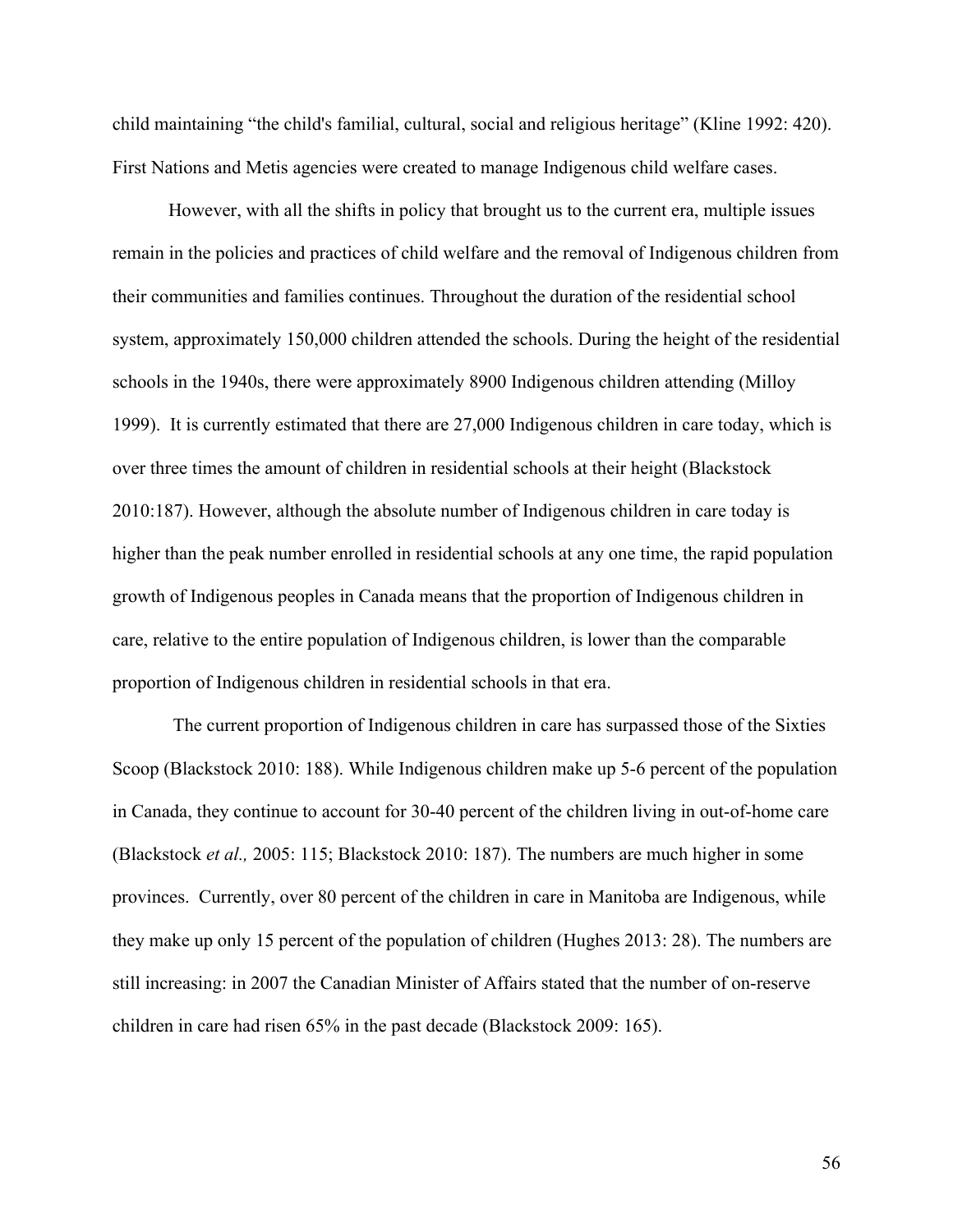Reasons for the current overrepresentation of Indigenous children in the child welfare system have to do with poverty, biased non-Indigenous social workers and the damage done to parents through residential schools and the Sixties Scoop (Bennett *et al.,* 2005: 18). Indigenous children are primarily removed from their homes due to neglect. The two main types of neglect reported are failure to supervise and physical neglect, which indicates a failure to provide adequate clothing or housing for example (Blackstock *et al.,* 2005: 14). The main reasons that Indigenous children experience neglect are poverty, poor housing and care giver substance misuse (Blackstock 2010: 187). This indicates that structural reasons are generally the cause of child removal in Aboriginal communities. Once again, due to generational endemic poverty, prevalent poverty issues and the ongoing struggles of addiction in many communities, Indigenous families are facing consequences of child apprehension rather than receiving needed supports.

While the provincial government funds social services for the entire province, it is the federal government that funds social services on reserves across Canada. This has led to a national funding discrepancy where the federal government funds on-reserve child welfare services approximately 22 percent less than the provincial government funds off-reserve child welfare (McDonald & Ladd 2000: 94). This means that the least disruptive measures*,* which are those prevention services that are intended to keep Indigenous children safely at home, are the ones that are not adequately funded. Child apprehension should undoubtedly be the last resort, not the first one. Furthermore, placing children in foster care does not always lead to a safer or better environment.

Child welfare agencies, including First Nations Child and Family Service (FNCFS) agencies, are provincially mandated (Clarke, 2007: 81). This means that FNCFS agencies must abide by the provincial child welfare legislation, which varies depending on the province or territory. Based on the complex funding agreement, Directive 20-1, the FNCFS agencies are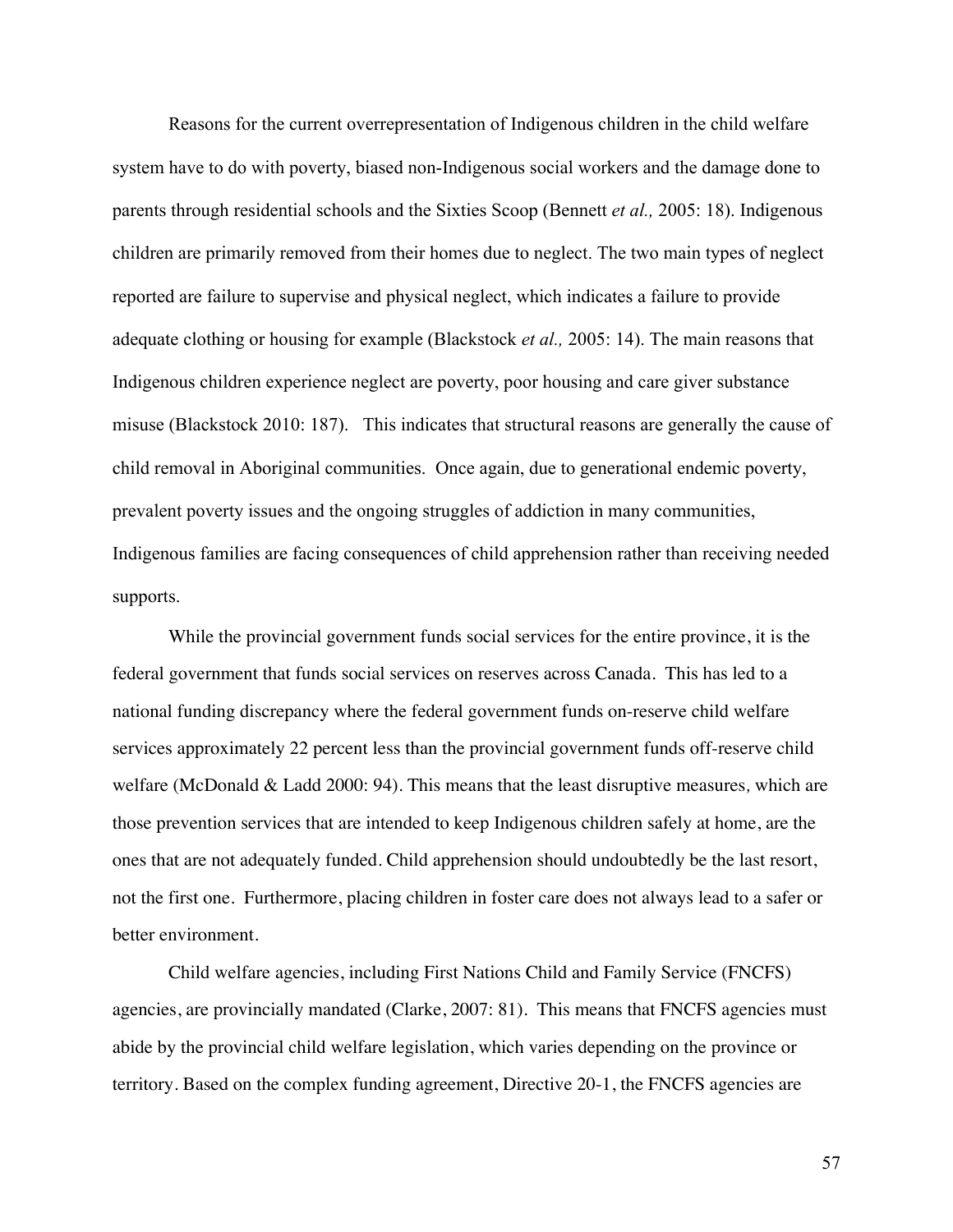allocated federal funding through AANDC yet must follow guidelines of each provincial or territorial government. The provinces then grant authority for FNCFS agencies to provide child welfare on-reserve but must work to meet provincial standards. While all provincial and territorial child welfare legislation requires that least disruptive measures be used, a 2004 survey found that not one FNCFS agency was able to provide those services based on the Directive 20-1 funding agreement (Clarke 2007: 86). In sum, FNCFS agencies are required to follow provincial rules for on-reserve child welfare but receive inadequate funding to provide those services under the federal funding agreement.

Furthermore, part of that funding agreement only reimburses FNCFS agencies for children in care, so social workers often must place children in care in order to receive any resources to aid them. Child removal should be a last resort, but under this funding arrangement there are in fact more resources available to children who are removed from their home than for children to stay safely in their homes. If funds are provided only for children in care, children have to be put in care simply to receive funding, again leading to the increased apprehension of Indigenous children (Blackstock *et al.,* 2005: 91, 100).

In 2005, the First Nations Family and Caring Society released the WEN:DE report, commissioned by AANDC, that outlined exactly what the government needed to do to ensure equitable treatment from the child welfare system for Indigenous children. Over 20 researchers in various fields ranging from sociology to child welfare and economics prepared the report. The report concluded that an increase in federal funding by \$109,000,000 per year over the next six years was needed to ensure that on-reserve services were comparable to off-reserve services. This increase in funding would specifically allow for maltreatment prevention services designed to keep Indigenous children safely at home.

When the report was released, the federal government publicly acknowledged the connection between insufficient funding and the high numbers of Indigenous children in care. That same year, the federal government ran a 13 billion dollar surplus (Blackstock, 2010:189; Blackstock, 2009; 169; Blackstock et al., 2007: 81). Regardless, the federal government did not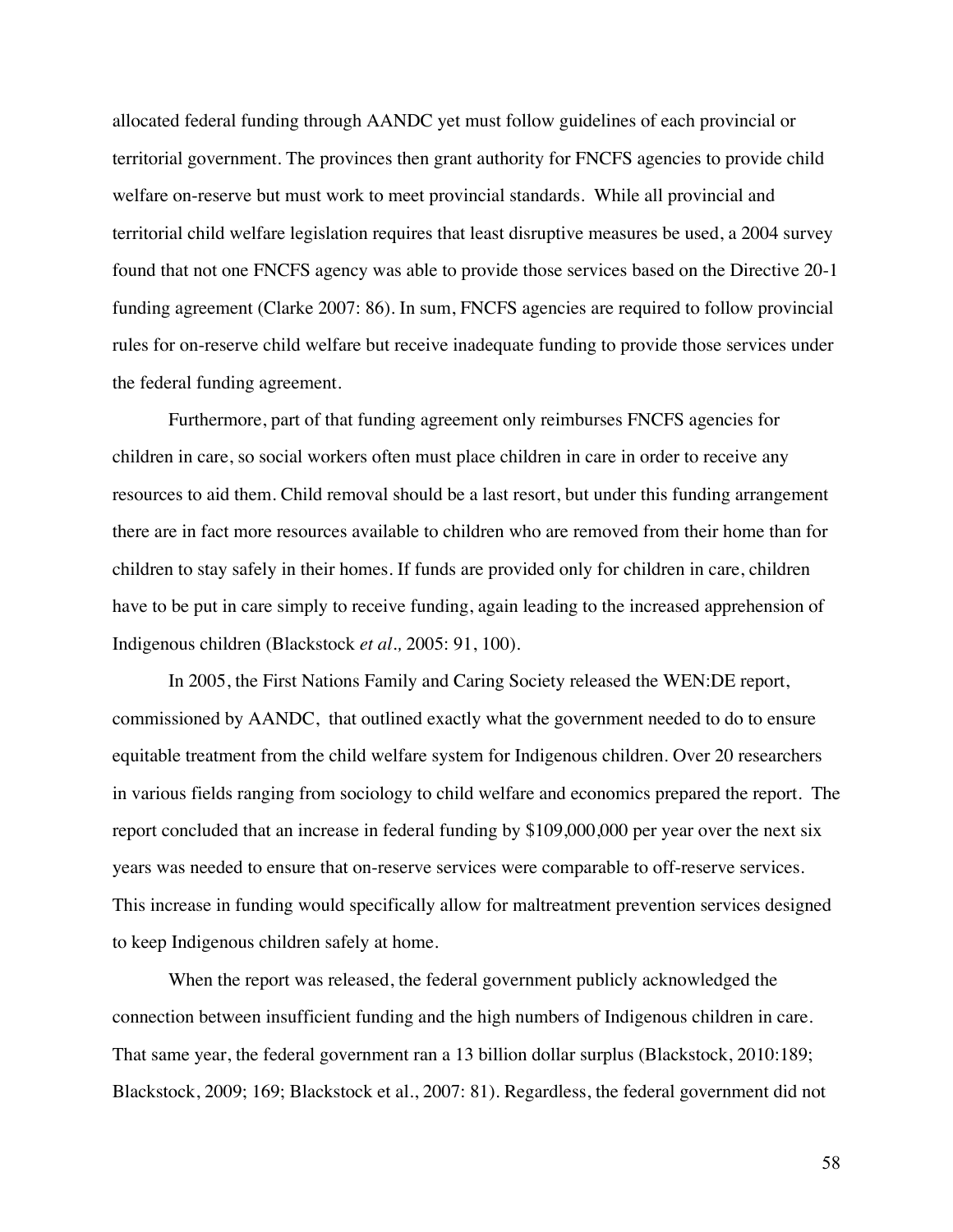commit to action, leading the First Nations Child and Family Caring Society along with the Assembly of First Nations to file a human rights complaint against the Canadian federal government in 2007 (Blackstock, 2009: 170). The claim was discrimination based on race. The state filed a motion to dismiss the claim, arguing that child welfare was not an Aboriginal right. Instead, they argued that the federal government elected to offer those services and were therefore not required to ensure they were equitable (Blackstock *at al.,* 2005: 90). During a motion to dismiss hearing, the government (INAC) further argued that off-reserve and on-reserve children were not comparable groups and therefore did not need to be equally funded.

Though there has been a shift to more autonomous on-reserve child welfare, this has not necessarily offered any meaningful change. There are currently over 100 FNCFS agencies serving communities across Canada (Clarke 2007: 86). MacDonald (2010: 182-3) argues that although Indigenous agencies are now able to make child welfare decisions, that has not really led to increased autonomy for Indigenous communities. The policies that Indigenous agencies must follow are still based in Anglo-Canadian laws and values. As long as the state remains the true centre of power and continues to allocate minimal funding, there can be no real transformation of on-reserve child welfare. There has also been little effort by the government to address the drivers of child maltreatment on reserves, such as poverty, unemployment, and substandard housing conditions, or the lack of culturally based prevention services (Blackstock *et al.,* 2004: 903). As long as FNCFS agencies are still required to operate within the provincial acts, they merely have "administrative but not legislative control" (Hudson & McKenzie 1985: 137).

A 2008 study used interviews and focus groups to understand the experiences of First Nations and Metis mothers and grandmothers in Manitoba with the child welfare system. Poor treatment by social workers, racism, denial of cultural practices, false accusations, nearly impossible programming expectations, lack of supports or knowledge of rights and negative courtroom experiences emerged from the women's experiences (Bennett 2008:56-96).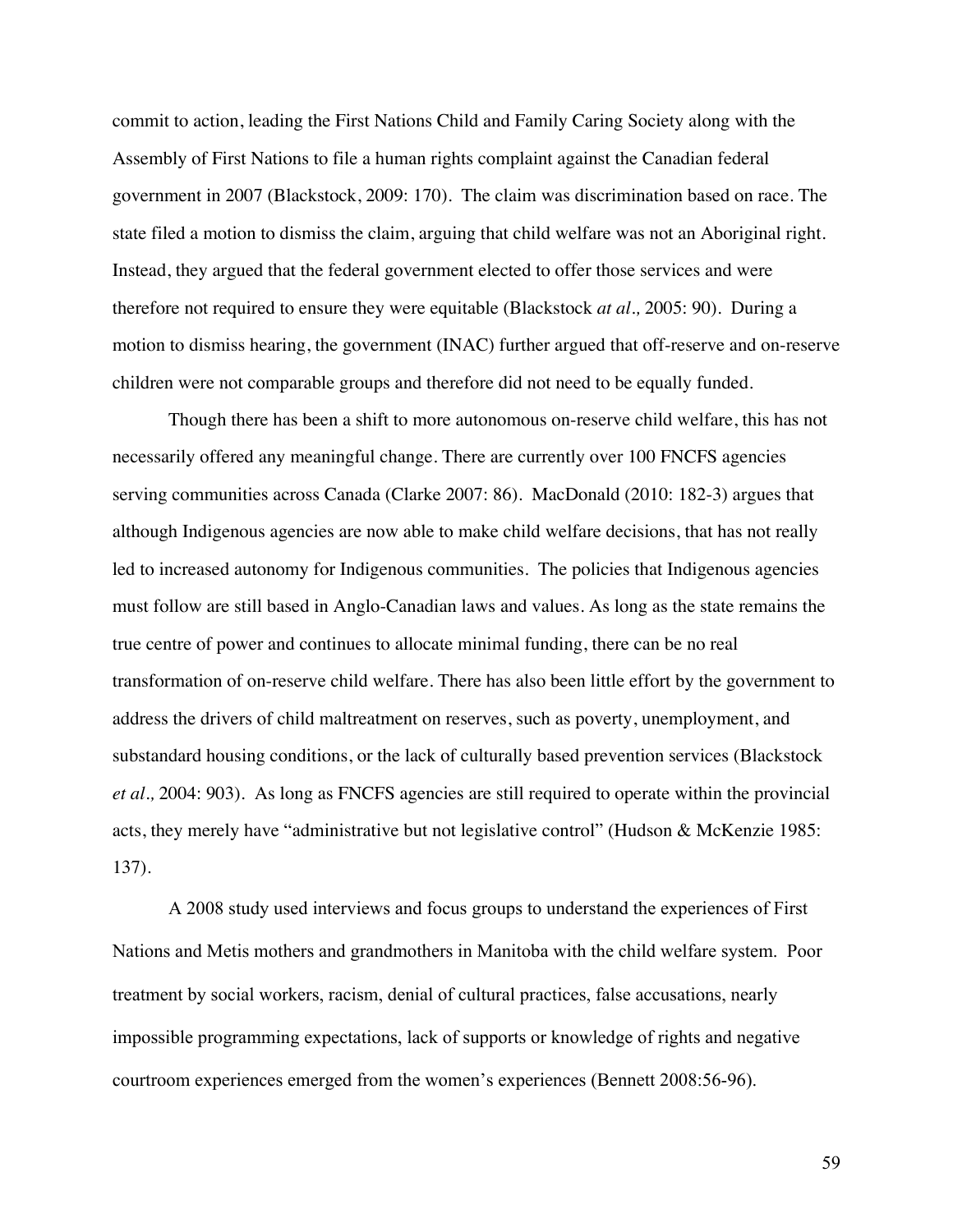Additionally, advocates and lawyers interviewed working in the area of child welfare affirmed many of these experiences. The intergenerational nature of coming into contact with these systems was also apparent; many of the women had themselves been in contact with child welfare system as children. Several of the mothers and grandmothers expressed extreme frustration with the lack of communication between them and the social worker. Many of the participants stated that they did not even know why their children were being taken away or when they would see them again. Furthermore, the programming requirements outlined by the social worker in order to regain custody were often unrealistic for parents trying to work and not having reliable transportation and having to attend multiple day workshops. Even when many of the mothers and grandmothers completed all of the required certifications, their children were not returned (Bennett 2008: 73-77).

For participants, visitations with their children were few and far between. One mother was even required by her social worker to quit her well-paying job to keep her visitation appointments (Bennett 2008: 78-79). Others had visitation appointments cancelled at the last minute, resulting for one woman in her children missing her graduation. Still others, while struggling to have their children returned, discovered that their children had been designated as permanent wards. Cultural issues were also highlighted. One mother shared that her sons were placed in foster care and the foster parents immediately cut off their long hair, which had been grown out for significant cultural reasons. The mother was not consulted (Bennett 2008: 69).

Several parents in the study feared that their children were abused in the foster care homes. The women shared how they were powerless to intervene and their children were not believed by the social workers. Many participants stated that they were unaware of their rights and were unable to access the resources required to have their children returned. The mothers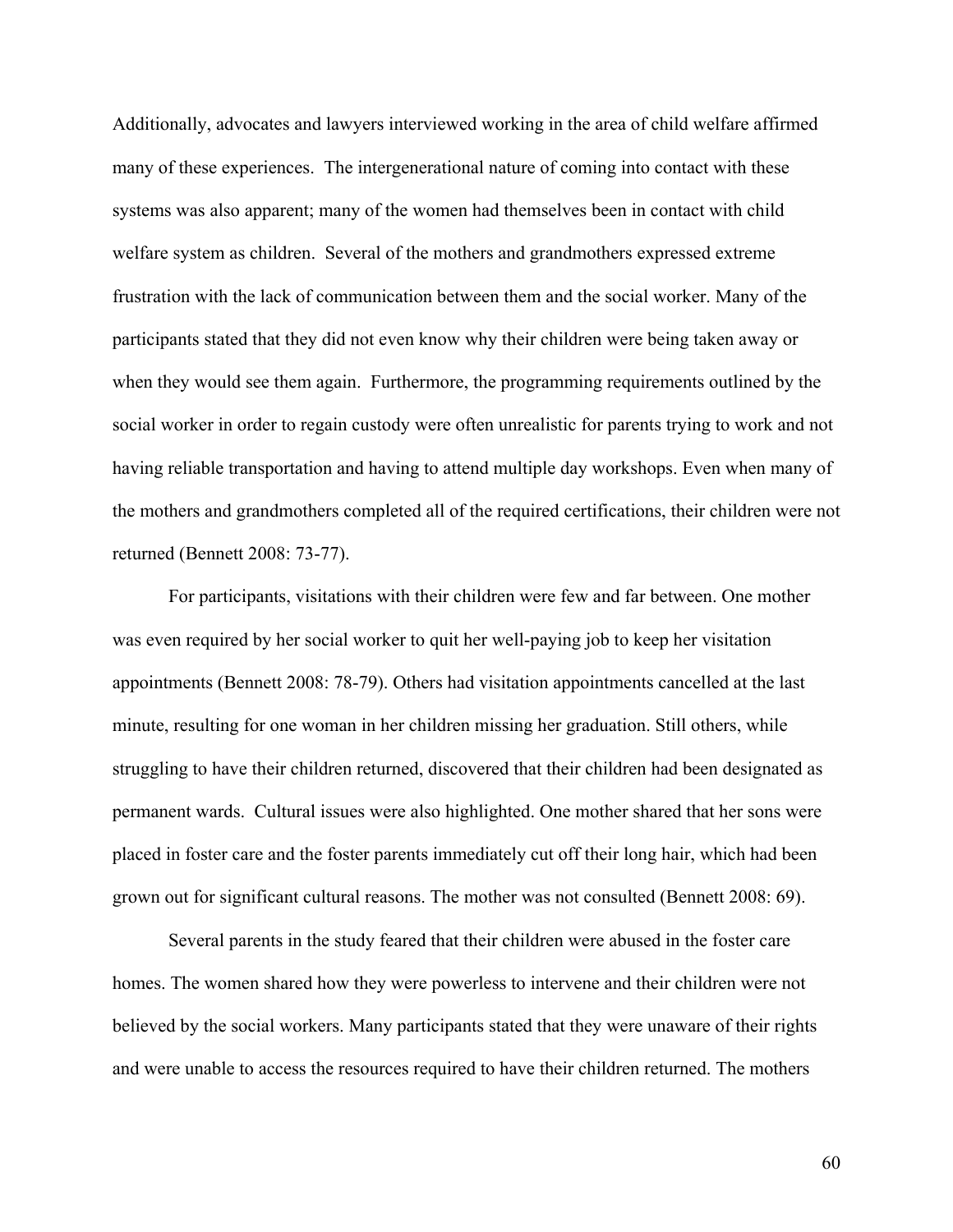and grandmothers had no help determining where to access the appropriate services. Some mothers had initially gone to a child and family service branch to ask for help and the workers turned around and apprehended their children (Bennett 2008: 56-57). The experiences shared by participants in this study emphasize the ongoing issues and hardships facing parents and grandparents in dealing with the current child welfare system.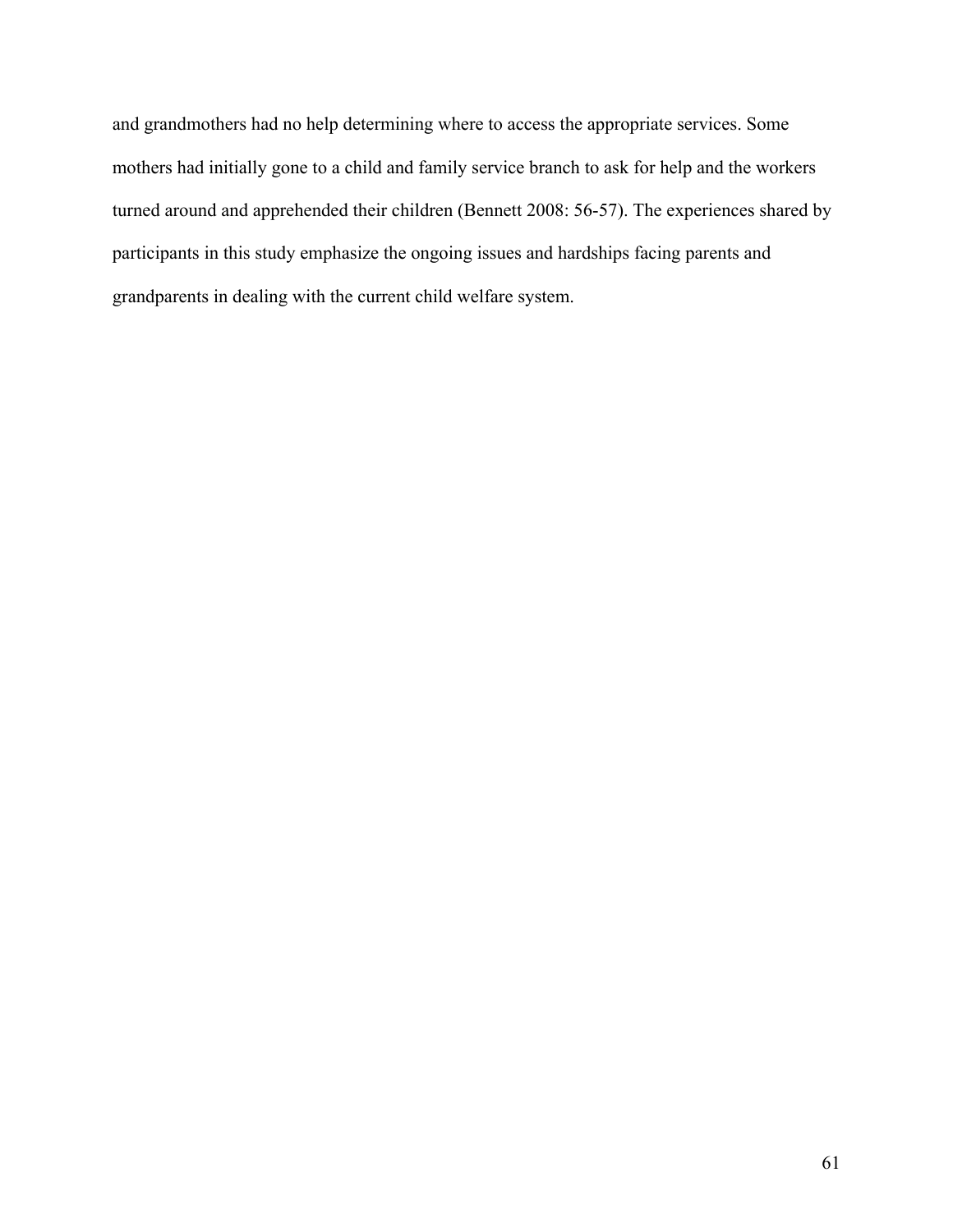## **CHAPTER 5: FINDINGS AND DISCUSSION**

#### **Continuities between the systems**

There are multiple continuities between these eras of forcible removal of Indigenous children from their homes and communities. Throughout both systems, Indigenous homes, families and mothers have been devalued and degraded, which has justified the removal of children. Government legislation and workers, the justice system and the child welfare system have all shown a predisposition to evaluate Indigenous homes as lacking and therefore the removal of children from homes, by force if necessary, as essential. This has been particularly hostile for Indigenous women and mothers: targeted discriminatory legislation has increasingly left them marginalized and vulnerable to state intervention. Many policies and interventions have been based in concepts of racial and cultural inferiority as well which worked to support the 'saving' of children from an 'uncivilized' environment. These concepts are echoed today in child welfare policies that apprehend children due to misunderstood parenting practices, poor housing situations or by blaming a mother for her social situation.

A complete misunderstanding and ignorance of differing worldviews and lifeways have accentuated these issues. While residential schools purposely disconnected the child from their culture and traditions, the child welfare system continues that legacy through the dispossession of children from their communities and teachings. Cultural misunderstandings are still evident in child welfare decisions. Moreover, Indigenous families continue to be evaluated based on a non-Indigenous framework and served through non-Indigenous systems of care.

The effects of intended cultural and community dislocation of the residential school system are still apparent today. These effects are not separate from the current overrepresentation of Indigenous children in care but are directly implicated. The aftermath of the disruption of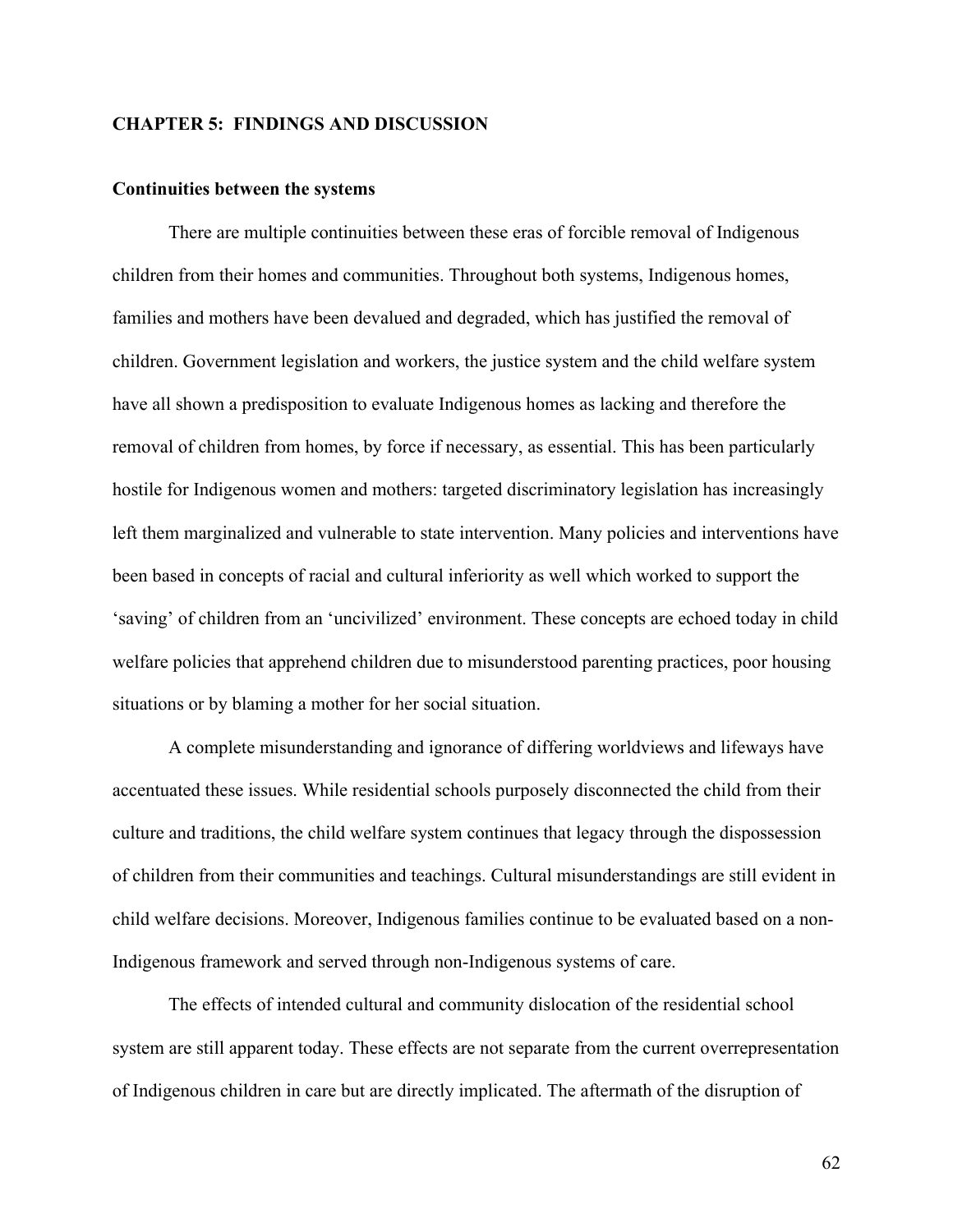community life, traditional parenting and traditional education is still reverberating through many communities today. The consequences of this systematic disruption are manifested in substance abuse, low educational attainment, health issues and involvement with the criminal justice system, among others. These consequences are entirely related to reasons that Indigenous children are presently removed from their homes.

#### **Devaluing Indigenous Families and Homes**

One of the ways in which the mass apprehension and relocation of Indigenous children in Canada has been justified is through the devaluing of Indigenous families, homes and child rearing practices. Deeming Indigenous families as "unfit" dates back to the early missionaries, who considered Indigenous "child-rearing methods as being negligent, irresponsible, and "uncivilized" (Aboriginal Justice Implementation Commission 1991). As shown in the previous chapter, the residential school system relied heavily on the dismissal of Indigenous homes and parenting practices to carry out the mass removal of their children.

Anderson (2000: 59) explains that before European contact, Indigenous women were valued and respected in their communities; they had positions different from but equal to those of men. Women had also made the majority of the decisions in the community and many kinship systems were matrilineal (Anderson 2000: 65-9; Lawrence 2000: 51). The patriarchal colonial laws imposed by settlers disempowered Indigenous women and rendered them marginal in their communities (Lawrence 2004: 51). Jamieson (1978: 13 cited in Lawrence: 47) writes, "a central aspect of the colonization process in Canada would be to break the power of Indigenous women within their nations". Indigenous women in Canada still experience high rates of intersecting oppressions of colonialism, racism and sexism (Green 2007: 1).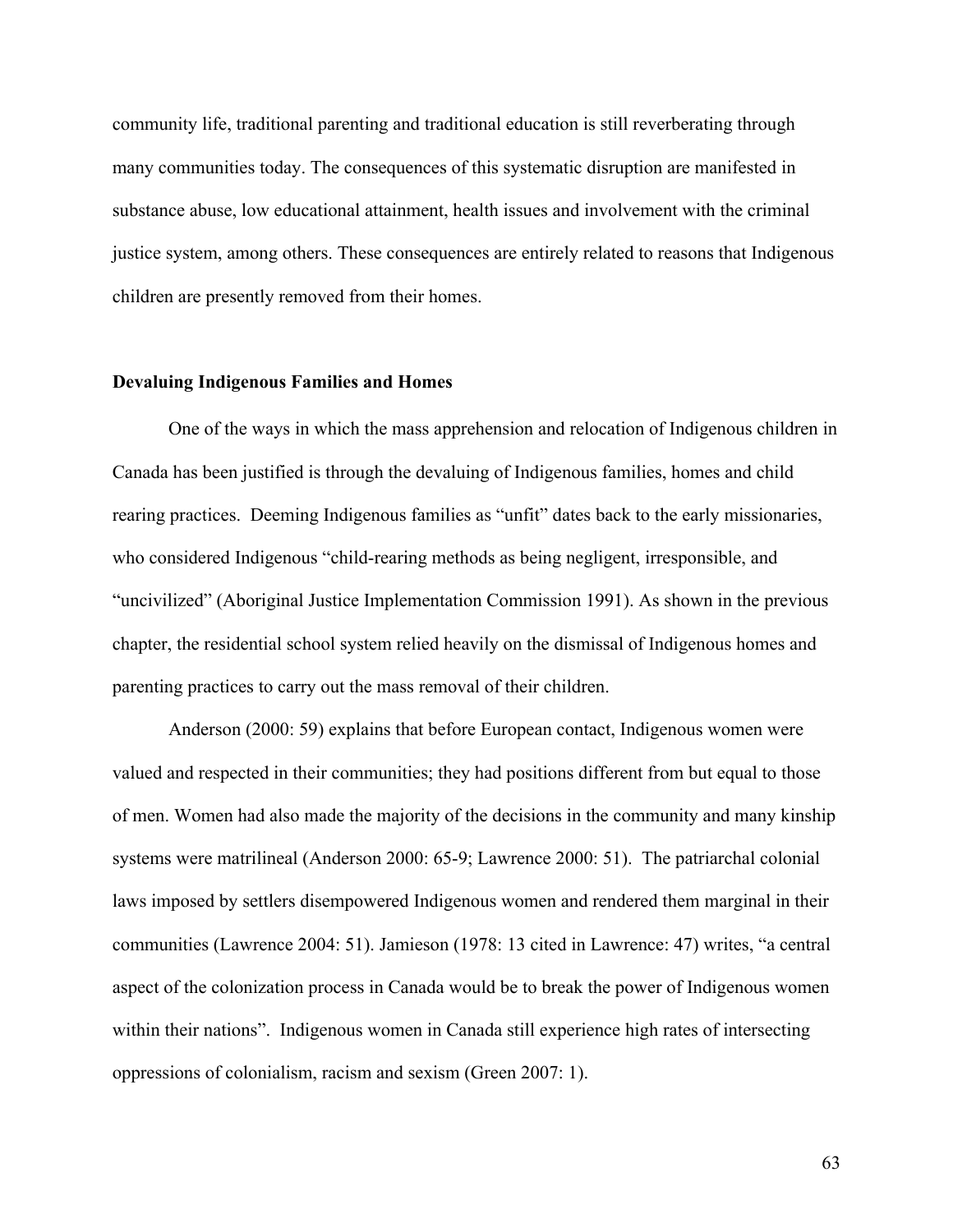As discussed previously, The Indian Act constituted an extremely discriminatory document for Indigenous women. As an official legal document it legislated Indigenous identity in distinctly gendered ways (Lawrence 2004: 38, 50). Although some of the gender biases were repealed, to this day there are still gender inequities in the Indian Act and the determination of Indian Status. Gehl explains that in cases of unknown and unstated paternity, fathers are determined to be non-Indigenous. This may eventually result in the denial of status for some children. This directly affects single women and perhaps the most vulnerable women who may not want to declare their child's paternity for a variety of reasons. (Gehl 2012).

During over 100 years of the residential school system, tens of thousands of Indigenous children were taken from their families and communities of origin, actions which were justified in part based on the notion that Indigenous homes were poor and "primitive" and Indigenous parents, and mothers in particular, were "inferior" or "unfit" (Cull 2006: 141; RCAP 1996: 336; AJIC 1999). These negative stereotypes developed from a need to devalue Indigenous women and peoples, specifically to prove that Indigenous peoples were not capable of holding land (Cull 2006:143).

 Indigenous women were targeted in many policies as Cull explains, "old government sessional reports dating back to the early  $20<sup>th</sup>$  century suggest that inadequate native mothering practices were to blame for the prevalence of TB and high rates of infant mortality that were ravaging Indian communities" (2006:143). Rather than placing blame with radical lifestyle changes and dire social conditions experienced since colonization, Indigenous women became the scapegoats justifying the removal of Indigenous children from their care. In fact, the desire to remove Indigenous children from their parents was explicitly stated in the House of Commons in 1883, when Minister Langevin explained, "in order to educate the children properly, we must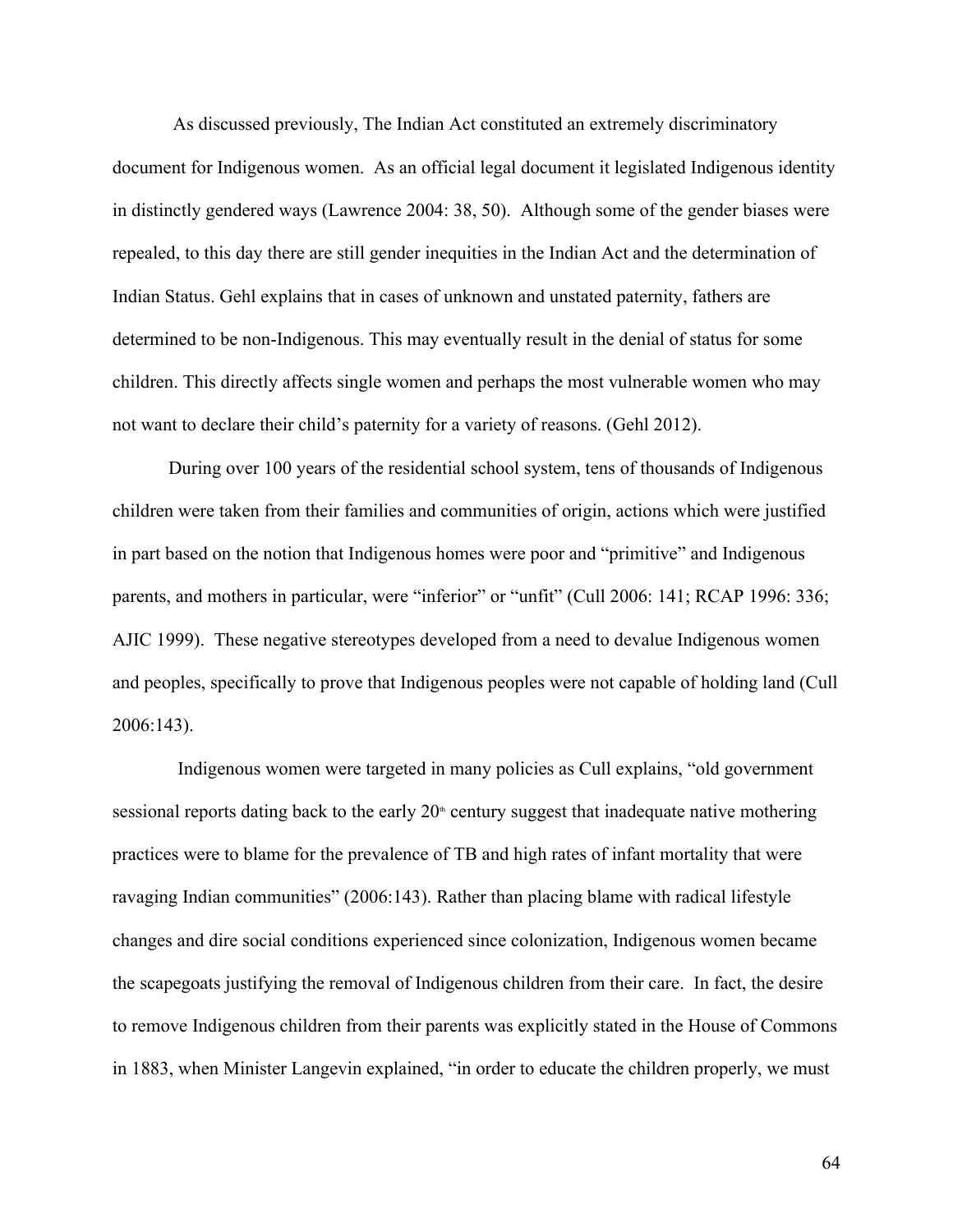separate them from their families. Some people say this is hard but if we want to civilize them we must do that" (Cited in TRC 2012:5). Furthermore, an overriding goal of the system was for the children to not return to their homes upon graduation. Rather, they were expected enfranchise into the non-Indigenous society.

The Royal Commission on Aboriginal Peoples noted that children were likely to receive a worse diet in the residential schools than what they had while living in their communities (1996: 333). The students were also subject to unhygienic conditions. In fact, the schools really did not provide proper care at all for the students they intended to parent. The Royal Commission on Aboriginal People additionally accused the schools of "providing a custodial care service rather than a child development service" (1996: 358). While the state forcefully charged themselves with the care of Indigenous children, they were terrible parents.

As early as 1847, a federal government report stated that the education of Indigenous children "must not consist of merely training of the mind but of a weaning of the habits and feelings of their ancestors" (cited in Grant 1996: 59). This is a clear indication that the intention of providing education for Indigenous children would include assimilative functions. In 1889 the Annual Report for Indian Affairs claimed that, "The boarding school disassociates the Indian child from the deleterious home influences to which he would otherwise be subjected. It reclaims him from the uncivilized state in which he has been brought up" (Cited in Grant 1996: 65). This statement highlights the state's notions that an Indigenous child's own home was not the best place for her or him to be. Additionally, religious institutions denigrated the parental influence on Indigenous children to ensure continued enrollment in their schools. In a letter to Indian Affairs in 1912, five St. Boniface OMI priests wrote,

And what may be urged in favour of the early schooling of white children has ten fold force in the care of Indian children for they must be "caught young" to be saved from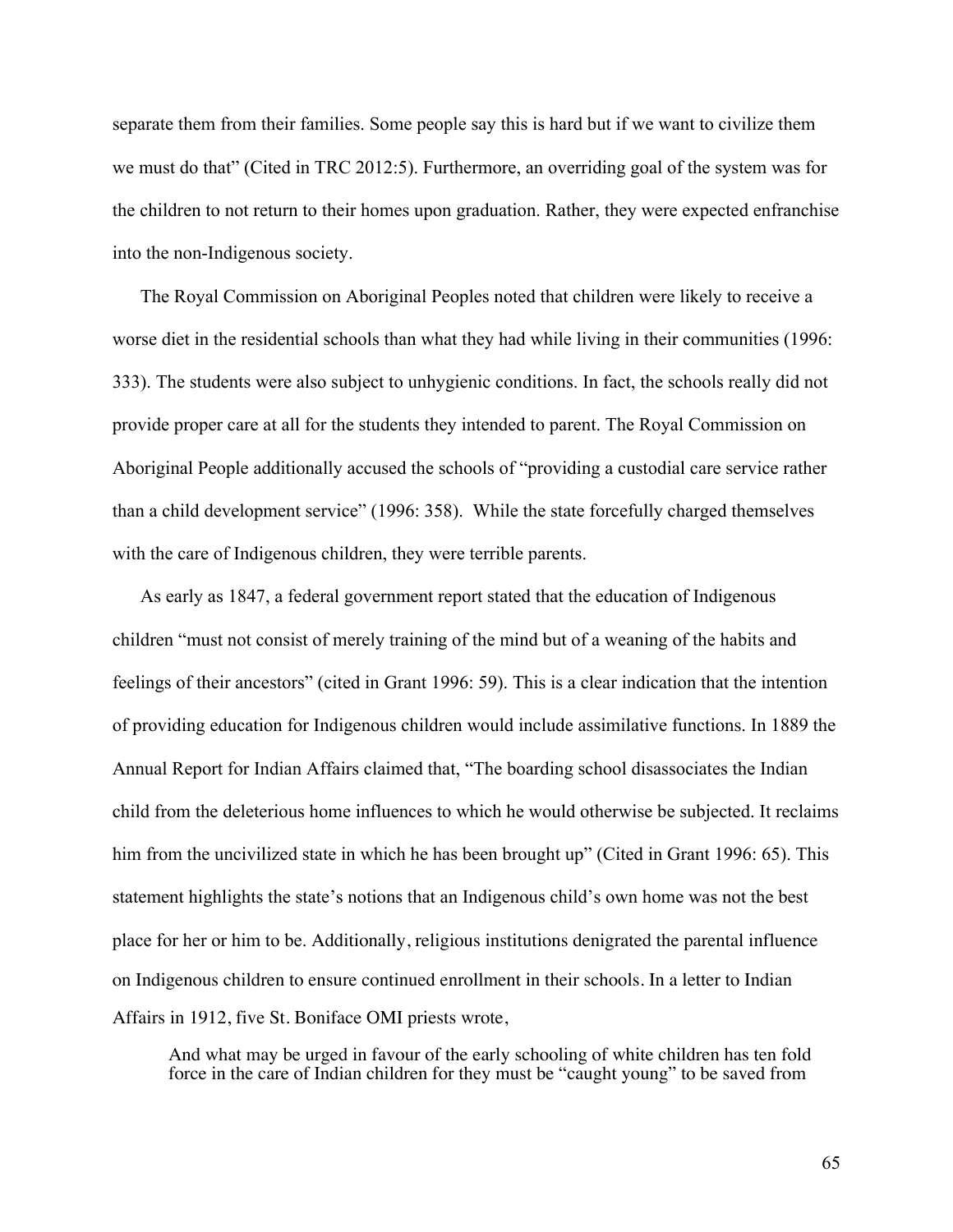what is on the whole denigrating influences of their home environment (cited in Grant 1996: 75).

The overrepresentation of Indigenous children in care is also connected to the devaluing of Indigenous families and, in particular, mothers. Thobani describes how the

residential school system institutionalized the idea that Aboriginal families were incommensurable with the national ideal and that the welfare of Aboriginal children was in conflict with that of their families and communities, including that of their mothers (2007: 119, cited in Strega & Esquao: 2009: 18).

This continued into the child welfare era where parents "are described as lacking skills, resources, and expertise needed to parent their children" (Richardson & Nelson 2007: 78). Richardson and Nelson (2007:78) further describe the relationship between the "helping" professions in Canada and Indigenous peoples, which is characterized by three sentiments: firstly, that you are deficient/I am proficient, secondly, therefore, I have the right (duty, privilege, responsibility) to preform prescribed operations upon you, with or without your consent; and thirdly, these operations are undertaken for your own good.

Kline describes the dominant ideology of motherhood in North America which effects Indigenous women in child welfare cases in two ways: first, the historical and current factors of colonial and racist oppression are ignored and women are held to be individually responsible for the challenges they experience raising children. Second, the dominant cultural values of mothering are imposed on Indigenous women while traditional Indigenous practices are devalued (Kline 1993: 306).

The intersecting oppressions of race, gender and class combine to inform child welfare law, while the dominant cultural ideas of motherhood work against Indigenous mothers. Those who do not fit into the dominant construction of ideal motherhood are punished and characterized as "bad mothers". This construction often erases the circumstances of poverty,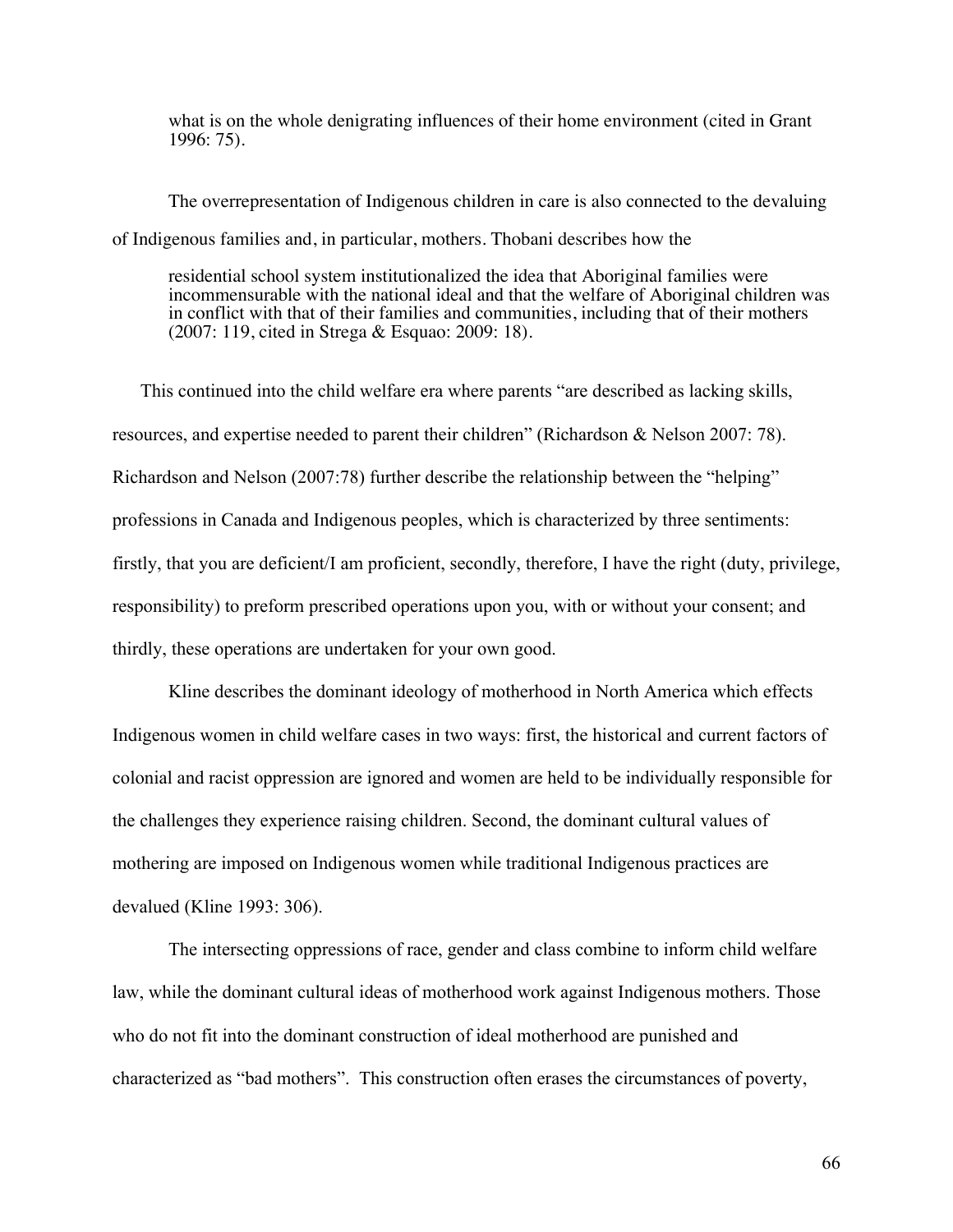violence and racism that are a part of the experiences of many women who do not fit the dominant expectations of motherhood and individualize the issues to blame the mother (Kline, 1993: 309-320).

In reviewing legal child welfare decisions involving First Nations mothers in the 1980s and early 1990s, Kline determined that addiction was often characterized as a "lifestyle choice" while domestic violence was described by judges as a "personal problem" or "chaotic lifestyle" (1993: 321). Furthermore, Kline found that housing issues were also blamed on the mothers, when they are actually indicative of poverty. Again, the material conditions of colonial oppression are taken to be "risk factors" and the fault of the mother (Kline 1993: 324). Bennett explains that mothers also need the support and resources that are only provided to children under the child welfare system. She found that mothers whose children are removed from their custody had experienced similar trauma as the children (Bennett 2009:79, 81). Moreover, once children have been in alternative care, they have a very hard time returning to their communities and becoming functional members (Bennett 2009: 94).

Elaborating on the positioning of Indigenous mothers, Cull (2006:141) argues that there has been an ongoing theme in the construction and treatment of Indigenous mothers as "unfit" which connects their past and present experiences with the state. The most extreme of these experiences involve interventions, including assimilation initiatives, policies within the Indian Act, the eugenics movement, and the residential school system and child welfare decisions (Cull: 2006: 141). These stereotypes of Indigenous mothers as "uncivilized" and "bad mothers" continue to justify state interventions but also legitimize them (Ibid). There is an inability in the current system as it stands to take into account the historical context of colonization that resulted in "radical lifestyle changes and dire social conditions" (Cull 2006: 143). The fault is instead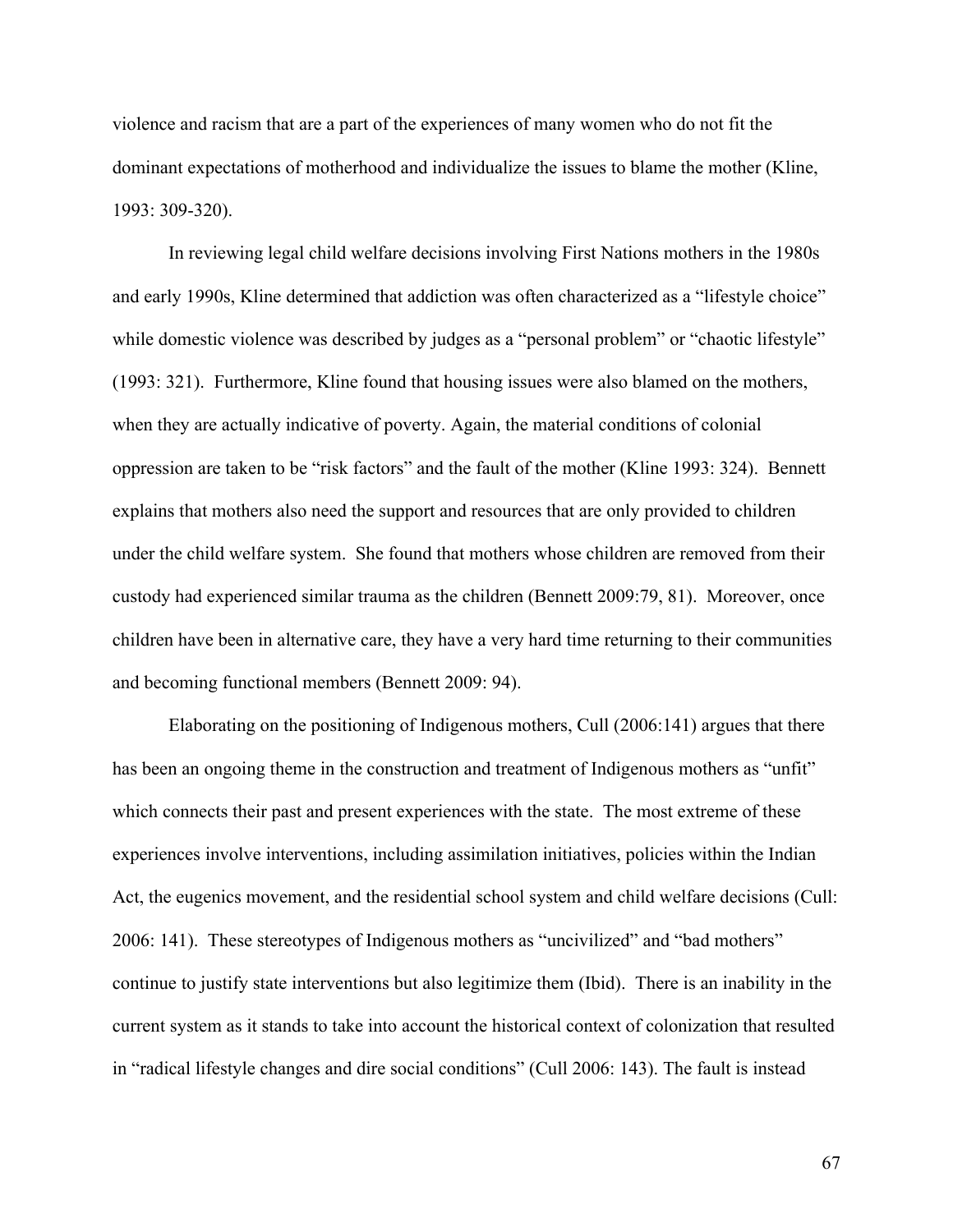placed on Indigenous mothers for any problems they experience rearing children along with any medical or social problems the children themselves experience.

Greenwood and De Leeuw describe the circumstances as "triple jeopardy". That is, the state sees Indigenous peoples as in need of intervention, while marginalizing Indigenous peoples economically and socio-culturally. Then, the state conflates poverty with neglect and moves in to remove Indigenous children from their families and communities (Greenwood & De Leeuw 2006: 176).

#### **Differing Worldviews and Lifeways**

The very intention of the residential school system was to create rapid social change and completely alter the culture and lifeways of Indigenous peoples across Canada. The Royal Commission on Aboriginal People explained, "A wedge had to be driven not only physically between parent and child but also culturally and spiritually" so that upon returning to their communities, the child would still feel disconnected and separated (RCAP 1996: 316). It has been widely confirmed that residential schools greatly affected the cultural integrity of Indigenous communities, leading to dysfunction (RCAP 1996: 361). Consequently, First Nations, Metis and Inuit children "remain among the most vulnerable children today in Canada" (Canadian Council of Child and Youth Advocates 2011:1).

Reflecting on her experiences in Shubenacadie Residential School in Nova Scotia, Isabelle Knockwood, a Mikmaw woman, explains, "we were being forcibly disconnected from everything our parents and elders had taught us, and everything new was taught in an atmosphere of fear. Shame too was associated with learning, particularly in history and catechism where Indians were depicted in a derogatory way as savages and heathens" (2001: 52). Once returning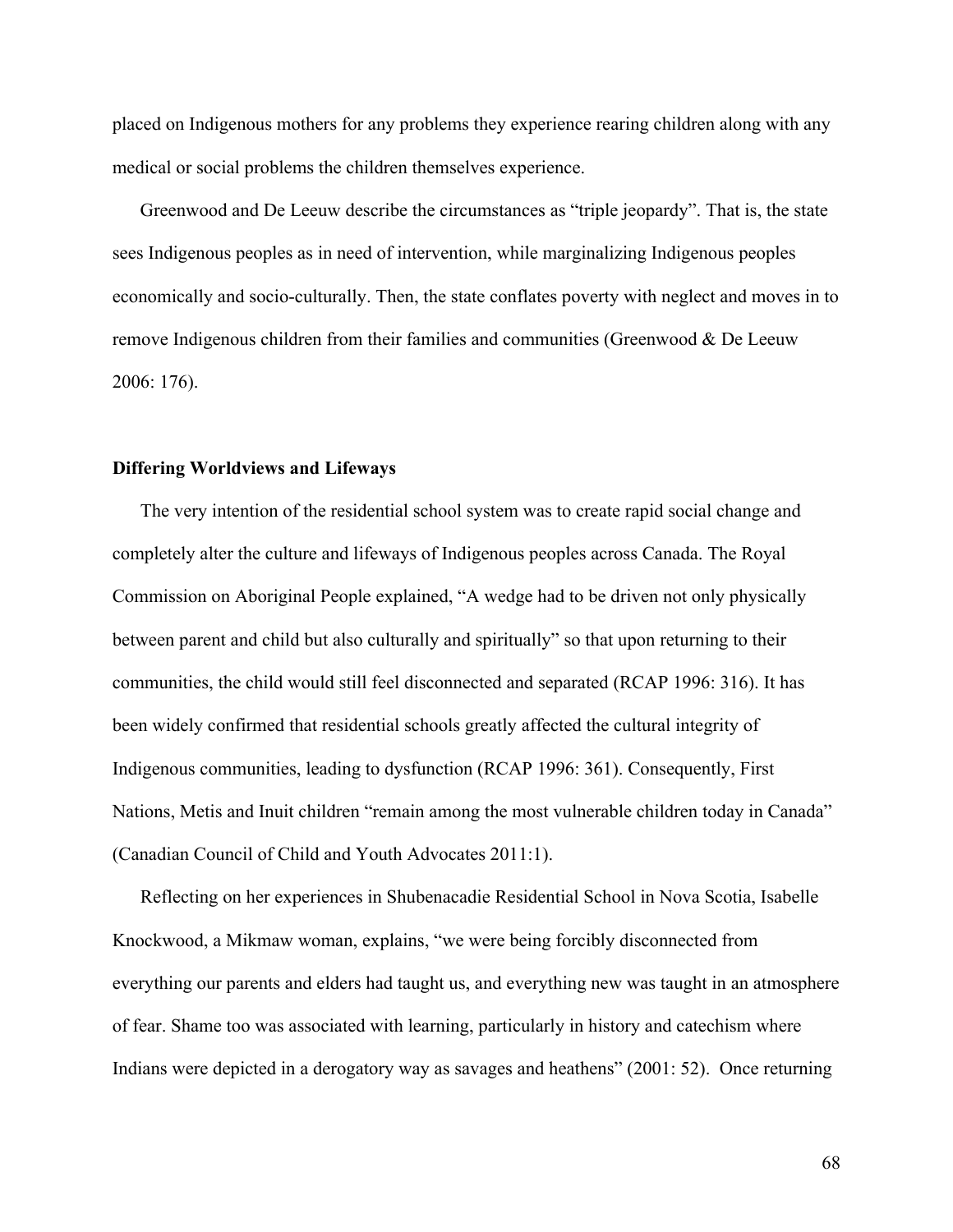home, former students struggle to bond with their families and community Elders (Fournier and Crey 1997: 62).

Upon returning from residential school, many students felt caught between two worlds (Murdock 2001: 18). The transmission of traditional knowledge and culture had been disrupted. Many are still suffering from that cultural disruption (Murdock 2001: 18). Language barriers now separated young children from the cultural teachings of the Elders. Former students had been taught to distrust their traditional beliefs, leading some students to reject any new teachings from their communities. In the residential schools, students were instructed according to racist notions and attitudes that denigrated Indigenous traditions, and many of these attitudes were internalized by the young students (Starr 2001: 43). Not only were bonds broken between generations but the largely oral tradition of Indigenous knowledge was utterly compromised, which halted many cultural practices and understandings (Murdock 2001: 19). This also disrupted traditional roles in communities.

Although the system was ostensibly designed to be an educational one, the students were taught more than just a reading, writing and arithmetic. Marlene Starr explains, "I did my time for seven years, and there were four significant lessons I learned in that institution. I learned how to be silent and how to be obedient to authority. I learned that being "Indian" is to be inferior. I also learned how to read and write".

Regarding the Sixties Scoop and implementation of child welfare practices, Johnson (1983:

### 71) explains

Native people have a distinct and unique value system manifest in customs and traditions that have been passed down from generation to generation. A system of child welfare is based on certain beliefs held by members of the dominant culture. Those beliefs evolve into normative standards of child-rearing and define which practices should be considered good or bad, proper or improper. A problem arises if one set of standards is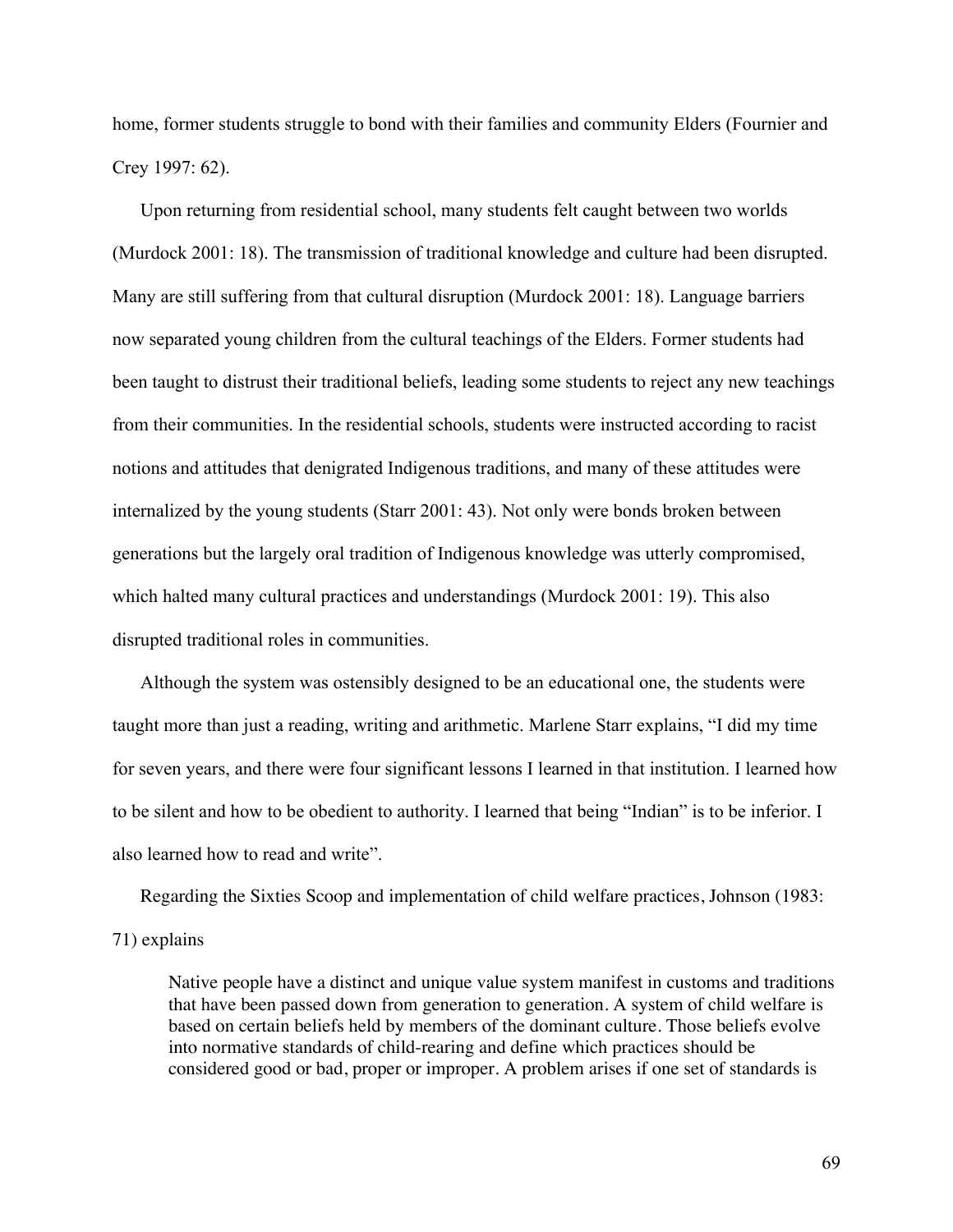applied to a group with a different set of norms. This is precisely what happened to Native people as they come into contact with child welfare services.

During the Sixties Scoop, the new, burgeoning field of social work allowed Canadian society a new means by which to judge Indigenous families by Anglo-European standards. There was a blatant cultural bias in the system that led to the rapid increase of Indigenous children being removed from their homes (AIJC 1991).

Indigenous children have different experiences in care and are put into care for different reasons compared to non-Aboriginal children (Hudson & McKenzie 1985: 127). The concept of the "best interests of the child" is often based on Anglo European individualistic culture, rather than taking into account the Indigenous view that emphasizes family and community (Richard 2004: 102). Social workers may also assume poor housing circumstances indicate neglect by parents when those circumstances are merely indicative of poverty. The Euro-Canadian status of most child welfare workers has also led to this overrepresentation of Indigenous children in care, deeming Indigenous homes and families unfit when compared to their own middle class neighbourhoods. The assumption that children would fare better in a white middle class family and without the ability to retain their cultural or linguistic heritage is also a misguided cultural bias.

One commonly ignored aspect of child welfare practices has to do with the effect of removing children from the community. The Aboriginal Justice Implementation Committee (1999) explains:

The health of the community is an important factor in addressing the best interests of the child. Removing a child from one family in the community can have a negative impact on other children in that family, as well as on the wider community… if removal of children occurs on a large scale, the ability of the community to function properly and to retain its cultural traditions with a sense of positive self-esteem are undermined, and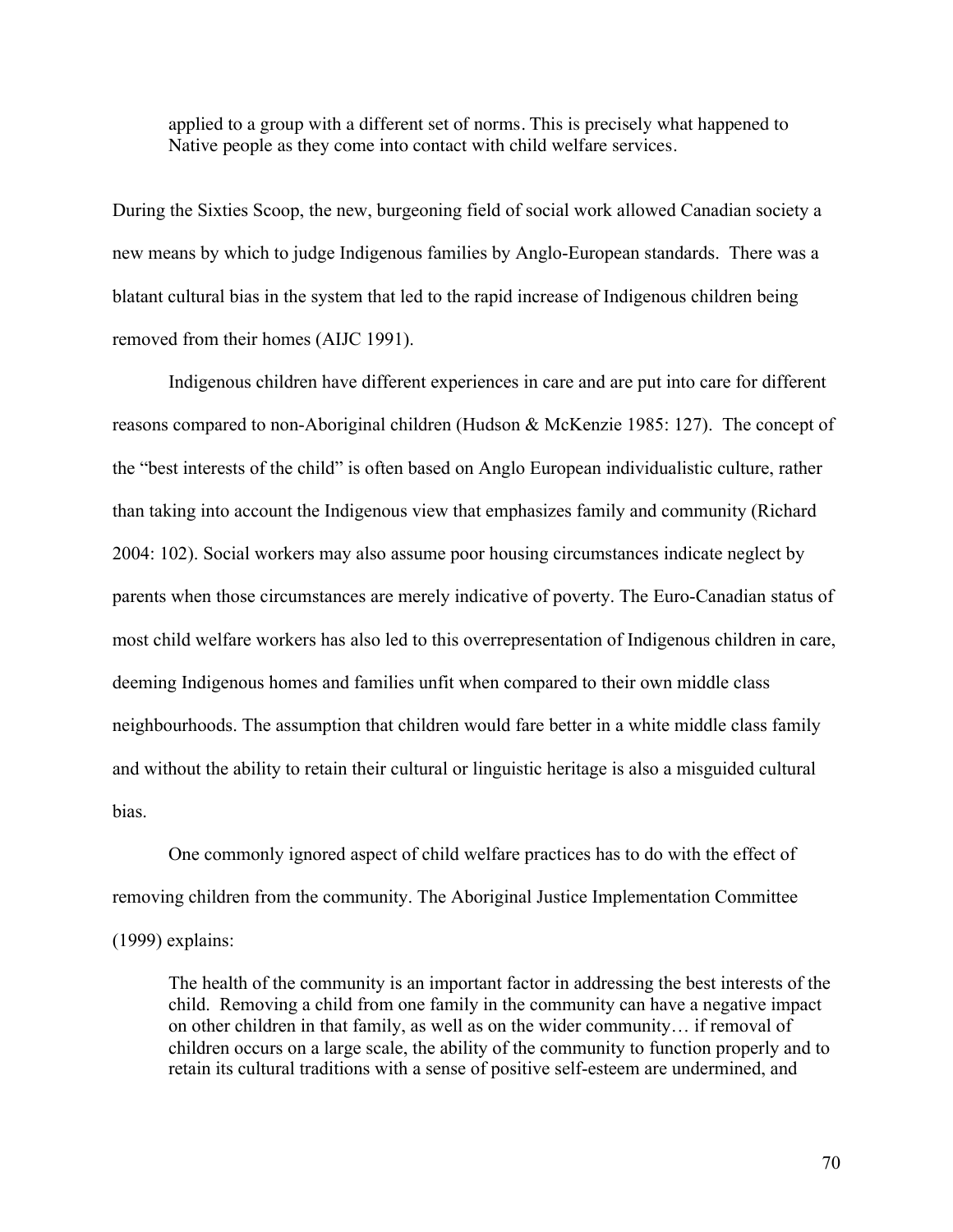social disorganization results. Taking measures on a child-by-child basis that undermine the long-term health of the community puts the entire culture at risk.

The best interests of the child surely are not pursued through the weakening of their communities and families, which occurs when children are apprehended and relocated. The AIJC goes on to explain that although a child may need to be removed from a particular situation, this certainly does not need to entail removal from their extended families and communities, never to be seen again. Surely children do not need to be permanently removed and kept away from their parents and culture and not told about their true identity. In fact, the best interests of the child are not necessarily universal but should be understood within their cultural context (AIJC 1999). The best interests of *Indigenous* children should perhaps be considered as an entirely different category altogether with distinctive standards and practices (McDonald & Ladd 2000: 40).

Moreover, when judging a parent or family's capabilities outside of their own cultural framework, parents can often be seen to be deficient (Richardson and Nelson 2007: 81). The terms used in child protection are often vague and can therefore be interpreted in many ways and thus lead to "cross-cultural misunderstandings" (AIJC: 1999). For example, "unfit circumstances" and "adequate care" can frequently lead to value judgments by non-Indigenous social workers who have a very different framework for making those calls. When mainstream Canadian families are held as the norm, Indigenous families may appear "deficient" compared to those standards.

Importantly, the assessment of neglect was fraught with cultural misunderstandings. For example, Richardson and Nelson (2007: 80) explain that, "playing outside with other children on the block is often seen as dangerous or neglectful by mainstream standards". They further explain that traditional activities for many Indigenous families may be labeled as neglectful or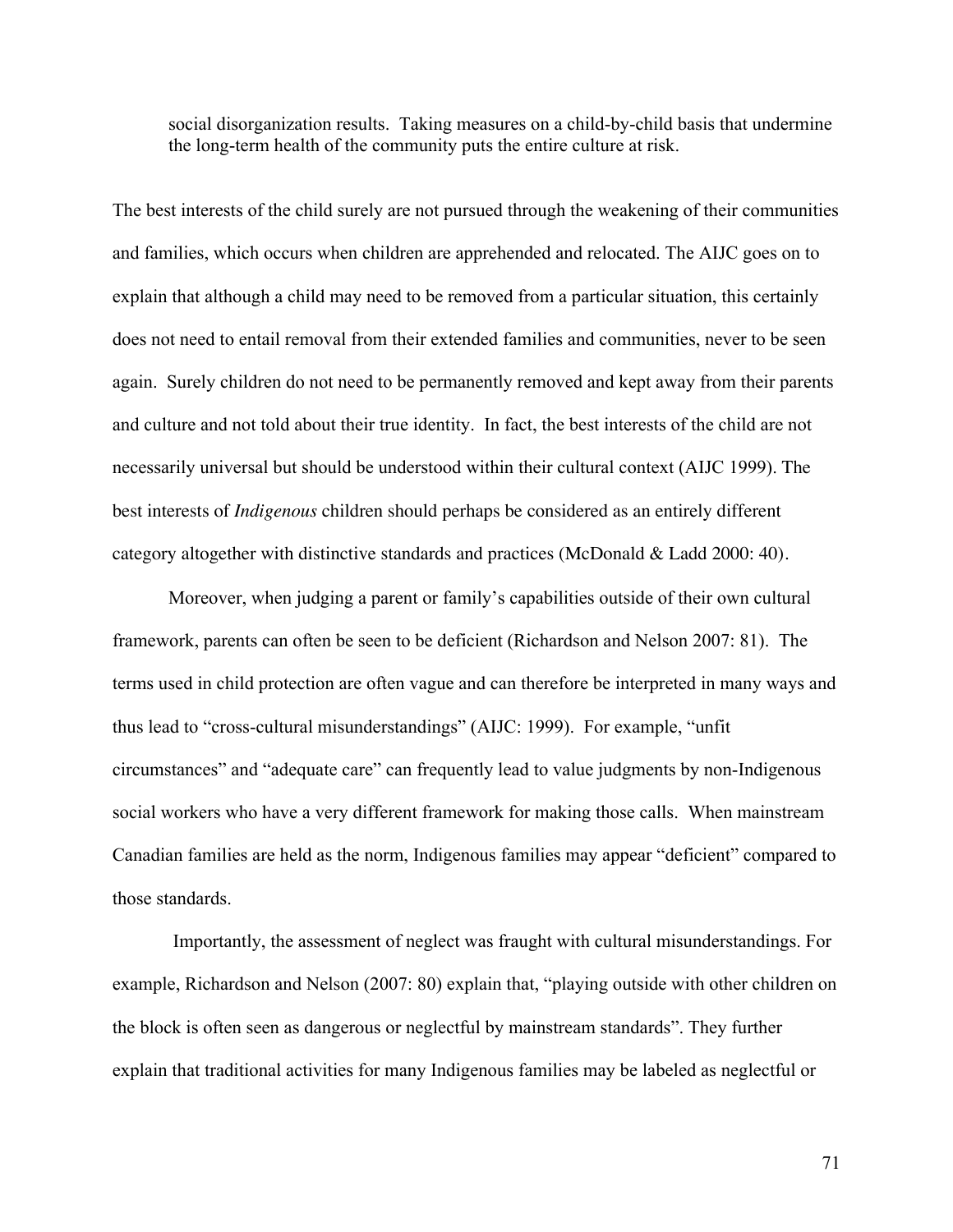even dangerous. Allowing younger children to be supervised by older children or having several children share a bedroom in a small house or racial or linguistic biases against the family can all work against Indigenous families and result in the permanent removal of children (Richardson and Nelson 2007: 80). It could also be quite common for parents to leave children with a neighbour for an indefinite amount of time while they engaged in traditional activities, including seasonal trapping or hunting. This type of behaviour can also be considered neglectful from a non-Indigenous perspective (Palmer and Cooke 1996: 713). Something as minor as poor attendance at school may result in the apprehension of Indigenous children (Palmer and Cooke 1996: 717). This is especially troubling, given the recent experiences many parents would have had in the residential school system. It is not at all surprising that many parents would perhaps not encourage their children to attend government-run schools.

Different parenting styles have also led to misunderstandings and judgments of inferiority. Cull (2006:147) explains that the pacifist parenting style found in many Indigenous communities can appear too lenient for an uneducated social worker. Many Indigenous parents allow freedom and independence for their children, which may be interpreted as neglect by caseworkers. In sum, cultural misunderstandings may help explain why neglect has been the predominant reason why Indigenous parents are investigated by the child welfare system (2006: 147). In his report, Patrick Johnston explained that this has been due to "the devaluing of and inferior status accorded to the customs and practices of the colonized group by dominant culture" (Johnston, 1983:24).

Kline (1992: 411) explains the faulty notion involved in many child welfare decisions that understands a child's best interests to be individualistic and thus separate from collective interests of the community. More than that, she found that often courts view the interests of the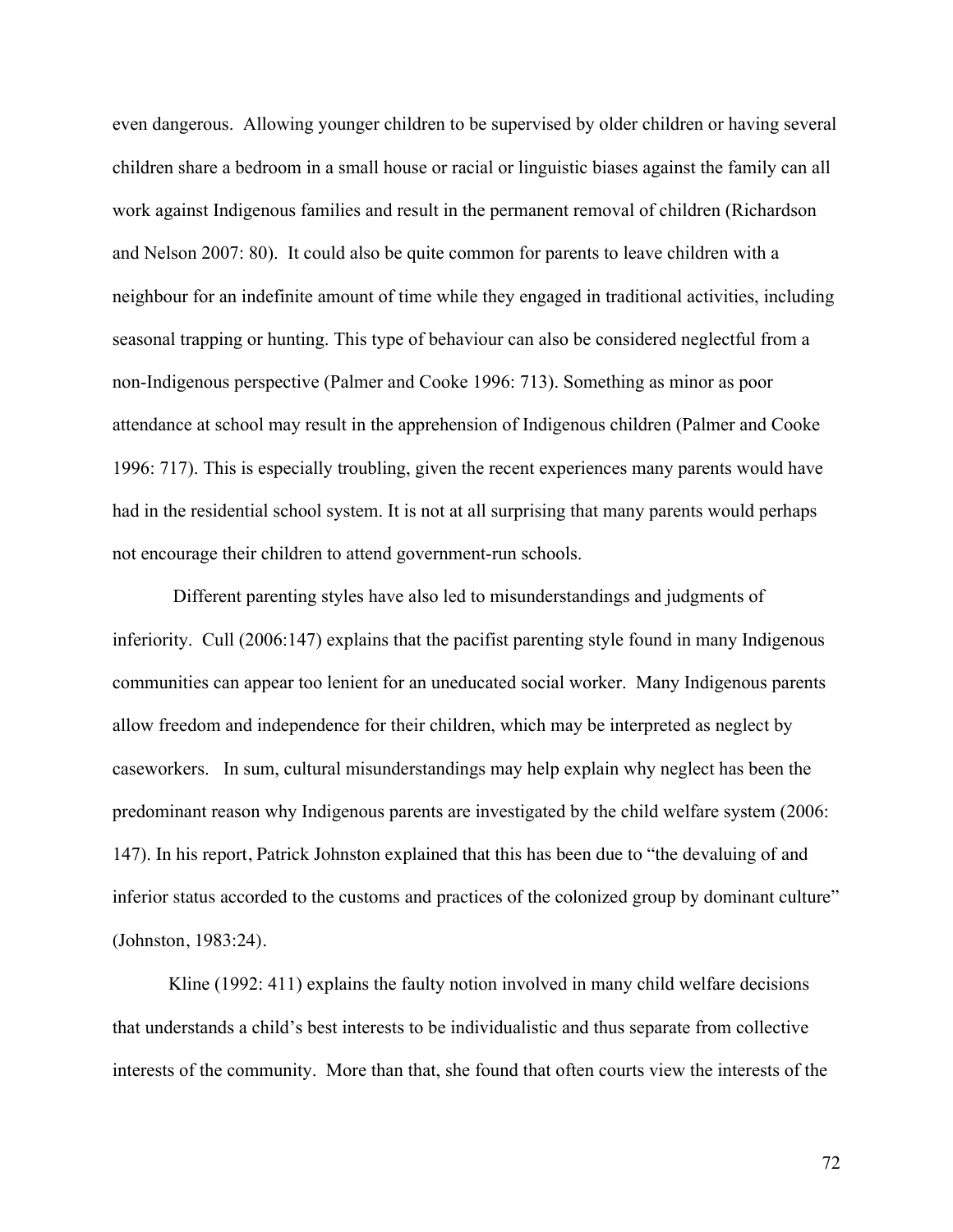child and community to be antagonistic. Kline found that considerations for the well-being of the community in child welfare decisions were interpreted by the courts to imply the disadvantage of the child. Misunderstandings by welfare workers and the judicial system of the connection between the interests of children and the larger community group further emphasizes the narrow and ethnocentric conceptions that form the basis of many welfare decisions.

Kline further argues that the child welfare system works to hide the colonial nature of its practices through the "best interests of the child" ideology. The abstract, individualist framework is made to appear natural and neutral and is written into a western legal system. Importantly, this approach ignores the entirely relevant community connections as well as any cultural context in the well-being of a child. In this sense, a child's identity as First Nations, Inuit or Metis and the continuation of that identity is not a consideration in the child's "best interests". The result of this framework leads to a scenario where the removal of an Indigenous child from her or his family and community appears "natural, necessary and legitimate" (Kline 1992: 394). Again, this type of system creates a picture of a child's best interests as something that is completely removed from the familial and cultural context. As Kline argues, if the cultural identity of the child is assumed not to be important, then it is no problem to remove the child from it (1992: 396). Further, collective interests are ignored for individual considerations.

It is important to note that there have been changes from the Sixties Scoop era of child welfare to present day policies and practices. One of the main policy changes has been the inclusion of cultural considerations in welfare decisions. In 1990, a federal policy was implemented that called for the development of culturally appropriate services provided by Indigenous workers (Auditor General of Canada 2008: 7). However, as of 2003, the majority of workers in the child welfare system were non-Indigenous, did not speak an Indigenous language, and only 2 percent were Indigenous (Strega and Esquao: 2009: 19).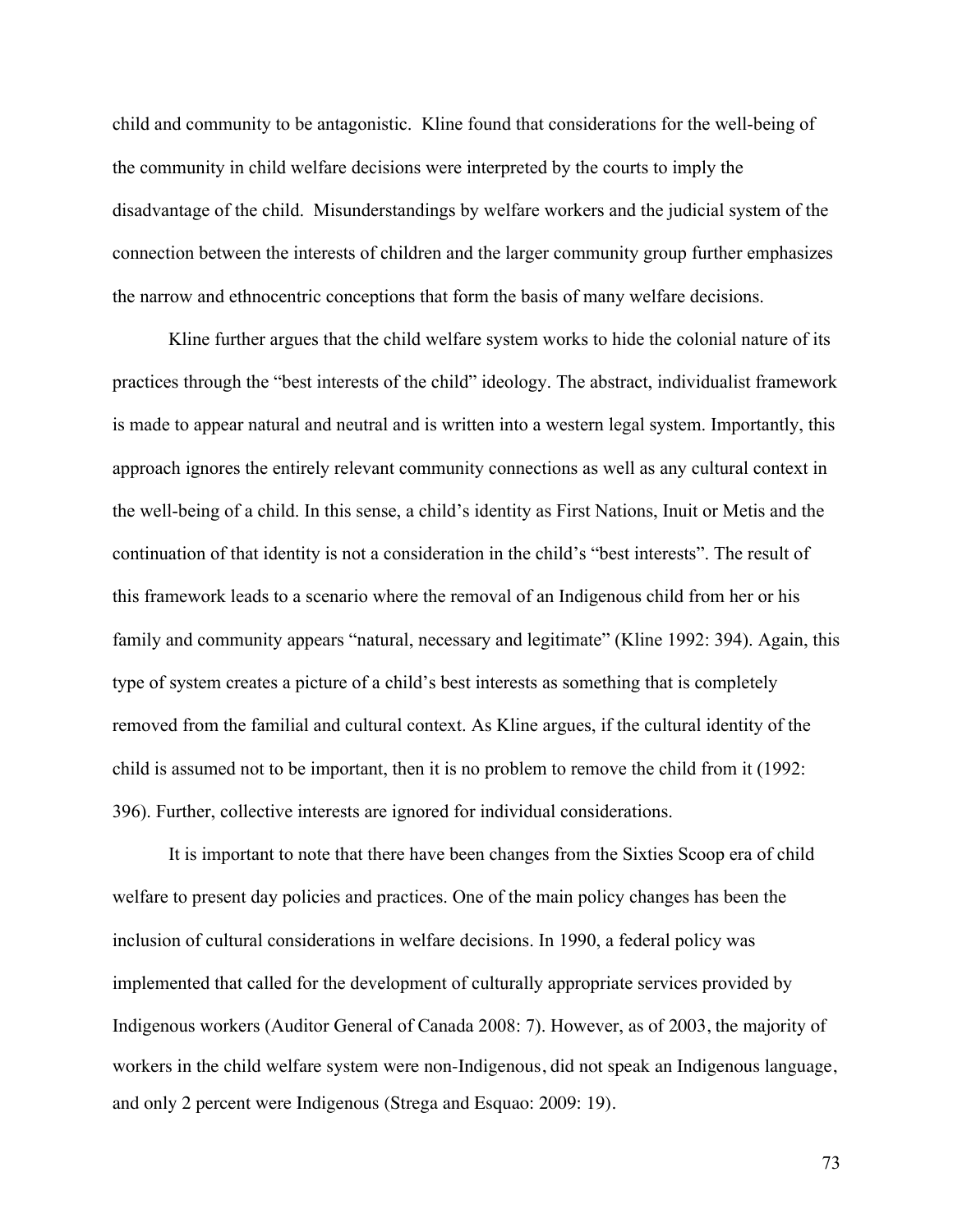One mother explained her concern about the denial of cultural activities to her children

while they have been in care,

And there's some things they don't allow. They don't allow my children to go to any Pow Wows or anything like that. That's what the foster mom told that worker, the worker told her that, the children can't be at any kinds of things like that. So they are denying them their culture as well?...

Yah, they're in a non-Aboriginal foster home… well, I'm thankful they're still in the same foster home. They are being engrained as Christians again, once again. They're not getting exposed to who they really are (Cited in Bennett 2008: 68).

Importantly, one mother felt that she was also being assimilated through the child welfare system

in order to regain custody of her children,

They want you to adopt a different way of… I found that the Aboriginal agencies are starting to do that too… your life has to be done in a certain way to their expectations not the way you're lived or how you've grown up… it's just their perception and that's it. It's their way… they're forcing you to live the way they want to see you not the way you've been living… obviously if your kids have been apprehended you're not doing it right, basically… assimilation isn't that what it's called… to assimilate me to the perfect parent (Cited in Bennett 2008:68-69).

The court process that many Indigenous parents are required to participate in to regain

custody of their children is extremely adversarial. This often does not fit with traditional ways of

dealing with issues within an Indigenous community, which favour more restorative justice

techniques (Palmer and Cooke 1996: 714). Moreover, prior child welfare and judicial

experiences that have not favoured Indigenous parents can add to the frustration and perceived

powerlessness that may keep parents from even attempting to have their children returned

(Palmer and Cooke 1996: 715; Bennett 2008).

# **Interconnected Issues**

The issues of the child welfare system, past and present, are connected to many other ongoing issues facing Indigenous communities, including poverty, housing, substance abuse, low educational attainment, health problems and low life expectancy, high rates of suicide, and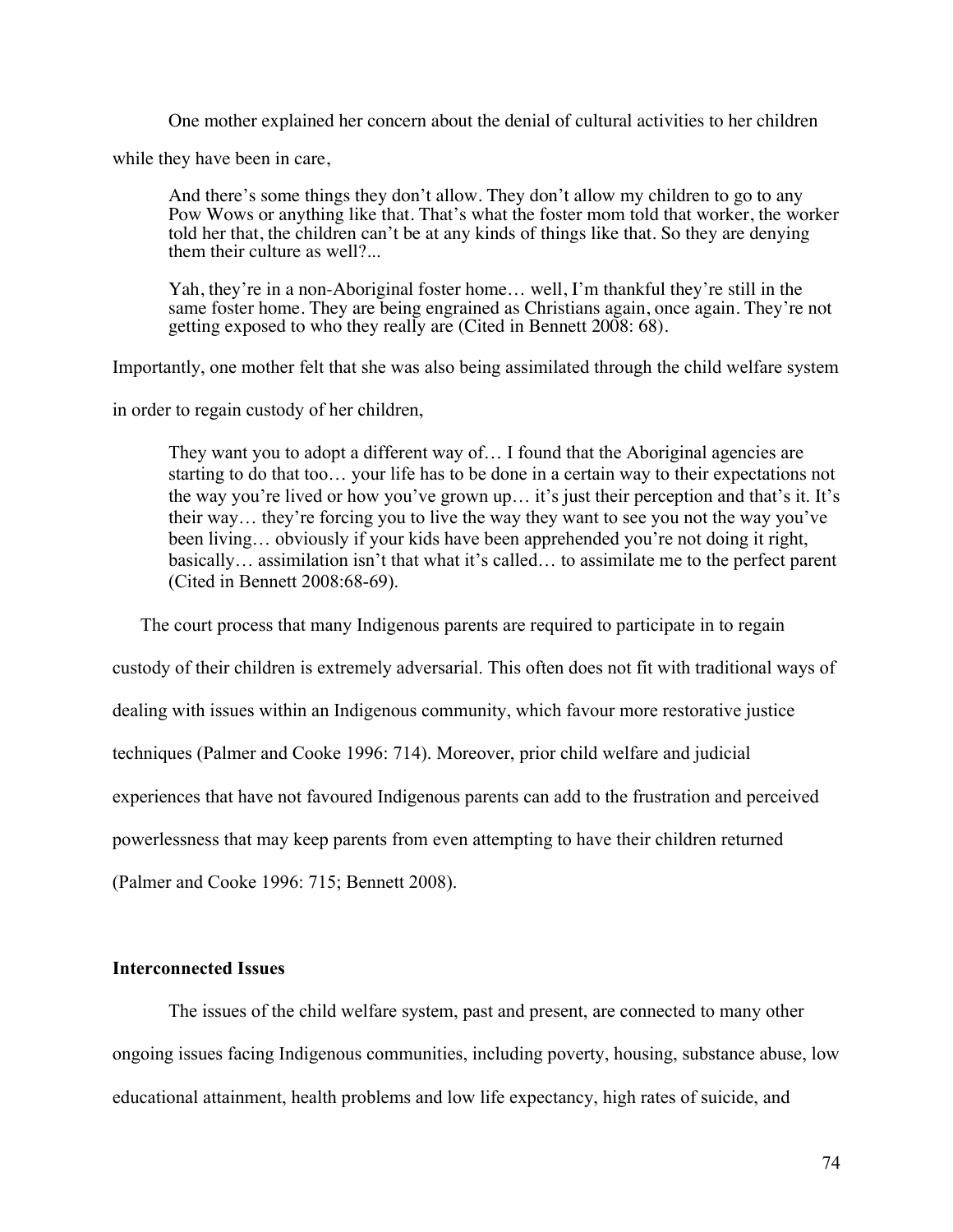involvement in the criminal justice system, multiple income barriers, racism and discrimination and the high rates of missing and murdered Indigenous women in Canada, among others.

The Sixties Scoop era of the apprehension and relocation of Indigenous children was directly connected to the residential school era. The devastation and disruption to communities and families caused by the residential school system have had reverberating effects. While strong family and community relations can strengthen cultures, the dismantling of those support systems can result in the inability for an individual to make sense of the world (RCAP 1996: 9, 16). Identity issues often surface, especially when a child is raised outside of their cultural group. Decades of residential schools have led to generations of parents who are unable to pass on those cultural interpretations of the world. Furthermore, residential schools disrupted the transference of crucial skills, including parenting skills and other life skills. The often brutal, abusive and neglectful environment of the residential schools was, for some, the only context for child rearing. These actions were then repeated as adults.

It is extremely important to note that current parenting struggles experienced in some First Nations, Metis and Inuit communities are in no way indicative of cultural predisposition to conflict in caregiving. Of course, Indigenous groups have been caring for their own children since time immemorial (Greenwood & DeLeeuw 2006: 173). Fournier and Crey (1997: 81) explain,

Aboriginal cultures teach that children are special gifts lent by the spirit world; if they are not loved and cherished, they may flee back to the realm from which they came. In traditional times there was no greater dishonour than an extended family who could not look after its own young ones. In rare circumstances where that was the case, the surrounding society always stepped in to share communal responsibility for raising the children.

Green and Thomas agree that traditionally, everyone in the community would have a role in child rearing (2009: 32). Decisions concerning the welfare of a child would be made collectively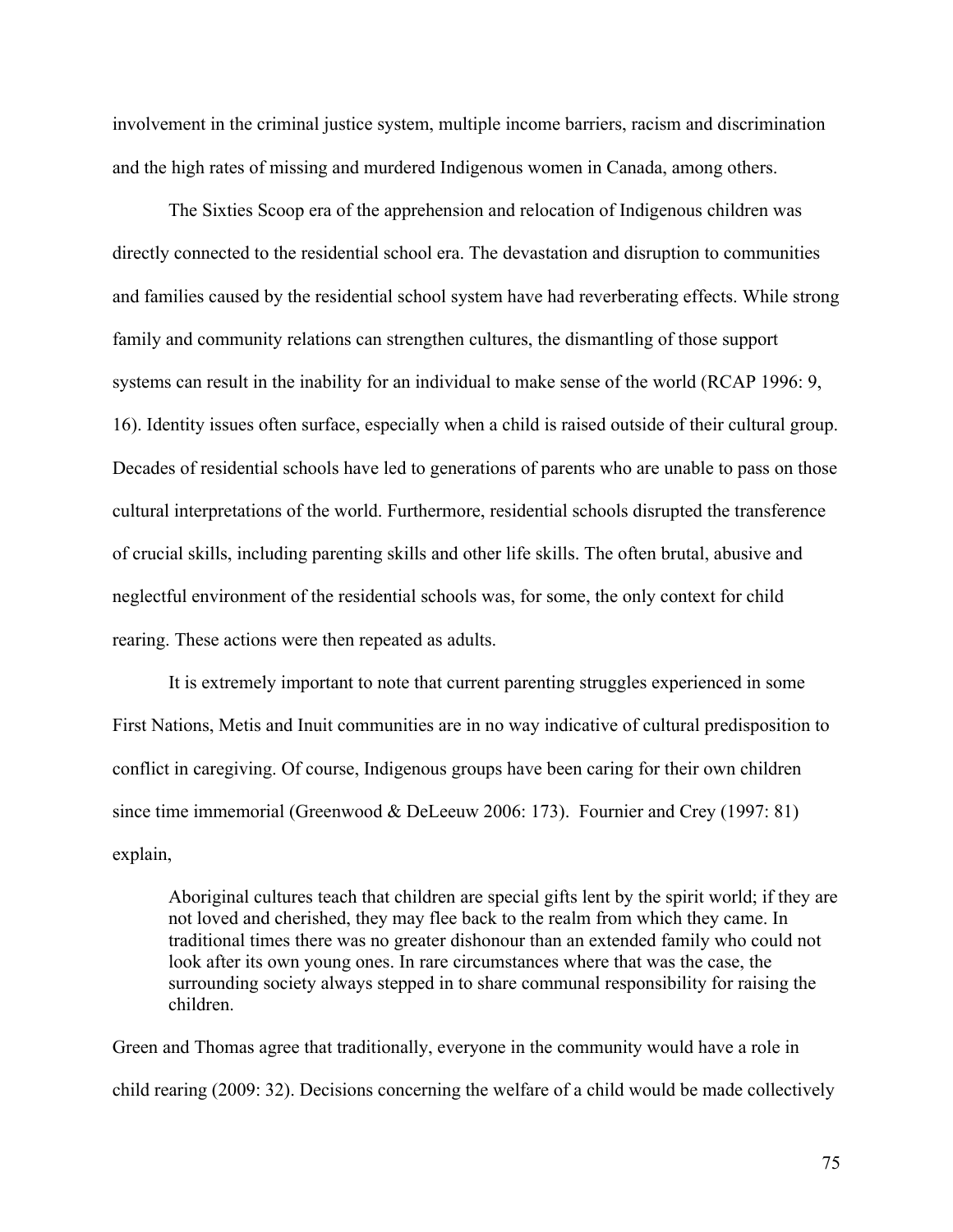by extended families Indigenous communities. Green and Thomas explain, "if someone was unwilling to look after a child, there was a whole community infrastructure that stepped in and made alternate plans to share the responsibility" (2009: 32). The residential school system and implementation of child welfare services in Indigenous communities disrupted those traditional childcare practices.

The child welfare system continues to be a colonial power, expecting the minority group to simply adapt (McKenzie & Hudson 1985: 128). McKenzie and Hudson explain that the dominant group developed the welfare system and Indigenous peoples are now expected to play by those rules or lose their children. Children are geographically and culturally removed from Indigenous communities, while their own traditional methods of child-rearing and managing childcare problems are ignored and devalued. The consequence of this cannot be overstated. By denying the social and political structures that were in place, the state has once again dismantled traditional systems that had been used for many generations by Indigenous groups. This dismantling and devaluation of cultural values and systems ensures the dominant group's powers and justifies their domination over others (McKenzie and Hudson 1985: 131-2).

The widespread apprehension of Indigenous children has resulted in the disruption of intergenerational transmission of knowledge. This knowledge is generally crucial to cultural identity and survival skills. Traditional responsibilities were simply not passed down to generations of Indigenous children (Jacobs 2012: 10-11). Indigenous children are not just removed from their parents; they are removed from their cultural identity. Not only do children sent to non-Indigenous homes outside of their communities lose contact with their own culture, they generally are socialized into the dominant culture and come to devalue their own culture. In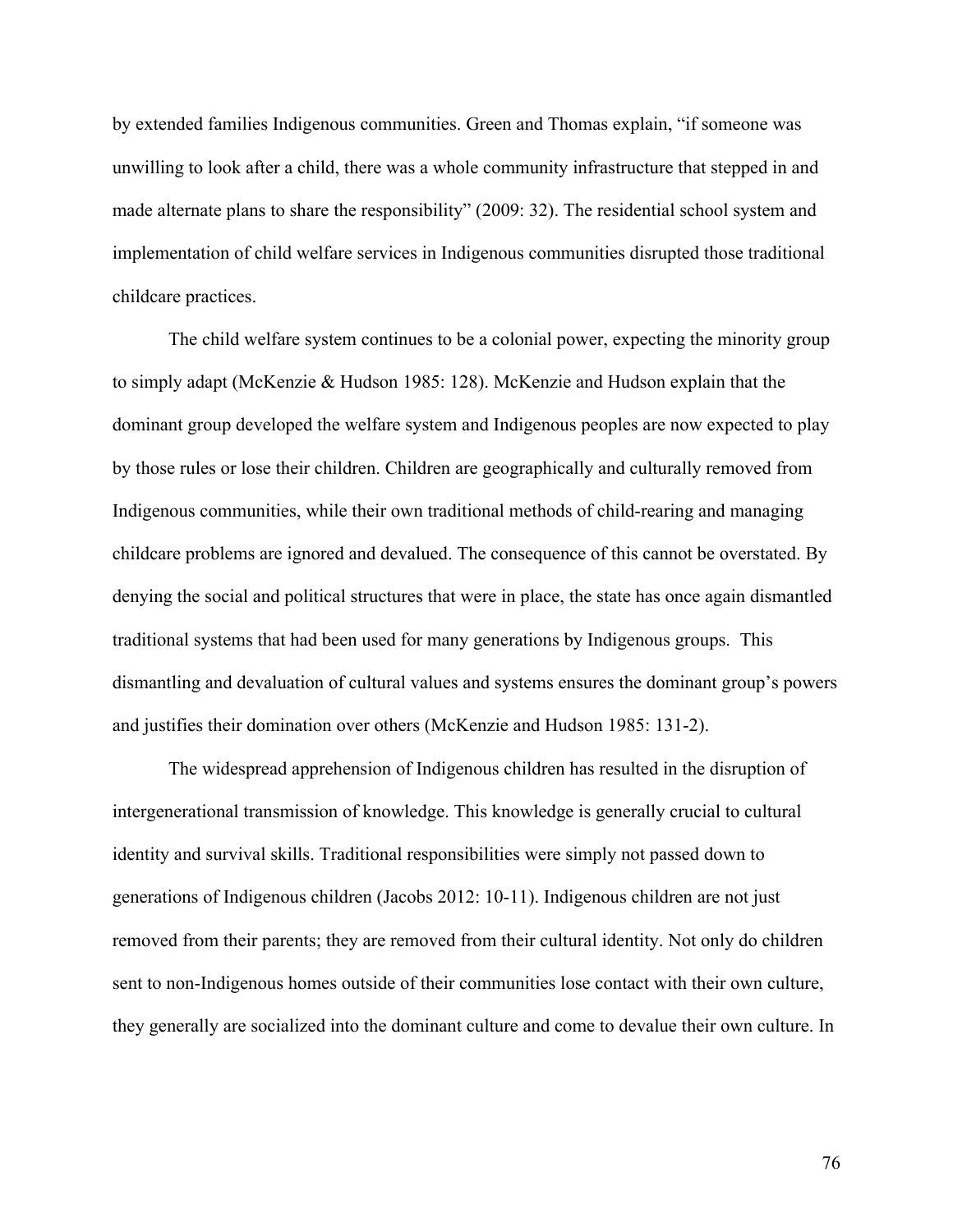this way, the practices of child apprehension and relocation can directly be linked to the destruction of the ability for communities to survive.

Fournier and Crey argue that "in the foster and adoptive care system, Aboriginal children typically vanished with scarcely a trace, the vast majority of them placed until they were adults in non-Aboriginal homes where their cultural identity, their legal Indian status, their knowledge of their own First Nation and even their birth names were erased, often forever" (1997: 81). In this way, group identity and cultural knowledge was completely taken away from children placed in homes through the Sixties Scoop.

During the Sixties Scoop, it was common practice to separate all siblings, sending them to different homes with no way to contact their family. Some were never able to contact their parents again since adoptions were considered entirely permanent. Many parents were never told what had happened to their children. The large majority of Indigenous children were sent to non-Indigenous homes and communities where there were no other Indigenous peoples. This led to extreme assimilative pressure to for the young children become 'non-Indigenous', since they were so isolated with no promise of return to their communities (Armitage 1993: 151).

Loss of culture and language are common themes in the narratives of Indigenous children placed in non-Indigenous families. One woman explained,

I get really resentful when people start talking about, you know, all these people who don't have language and culture. I'm, like, where the hell were you? Where the hell were you thirty-five years ago when I was born? Where the hell were you when I was adopted? Where the hell were you for my mother? (cited in Sinclair 2009: 105-106).

Resenting the denial of a traditional upbringing, one woman shared, "I would have liked to learn my language and know more about my tradition. That's what I miss — my language and my tradition, that I lost it, and it's hard to get back and my kids lost it, too" (Cited in Carriere 2010: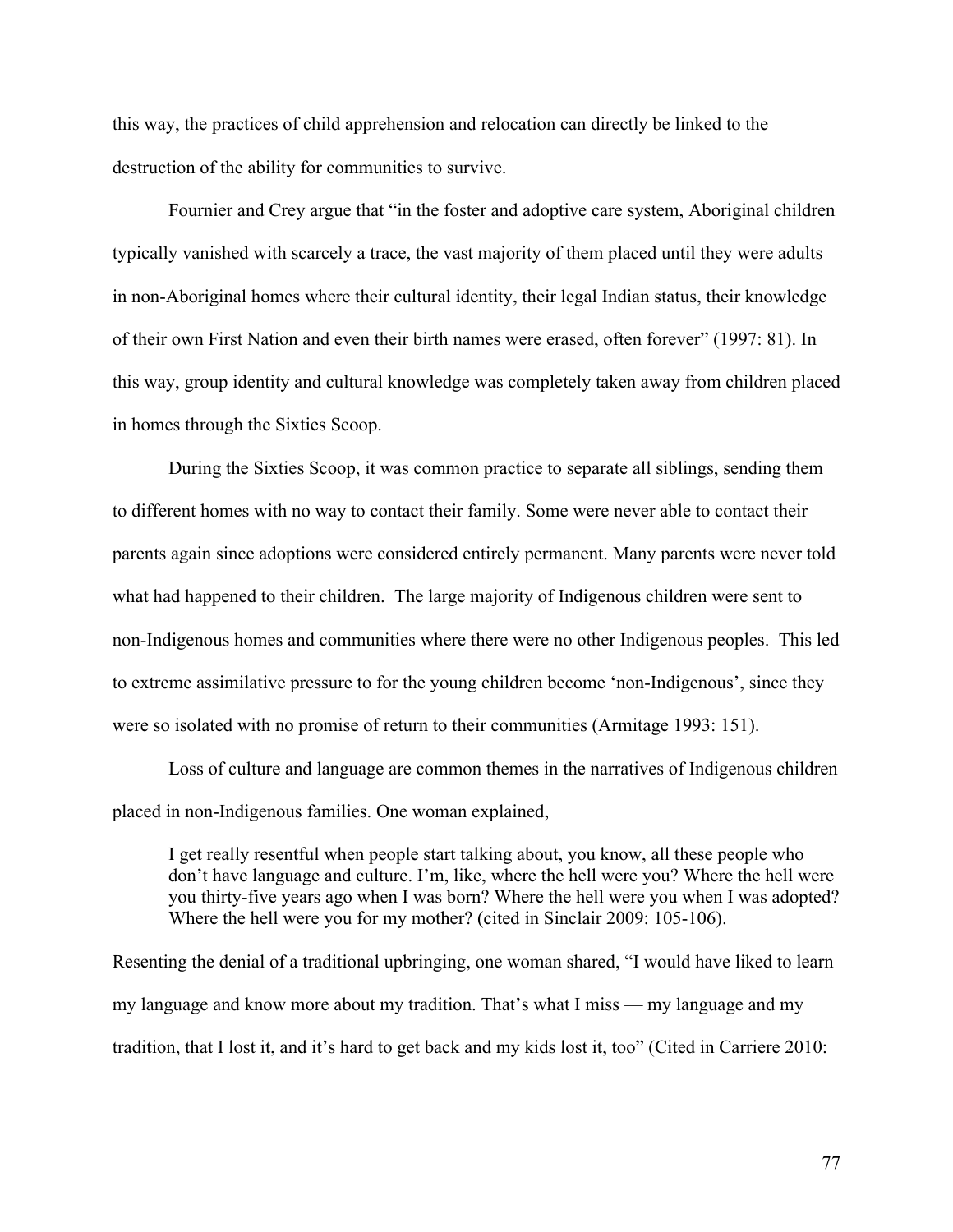25). As she points out, these impacts are transmitted to the next generations as well. Moreover,

some children in care had no records or contact with their communities leading to confusion,

I never really knew until I was eighteen where I was from. I thought I was told that I was Cree, and it wasn't until I was talking to my biological dad one day and he said, "You're not Cree. You're Ojibway. You're from [community] and that's all Ojibway land." I had heard for so many years that I was Cree because that's what I had been told by my adoptive parents and that's what they were told. So, it was a shock, it really was. So, all over the place, I had been learning Lakota tradition, thinking I was Cree, but really [I am] Ojibway (Cited in Carriere 2010: 26).

Another woman shares her feelings,

They just took us, shipped us off, put us somewhere else and forgot about us. I think they should be accountable for that, because — I know there were good adoptions, and a lot of kids probably had good lives, but I would say the majority of adoptions were— and foster home placements — were not so good. I hear so many stories of things that happened. I hear very few success stories. You know what I mean? I always hear adoptees saying how lost they felt and how disconnected and "Who am I? Who are my people?" Lots of emotional instabilities, like, I put down right here, there's a lot of unrest and I think — I don't know what the government was thinking, what their reason was that they felt they had the right to do this (cited in Carriere 2010: 22).

In additional to direct cultural and identity impacts as a result of apprehension, Indigenous children already experience inequity in life chances compared to non-Indigenous children in Canada. While one in ten non-Indigenous children live in poverty in Canada, for Indigenous children that number jumps to one in four (CCCYA 2011: 34). There are many barriers connected to poverty, including barriers to education, employment, housing and health (CCCYA 2011: 23). Substandard housing is also widespread in many First Nations communities, including the lack of basic services such as running water and sanitation. Currently, the poorest population in Manitoba is youth formerly in care (AGC 2004: 46).

Not only do Indigenous children disproportionately live in poverty, they are also much more likely to come into contact with the criminal justice system. In Manitoba, 84% of the children in custody are Indigenous, while they represent only 23% of the Manitoban population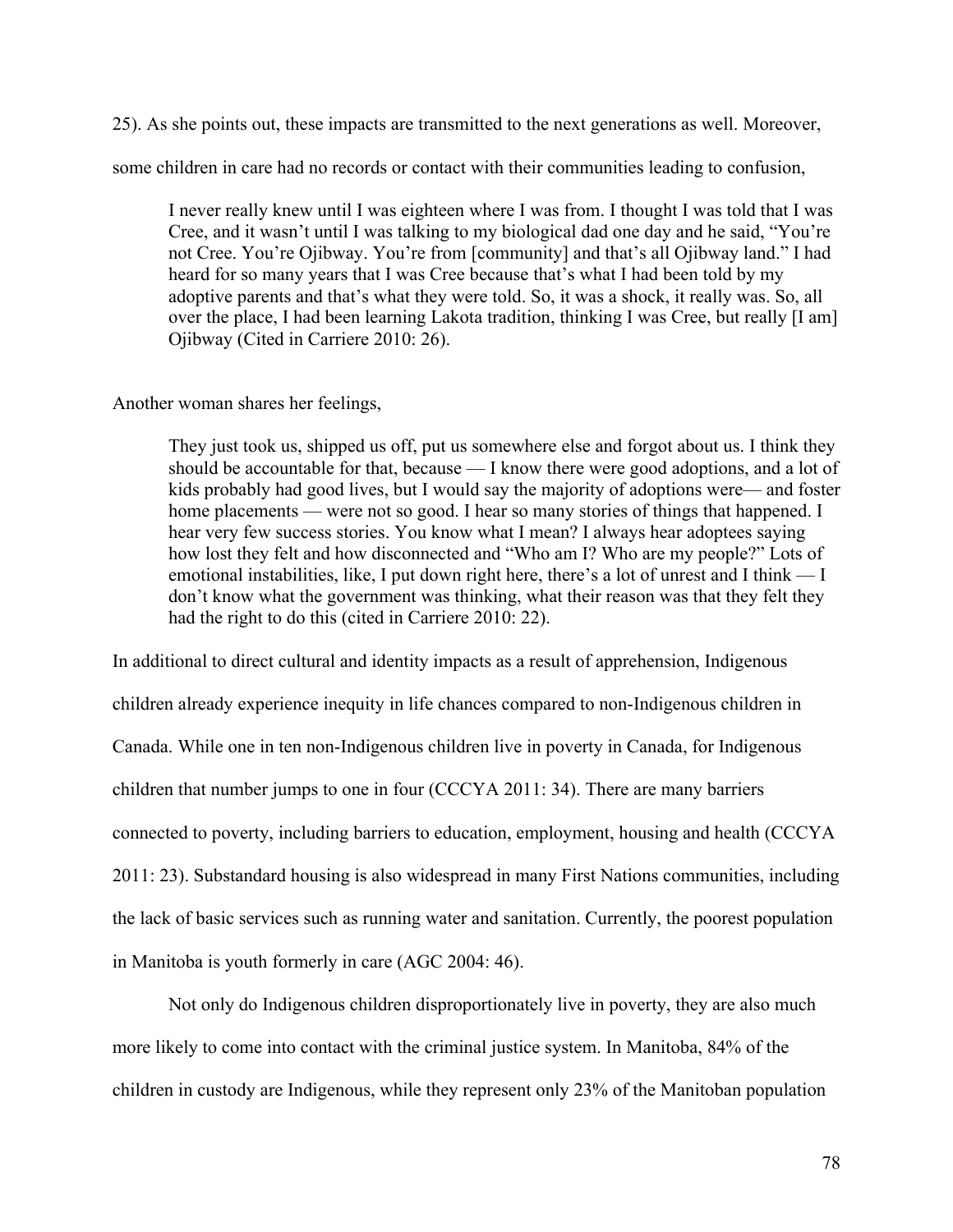(Canadian Council of Child and Youth Advocates: 2001:46). Shockingly, Indigenous youth in Canada have a greater chance to be involved in the criminal justice system than graduate from high school (Ibid). A study in 2001 found that the majority of incarcerated Indigenous and non-Indigenous men had lived in care at some point in their youth (McEwan-Morris 2006: 47). Criminal behaviour is especially high for Indigenous youth in care. Additionally, less than ten percent of youth in permanent care graduate from high school and less than five percent go on to post-secondary school (AGC: 55). A high number of Indigenous children in Canada are in the sex trade, a position that leaves them highly vulnerable. Many of the missing and murdered Indigenous women across Canada were in the sex trade and often were formerly in out-of-home care (CCCYA 2011: 40).

Residential schools interrupted the intergenerational sharing of Indigenous cultures and traditional teachings when the government systematically took Indigenous children from their homes and families. Many of the children that have been placed in care have parents who were placed in residential schools. (Bennett et al., 2005: 18). As Bennett et al. (2005: 56) state: "children were the means by which the Canadian government historically gained control over the Aboriginal peoples". In the past and present, the Canadian state has charged itself with the care of Indigenous children.

As of 2007, an Indigenous child in foster care will be placed in three to thirteen homes before they age out of the system (Richardson and Nelson 2007: 80). Some children were found to have been moved between 15 and 37 foster homes (AGC 2008: 44). In 2006 in Manitoba, 85% of the children taken into care were Indigenous, 9% were Metis while 70% were First Nations (Kozlowski, Sinha, Petti & Flette 2011). Currently, Indigenous children are predominantly brought into the child welfare system due to neglect directly related to poverty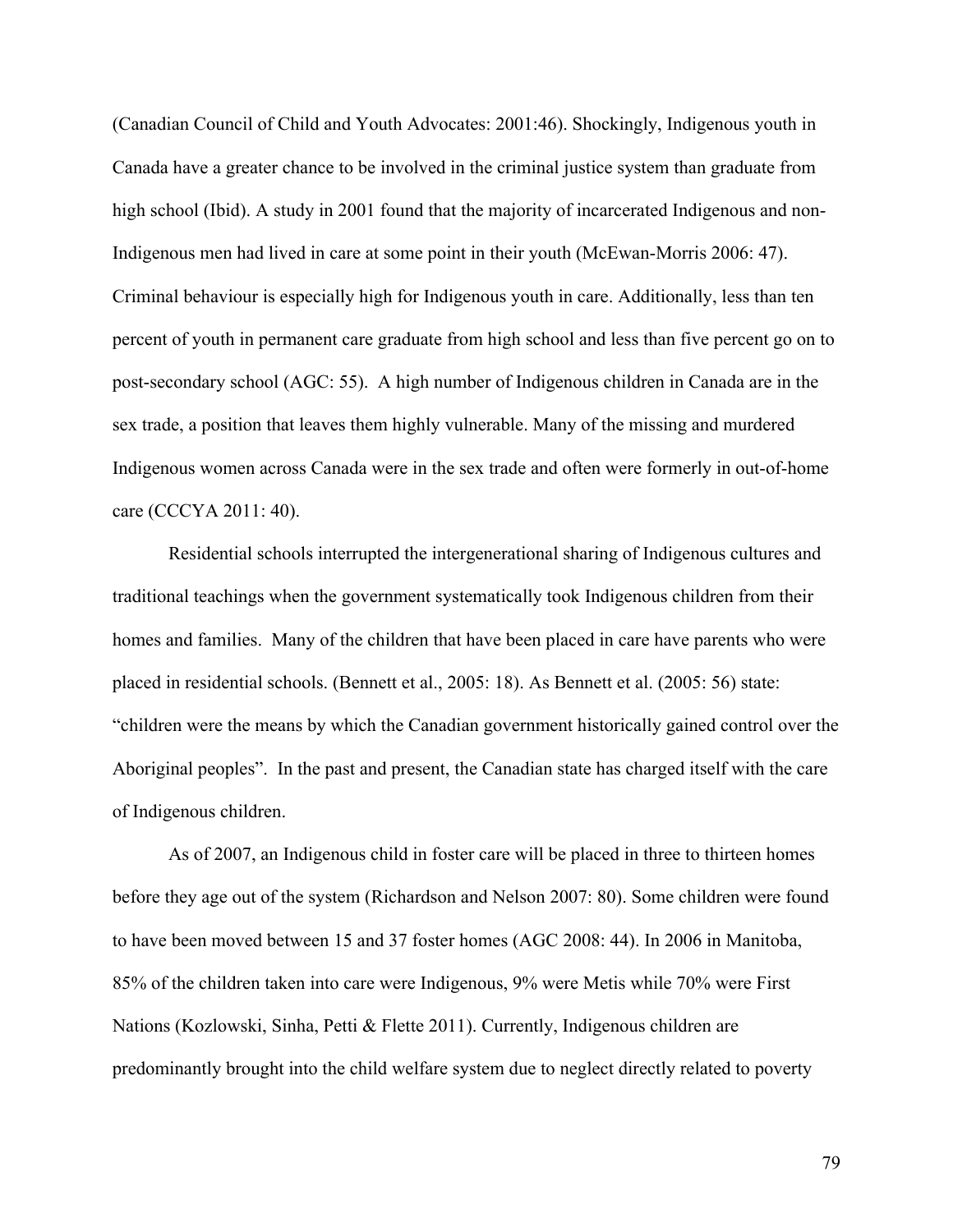(Strega and Esquao 2009: 21). The incidence of poverty among Indigenous families and children continues to rise.

Another lasting effect of the residential school system has been a distrust of education for many Indigenous peoples. Damaging education experiences for parent and grandparents have resulted in a lack of encouragement for their own children to pursue education (Murdock 2001: 14-15). For many Survivors of residential schools, education was not the way to a better life. These devastating experiences have persisted into present views. The former Principal of Winnipeg's Children of the Earth school Mary Courchene explains, "one of the most pervasive tools of attempted genocide, inflicted upon Aboriginal people, was the residential school system…So when numerous Aboriginal students became disconnected and displaced from the families, cultures, languages and communities the result was that dysfunctional living became the norm for generations" (cited in Murdock 2001: 13).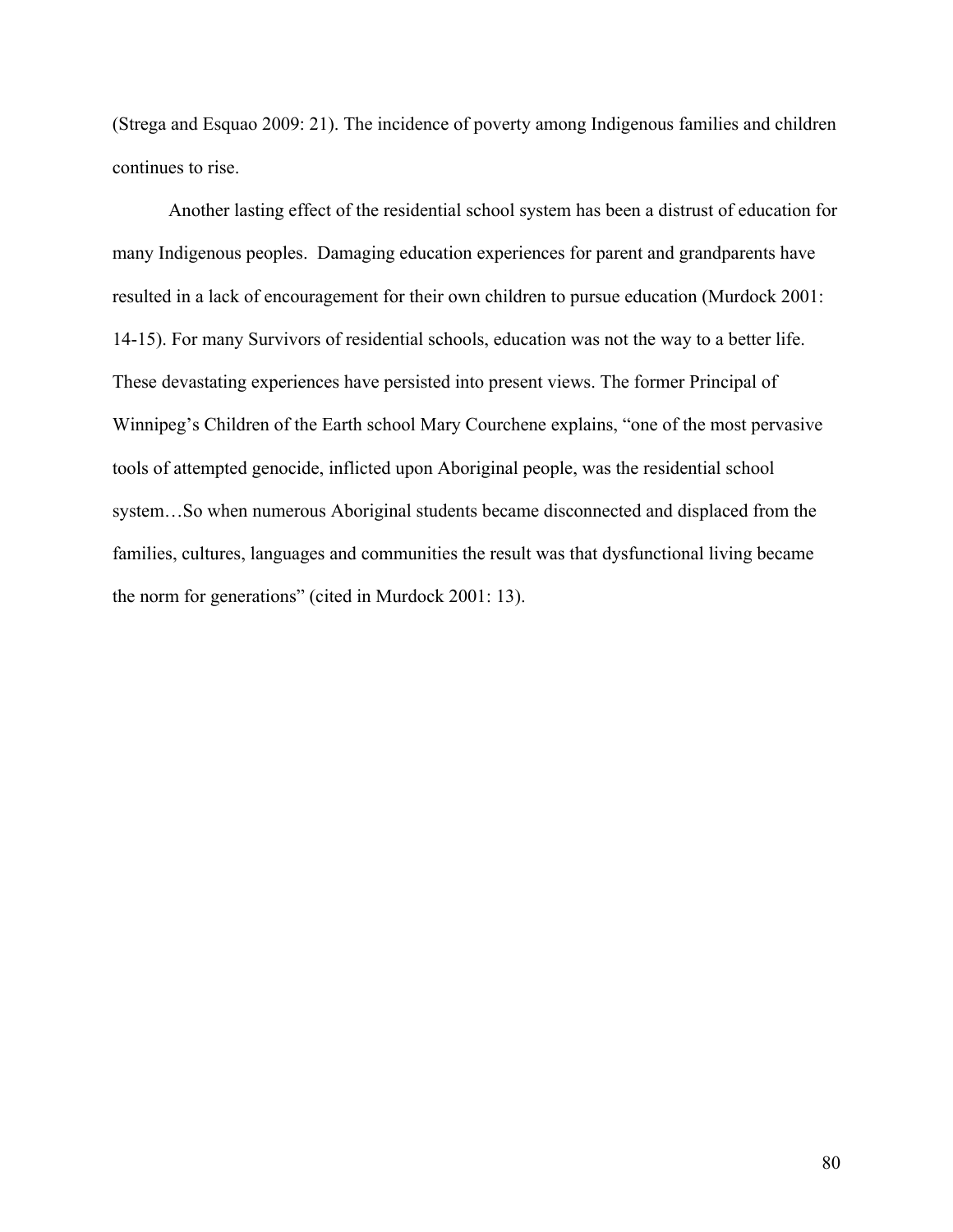# **CHAPTER 6: CONCLUSION, LIMITATIONS AND FUTURE RESEARCH**

*Aboriginal people were not simply caught in an onslaught of development. In fact, they were subjected persistently and systematically to interventions that sought to eliminate or replace Aboriginal institutions with the allegedly better institutions of colonial society.* (RCAP 1996: 57).

## **Genocide in Canada**

Canadian Prime Minister Stephen Harper issued an apology on behalf of Canada to the former

students of residential schools in 2008. In the apology, he stated,

Two primary objectives of the residential school system were to remove and isolate children from the influence of their homes, families, traditions and cultures, and to assimilate them into the dominant culture. These objectives were based on the assumption that aboriginal cultures and spiritual beliefs were inferior and unequal. Indeed, some sought, as was infamously said, "to kill the Indian in the child"(Government of Canada, 2008).

While he detailed the forceful assimilation efforts, the forcible removal of Indigenous children from their homes, widespread institutional neglect and numerous abuses and deaths, he stopped short of calling the school system genocide.

The residential school system was supported by a direct policy of forced transfer of Indigenous children from their homes and communities in the interest of separating them from their culture and erasing their "Indianness" (Bennett *et al*., 2005). It was assimilation through education and, as Kelm (1998: 51) argues, education has always been a form of social control. The schools were used to contain and control the bodies of Indigenous children and to separate them from their families and communities in order to interrupt cultural transmission. Importantly, residential schools were not merely a tragedy, but resulted from direct policies of assimilation and forced child apprehension and relocation and less direct policies that allowed for pervasive abuse and neglect (Churchill, 2004b: 67). The effects of the residential school system on Indigenous families in Canada cannot be overstated. The disruption of cultural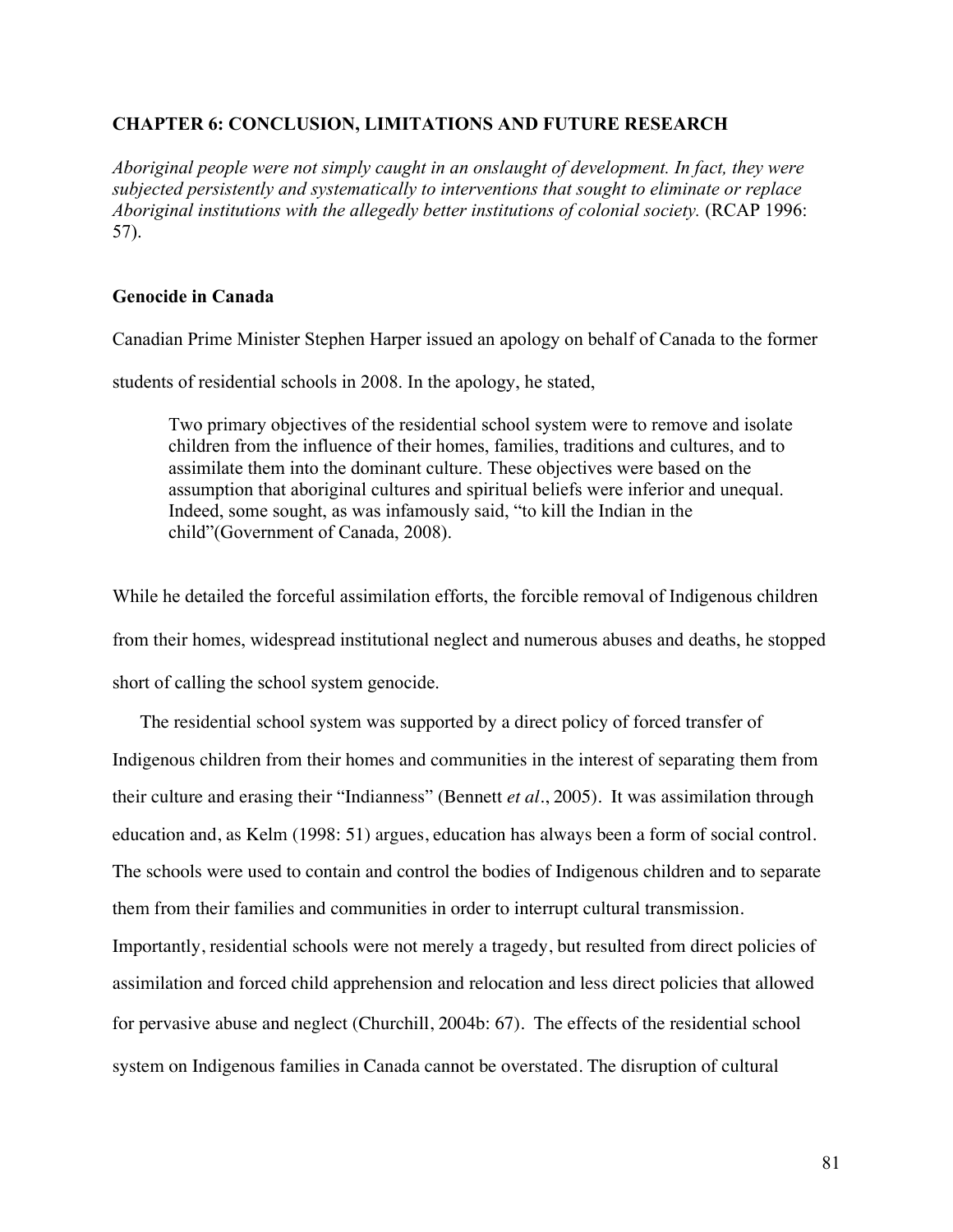transmission for generations, including child-rearing practices, has led to hardships in family life for generations.

The residential schools system can be argued to fit into the goal of eradicating Indigenous peoples as a matter of policy, when the superintendent of the RSS Duncan Campbell Scott declared in

our objective is to continue until there is not a single Indian in Canada that has not been absorbed into the body politic, and there is no Indian question and no Indian department…. I want to get rid of the Indian problem. (Funk-Unrau and Snyder 2007: 285).

Through the use of residential schools, the Canadian state violently forced Indigenous children to give up their way of life (Chrisjohn *et al.,* 2006: 62). In this way, the residential school system did not merely fail its students in their educational shortcomings; they effectively were used as an outright tool that attempted forced assimilation and therefore genocide.

Genocide is directed at a targeted group. In this case, the federal government made it painfully clear that erasing the 'Indian' was a main goal of the school system. Although an appallingly high number of children died in residential schools, the children's physical lives were not necessarily the target of destruction. However, the destruction of the children as Indigenous children was clear. When changes were made to the Indian Act in 1920 Indian Agents and RCMP officers, on behalf of the state, were further empowered to forcibly remove children from their parents and communities and place them in schools designed to eradicate those qualities that made them Indigenous and assimilate them into non-Indigenous culture.

The future of a group depends on the next generation of children and the group acculturation of those children. Even if no physical harms had been perpetrated against children in the schools, which was the case for some students, the very nature of forced attendance and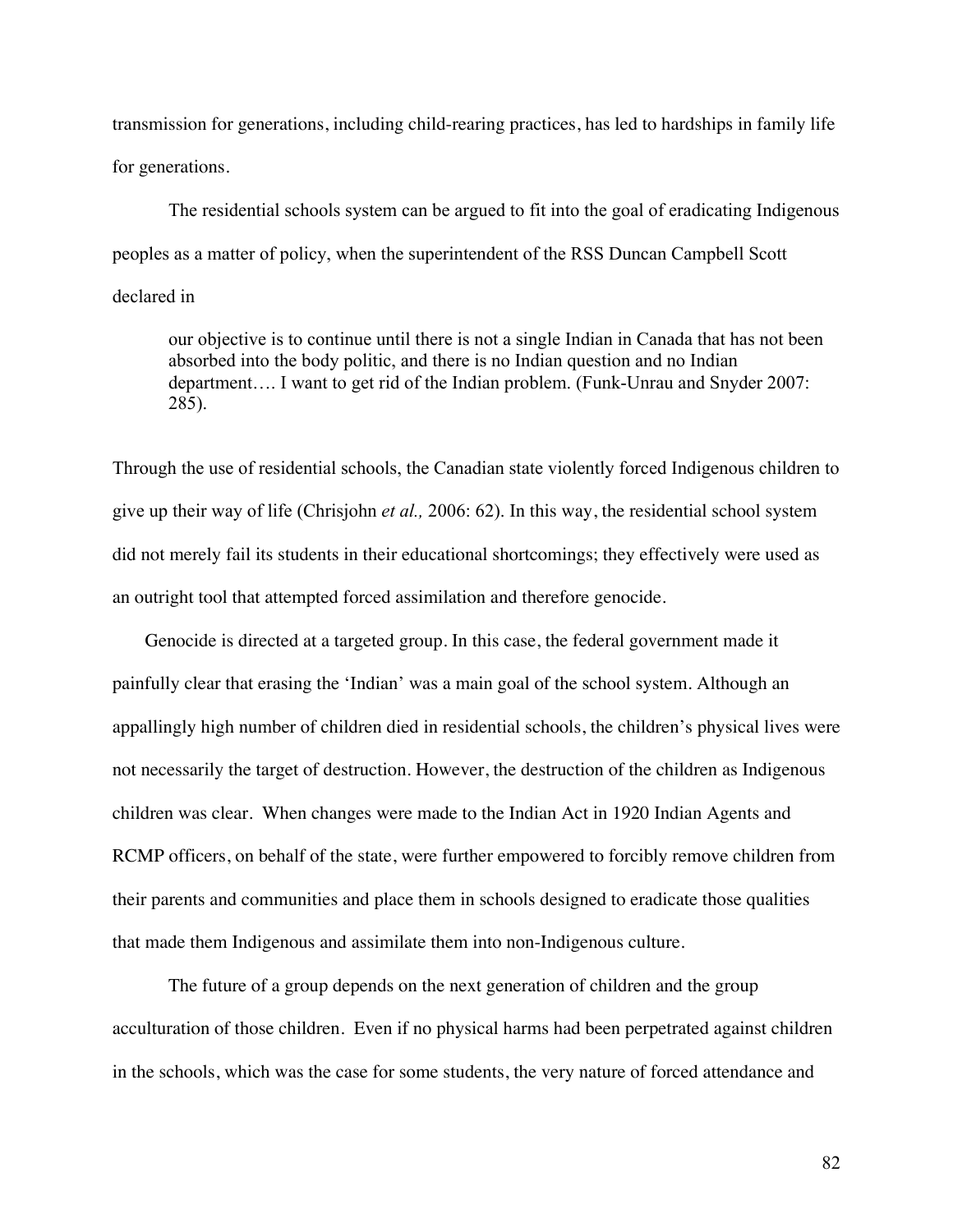forced assimilation qualifies the system as one of genocidal ambitions. If the children of the group are made to no longer be members of the group, through the denial of a collective culture, then the group existence will eventually cease. The group's right to exist has therefore been violated by the perpetrators. Students were denied that collective culture in the school system when they were taught to become Christians rather than practice their own spiritualities, speak English and not their own languages, eat and prepare foreign foods, learn European domestic and labour skills as opposed to skills essential for survival in their own communities and were made to internalize shame for engaging in any of their traditional practices or beliefs. Understanding group life as a network of social relations, one can see how removing children from a group and placing them in a completely different and hostile environment where they cannot speak or interact with their families and community members would suppress those relations. Denial of those relations means that the group cannot survive.

Before and after European contact, there were many Indigenous nations with varying social structures, governing systems, legal traditions and cultural practices. The majority relied on storytelling and oral transmission to impart cultural teachings and lessons and proper social conduct. Students of residential schools were expected to give up their languages, spirituality, beliefs, and worldviews and were denied the opportunity to learn their cultural traditions and skills to survive and thrive in their communities. They were denied the opportunity for their group members to pass on their oral knowledge and teachings to continue to reproduce the foundations of their group life. With the backing of the state, staff in the schools simultaneously taught students to be ashamed of their lifeways while indoctrinating them with new worldviews, beliefs and habits. This was meant to alienate them from their families and nations so that even when they left the schools, they would not again feel comfortable in their communities or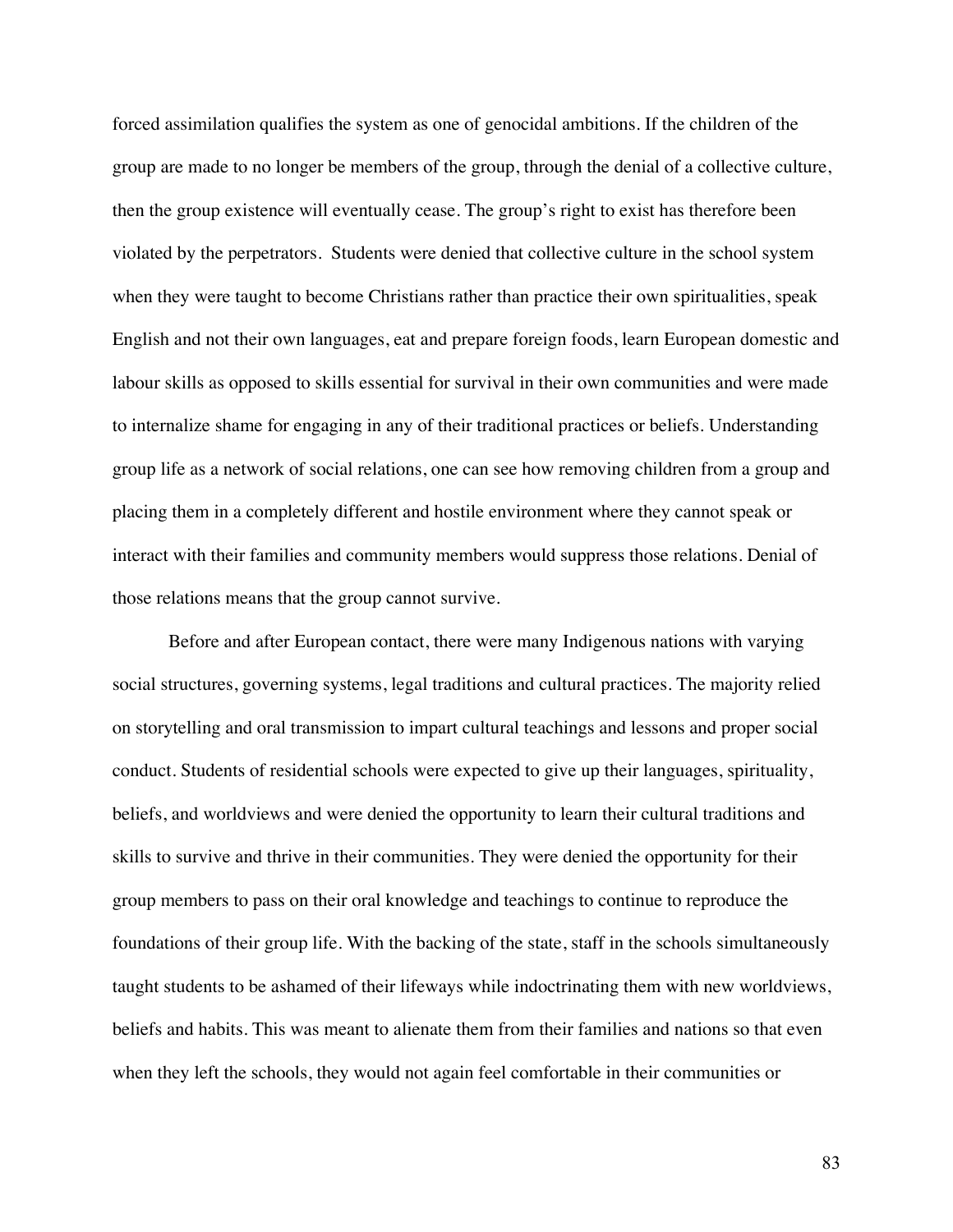engaging in their cultural practices. In this way, the schools colonized not only the children's bodies but also their minds.

The forced transfer of Indigenous children is especially problematic considering that for Indigenous peoples, the continuation and survival of traditional ways depends on the transmission of that knowledge to the children of the community. When children are removed from their homes, families and communities, "the traditional circle of life is broken. This leads to a breakdown of the family, the community, and breaks the bonds of love between the parent and the child. To constructively set out to break the Circle of Life is destructive and is literally destroying Native communities and Native cultures" (Monture 1989: 3).

Discussion of the Sixties Scoop as genocide is less frequent in the literature; however, even these claims are now gaining traction (for example, Kimelman 1985; Kline 1994; Alston-O'Connor 2010) While many have suggested an attempted cultural genocide, most authors have not explored the concept fully enough. Likewise, many authors have acknowledged the link between the residential school and child welfare systems of child abduction and relocation but have elaborated on the continuities and discontinuities between the systems.

While the residential school system was beginning to wind down in the 1960s (although the last school would not close until 1996), the child welfare system rose to take its place as a system engaged in the apprehension of Indigenous children from their families and communities. The overrepresentation of Indigenous children continues in the contemporary child welfare system, as the percentage of First Nations, Metis and Inuit children in care has not decreased since the 1980s. Most Indigenous children are still placed in non-Indigenous homes and environments.

Indigenous children are not only removed from their parents when placed in care, but they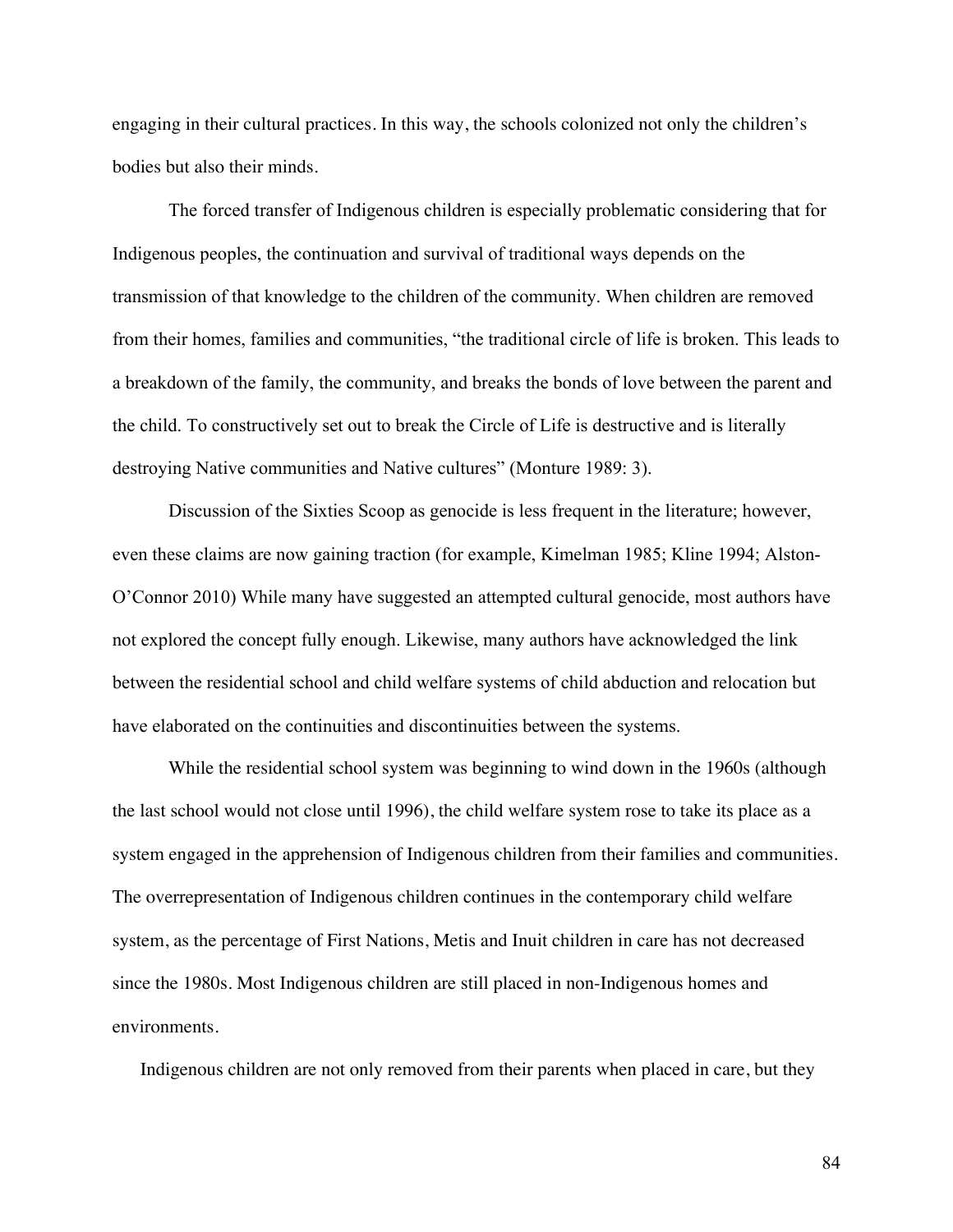are generally also removed from their extended families, communities and from their distinct cultures. Since the entire community often participates in child rearing, including grandparents and neighbours, the removal of a child from the community does not only affect the child but has devastating effects for the parents and community as well (Johnston 1983: 60, 69). This analysis led Johnston to conclude that, "the apprehension of Native children weakens Native families and, in doing so, weakens Native society as a whole" (1983:61). The Sixties Scoop and contemporary child welfare practices are still engaged in forcibly apprehending and relocating children away from their families, cultures, languages, and traditional knowledges. Removing an Indigenous child from their community continues to destroy the social relations of the group and to deny those networks.

Non-Indigenous people have largely created child welfare policies in Canada. Legislation will therefore reflect the values and standards of care of Euro-Canadians, which differ from Indigenous cultural values, and material standards (Johnston 1983: 76). Therefore, the apprehension of Indigenous children is still related to the devaluing of Indigenous cultural practices and lifeways by the non-Indigenous people and governments. (Johnston 1983: 79). As long as the dominant, non-Indigenous group creates the legislation and systems that are designed to care for Indigenous families, they will always be inherently biased and discriminatory. Regarding the implementation of child welfare services on reserves, Palmer and Cooke explain that "in summary, the government's initial approach to [Fist Nations] people was to judge them as incapable of rearing their own children; the government applied materialistic standards, ignored the [Fist Nations] community strengths, and pursued a goal of assimilation" (1996: 714). These actions continue today and seriously threaten the well-being of Indigenous communities and the ability for Indigenous groups to raise their families according to their own cultural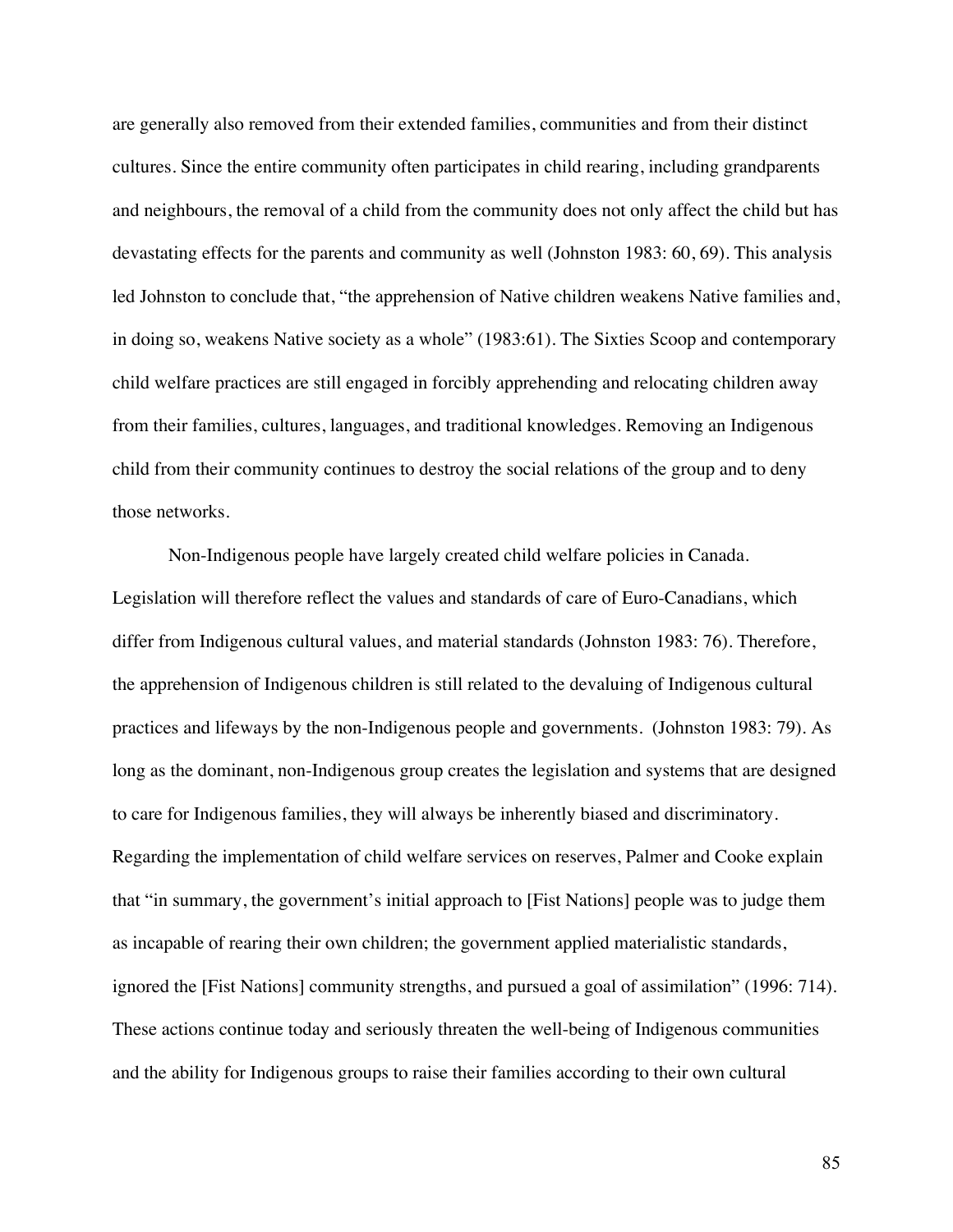practices and traditions.

#### **Ongoing Resistance**

Many Survivors of the residential school system began to come forward in the 1980s and 1990s and describe the terrible experiences they had during their time in residential schools. Some Survivors filed lawsuits against the church and state which eventually led to the largest settlement in Canadian history, the Indian Residential School Settlement Agreement. Alongside the monetary settlement, the agreement included a mandate for a Canadian Truth and Reconciliation Commission. The goals of the commission were to gather stories from Survivors and perpetrators of the residential school system across Canada and to share those findings with all Canadians. Currently in Canada, the Truth and Reconciliation Commission is pursuing a nation-wide reconciliation process into the actions, effects and experiences of the residential school system. While the efforts of the Commission are ongoing, some adoptees from the Sixties Scoop are demanding recognition, compensation and a formal national apology (CBC 2014). There is also a class action lawsuit in Ontario on behalf of Indigenous persons removed from their families during the Sixties Scoop (Debel 2011). Additionally, many former students are asking for more research into this era.

The First Nations Child and Family Caring Society is currently appealing the Canadian Human Rights Tribunal decision regarding their claim that the federal government is violating the human rights of First Nations children by underfunding on-reserve child welfare. While efforts are being made to preserve the cultural heritage and cultural ties for Indigenous children that come into state care, not nearly enough is being done to in terms of prevention and change in the child welfare system. Additional resources are required to implement a child welfare system based on prevention rather than apprehension. In the long run it will be more cost effective, since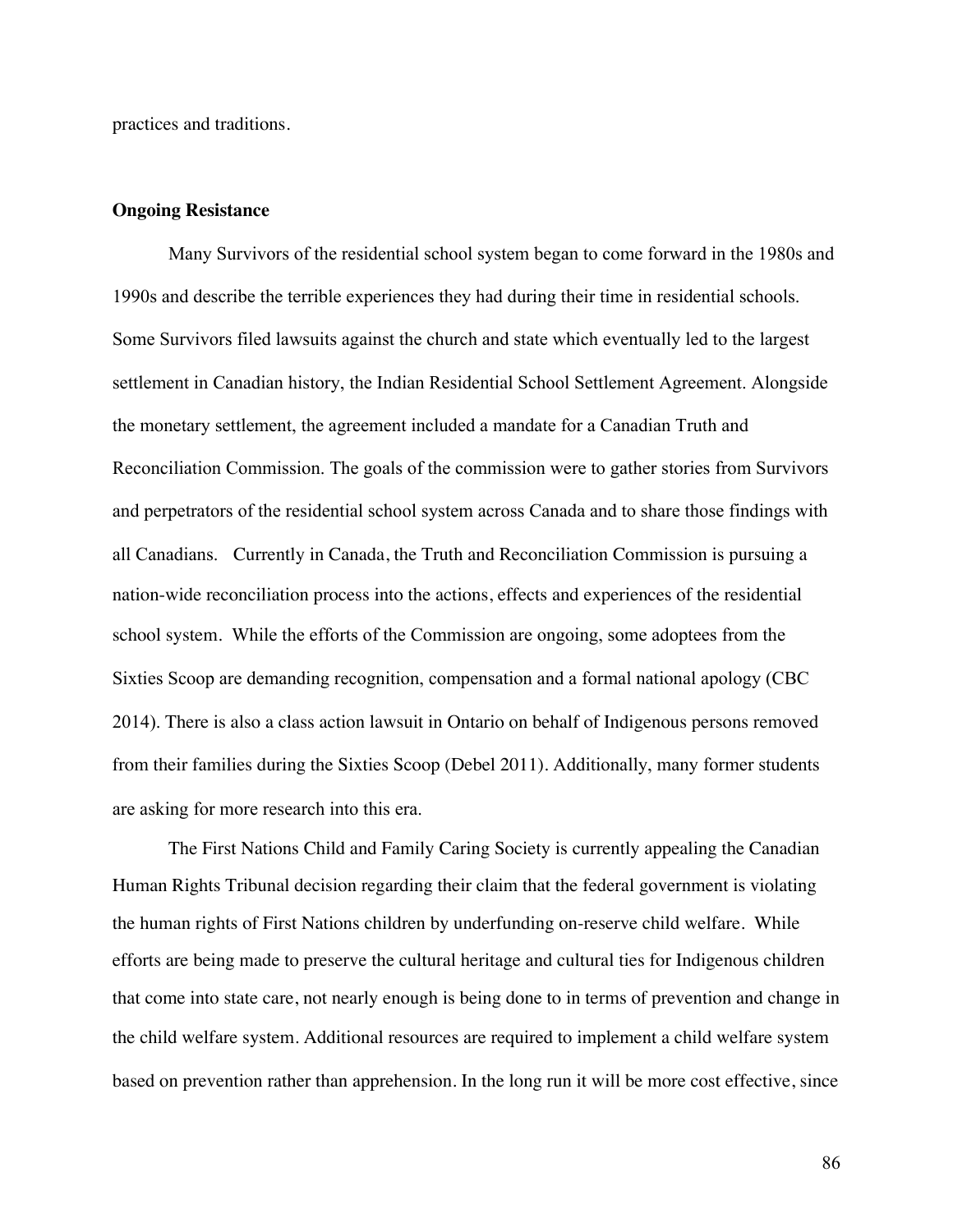"setting priorities in prevention is not only fiscally prudent but is also a humanitarian response to child maltreatment" (Blackstock *at al.,* 2005: 18). Parenting and family support programs that are culturally based and designed towards prevention are required to cease high numbers of Indigenous children being taken away from their families and communities, which does not build healthy communities (Blackstock *et al.,* 2004: 914).

This is supported by The United Nations Committee on the Rights of the Child refers specifically to the rights of Indigenous children in general comment 11 (2009). This document recognizes that "considering the collective cultural rights of the child is part of determining the child's best interests" (UN 2009: 7). The Committee further maintains that in countries "where indigenous children are overrepresented among children separated from their family environment, specially targeted measures should be developed in consultation with indigenous communities in order to reduce the number of indigenous children in alternative care and prevent the loss of their cultural identity" (2009: 11).

The child welfare system must be more accountable in its stated aims for meeting the 'best interests of the child'. Judge Edwin Kimelman succinctly argued, "When the child is abused or neglected within its own family, the state can step in and remove that child for its own protection. Who protects the child when it is neglected or abused by the child welfare system? Who holds the system accountable?" (1985:342). Although under national and legal pressure to answer for the actions of the residential school system and the child welfare system during the Sixties Scoop era, the federal government continues to resist significant change to the system in the present.

In the apology to residential school Survivors, Harper concluded that "There is no place in Canada for the attitudes that inspired the Indian residential schools system to ever again prevail" (Government of Canada 2008). Yet, the same attitudes that led to the removal of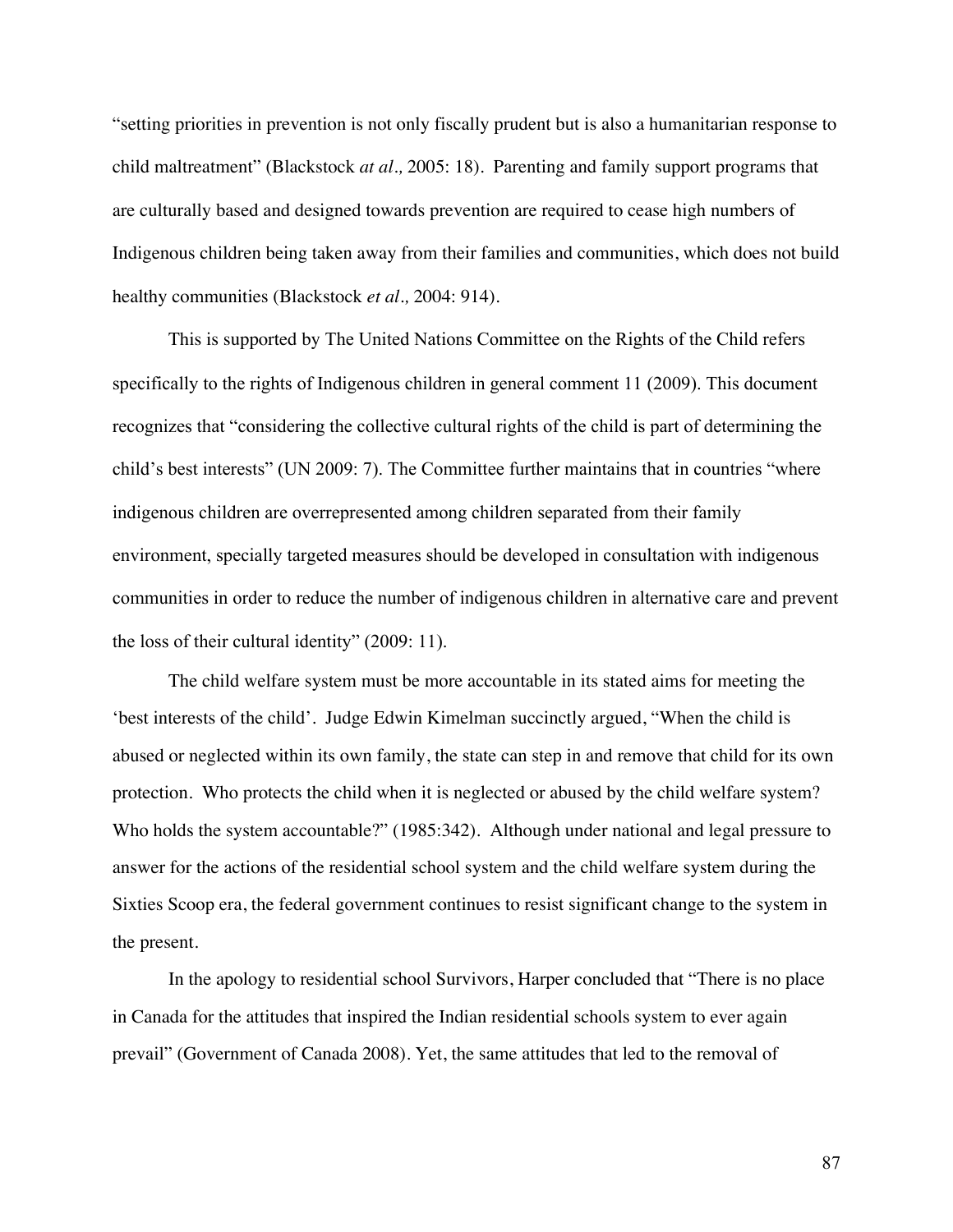Indigenous children from their homes and communities continued to persist through the Sixties Scoop and are evident in contemporary child welfare practices.

### **Limitations and Future Research**

Although federal day schools were not included in the Indian Residential School Settlement Agreement, many former students are seeking recognition for the harms they experienced. A class-action lawsuit was filed in 2012 against the federal government by Tk'emlups Te Secwepemc and Sechelt bands. They alleged similar practices and goals in the day schools as residential schools, which caused irreparable harm (CTV news 2014). They argued that the fact that day school students were able to go home at the end of the day does not take away from the damage caused by the schools attempting to eradicate their cultures and languages. While day schools were not the focus of this research, there is a definite need for further research that investigates those experiences of the thousands of former students who have been left out of the formal reconciliation process.

Another area for further research could include more detailed statistics about proportional student attendance at day schools and children currently in care. There are many issues to comparing those statistics, however. While absolute numbers are available from some provinces for residential school attendance it is hard to know what proportion of the Indigenous population these figures account for. Moreover, many Indian Affairs records have been destroyed or have not yet been handed over to the Truth and Reconciliation Commission of Canada for analysis. Also, while the residential school system ran for over a century with varying attendance, the Sixties Scoop lasted approximately two decades, and the contemporary child welfare numbers offer a snapshot of children in care at the moment. When looking at student attendance at residential schools, the numbers often consider only school age children while child welfare statistics generally account for all children under 16 years of age or an age group within those parameters. Importantly Indigenous children are also the fastest growing population in Canada. For these reasons, it is challenging and perhaps even misleading to compare absolute or even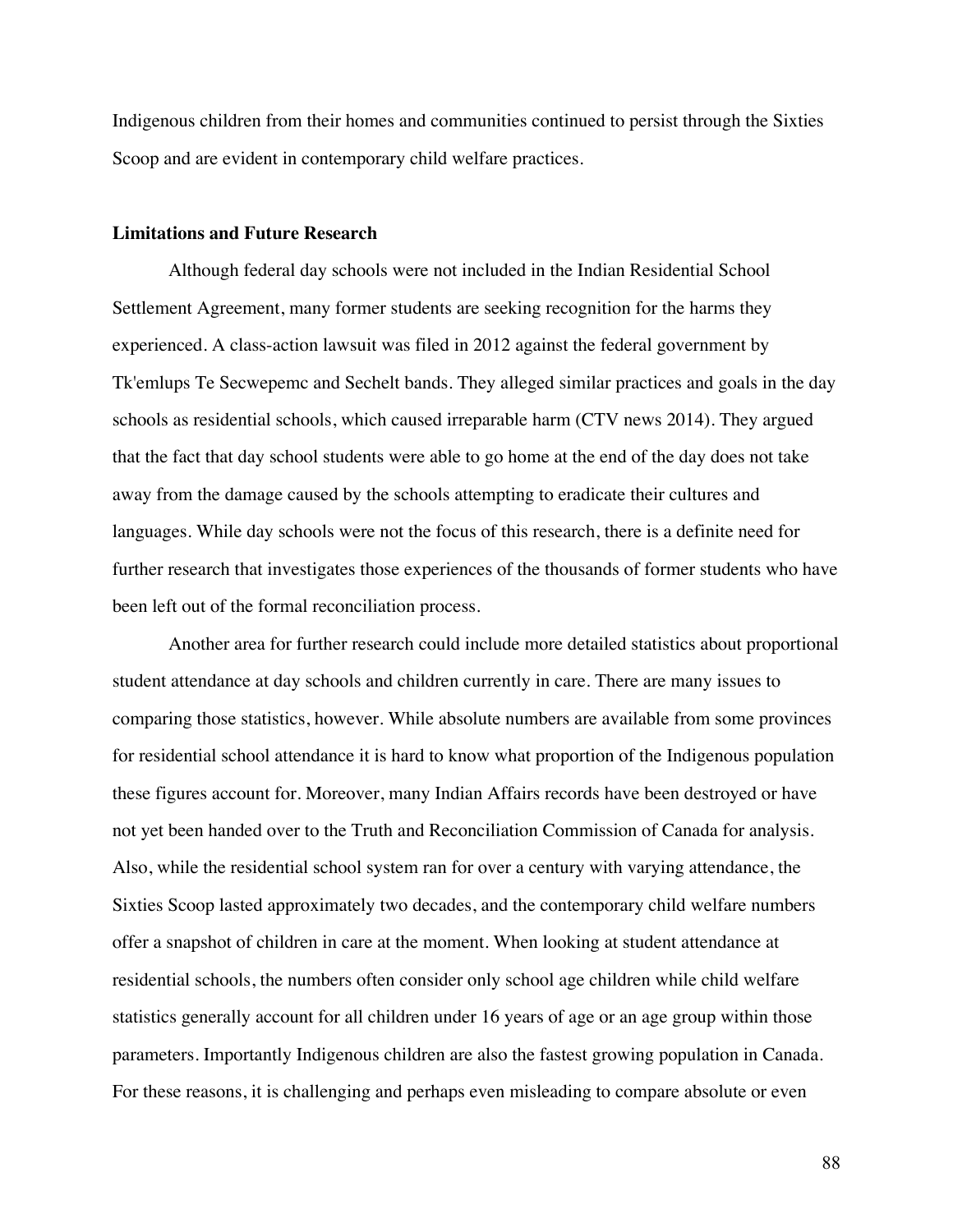proportional numbers of residential school students and children in care throughout the eras. For these reasons, the policies and practices were analyzed rather than a statistical comparison. However, further research could provide a clearer statistical picture.

This thesis has striven to expand on the genocide debate in Canada as well as larger debates in genocide theory. It is imperative to investigate the policies that have led to the residential school system, Sixties Scoop and the present child welfare system that threatens yet another generation of Indigenous children and families. The ability to shed light on the past actions of the Canadian government could hopefully impact current policies in child welfare. While there is an abundance of information regarding Indigenous children and the child welfare system as well as the harms associated with state child abduction from communities, there has been little action from the state to change it. The main findings of this thesis was that residential school system was a form of genocide and that the child welfare system continues to threaten the ability of Indigenous groups to properly acculturate the next generation of children.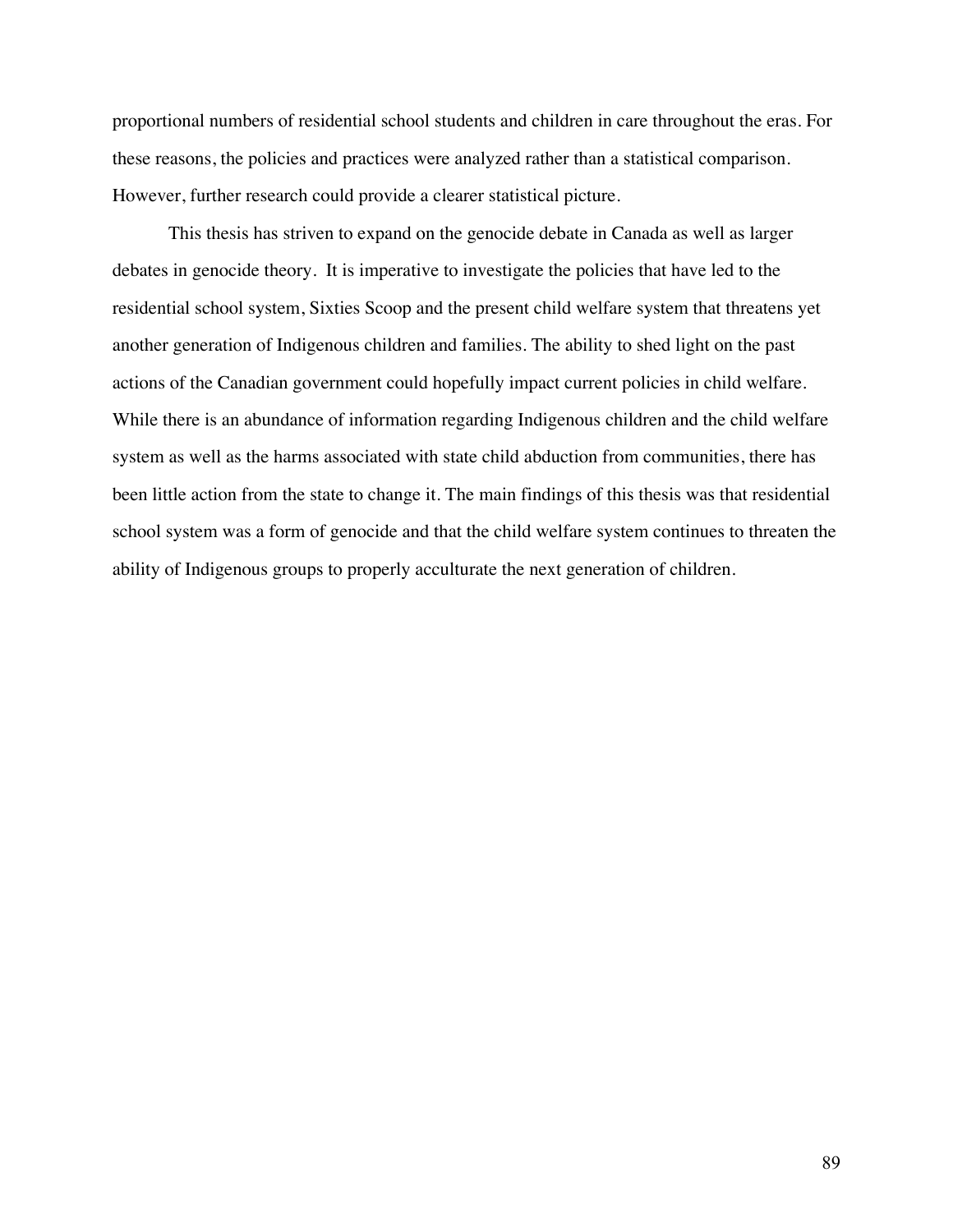## **Bibliography**

- Aboriginal Justice Implementation Commission. 1999. "Child Welfare" in *The Justice System and Aboriginal Peoples.* The Government of Manitoba. At: http://www.ajic.mb.ca/volumel/chapter14.html
- Alston-O'Connor, Emily. 2010. "The Sixties Scoop: Implications for Social Workers and Social Work Education. *Critical Social Work* 11(1): 53-61
- Anderson, Kim. 2000. "The Dismantling of Gender Equity." Pp. 57-78 in A Recognition of Being: Reconstructing Native Womanhood. Toronto: Second Story Press.
- Assembly of First Nations. 2012. Open Letter on Behalf of the First Nations Leaders to the Rights Honourable Governer General David Johnston and the Right Honourable Prime Minister of Canada Stephen Harper. At: http://www.afn.ca/uploads/files/olpmh.pdf
- Assembly of First Nations. 2010. History of Indian Residential Schools. Retrieved from http://www.afn.ca/index.php/en/policy-areas/indian-residential-schools-unit.
- Auditor General of Canada (AGC). 2008. Report of the Auditor General of Canada to the House of Commons: Chapter 4 First Nations Child and Family Services Program- Indian and Northern Affairs Canada" At: http://www.oag-

bvg.gc.ca/internet/english/parl\_oag\_200805\_04\_e\_30700.html

- Armitage, Andrew. 1993. "Family and Child Welfare in First Nations Communities" in *Rethinking Child Welfare in Canada,* Brian Wharf (ed). Toronto: McClelland & Stewart.
- Barman, Jean, Yvonne Hebert and Don McCaskill. 1986. "Legacy of the past: An overview" in *Indian Education in Canada Volume 1:The Legacy,* Jean Barman, Yvonne Hebert and Don McCaskill (eds). Vancouver: UBC Press.
- Bauman, Zygmunt. 1989. *Modernity and the Holocaust.* Cambridge: Polity Press.
- Bennett, Marlyn. 2008. "Jumping through hoops: A Manitoba study examining experiences and reflections of Aboriginal mothers involved with child welfare in Manitoba" Winnipeg: Ka Ni Kanichihk Inc./Steering Committee of the Family Court Diversion Project.
- Bennett, M., Cindy Blackstock and Richard De La Ronde. 2005. *A Literature Review and Annotated Bibliography on Aspects of Aboriginal Child Welfare in Canada: 2nd Edition.* Winnipeg, MB: The First Nations Child and Family Caring Society of Canada.
- Blackstock, C., Nico Trocme & Marlyn Bennet (2004) "Child Maltreatment Investigations Among Aboriginal and Non-Aboriginal Families in Canada" *Violence Against Women* 10(8): 901-916
- Blackstock, Cindy, John Loxlely, Tara Prakash and Fred Wien. 2005. Wen:de: We Are Coming to The Light Of Day. Ottawa: First Nations Child and Family Caring Society of Canada.
- Blackstock, Cindy. 2007. "Residential Schools: Did They Really Close or Just Morph Into Child Welfare?" *Indigenous Law Journal* 6(1): 71-78.
- Blackstock, Cindy 2008. "Reconciliation Means Not Saying Sorry Twice: Lessons From Child Welfare in Canada" in M.B. Castellano, Linda Archibald, & Mike Degagne (eds) *From Truth to Reconciliation: Transforming The Legacy Of Residential Schools.*  Aboriginal Healing Foundation Research Series. Ottawa: Dollco Printing, 163-78.
- Blackstock, Cindy. 2009. "The Occasional Evil of Angels: Learning from Experiences of Aboriginal Peoples and Social Work" *First Peoples Child and Family Review.* 4(1):28- 37.
- Blackstock, Cindy. 2010. "The Canadian Human Rights Tribunal on First Nations Child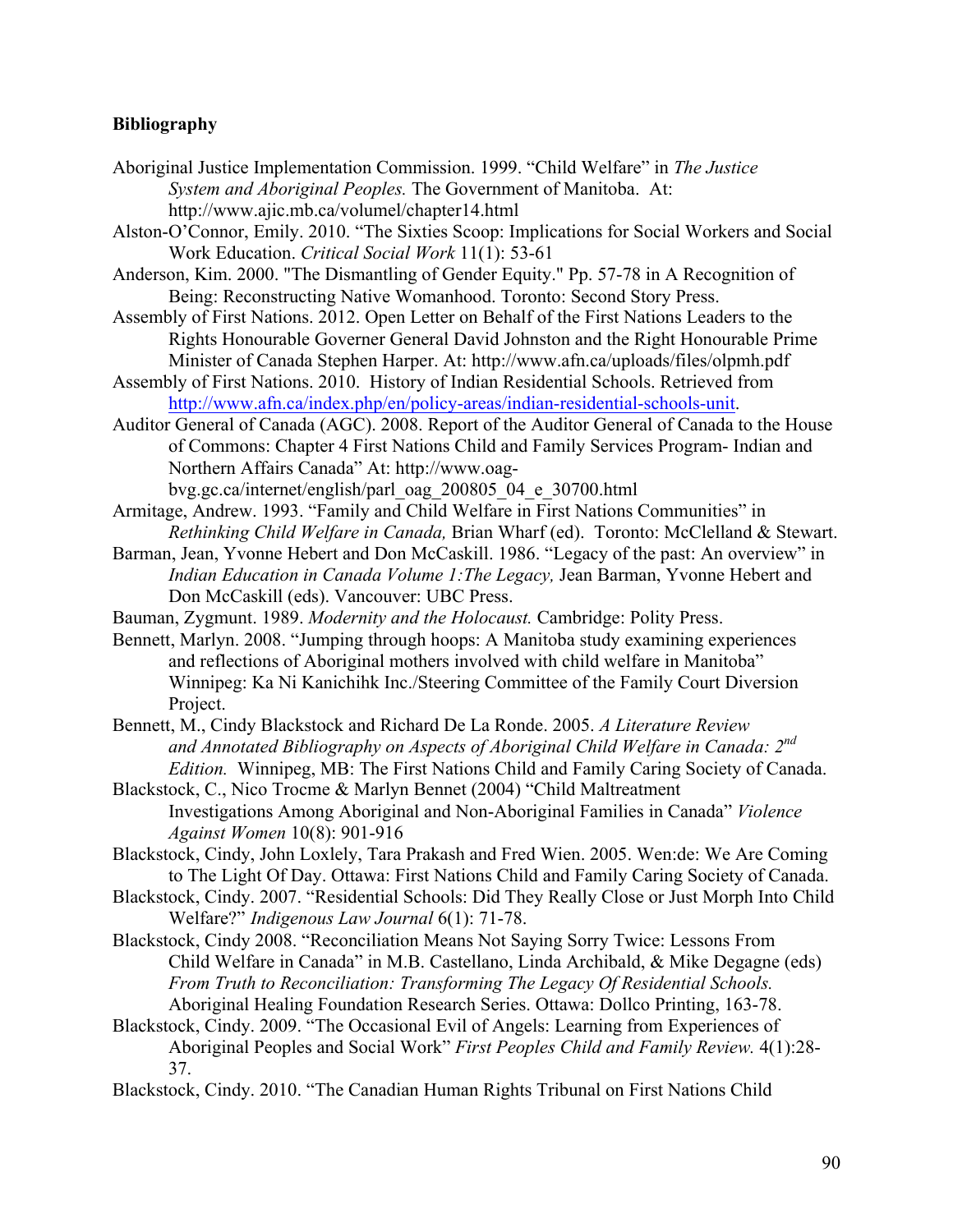Welfare: Why if Canada Wins, Equality and Justice Lose" *Children and Youth Services Review* 33(1): 187-94.

- Bourdieu, Pierre. 1994. "Rethinking the State: Genesis and Structure of the Bureaucratic Field" *Sociological Theory* 12(1):1-18.
- Bourassa, Carrie. 2010. Summary Review of the Manitoba Child Welfare System for the Saskatchewan Child Welfare Review Report.
- Bryce, Peter Henderson. 1907. Report on the Indian Schools of Manitoba and the North-West Territories. Ottawa: Government Printing Bureau.
- Campbell, Maria. 2012. "Foreword: Charting the Way" Nicole St-Onge, Carolyn Podruchny and Brenda Macdouggall (eds) *Contours of a People: Metis Family, Mobility, and History.* Oklahoma: University of Oklahoma Press.
- Canadian Broadcasting Corporation (CBC). 2013.Ear experiments done on kids at Kenora residential school. Online at: http://www.cbc.ca/news/canada/thunder-bay/earexperiments-done-on-kids-at-kenora-residential-school-1.1343992
- Canadian Broadcasting Corporation (CBC). 2013. St. Anne's Residential School: One survivor's story. Online at: http://www.cbc.ca/news/politics/st-anne-s-residential-school-onesurvivor-s-story-1.2467924
- Canadian Council of Child and Youth Advocates (CCCYA). (2011). "Aboriginal Children: Canada must do better: Today and Tomorrow. Report Submitted to the UN Committee on the Rights of the child. At: http://www.rcybc.ca/Images/PDFs/Reports/CCCYA\_UN\_Report-

FINAL%20oct%2027.pdf

- Carriere, Jeannine. 2010. *Aski Awasis/Children of the Earth: First Peoples Speaking on Adoption.* Halifax and Winnipeg: Fernwood Publishing.
- Carter, Sarah. 1990. *Lost Harvests: Prairie Indian Reserve Farmers and Government Policy.*  Montreal: McGill-Queen's University Press.
- Chartrand, Larry. 2006. "Metis Residential School Participation: A Literature Review" in *Metis History and Experience in Residential Schools.* Ottawa: Aboriginal Healing Foundation.
- Chrisjohn, R. D., Sherri L. Young & Michael Maraun, (1997). *The Circle Game: Shadows and Substance in the Indian Residential School Experience in Canada*. Custer, WA: Orca Books Pub.
- Churchill, W. 2004a. "Genocide By Any Other Name: North American Indian Residential Schools in context" Pp. 78-115 in *Genocide, War Crimes And The West,*  Adam Jones (ed). New York: Zed Books Ltd.
- 2004b. *Kill the Indian, Save The Man: The Genocidal Impact of American Indian Residential Schools.* San Francisco: City Lights Books. Pp. 1-82
- Clarke, Sarah. 2007. "Ending Discrimination and Protecting Equality: A Challenge to the INAC Funding Formula of First Nations Child and Family Service Agencies" *Indigenous Law Journal* 6(1): 80-100.
- Curthoys, Ann. 2005. "Raphael Lemkin's 'Tasmania': An Introduction." *Patterns of Prejudice* 39, no. 2:162-169.
- Curthoys, Ann and John Docker (2001) "Introduction-- Genocide: Definitions, Questions, Settler-Colonies" *Aboriginal History* 25: 1-15.
- Cull, Randi. 2006. "Aboriginal Mothering Under the State's Gaze" in Lavell-Havard and Corbiere Lavell (eds), *Until our Hearts Are on the Ground: Aboriginal Mothering, Oppression, Resistance and Rebirth* Toronto: Demeter Press.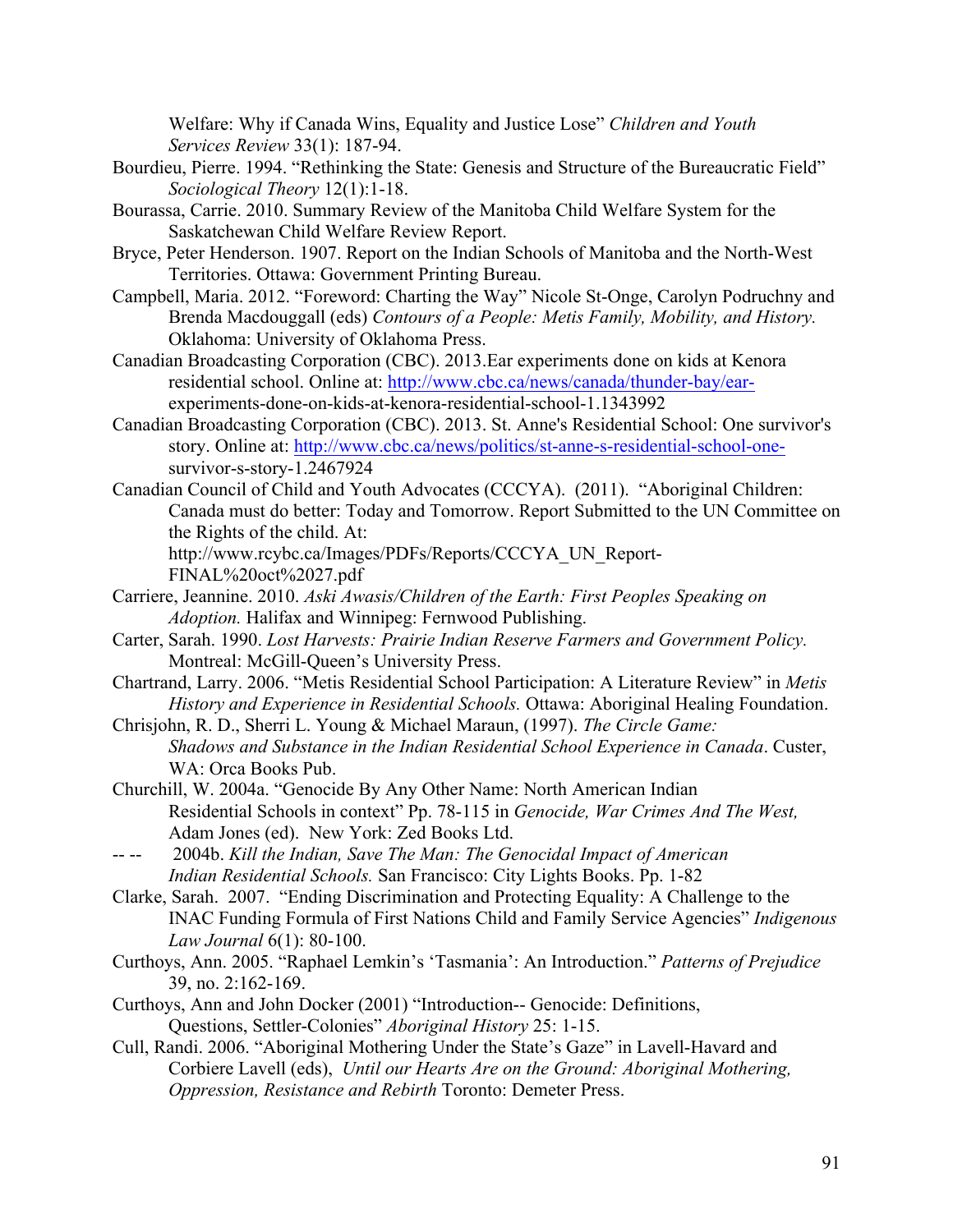Davin, Nicholas Flood. 1879. "Report on Industrial Schools for Indians and Half-breeds"

- Debel, Linda. 2011. "'I Will Never Give up,' Plaintiff Says After Ottawa Blocks Aboriginal Lawsuit" *Toronto Star.* November 5, A1.
- Deiter, Constance. 1999. *From our Mothers' Arms: The Intergenerational Impact of Residential Schools in Saskatchewan.* Toronto: United Church Publishing House.
- Emirbayer, Mustafa. 1997. "Manifesto for a relational sociology" *American Journal of Sociology* 103 (2).
- Fallding, Helen. 2010. "High and Dry: First Nations an hour from Winnipeg face Third World conditions." Winnipeg Free Press. Online at: http://www.winnipegfreepress.com/norunning-water/without/high--dry-first-nations-an-hour-from-winnipeg--face-third-worldconditions-106365403.html
- Fleras, Augie. 2006. "The Politics of Jurisdiction: Indigenizing Aboriginal-State relations" in Visions of the Heart: Canadian Aboriginal Issues Olive Dickason and David Long (eds) Oxford: Oxford University Press, 147-177.
- Fontaine, Phil, Michael Dan & Bernie Farber. 2013. "A Canadian Genocide in Search of a Name. Toronto Star, at: http://www.thestar.com/opinion/commentary/2013/07/19/a canadian genocide in searc h\_of\_a\_name.html
- Foucault Michel. 1980. "Two Lectures" *Power/Knowledge: Selected Interviews & Other Writings 1972-1977*. C. Gordon. Trans. C. Gordon L. Marshal J. Mepham and K. Sober (eds). New York: Pantheon Books.
- Foucault, Michel. 1984. "Nietzsche, Genealogy, History" in *The Foucault Reader*, Paul Rabinow (ed) New York: Pantheon Books, 76-100
- Fournier, Suzanne and Ernie Crey. 1997. *Stolen From Our Embrace.* Vancouver: Douglas & McIntyre.
- Funk-Unrau, Neil and Anna Snyder. 2007. "Indian Residential School Survivors and State-Designed ADR: A Strategy for Co-Optation?" Conflict Resolution Quarterly 24(3):285-304.
- Furniss, Elizabeth. 1995. Victims of Benevolence: The Dark Legacy of the Williams Lake Residential School. Vancouver, BC: Arsenal Pulp Press.
- Gehl, Lynn. 2012. Aboriginal Affairs and Northern Development Canada's "Unstated Paternity" Policy/Practice is Grossly Deficient and Blames Mothers. At: http://www.lynngehl.com/uploads/5/0/0/4/5004954/four\_scenarios\_unstated\_\_unknown paternity.pdf
- Government of Canada. 2008. Apology to Former Students of Indian Residential Schools. At: http://www.parl.gc.ca/HousePublications/Publication.aspx?DocId=3568890
- Grant, Agnes. 1996. *No End in Grief Indian Residential Schools in Canada.* Winnipeg: Pemmican Publications.
- Grant, Agnes. 2004. Finding My Talk: How Fourteen Canadian Native Women Reclaimed their Lives after Residential School. Markham, ON: Fifth House Books.
- Green, Joyce. 2007 "Taking Account of Aboriginal Feminism." Pp. 20-32 in Making Space for Indigenous Feminism, edited by J. Green. Black Point, NS: Fernwood Publishing.
- Green, Jacquie and Robina Thomas. "Children in the Centre: Indigenous Perspectives on Anti-Oppressive Child Welfare Practice" in *Walking this Path Together: Anti-Racist and Anti-Oppressive Child Welfare Practice* Susan Strega and Sohki Aski Esquao (eds) Halifax and Winnipeg: Fernwood Publishing.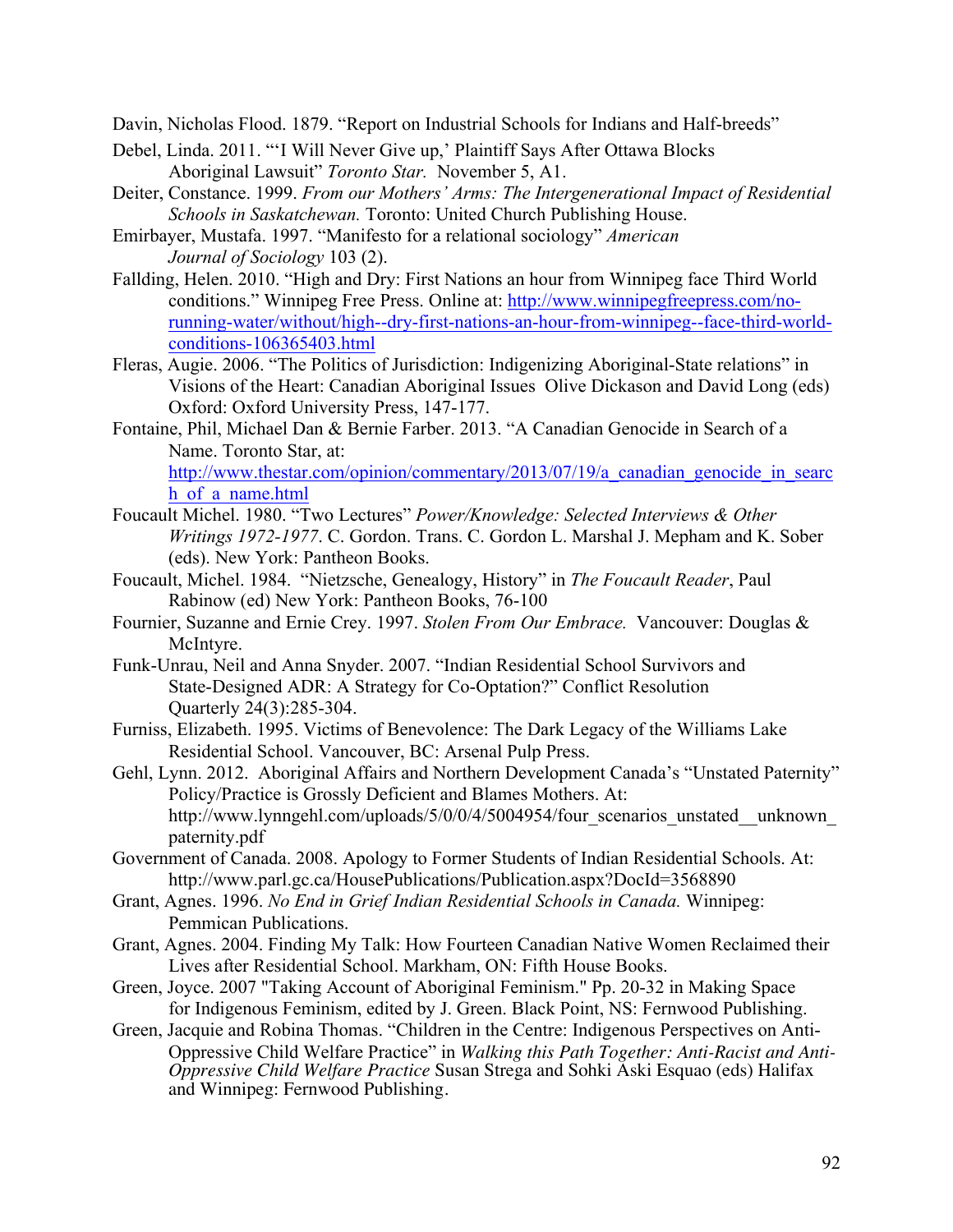- Gresko, Jacqueline. 1986. "Creating Little Dominions within the Dominion: Early Catholic Indian Schools in Saskatchewan and British Columbia". In *Indian Education in Canada Volume 2: The Challenge.* Jean Barman, Yvonne Hebert and Don McCaskill (eds). Vancouver: UBC Press.
- Hudson, Pete and Brad McKenzie. 1985. "Native Children, Child Welfare and the Colonization of Native People" in Ken Levitt and Brian Wharff (eds) *The Challenge of Child Welfare* Vancouver: University of British Columbia Press.
- Hudson, Pete and Brad McKenzie. 2003. "Extending Aboriginal Control over child welfare services: The Manitoba child welfare initiative" *Canadian Review of Social Policy* 51: 49-61.
- Hughes, Ted. 2013. The Legacy of Phoenix Sinclair: Achieving the Best for All our Children. Commission of the Inquiry into the Circumstances Surrounding the Death of Phoenix Sinclair: Manitoba.
- Human Rights and Equal Opportunity Commission. 1997. Bringing them Home: Report of the National Inquiry into the Separation of Aboriginal and Torres Strait Islander Children from Their Families. At:

http://www.humanrights.gov.au/sites/default/files/content/pdf/social\_justice/bringing\_the m home report.pdf

- Hulan, Renee and RenateEigenbrod. 2008. "Introduction: A Layering Of Voices: Aboriginal Oral Traditions" in *Aboriginal Oral Traditions: Theory, Practice, Ethics.* Renee Hulan and Renate Eigenbrod (eds). Halifax & Winnipeg: Fernwood Publishing.
- Indian National Brotherhood. 1972. Indian Control of Indian Education. Policy Paper: Ottawa. At: http://64.26.129.156/calltoaction/Documents/ICOIE.pdf
- Jacobs, Margaret. 2012. The Habit of Elimination: Indigenous Child Removal in Settler Colonial Nations in the Late 20th Century. Presentation. Winnipeg, Mb.
- Johnston, Patrick. 1983. *Native Children and the Child Welfare System*. Toronto: James Lormier.
- Jones, A. (2006) *Genocide: A Comprehensive Introduction Second Edition.* New York: Routeledge.
- Kelm, Mary-Ellen. 1998. *Colonizing Bodies.* Vancouver: UBC Press.
- Kimelman, Edwin. 1985. No Quiet Place: Final Report to the Honourable Muriel Smith, Minister of Community Services/Review Committee on Indian and Metis Adoptions/Placements. Winnipeg: Manitoba Community Services.
- King, David. 2006. "A Brief Report of The Federal Government of Canada's Residential School System for Inuit" Prepared for: The Aboriginal Healing Foundation: Ottawa. http://www.ahf.ca/downloads/kingsummaryfweb.pdf
- King, David. 1998. *The history of the federal residential schools for the Inuit located in Chesterfield Inlet, Yellowknife, Inuvik, and Churchill, 1955-1970.* MA Thesis, Trent University.
- Kirkness, Verna J. 1999. "Aboriginal Education in Canada: A Retrospective and a Prospective" *Journal of American Indian Education* 39(1):14-30.
- Kline, Marlee. 1993. "Complicating the Ideology of Motherhood: Child welfare law and First Nation women" *Queen's Law Journal,* 18: 306-342.
- Kline, Marlee. 1992. "Child Welfare Law, Best Interests of the Child Ideology, and First Nations" *Osgoode Hall Law Journal*, 30(2): 375-425.
- Kozlowski, Anna, Vandna Sinha, Tara Petti & Elsie Flette .2011. First Nations Child Welfare in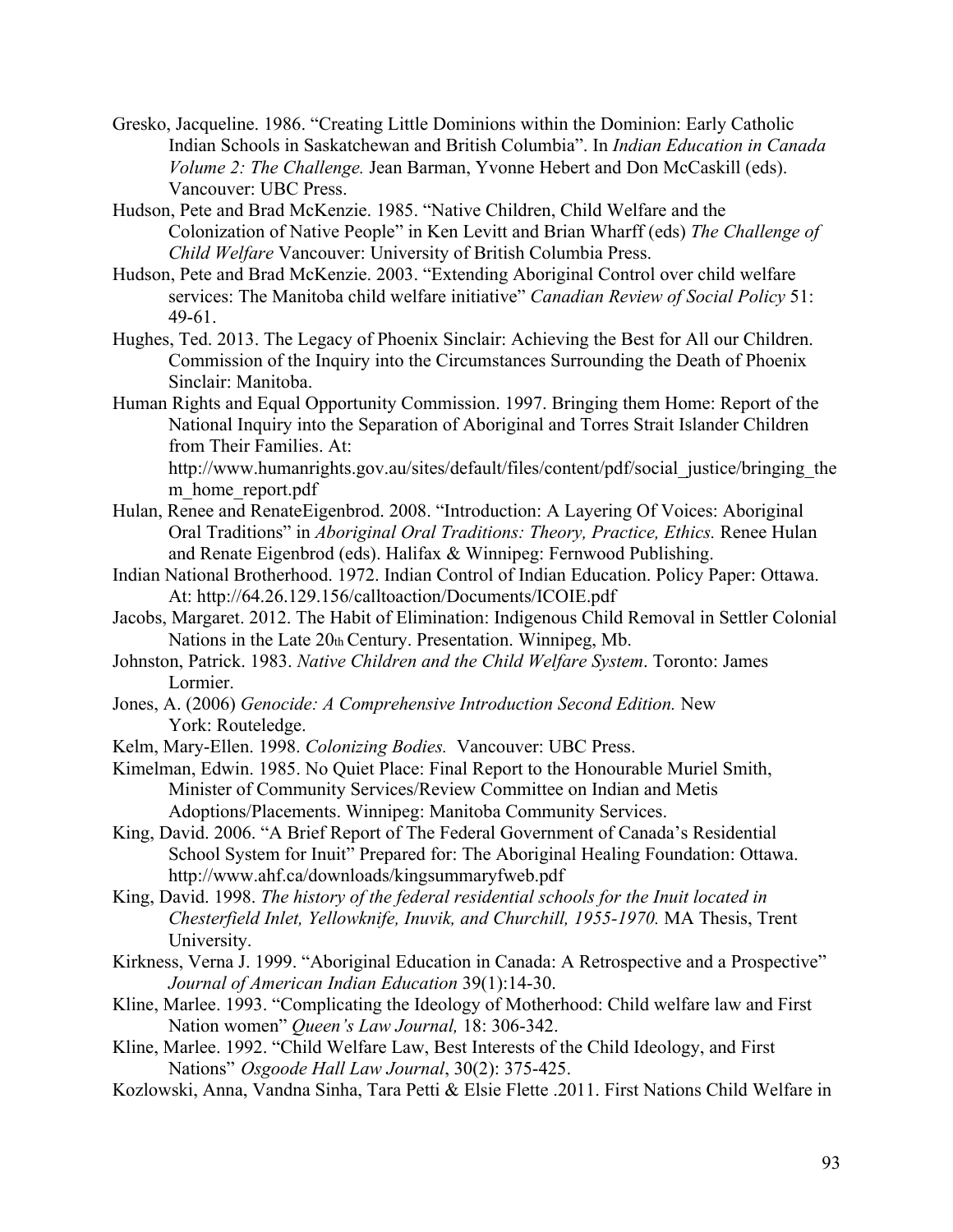Manitoba. CWRP Information Sheet #97E. Montreal, QC: McGill University, Centre for Research on Children and Families.

- Knockwood, Isabelle. 2001. *Out of the Depths The Experiences of Mi'kmaw Children at the Indian Residential School at Shubenacadie, N.S. (New Extended Edition).* Halifax and Winnipeg: Fernwood Publishing.
- Lawrence, Bonita. 2004. *"Real" Indians and Others: Mixed Blood Urban Native People and Indigenous Nationhood.* Vancouver: UBC Press.
- de Leeuw, Sarah, Margo Greenwood and Emilie Cameron (2010) "Deviant constructions: how governments preserve colonial narratives of addictions and poor mental health to intervene into the lives of Indigenous children and families in Canada" *International Journal of Mental Health and Addiction* 8(2): 282-295.
- de Leeuw, Sarah and Margo Greenwood. 2006. "Fostering Indigeneity: The Role of Aboriginal Mothers and Aboriginal Early Child Care in Response to Colonial Foster-Care Interventions." In *Until our Hearts are On the Ground: Aboriginal Morthering, Oppression, Resistance and Rebirth.* Eds. Jeanette Corbiere Lavell and Dawn Memee Lavell-Harvard. Canada: Demeter Press. 163-173.
- Legacy of Hope Foundation. 2010. We Were So Far Away. Aboriginal Healing Foundation: Ottawa.
- Lemkin, Raphael. 1944. Axis Rule in Occupied Europe: Laws of Occupation, Analysis of Government, Proposals for Redress. Washington: Carnegie Endowment for International Peace Division of International Law.
- Logan, Tricia. 2001. "Lost Generations: The Silent Métis of the Residential School System" in *Metis History and Experience in Residential Schools.* Ottawa: Aboriginal Healing Foundation.
- Longboat, Dianne. 1987. "First Nations Control of Education: The path to our survival as Nations" in *Indian Education in Canada Volume 2: The Challenge.* Jean Barman, Yvonne Hebert and Don McCaskill (eds). Vancouver: UBC Press.
- MacDonald, Fiona. 2010. "The Manitoba Government's Shift to 'Autonomous' First Nations Child Welfare: Empowerment or Privatization?" Annis May Thompson (ed) *First Nations, First Thoughts* Vancouver: UBC Press, 173-98.
- McDonald, Rose-Alma and Peter Ladd. 2000. First Nations Child and Family Services Joint National Policy review: Final report. Ottawa: Prepared for the Assembly of First Nations, First Nations Child and Family Service Agency representatives, and the Department of Indian Affairs and Northern Development
- McDonnell M and A. Dirk Moses. 2005. "Raphael Lemkin as Historian of Genocide in the Americas" *Journal of Genocide Research* 7(4): 501-29.
- McEwan-Morris, Alice. 2006. "Strengthening our youth: their journey to competence and independence. A Report on youth leaving Manitoba's child welfare system". Office of the Child's Advocate. Winnipeg, Mb. At: http://www.childrensadvocate.mb.ca/wpcontent/uploads/Strengthening-Our-Youth-Final-2006.pdf
- McGillivray, Anne. 1997. "Therapies of Freedom: The colonization of Aboriginal childhood" in *Governing Childhood* Anne McGillivray (ed). Brookfield: Dartmouth Publishing Company, pp 135-199.
- MacKinnon, Shauna. 2010. "Fast Facts: Child Welfare Devolution in Manitoba: a Bumpy but necessary road to justice" Canadian Centre for Policy Alternatives, Manitoba Office.
- Miller, J.R. 1989. *Skyscrapers Hide the Heavens: A History of Indian-White Relations in Canada.* Toronto: University of Toronto Press.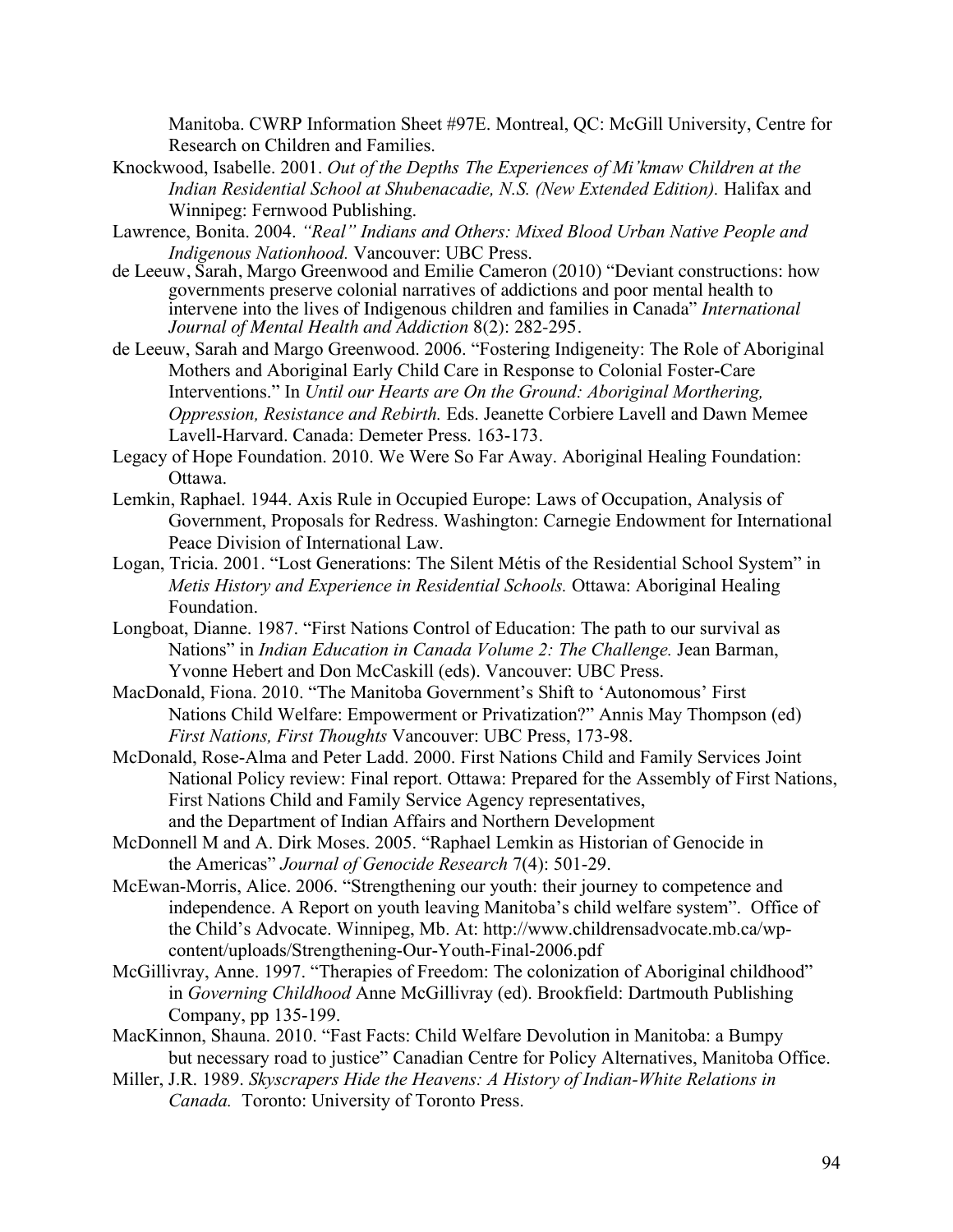- -- -- 1996. *Shingwauk's Vision: A History of Native Residential Schools* Toronto: University of Toronto Press.
- Milloy, John. 1999. *A National Crime: The Canadian Government and the Residential School System, 1879 to 1986.* Winnipeg, Manitoba: The University of Manitoba Press.
- Mosby, Ian. 2013. "Administering Colonial Science: Nutrition Research and Human Biomedical Experimentation in Aboriginal Communities and Residential Schools, 1942-1952" *Social History* 46(91): 145-172.
- Moses, Dirk. 2004. "Genocide and Settler Society in Australian history" A. Dirk Moses (ed) *Genocide and Settler Society: Frontier Violence and Stolen Indigenous Children in Australian History* New York: Berghahn Books: 3-48.
- Monture, Patricia A. 1989. "A Vicious Cycle: Child Welfare and the First Nations" *Canadian Journal of Women and Literature* 3.
- Monture Patricia A. and Patricia D. McGuire. 2009. "Introduction" in *First Voices: An Aboriginal Women's Reader.* Monture Patricia A. and Patricia D. McGuire (eds). Toronto: Inanna Publications
- Mundorff, Kurt. 2009. "Other Peoples' Children: A Textual and Contextual Interpretation of the Genocide Convention, Article 2(e)." *Harvard International Law Journal:* 50.
- National Aboriginal Health Organization. 2007. "OCAP: Ownership, Control, Access, Possession". Ottawa. National Aboriginal Health Organization.
- Palmer, S., & Cooke, P. 1996. Understanding and countering racism with First Nations children in out-of-home care. *Child Welfare* LXXV (6):709 - 725.
- Pauktuutit Inuit Women of Canada. 2006. The Inuit Way: A Guide to Inuit Culture. Online at: http://www.uqar.ca/files/boreas/inuitway\_e.pdf
- Persson, Diane. 1986. "The Changing Experience of Indian Residential Schooling: Blue Quills, 1931-1970" In *Indian Education in Canada Volume 2: The Challenge.* Jean Barman, Yvonne Hebert and Don McCaskill (eds). Vancouver: UBC Press.
- Powell, Christopher. 2011. *Barbaric Civilization: A Critical Sociology of Genocide.* Montreal: McGill-Queen's University Press.
- -- -- 2007. "What Do Genocides Kill? A relational conception of genocide", *Journal of Genocide Research*, 9:4, 527 – 547.
- Powell, Christopher and Julia Peristerakis. 2014. "Genocide in Canada: A Relational View" in Andrew Woolford, Jeff Benvenuto, and Alexander Laban Hinton, eds. *Colonial Genocide and Indigenous North America.* Duke University Press.
- Power, Samantha. 2002. *A Problem from Hell: America and the Age of Genocide*. New York: Basic Books.
- Qikiqtani Inuit Association. 2010. *QTC Final Report: Achieving Saimaqatigiingniq.* Qikiqtani Truth Commission.
- Royal Commission on Aboriginal Peoples.1996. "Volume 1: Looking Forward, Looking Back" *Report of the Royal Commission on Aboriginal Peoples.* Ottawa: Government of Canada.
- Royal Commission on Aboriginal Peoples. 1996. "Volume 3: Gathering Strength" *Report of the Royal Commission on Aboriginal Peoples.* Ottawa: Government of Canada.
- Regan, Paulette. 2010. *Unsettling the Settler Within.* Vancouver: UBC Press.
- Richardson, Cathy and Bill Nelson. 2007. "A change of residence" Government Schools and Foster Homes as sites of forced Aboriginal assimilation- A paper designed to provoke thought and systemic change" *First Peoples Child and Family Review* 3(2): 75- 83.